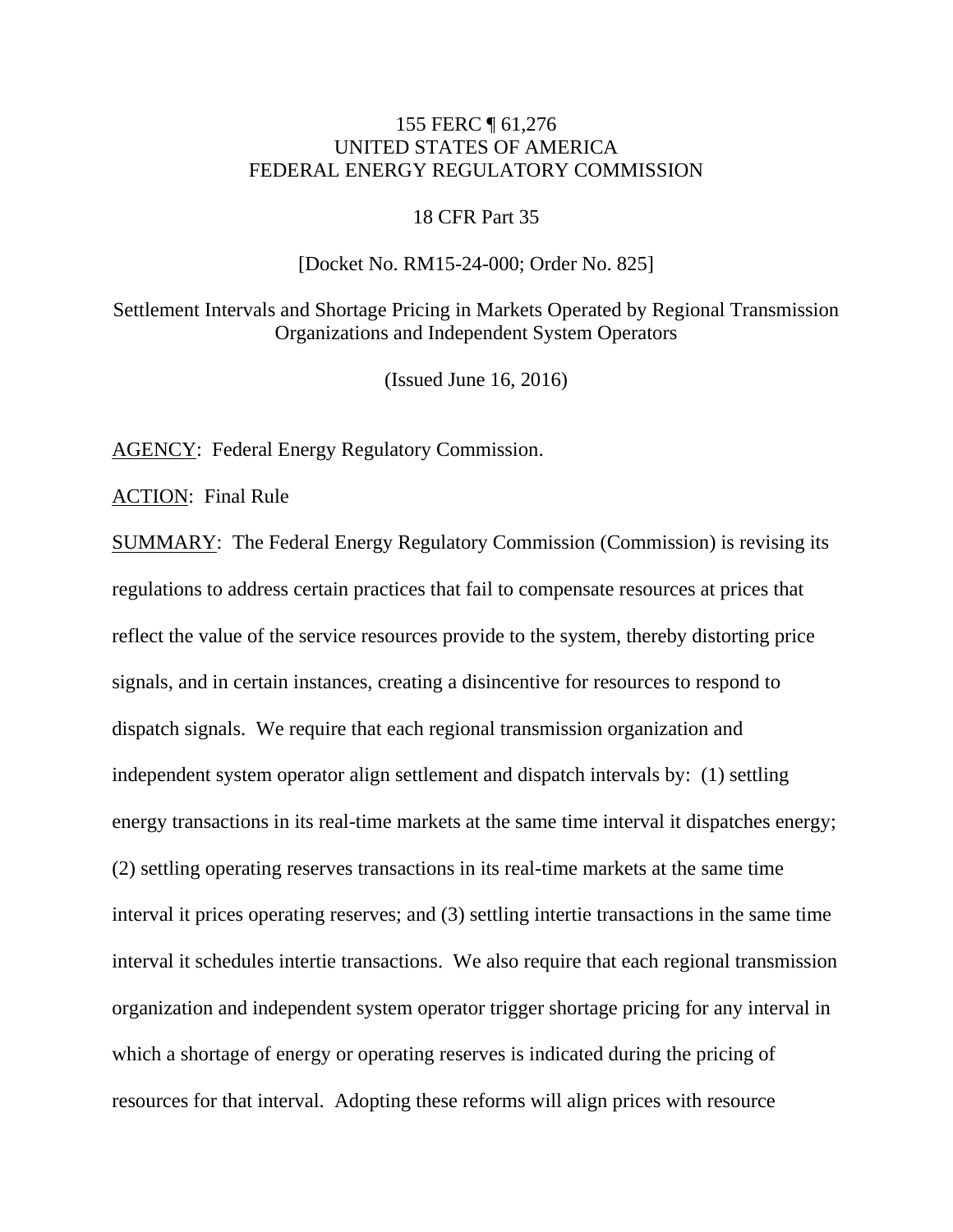dispatch instructions and operating needs, providing appropriate incentives for resource

performance.

# EFFECTIVE DATE: This rule will become effective **75 days after publication in the FEDERAL REGISTER.**

## FOR FURTHER INFORMATION CONTACT:

Stanley Wolf (Technical Information) Office of Energy Policy and Innovation Federal Energy Regulatory Commission 888 First Street, NE Washington, DC 20426 (202) 502-6841 Stanley.Wolf@ferc.gov

Pamela Quinlan (Technical Information) Office of Energy Market Regulation Federal Energy Regulatory Commission 888 First Street, NE Washington, DC 20426 (202) 502-6179 Pamela.Quinlan@ferc.gov

Alicia Cobb (Legal Information) Office of the General Counsel – Energy Markets Federal Energy Regulatory Commission 888 First Street, NE Washington, DC 20426 (202) 502-8501 Alicia.Cobb@ferc.gov

# SUPPLEMENTARY INFORMATION: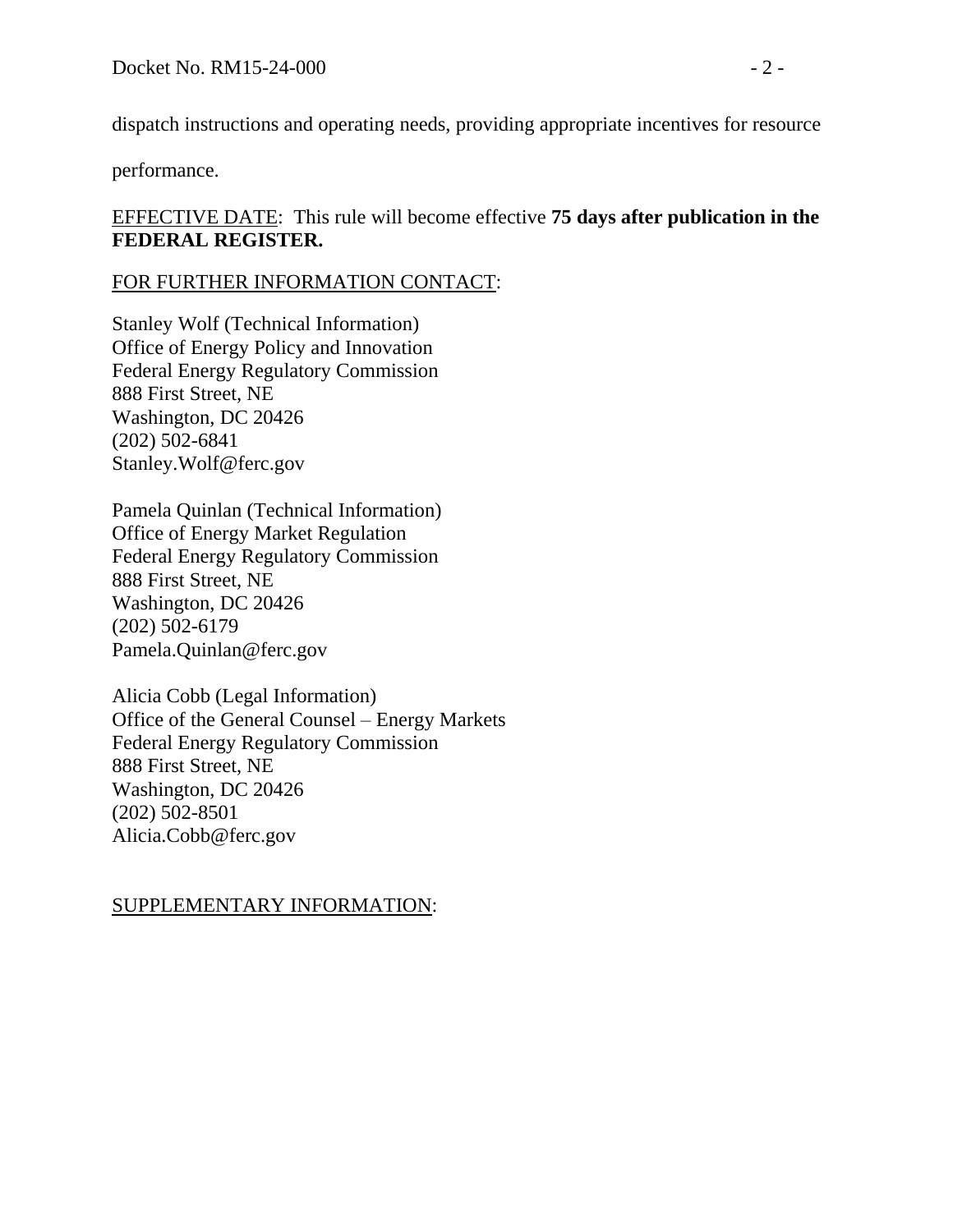## 155 FERC ¶ 61,276 UNITED STATES OF AMERICA FEDERAL ENERGY REGULATORY COMMISSION

Before Commissioners: Norman C. Bay, Chairman; Cheryl A. LaFleur, Tony Clark, and Colette D. Honorable.

Settlement Intervals and Shortage Pricing in Markets Operated by Regional Transmission Organizations and Independent System Operators Docket No. RM15-24-000

#### ORDER NO. 825

#### FINAL RULE

## (Issued June 16, 2016)

#### TABLE OF CONTENTS

### Paragraph Numbers

| 2. Settlement Interval Reform for Energy Transactions and Operating Reserves 17. |  |
|----------------------------------------------------------------------------------|--|
|                                                                                  |  |
|                                                                                  |  |
|                                                                                  |  |
|                                                                                  |  |
|                                                                                  |  |
|                                                                                  |  |
|                                                                                  |  |
|                                                                                  |  |
|                                                                                  |  |
| iii. Comments Supporting the Proposed Settlement Interval Reform 39.             |  |
|                                                                                  |  |
|                                                                                  |  |
|                                                                                  |  |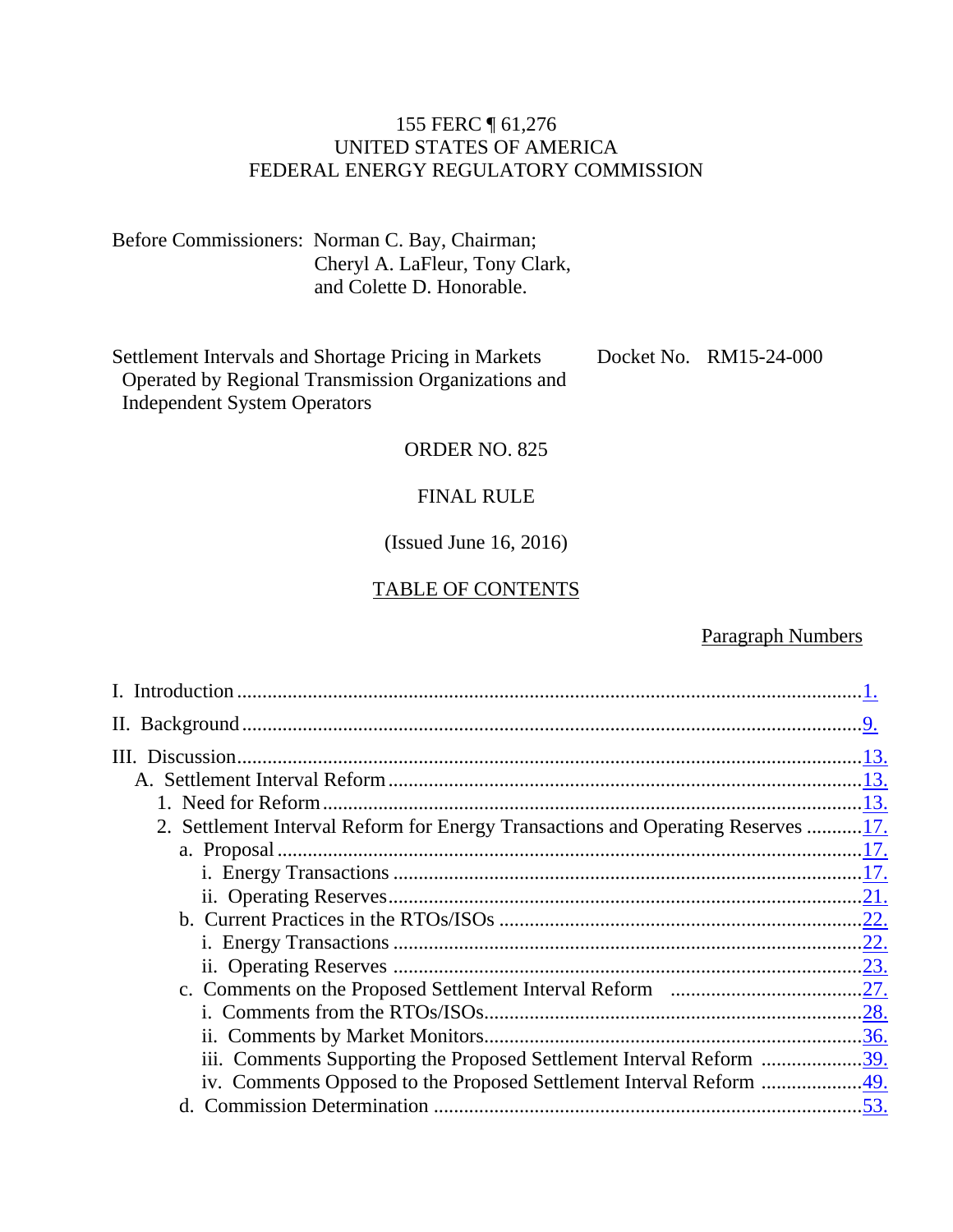| d. Comments Recommending Changes to the Shortage Pricing Reform 137. |  |
|----------------------------------------------------------------------|--|
|                                                                      |  |
|                                                                      |  |
|                                                                      |  |
|                                                                      |  |
|                                                                      |  |
|                                                                      |  |
|                                                                      |  |
|                                                                      |  |
|                                                                      |  |
|                                                                      |  |
|                                                                      |  |
|                                                                      |  |
|                                                                      |  |
|                                                                      |  |
|                                                                      |  |
|                                                                      |  |
|                                                                      |  |
|                                                                      |  |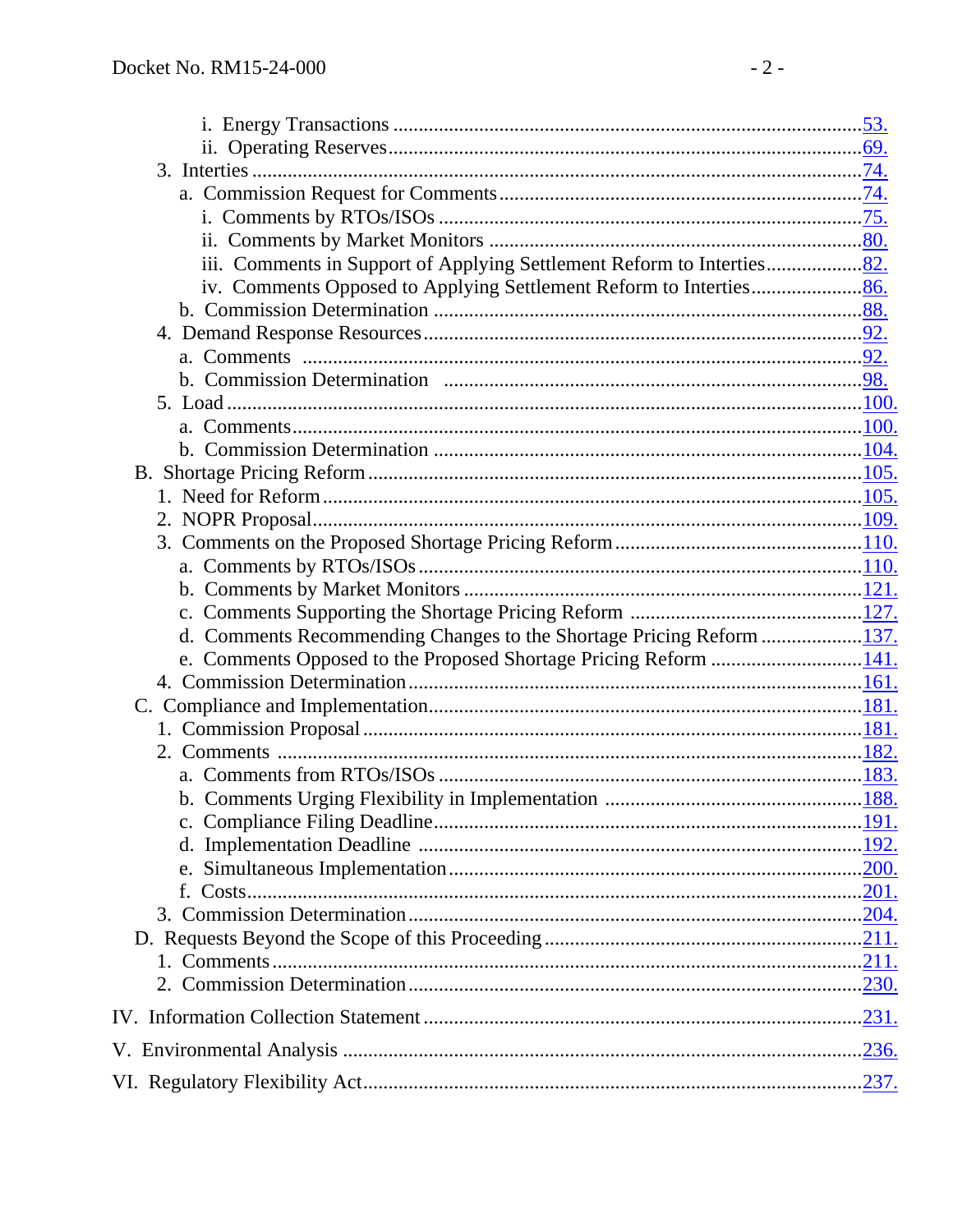## <span id="page-4-0"></span>**I. Introduction**

1. In this Final Rule, we address certain practices that fail to compensate resources at prices that reflect the value of the service resources provide to the system, thereby distorting price signals, and in certain instances, creating a disincentive for resources to respond to dispatch signals. We require, pursuant to section 206 of the Federal Power Act (FPA),<sup>1</sup> that each regional transmission organization (RTO) and independent system operator (ISO) align settlement and dispatch**<sup>2</sup>** intervals by: (1) settling energy transactions in its real-time markets at the same time interval it dispatches energy; (2) settling operating reserves transactions in its real-time markets at the same time interval it prices operating reserves;<sup>3</sup> and (3) settling intertie transactions<sup>4</sup> in the same

 $\overline{a}$ 

<sup>2</sup> As mentioned in the Notice of Proposed Rulemaking, the Commission sometimes uses the term "dispatch" as shorthand when describing how RTOs/ISOs acquire and price energy and operating reserves. With respect to operating reserves, the Commission uses dispatch to describe the intervals at which they are acquired and priced. *See Settlement Intervals and Shortage Pricing in Markets Operated by Regional Transmission Organizations and Independent System Operators,* 80 Fed. Reg. 58,393 (Sept. 29, 2015), FERC Stats. & Regs. ¶ 32,710, at P 1 (2015) (NOPR).

**<sup>3</sup>** Operating reserves refer to certain ancillary services procured in the wholesale market, although they are often defined differently in each RTO/ISO. Operating reserves typically include: (a) Regulating Reserve, used to account for very short-term deviations between supply and demand (e.g., 4 to 6 seconds); (b) Spinning, or Synchronous Reserve,

(continued...)

**<sup>1</sup>** 16 U.S.C. 824e (2012).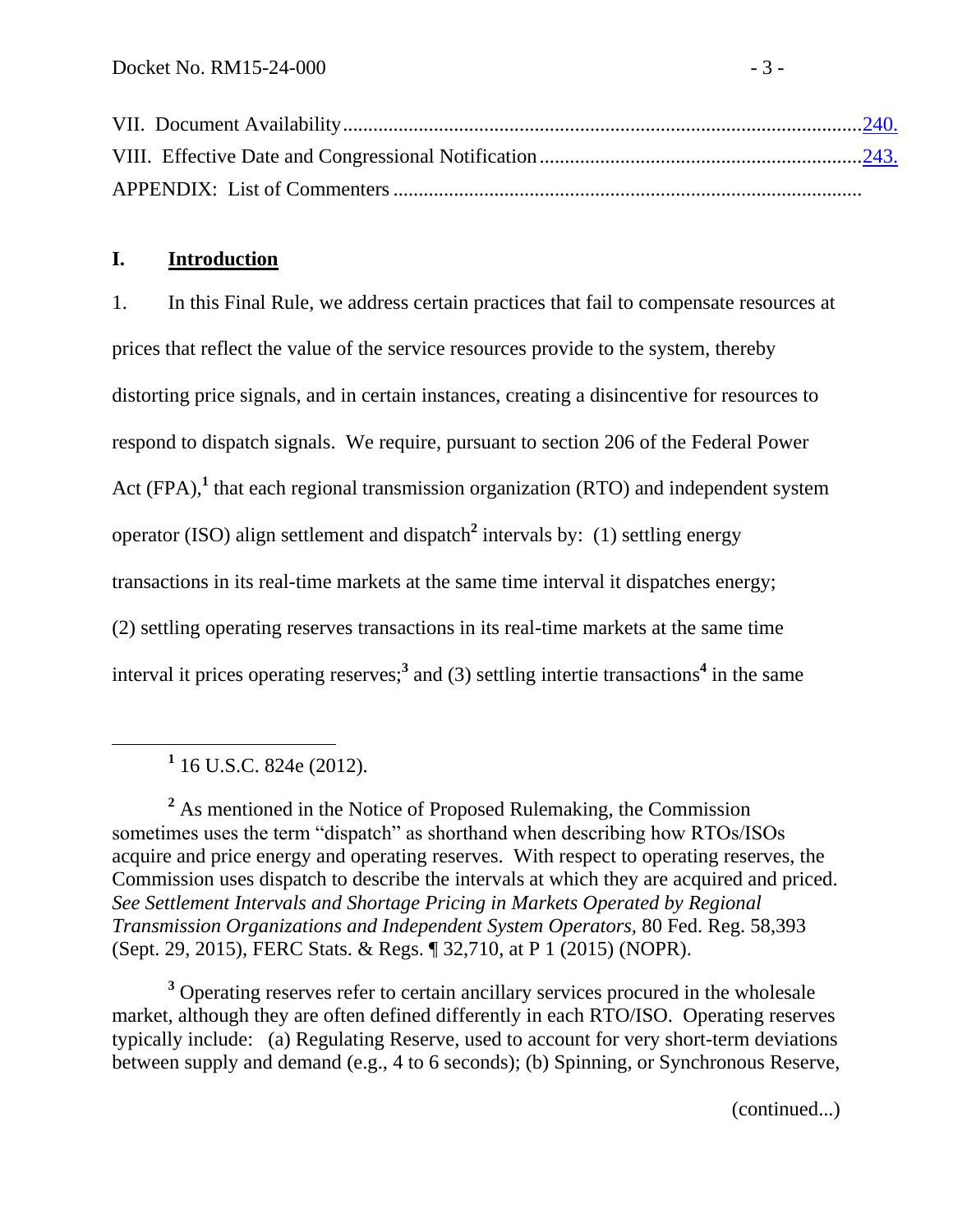$\overline{a}$ 

time interval it schedules intertie transactions (settlement interval requirements). We also require, pursuant to section 206 of the FPA, that each RTO/ISO establish a mechanism to trigger shortage pricing for any interval in which a shortage of energy or operating reserves is indicated during the pricing of resources for that interval (shortage pricing requirement).

2. Some current RTO/ISO settlement practices fail to reflect the value of providing a given service, thereby distorting price signals and failing to provide appropriate signals for resources to respond to the actual operating needs of the market. One such practice occurs when RTOs/ISOs dispatch resources every five minutes but perform settlements based on an hourly integrated price, or when RTOs/ISOs schedule intertie transactions every fifteen minutes, but perform settlements on an hourly integrated price. This misalignment between dispatch and settlement intervals distorts the price signals sent to resources and fails to reflect the actual value of resources responding to operating needs

**4** Intertie transactions are transactions across RTO/ISO borders, including imports, exports and wheel-through transactions.

which is capacity held in reserve and synchronized to the grid and able to respond within a relatively short amount of time (e.g., within 10 minutes), to be used in case of a contingency, such as the loss of a generator; and (c) Non-Spinning Reserve, capacity that is not synchronized to the grid and which can take longer to respond (e.g., within 10-30 minutes) in case of a contingency. Federal Energy Regulatory Commission, *Price Formation in Organized Wholesale Electricity Markets: Staff Analysis of Shortage Pricing*, Docket No. AD14-14-000, at 3 n.7 (Oct. 2014), http://www.ferc.gov/legal/staffreports/2014/AD14-14-pricing-rto-iso-markets.pdf (Shortage Pricing Paper).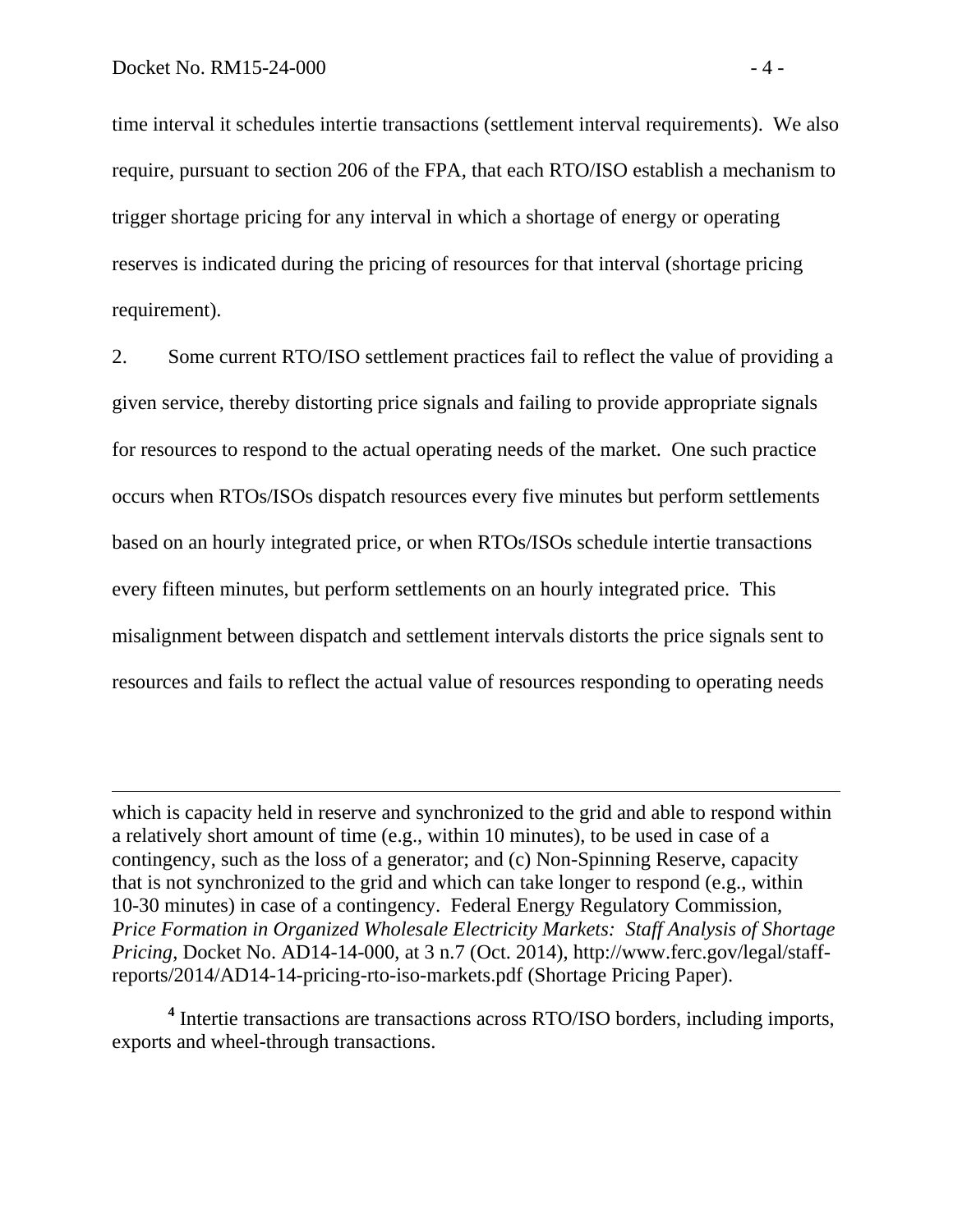#### Docket No. RM15-24-000 - 5 -

 $\overline{a}$ 

because compensation will be based on average output and average prices across an hour, rather than output and prices during the periods of greatest need within a particular hour.

3. We also find that a second problem occurs if there is a mismatch between the time when a system experiences a shortage of energy and operating reserves and the time when prices reflect the shortage condition. This can be particularly problematic when, for example, an RTO's/ISO's market rules require a shortage to last a minimum time period before triggering shortage pricing. In this instance, short-term prices fail to reflect system conditions and potential reliability costs, as well as the value of both internal and external market resources responding to a dispatch signal. In addition, inaccurate price signals are provided to market participants if shortage pricing is still in effect after the shortage has been resolved.

4. To address these problems associated with differing dispatch intervals and settlement intervals, as well as with shortage pricing triggers, we are setting forth the settlement interval requirements and the shortage pricing requirement in this Final Rule.**<sup>5</sup>** These settlement interval and shortage pricing requirements will help ensure that resources have price signals that provide incentives to conform their output to dispatch instructions, and that prices reflect operating needs at each dispatch interval.

5. As set forth in the NOPR, we reiterate the goals of price formation are to: (1) maximize market surplus for consumer and suppliers; (2) provide correct incentives

**<sup>5</sup>** We are not at this time proposing to change the price paid by any RTO/ISO when shortage pricing is triggered.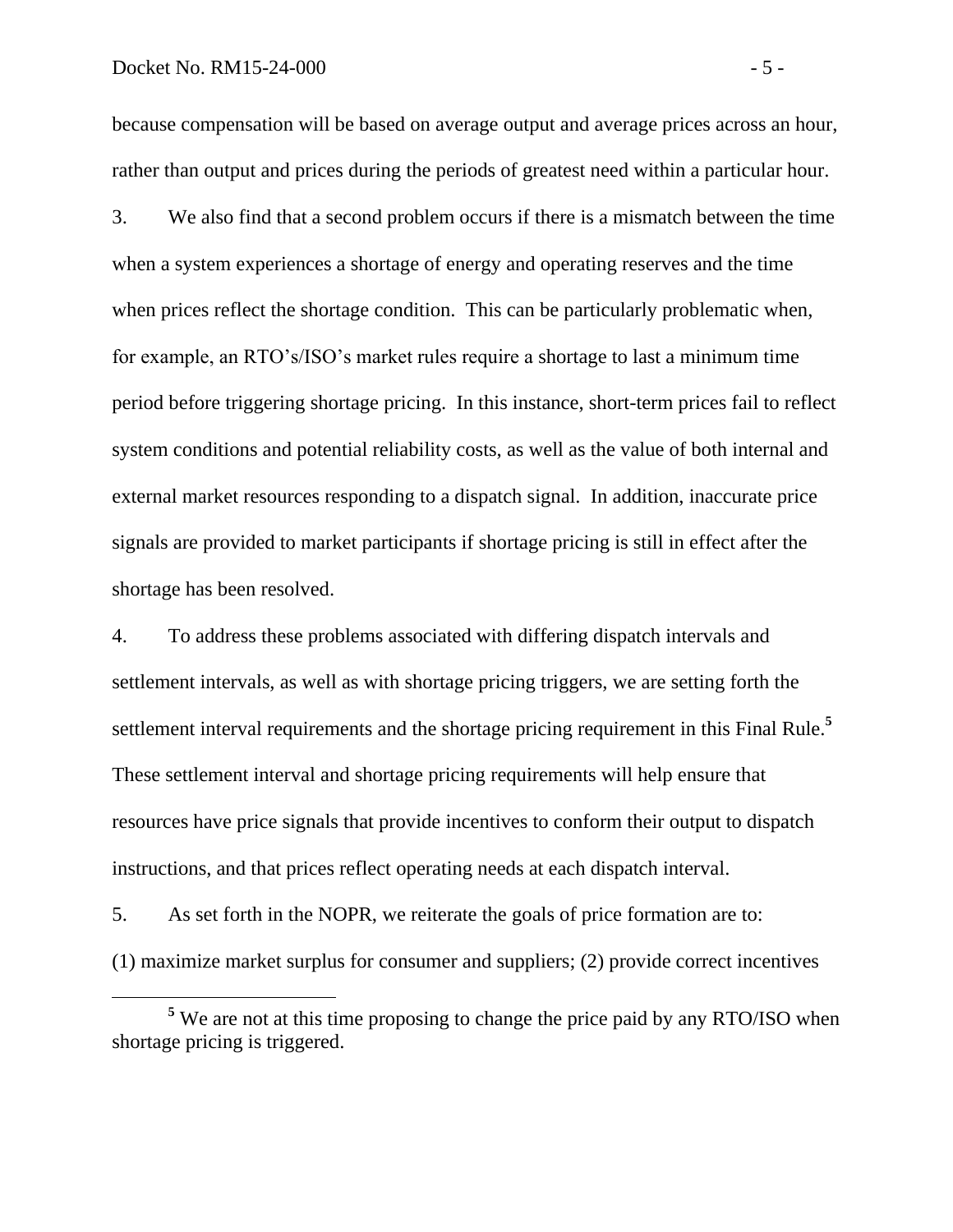for market participants to follow commitment and dispatch instructions, make efficient investments in facilities and equipment, and maintain reliability; (3) provide transparency so that market participants understand how prices reflect the actual marginal cost of serving load and the operational constraints of reliably operating the system; and, (4) ensure that all suppliers have an opportunity to recover their costs.**<sup>6</sup>**

6. As noted in the NOPR, the reforms adopted in this Final Rule advance at least two of the Commission's goals with respect to price formation. First, the proposed reforms will help provide correct incentives for market participants to follow commitment and dispatch instructions,**<sup>7</sup>** to make efficient investments in facilities and equipment, and to maintain reliability. Specifically, requiring RTOs/ISOs to align the settlement and dispatch intervals will more accurately reward resources that are providing energy and ancillary services in periods of the greatest need and will discourage provision of energy and ancillary services immediately following periods of system stress. Doing so will enhance the incentive to follow an RTO's/ISO's dispatch signal and thus help maintain system reliability. This reform will also reward resources that can

**<sup>6</sup>** *See* Notice Inviting Post-Technical Workshop Comments, Docket No. AD14-14- 000, at 1 (Jan. 16, 2015); Notice, Docket No. AD14-14-000 (June 19, 2014).

<sup>&</sup>lt;sup>7</sup> The Commission notes that the reforms proposed herein would further augment existing mechanisms in each RTO/ISO market that provide incentives to follow dispatch instructions, such as penalties for excessive or deficient energy and the allocation of commitment and dispatch costs to deviations from energy dispatch targets. *See, e.g*., MISO, FERC Electric Tariff, §§ 40.3.3(a) (36.0.0) (allocating Revenue Sufficiency Guarantee costs to, inter alia, resources providing excessive or deficient energy), 40.3.4 (33.0.0) (charges for excessive or deficient energy deployment).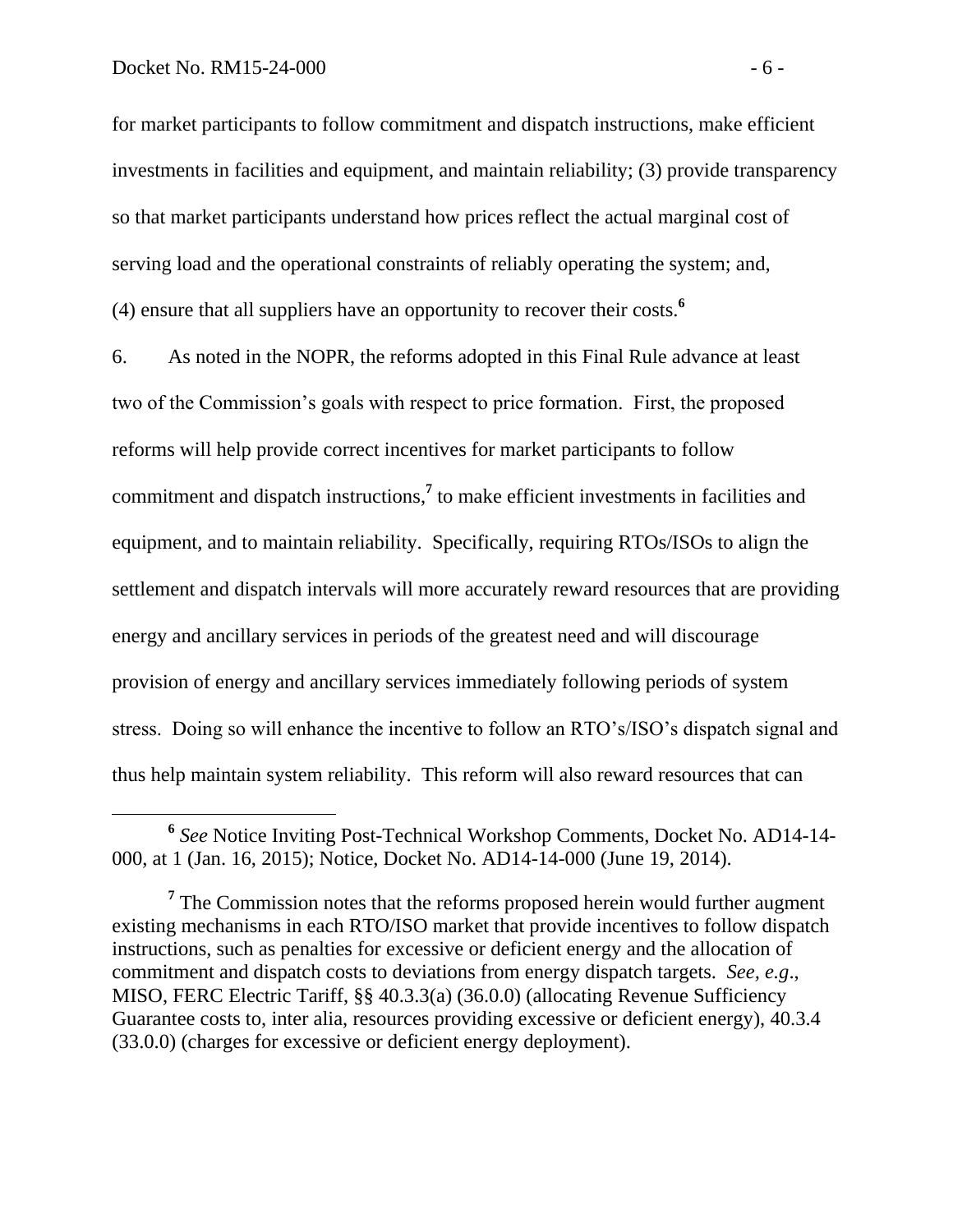#### Docket No. RM15-24-000 - 7 -

flexibly respond to system needs, thus creating an incentive for resources to make efficient investments in facilities and equipment. Similarly, implementing shortage pricing for any dispatch interval during which a shortage of energy or operating reserves occurs will provide an incentive for resources to ensure that they are available to respond to high prices, which should help alleviate shortages and avoid shortage pricing during subsequent dispatch intervals. This reform would also ensure that resources operating during a shortage are compensated for the value of the service that they provide, regardless of whether the shortage is short-lived.

7. Second, the proposed reforms will also help provide transparency and certainty so that market participants understand how compensation and prices reflect the actual marginal cost of serving load and the operational constraints of reliably operating the system. Requiring settlement intervals to match dispatch intervals will make resource compensation more transparent by, among other things, increasing the proportion of resource payment provided through payments of energy and operating reserves rather than uplift. Further, requiring RTOs/ISOs to trigger shortage pricing for an interval in which a shortage of energy or operating reserves is indicated during the pricing of resources for that interval will ensure that prices transparently reflect the operational constraints of reliably operating the system. This increased transparency, in turn, better informs decisions to build or maintain resources and enhances consumers' ability to hedge. The benefits summarized above and discussed in detail below would ultimately help to ensure just and reasonable rates.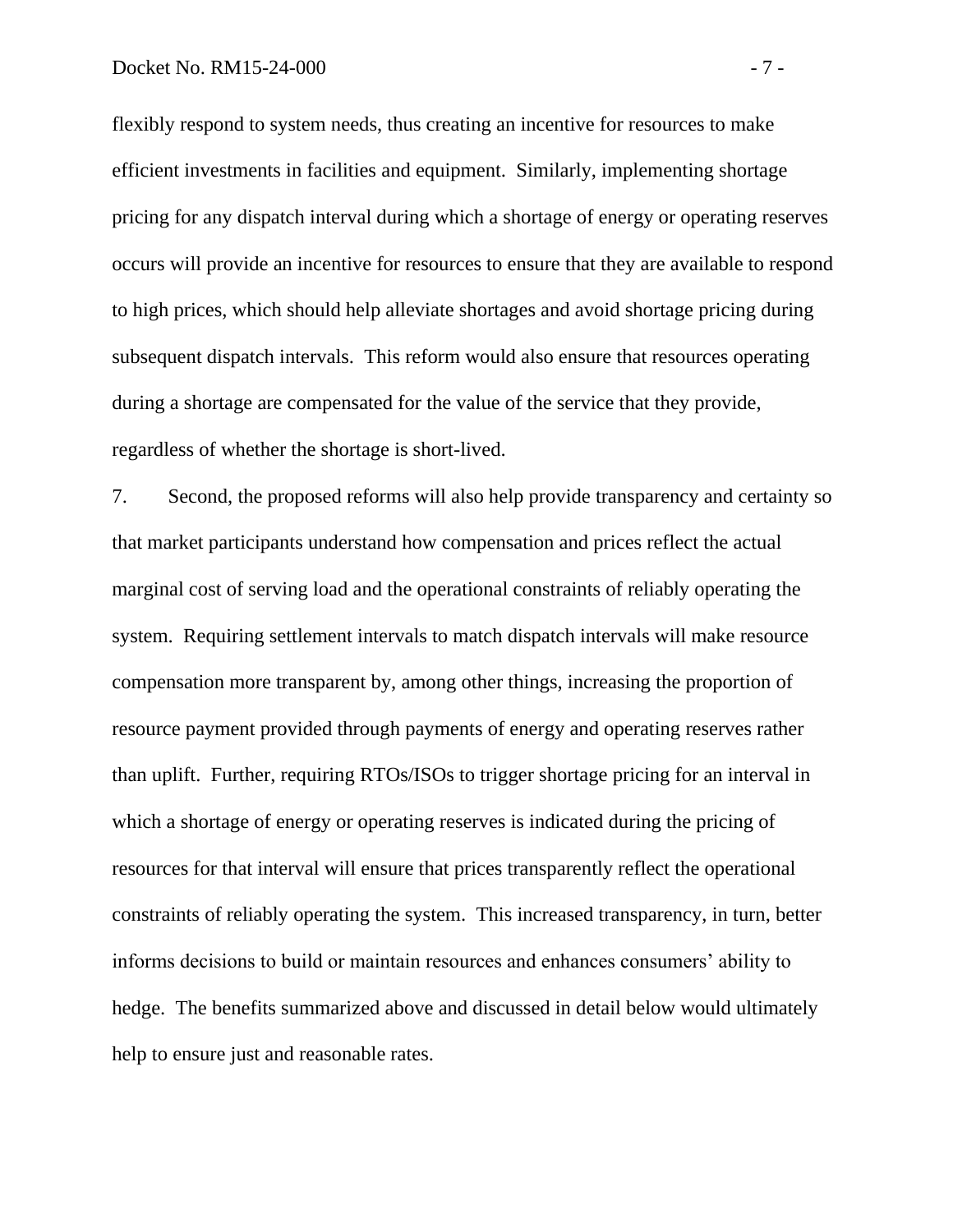8. As discussed below, we require each RTO/ISO to submit a compliance filing with the tariff changes needed to implement this Final Rule within 120 days of the Final Rule's effective date. We will allow a further 12 months from the compliance filing date for the tariff changes implementing reforms to settlement intervals to be effective, and 120 days from that same compliance filing date for the tariff changes implementing shortage pricing reforms to be effective.**<sup>8</sup>**

#### <span id="page-9-0"></span>**II. Background**

9. The Commission has addressed price formation in organized markets on prior occasions. For example, in Order No. 719, the Commission addressed shortage pricing**<sup>9</sup>** and required RTOs/ISOs to develop and implement shortage pricing rules that would apply during operating reserve shortages to "ensure that the market price for energy reflects the value of energy during an operating reserve shortage."**<sup>10</sup>** The Commission required such rules out of concern that inappropriate price signals during an operating

**<sup>10</sup>** Order No. 719, FERC Stats. & Regs. ¶ 31,281 at P 194.

**<sup>8</sup>** The Commission has followed a similar approach with the timelines for compliance and implementation in the past. *See, e.g.*, *Frequency Regulation Compensation in the Organized Wholesale Power Markets*, Order No. 755, FERC Stats. & Regs. ¶ 31,324, at P 201 (2011), *reh'g denied*, Order No. 755-A, 138 FERC ¶ 61,123 (2012).

**<sup>9</sup>** *Wholesale Competition in Regions with Organized Electric Markets*, Order No. 719, FERC Stats. & Regs. ¶ 31,281, at PP 192-194 (2008), *order on reh'g*, Order No. 719-A, FERC Stats. & Regs. ¶ 31,292, *order on reh'g*, Order No. 719-B, 129 FERC ¶ 61,252 (2009).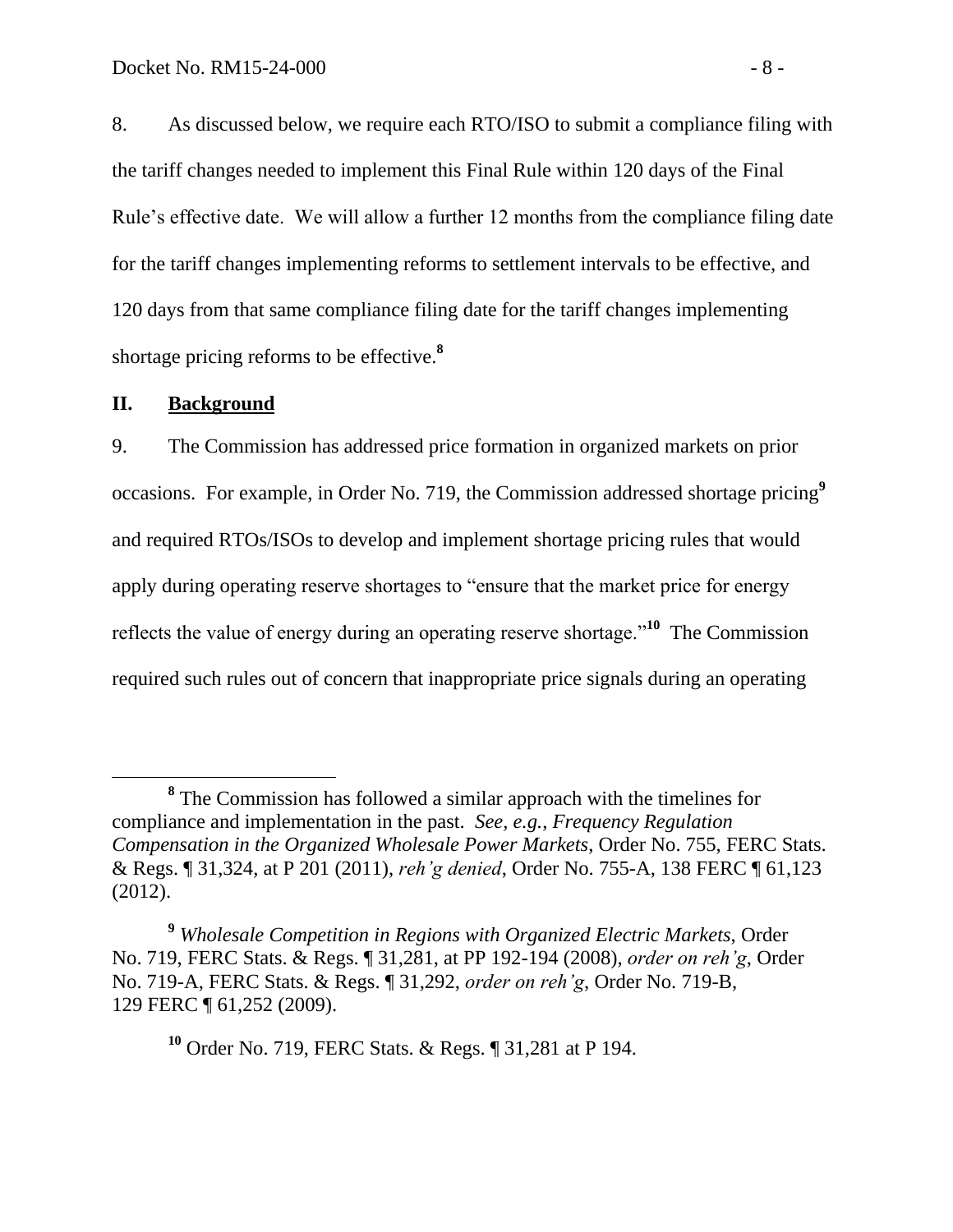reserve shortage would provide an insufficient incentive for market participants to take appropriate actions.

10. In June 2014, the Commission initiated a proceeding, in Docket No. AD14-14- 000, to evaluate issues regarding price formation in the energy and ancillary services markets operated by RTOs/ISOs (price formation proceeding). In the notice initiating that proceeding, the Commission stated that there may be opportunities for the RTOs/ISOs to improve the energy and ancillary services price formation process. As set forth in the notice, locational marginal prices (LMP) and market-clearing prices used in energy and ancillary services markets ideally "would reflect the true marginal cost of production, taking into account all physical system constraints, and these prices would fully compensate all resources for the variable cost of providing service."<sup>11</sup> Pursuant to the notice, staff conducted outreach and convened technical workshops on the following four general issues: (1) use of uplift payments; (2) offer price mitigation and offer price caps; (3) scarcity and shortage pricing; and (4) operator actions that affect prices.**<sup>12</sup>** The Commission also released staff reports on these topics. In one of those reports, issued in October 2014, staff analyzed shortage pricing issues. **13**

**<sup>11</sup>** Notice, Docket No. AD14-14-000, at 2 (June 19, 2014).

**<sup>12</sup>** *Id*. at 1, 3-4.

**<sup>13</sup>** *See* Shortage Pricing Paper.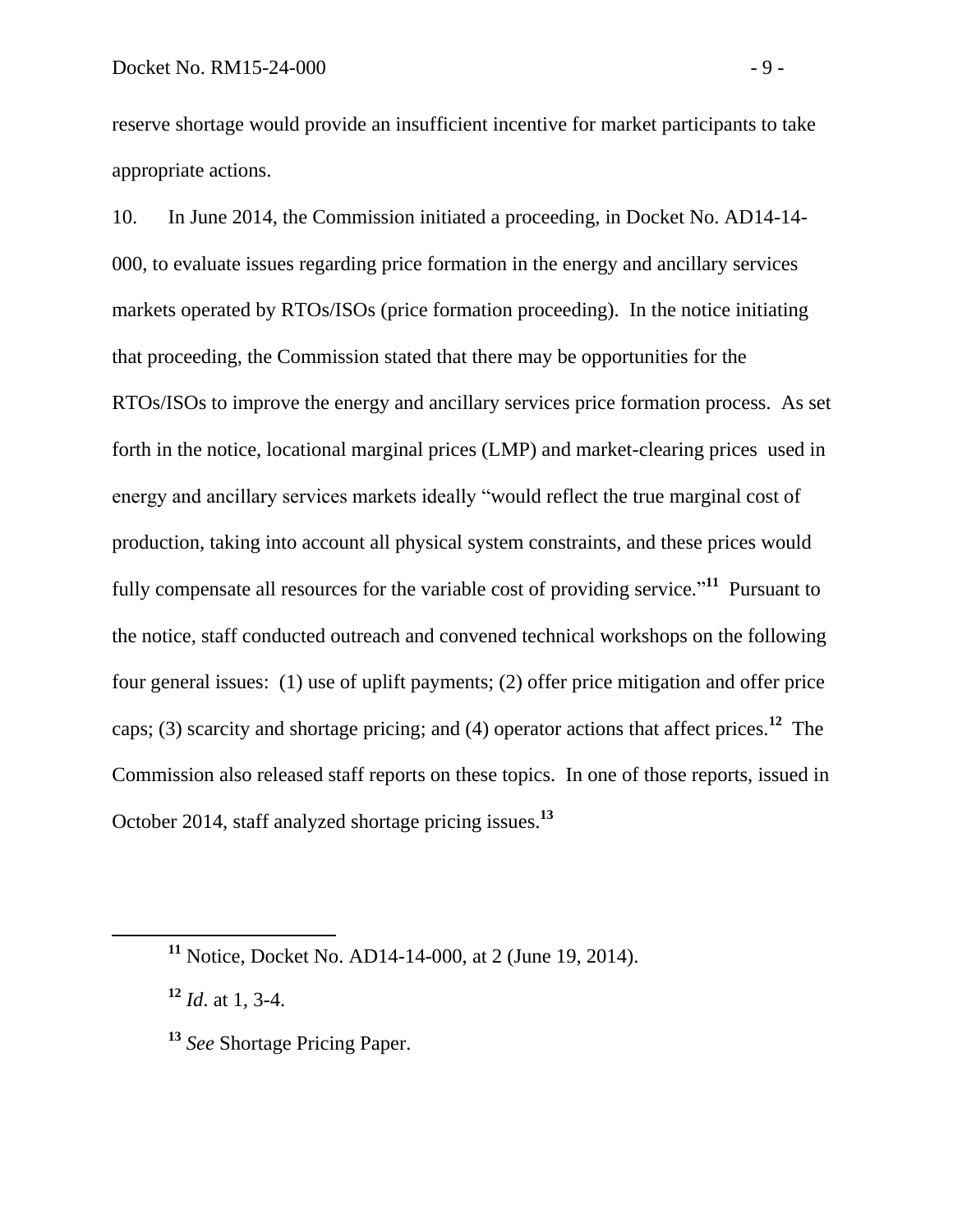11. In its January 2015 Notice Inviting Comments, the Commission requested comments on questions that arose from the price formation technical workshops.**<sup>14</sup>** In response, among other price formation issues, commenters addressed settlement intervals and shortage pricing.

12. On September 17, 2015, the Commission issued a NOPR proposing to require that each RTO/ISO: (1) settle energy transactions in its real-time markets at the same time interval it dispatches and prices energy, and settle operating reserves transactions in its real-time markets at the same time interval it prices operating reserves; and (2) trigger shortage pricing for any dispatch interval during which a shortage of energy or operating reserves occurs. **<sup>15</sup>** The Commission sought comments on these proposals, and sought comment on: (1) whether settlement interval reforms are appropriate for intertie transactions that are scheduled on intervals different from the intervals on which RTOs/ISOs dispatch internal real-time energy; and (2) whether it is appropriate to align the settlement interval for intertie transactions with external scheduling intervals, e.g., fifteen minutes.**<sup>16</sup>** Additionally, the Commission sought comment on whether to require that RTOs/ISOs settle real-time operating reserves transactions at the same interval as real-time energy dispatch and settlement intervals or whether a settlement interval that

**<sup>14</sup>** Notice Inviting Post-Technical Workshop Comments, Docket No. AD14-14-000 (Jan. 16, 2015).

**<sup>15</sup>** NOPR, FERC Stats. & Regs. ¶ 32,710 at P 14.

**<sup>16</sup>** NOPR, FERC Stats. & Regs. ¶ 32,710 at P 39.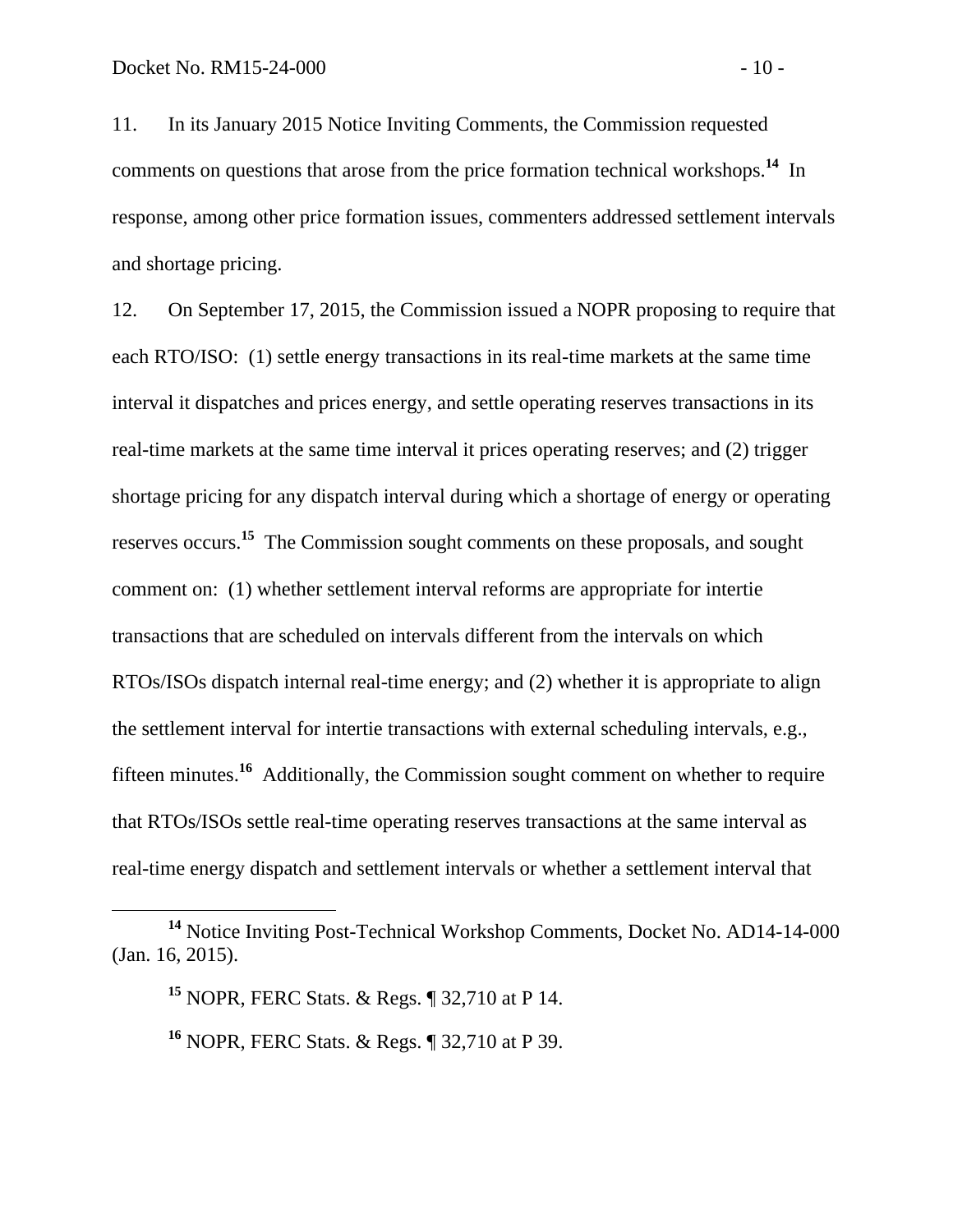differs from an RTO's/ISO's real-time energy dispatch interval would be appropriate for some operating reserves transactions.**<sup>17</sup>** Finally, the Commission sought comment on the implementation schedule and the costs of implementation.**<sup>18</sup>** A list of commenters and the abbreviated names used for them in this Final Rule appears in the Appendix.

**III. Discussion**

 $\overline{a}$ 

## **A. Settlement Interval Reform**

#### <span id="page-12-2"></span><span id="page-12-1"></span><span id="page-12-0"></span>**1. Need for Reform**

13. In the NOPR,**<sup>19</sup>** the Commission preliminarily found that the current RTO/ISO settlement practice of using hourly integrated prices for real-time settlement and five-minute dispatch instructions may fail to reflect the value of providing a given service, and may contribute to lack of a response to the actual operating needs of those markets. In addition, the Commission stated that the use of hourly integrated prices for real-time settlement may discourage resources from following five-minute dispatch instructions, and may increase the need for uplift payments. Therefore, the Commission preliminarily found that the use of hourly integrated prices for real-time settlement may result in rates that are unjust and unreasonable.

14. Commenters generally agree with the Commission's preliminary finding regarding the settlement interval proposal. For example, EPSA states that "[w]hen real-time

**<sup>17</sup>** NOPR, FERC Stats. & Regs. ¶ 32,710 at P 40.

**<sup>18</sup>** NOPR, FERC Stats. & Regs. ¶ 32,710 at PP 56, 60.

**<sup>19</sup>** NOPR, FERC Stats. & Regs. ¶ 32,710 at PP 26-33.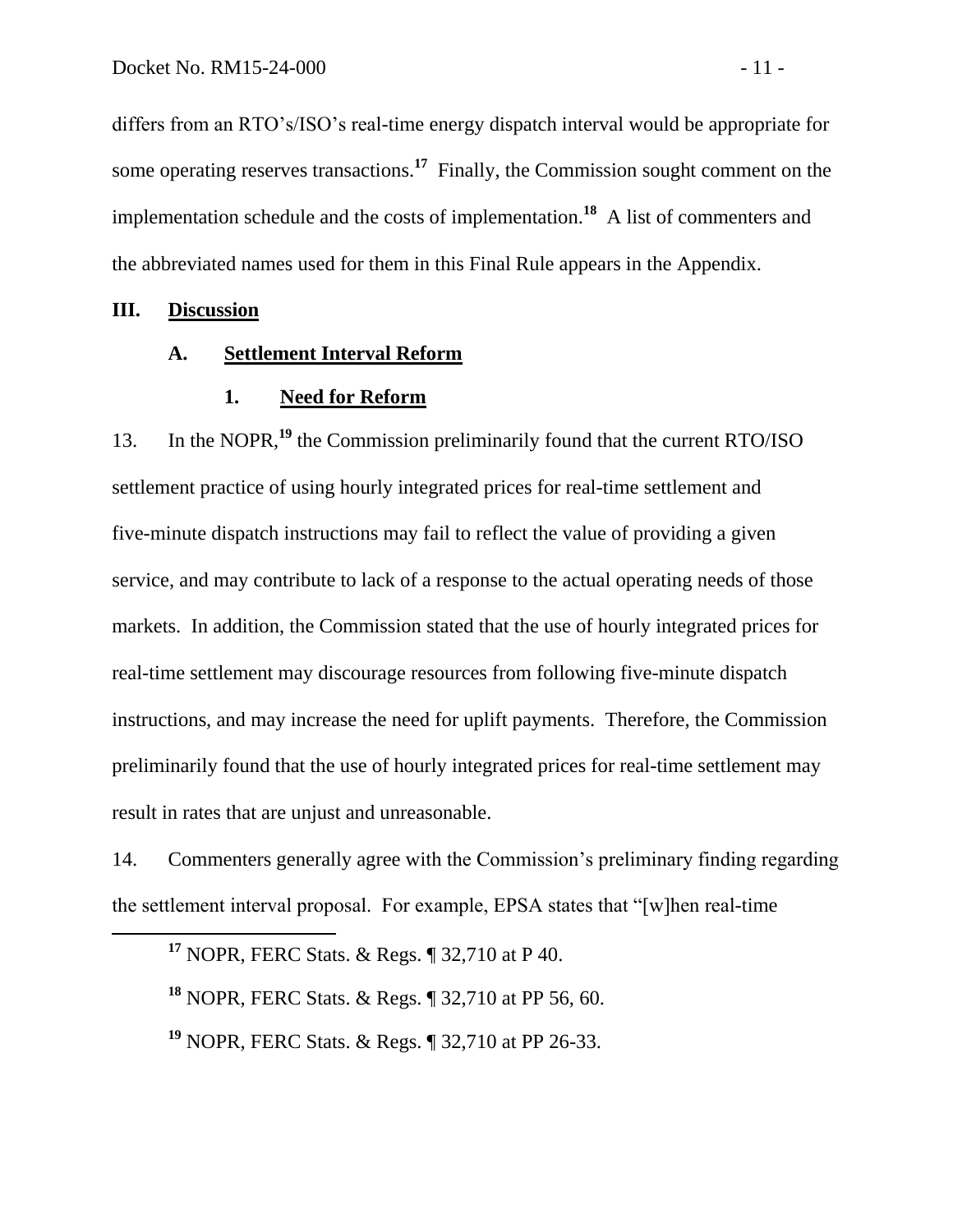settlements for generation or dispatchable demand are calculated based on hourly prices that are the simple average of sub-hourly prices resulting from the actual dispatch, there is a distortion to the real-time price signal impacting both reliability and efficiency."**<sup>20</sup>** Similarly, Potomac Economics states that the inconsistency between five-minute dispatch instructions and hourly-average price settlement intervals "creates incentives for generators to not follow the dispatch signal or to simply be inflexible by a) restricting dispatch range (the difference between a generator's minimum dispatch level and maximum dispatch level) or b) offering a slower dispatch ramp rate.<sup>"21</sup> Potomac Economics notes that while MISO makes uplift payments to generators to alleviate these incentive issues, such payments are "an inferior substitute for a true alignment where each generator, importer or exporter would settle based on the actual value of energy corresponding with its production or transactions in each five-minute interval."**<sup>22</sup>** ELCON asserts that hourly prices do not "reflect system needs and costs, and may result in over or under recovery of costs depending on how the shortage plays out during the hour. When SPP moved to sub-hourly settlements, overall system costs were lower."**<sup>23</sup>**

- **<sup>22</sup>** Potomac Economics Comments at 4-5.
- **<sup>23</sup>** ELCON Comments at 2.

**<sup>20</sup>** EPSA Comments, Pope Aff. at 2-3.

**<sup>21</sup>** Potomac Economics Comments at 4.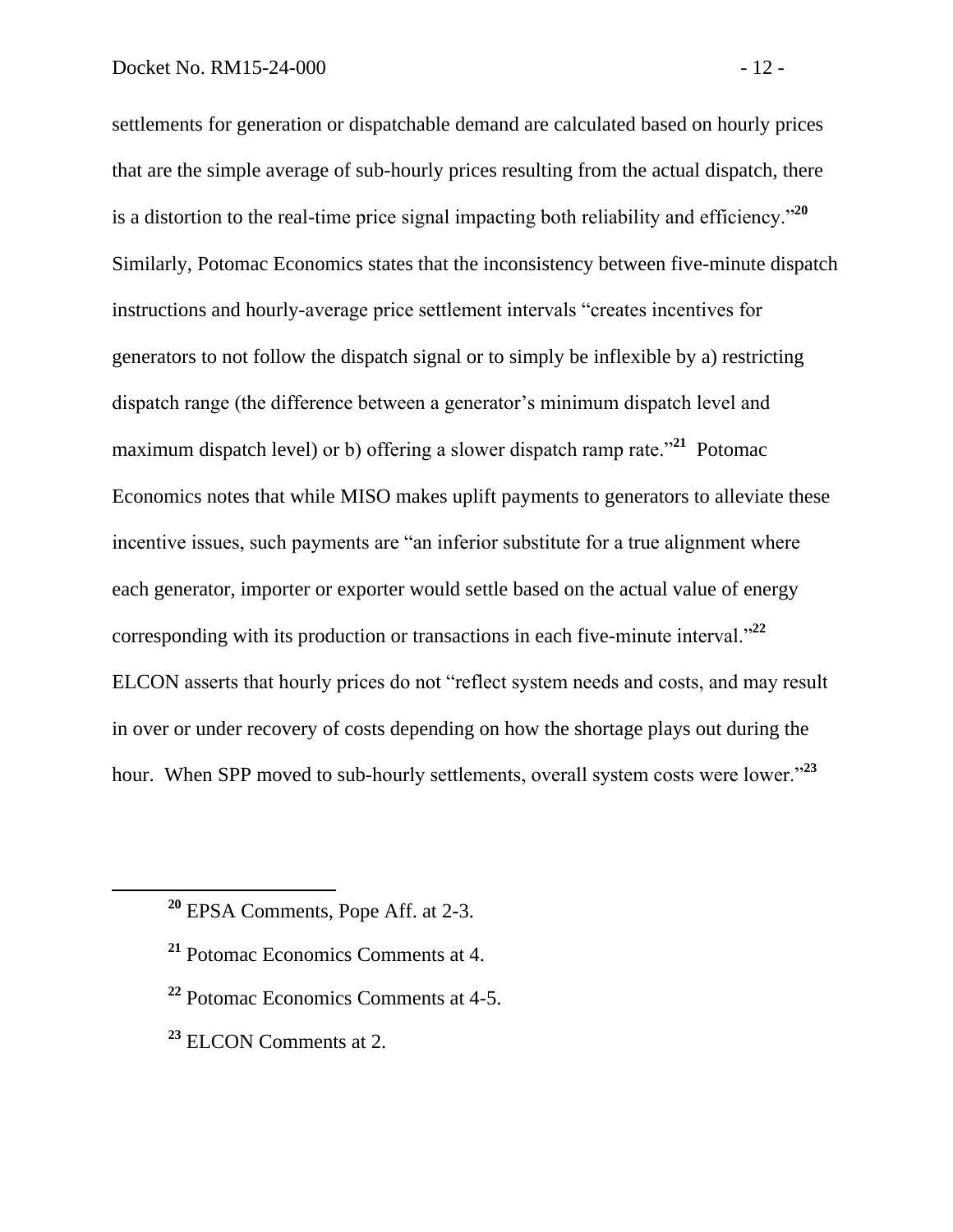15. In some instances, commenters assert that the Commission should not affirm its preliminary finding on the settlement interval proposal. APPA and NRECA assert that Commission approval of any five-minute settlement implementation process should require vetting and approval by the RTOs'/ISOs' stakeholders.**<sup>24</sup>** Direct Energy asserts that the Commission should solicit further information from the RTOs/ISOs before determining whether or not to direct settlement interval reforms.**<sup>25</sup>**

16. Based on analysis of the record, we adopt our preliminary findings, and, as described in detail below, conclude that certain RTO/ISO settlement practices are not just and reasonable and are unduly discriminatory and preferential. Accordingly, we direct each RTO/ISO to align its settlement and dispatch intervals by settling energy transactions in its real-time markets at the same time interval it dispatches energy, settling operating reserves transactions in its real-time markets at the same time interval it prices operating reserves, and settling intertie transactions in the same time interval it schedules intertie transactions, as discussed further herein.

**<sup>24</sup>** APPA and NRECA Comments at 4.

**<sup>25</sup>** Direct Energy Comments at 6.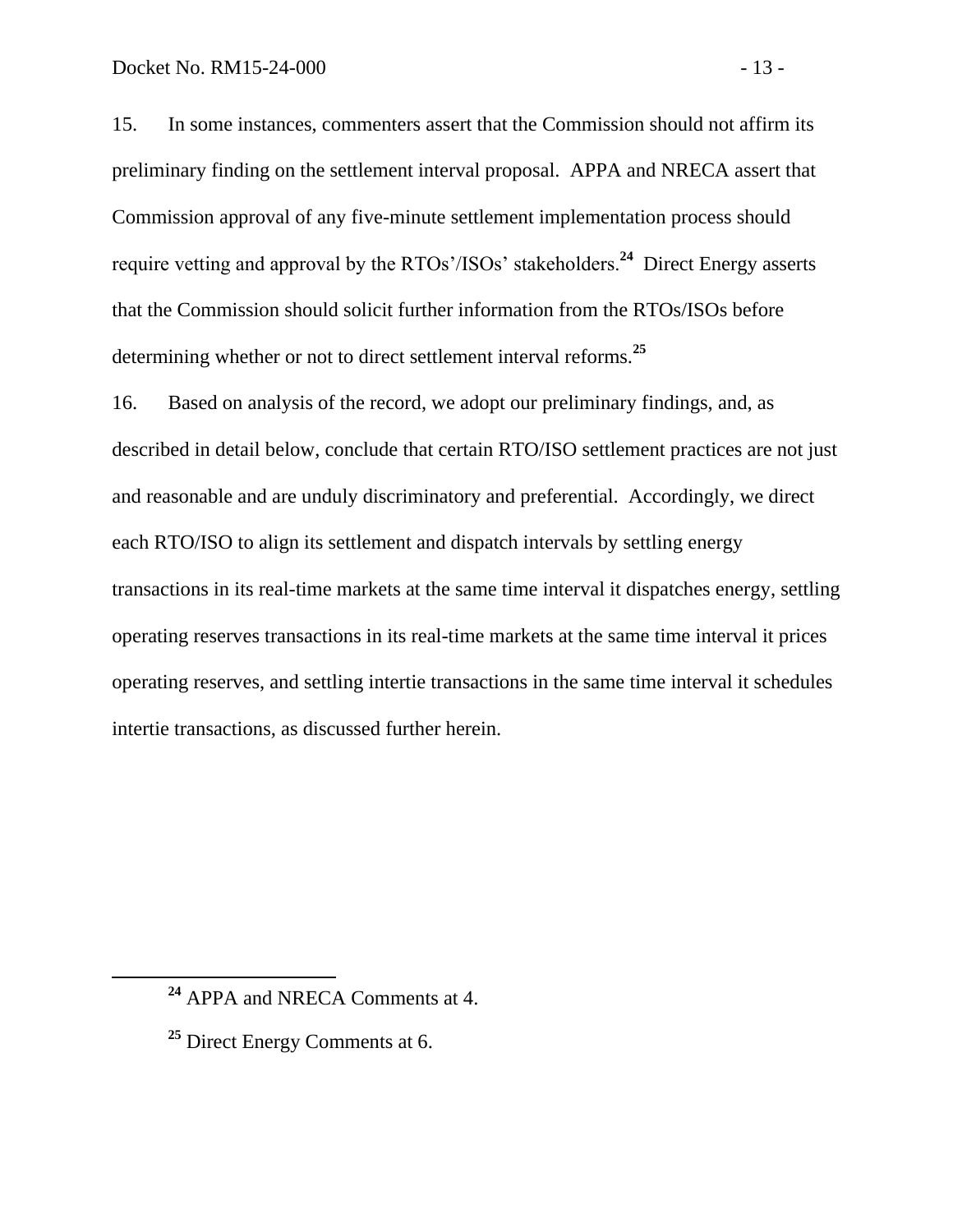## **2. Settlement Interval Reform for Energy Transactions and Operating Reserves**

## **a. Proposal**

### <span id="page-15-2"></span><span id="page-15-1"></span><span id="page-15-0"></span>**i. Energy Transactions**

17. In the NOPR, the Commission proposed to require that each RTO/ISO settle energy transactions in its real-time markets at the same time interval it dispatches energy. The Commission preliminarily found the use of hourly integrated prices for real-time settlement may have the unintended effect of distorting price signals, and, in certain instances, contributing to market participants' failing to respond appropriately to operating needs.**<sup>26</sup>** Specifically, the Commission stated that hourly integrated prices for real-time settlement may: (1) not accurately reflect the value a resource provides to the system; (2) discourage resources from following dispatch instructions; and (3) cause increased uplift payments. Therefore, the Commission preliminarily found that the use of hourly integrated prices for real-time settlement may result in rates that are unjust and unreasonable.

18. To remedy any potentially unjust and unreasonable rates caused by the use of hourly integrated prices for real-time settlement, the Commission proposed in the NOPR to require that each RTO/ISO settle energy transactions in its real-time markets at the same time interval it dispatches energy. **27**

**<sup>26</sup>** NOPR, FERC Stats. & Regs. ¶ 32,710 at PP 26-33.

**<sup>27</sup>** NOPR, FERC Stats. & Regs. ¶ 32,710 at P 34.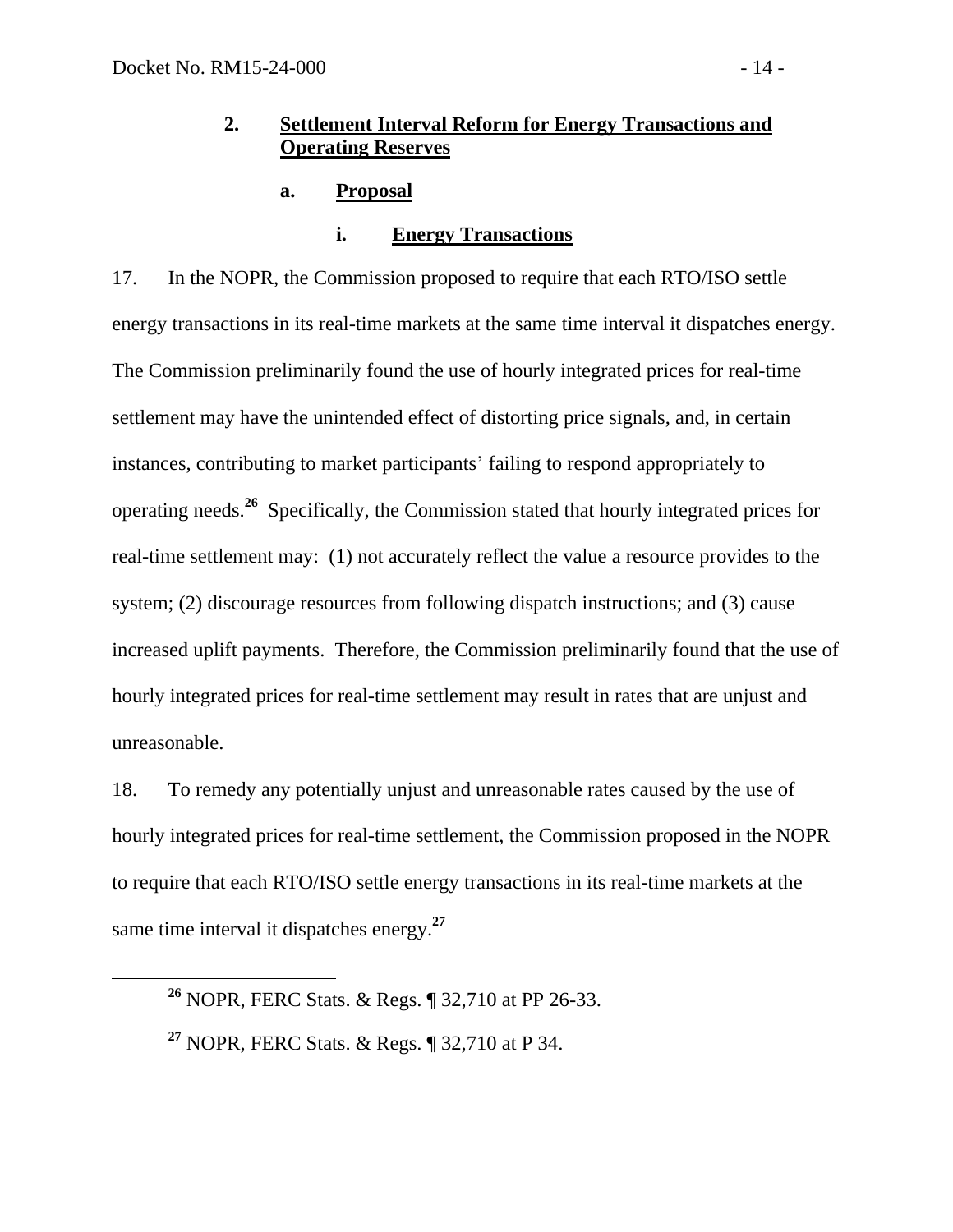19. The Commission explained that in the short-term, the settlement interval proposal should improve incentives for resources to respond quickly to dispatch instructions, which should in turn lead to operators taking fewer out-of-market actions to ensure that supply meets demand. The Commission noted that by improving resources' response to dispatch instructions, the settlement interval proposal would result in a more efficient use of generation resources to the benefit of all consumers. In the long-term, the Commission maintained that these reforms should provide more accurate price signals, which should provide, together with other market price signals, the appropriate incentives to build or maintain resources that can respond to energy or operating reserve deficiencies. **28**

20. In addition, the Commission noted, where settlement and dispatch intervals are aligned, resources dispatched economically during high-priced periods would receive those higher prices rather than an hourly average of the dispatch interval LMPs, thereby reducing the need to make uplift payments.

#### <span id="page-16-0"></span>**ii. Operating Reserves**

21. The Commission proposed requiring that each RTO/ISO "settle operating reserves transactions in its real-time markets at the same time interval it prices operating reserves."**<sup>29</sup>** Although the Commission noted that dispatch and pricing of energy and operating reserves are closely linked through co-optimization in the real-time market, it

**<sup>28</sup>** NOPR, FERC Stats. & Regs. ¶ 32,710 at P 35.

**<sup>29</sup>** NOPR, FERC Stats. & Regs. ¶ 32,710 at P 34.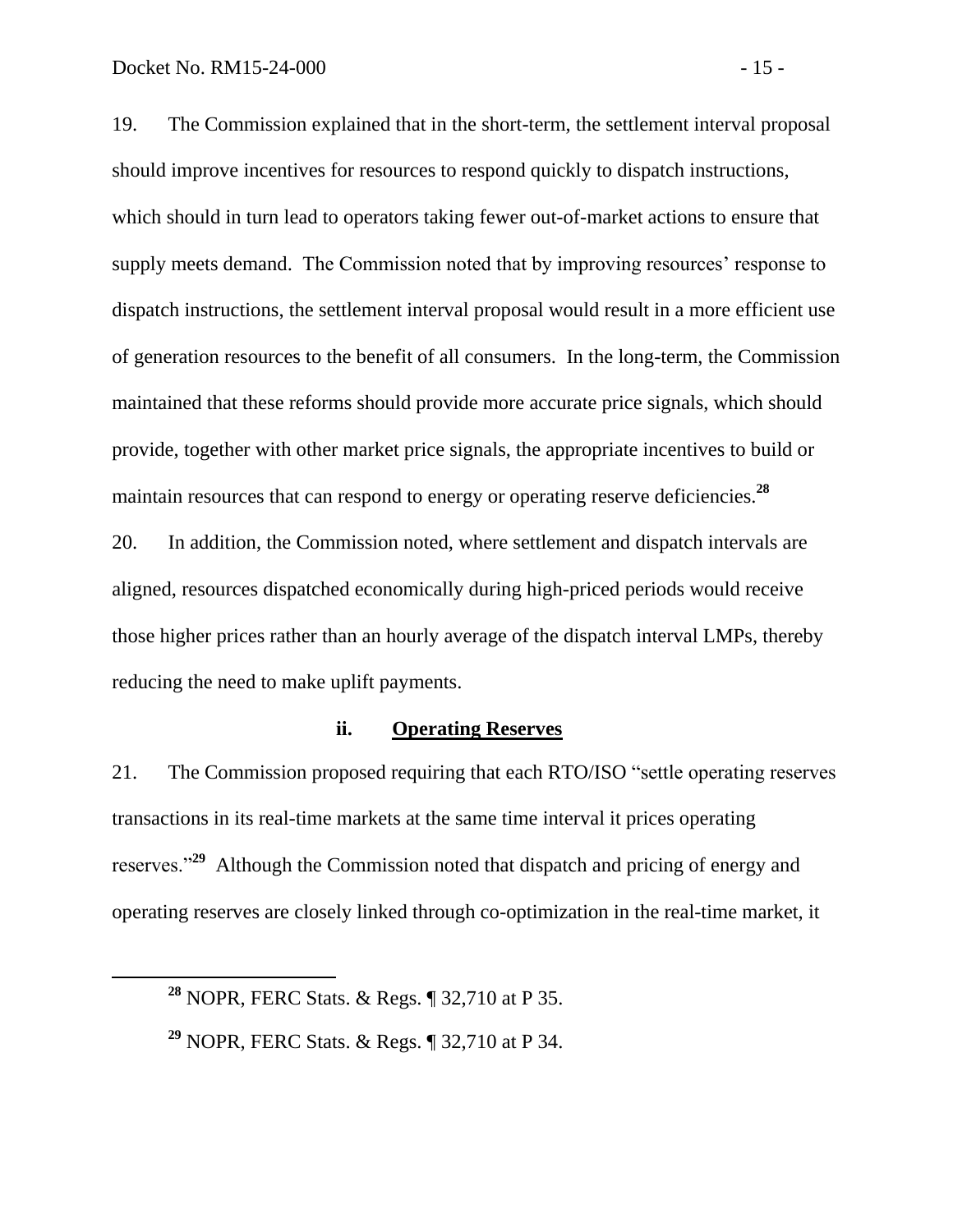also noted that certain RTOs/ISOs acquire operating reserves on a different time interval than they dispatch energy.**<sup>30</sup>** The Commission sought comment on whether the Commission should require RTOs/ISOs to settle all real-time operating reserves transactions at the same time interval as real-time energy dispatch and settlement intervals, or whether a settlement interval that differs from an RTO's/ISO's real-time energy dispatch interval would be appropriate for some operating reserves transactions.**<sup>31</sup>**

### **b. Current Practices in the RTOs/ISOs**

### <span id="page-17-1"></span><span id="page-17-0"></span>**i. Energy Transactions**

22. The following table describes how each RTO/ISO currently dispatches and settles real-time energy transactions:

**<sup>30</sup>** NOPR, FERC Stats. & Regs. ¶ 32,710 at P 40.

**<sup>31</sup>** NOPR, FERC Stats. & Regs. ¶ 32,710 at P 40.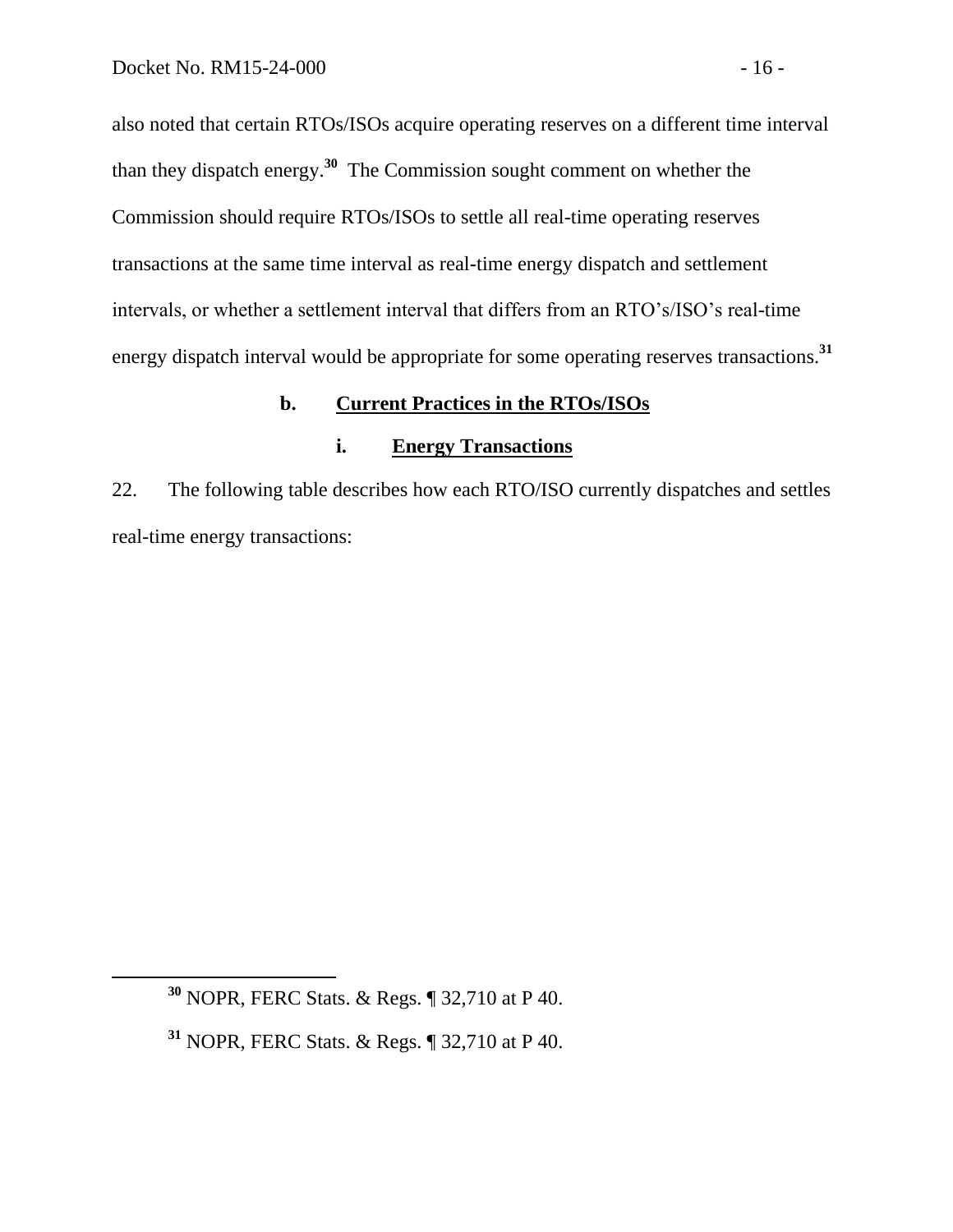$\overline{a}$ 

| <b>CAISO</b>  | 5 minute | 5 minute       |
|---------------|----------|----------------|
| <b>ISO-NE</b> | 5 minute | hourly average |
| <b>MISO</b>   | 5 minute | hourly average |
| <b>NYISO</b>  | 5 minute | 5 minute       |
| PJM           | 5 minute | hourly average |
| <b>SPP</b>    | 5 minute | 5 minute       |

**Real-Time Dispatch<sup>32</sup> Real-Time Settlement<sup>33</sup>**

## Table 1: RTO/ISO Dispatch and Settlement Intervals for Energy

# <span id="page-18-0"></span>**ii. Operating Reserves**

23. The RTOs/ISOs vary in how they settle and treat operating reserves. For example,

CAISO represents that it settles its operating reserve transactions on fifteen-minute

**<sup>32</sup>** *See* CAISO, eTariff, § 34.5 (17.0.0); ISO-NE, Transmission, Markets and Services Tariff, Market Rule 1, § III.2.3 (15.0.0); MISO, FERC Electric Tariff, § 40.2 (34.0.0); NYISO Markets and Services Tariff, § 4.4.2.1 (17.0.0); PJM OATT, Attachment K, Appendix, § 2.3 (2.0.0); SPP, OATT, Sixth Revised Volume No. 1, Attachment AE, § 6.2.2 (1.0.0).

**<sup>33</sup>** *See* CAISO, eTariff, § 11.5 (2.0.0), Appendix A, Settlement Interval (2.0.0); ISO-NE, Transmission, Markets and Services Tariff, Market Rule 1, § III.2.2(b) (15.0.0); MISO, FERC Electric Tariff, §§ 40.3 (32.0.0), 40.3.1 (32.0.0), 40.3.3 (36.0.0); NYISO, NYISO Tariffs, NYISO Markets and Services Tariff, §§ 4.4.2.1, 4.4.2.8 (17.0.0); PJM, Intra-PJM Tariffs, OATT, Attachment K, Appendix, §§ 2.5(e), (4.0.0), 3.2.1(e), (f) (28.0.0); SPP, OATT, Sixth Revised Volume No. 1, Attachment AE, §§ 8.6, 8.6.1 (2.1.0). The above tariff citations refer to internal transactions. CAISO settles its intertie interchange transactions on fifteen-minute intervals. *See* CAISO, eTariff, HASP Block Intertie Schedule (0.0.0).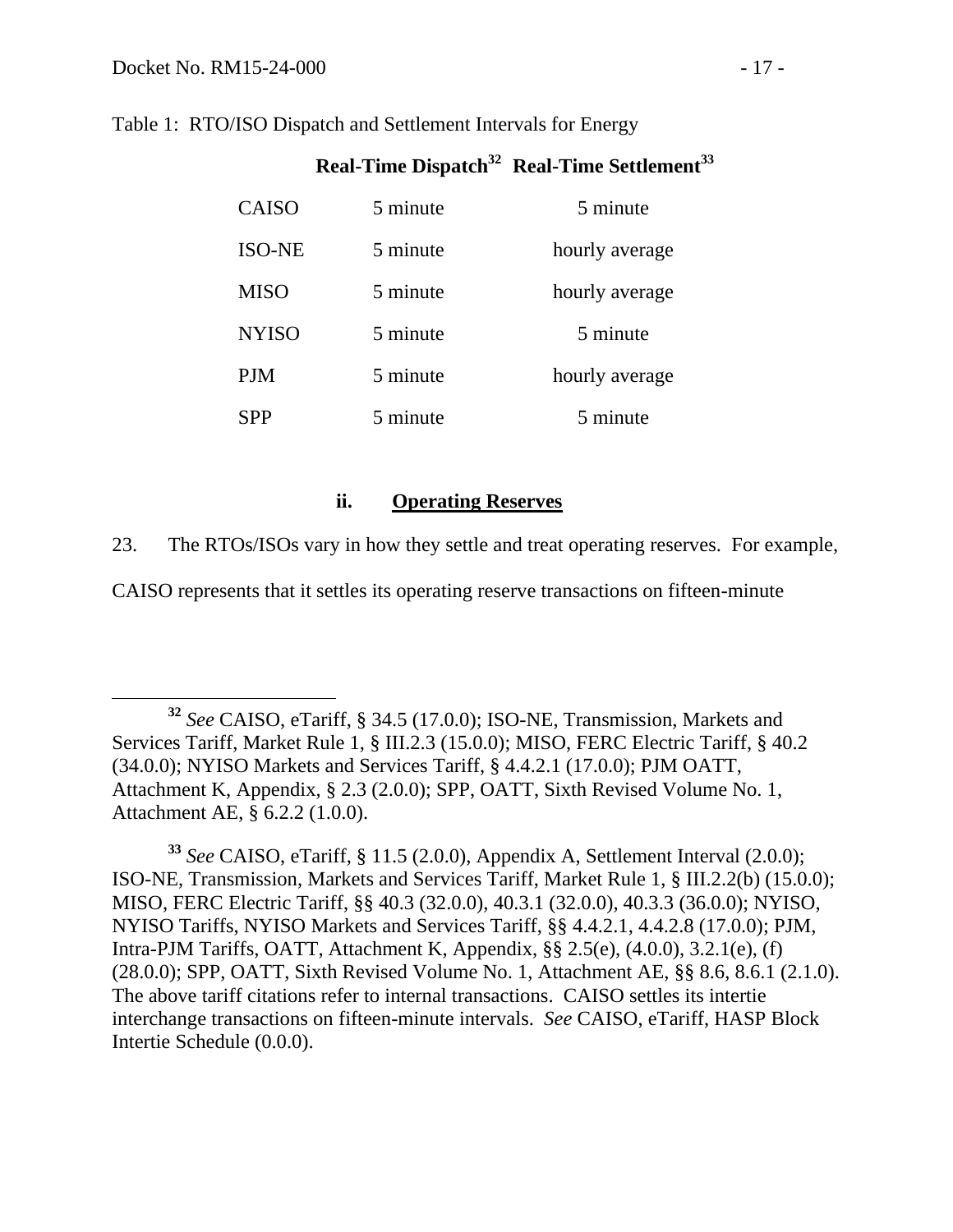intervals and dispatches energy on five-minute intervals.**<sup>34</sup>** MISO states that it currently calculates settlements for real-time operating reserves transactions at the same interval that they are dispatched, i.e., five minutes, but that actual settlements are on an hourly basis due to the specific calculations MISO makes.

24. The PJM Market Monitor explains that the synchronized and regulation reserves markets in PJM clear hourly but already incorporate five-minute LMP data for calculating opportunity costs. The PJM Market Monitor states that the offer price in PJM's synchronized reserve market includes both the direct short-run marginal cost of providing synchronized reserves, which does not vary every five minutes, and the opportunity cost of providing synchronized reserves, which does vary with five-minute LMPs. The PJM Market Monitor explains that PJM currently updates the opportunity cost every five minutes using five-minute LMP data for the Tier 2 synchronized reserve market and recalculates the market clearing price every five minutes, with settlement based on the average of the five-minute clearing price.**<sup>35</sup>**

25. The PJM Market Monitor explains that, in PJM's regulation market, the offer price includes both the direct short-run marginal cost of providing regulation, which does not vary every five minutes, and the opportunity cost of providing regulation, which varies with five-minute LMPs. The PJM Market Monitor adds that PJM currently updates the

**<sup>34</sup>** CAISO Comments at 8.

**<sup>35</sup>** PJM Market Monitor Comments at 8.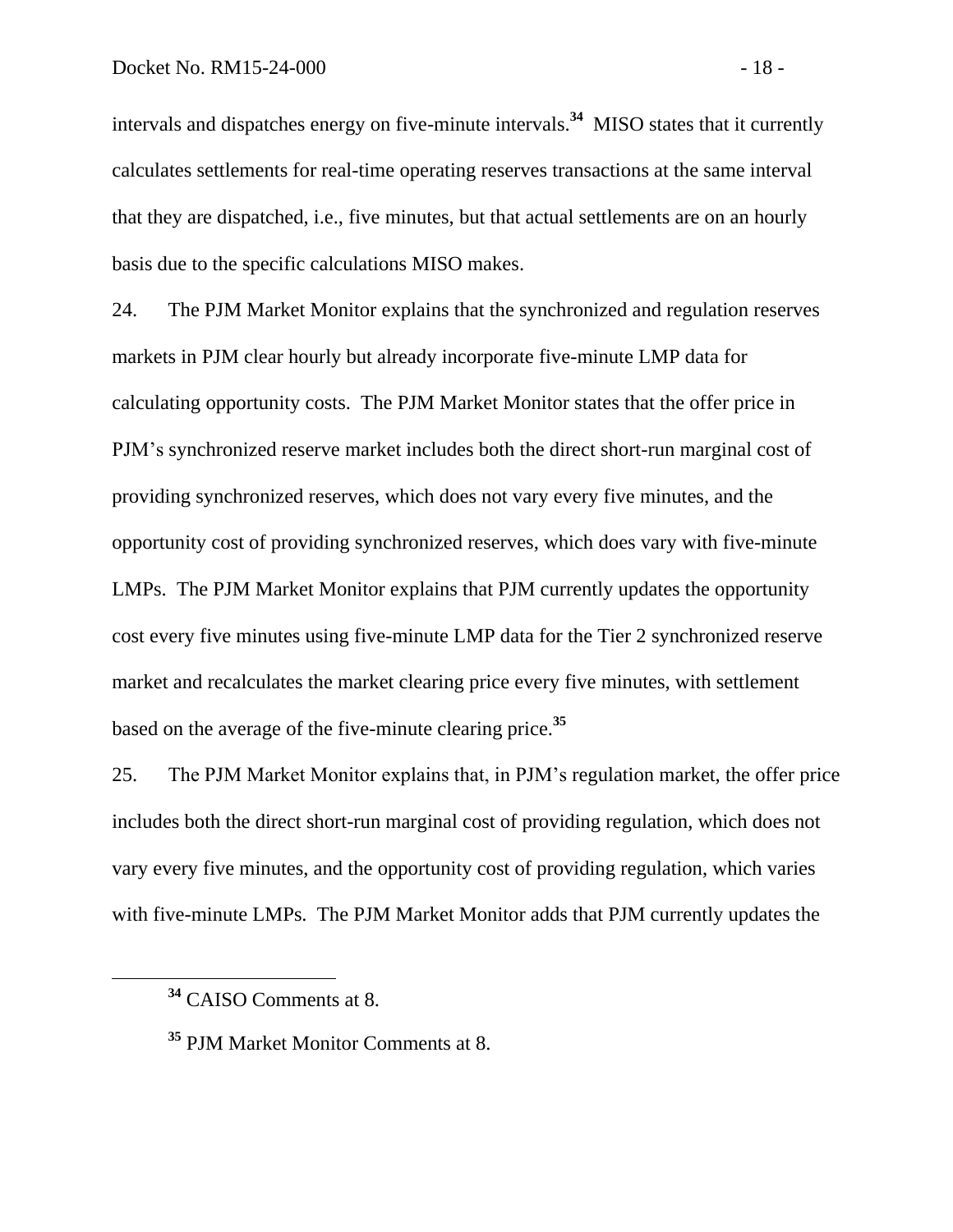opportunity cost every five minutes using five-minute LMP data for the regulation market and recalculates the clearing price every five minutes, with settlement based on the average of five-minute clearing prices. The PJM Market Monitor also notes that PJM purchases other forms of operating reserves on a cost basis, including Tier 1 synchronized reserves, non-synchronized reserves, and day-ahead scheduling reserves.**<sup>36</sup>**

26. NYISO explains that it uses five-minute intervals to settle its real-time markets for energy, regulation service, and operating reserves.**<sup>37</sup>** ISO-NE currently has hourly integrated settlement for its real-time energy transactions and its real-time operating reserves. However, ISO-NE states it intends to implement five-minute settlement of real-time operating reserves in connection with implementing five-minute settlement of real-time energy transactions, which is a current discussion among ISO-NE stakeholders.**<sup>38</sup>** SPP prices and settles operating reserve products in its real-time market on a dispatch interval, or five minute, basis.**<sup>39</sup>**

**<sup>37</sup>** NYISO Comments at 2-3.

- **<sup>38</sup>** ISO-NE Comments at 2-3.
- **<sup>39</sup>** SPP Market Protocols, Sections 4.5.4 and 4.5.9.

**<sup>36</sup>** PJM Market Monitor Comments at 8.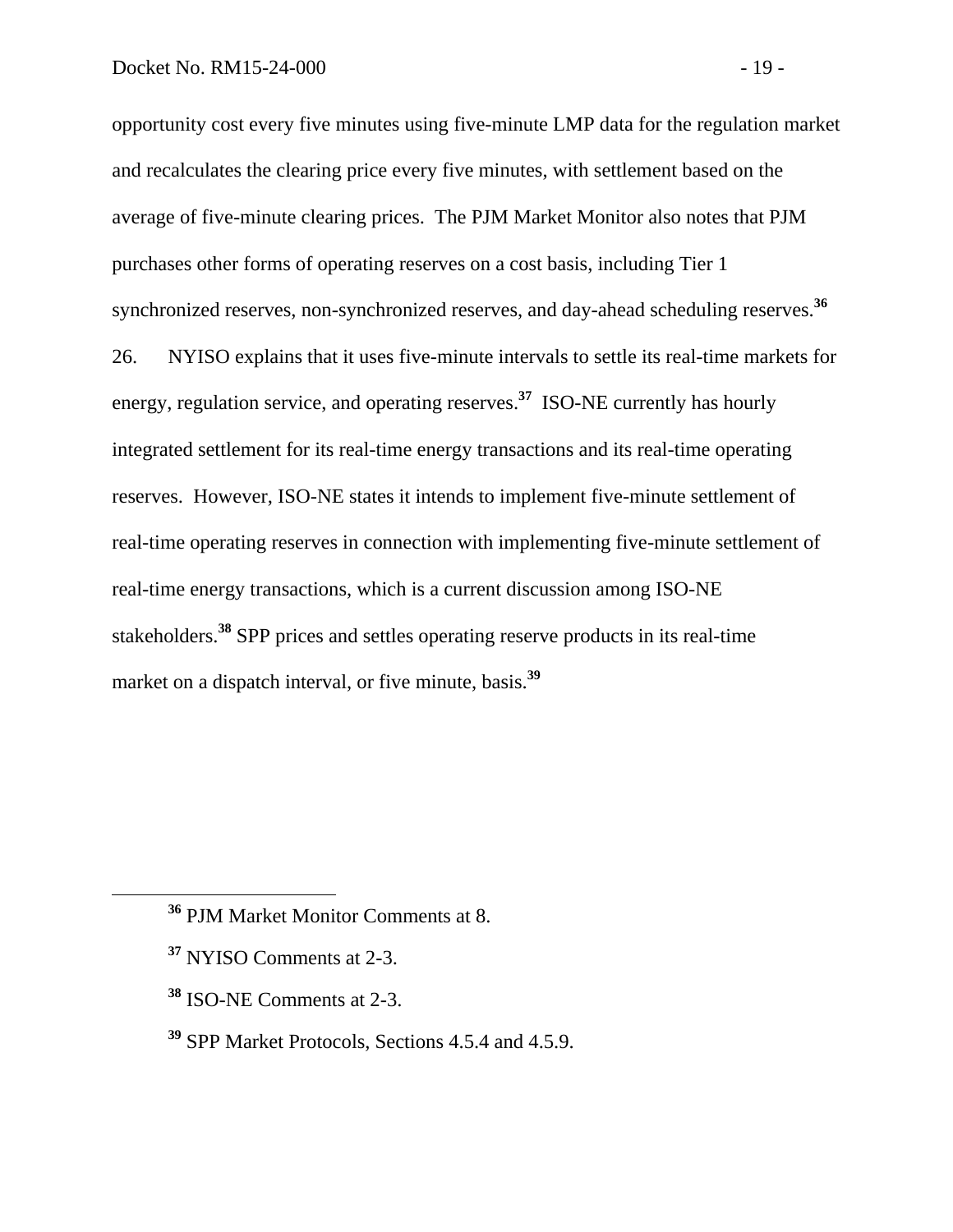#### <span id="page-21-0"></span>**c. Comments on the Proposed Settlement Interval Reform**

27. Twenty-seven of the thirty commenters providing input on this issue generally support the NOPR's proposed settlement interval reform.<sup>40</sup> As described below, many assert that the proposed reform will align the price signals with system conditions and provide accurate incentives for generation units to follow dispatch instructions.<sup>41</sup> Others point to additional benefits.

#### <span id="page-21-1"></span>**i. Comments from the RTOs/ISOs**

28. The ISO/RTO Council supports the Commission's goals of aligning prices with resource dispatch instructions and operating needs and specifically supports the settlement interval proposal for energy transactions. The ISO/RTO Council states that the proposed settlement interval reform will make resource compensation more

**<sup>40</sup>** Ameren Comments at 1, 3-4; ANGA Comments at 2-5; CAISO Comments at 2; CEA Comments at 3-6; Dominion Comments at 1-2; DTE Comments at 3-4; EDP Renewables Comments at 2; EEI Comments at 2; ESA Comments at 2-4; Entergy Nuclear Power Marketing Comments at 2; EPSA Comments at 1-5; Exelon Comments at 4; Financial Marketers Coalition Comments at 1; Golden Spread Initial Comments at 1-3; Inertia Power and DC Energy Comments at 2; ISO-NE Comments at 1; MISO Comments at 2, 9; NEI Comments at 1; NGSA Comments at 2-5; ODEC Comments at 3; PJM Power Providers Comments at 2-5; Potomac Economics Comments at 2; Powerex Comments at 6; PSEG Comments at 3; Public Interest Organizations Comments at 5; SPP Market Monitor Comments at 2; Westar Comments at 1.

**<sup>41</sup>** Inertia Power and DC Energy Comments at 2; Potomac Economics Comments at 1; Westar Comments at 1; PSEG Comments at 3.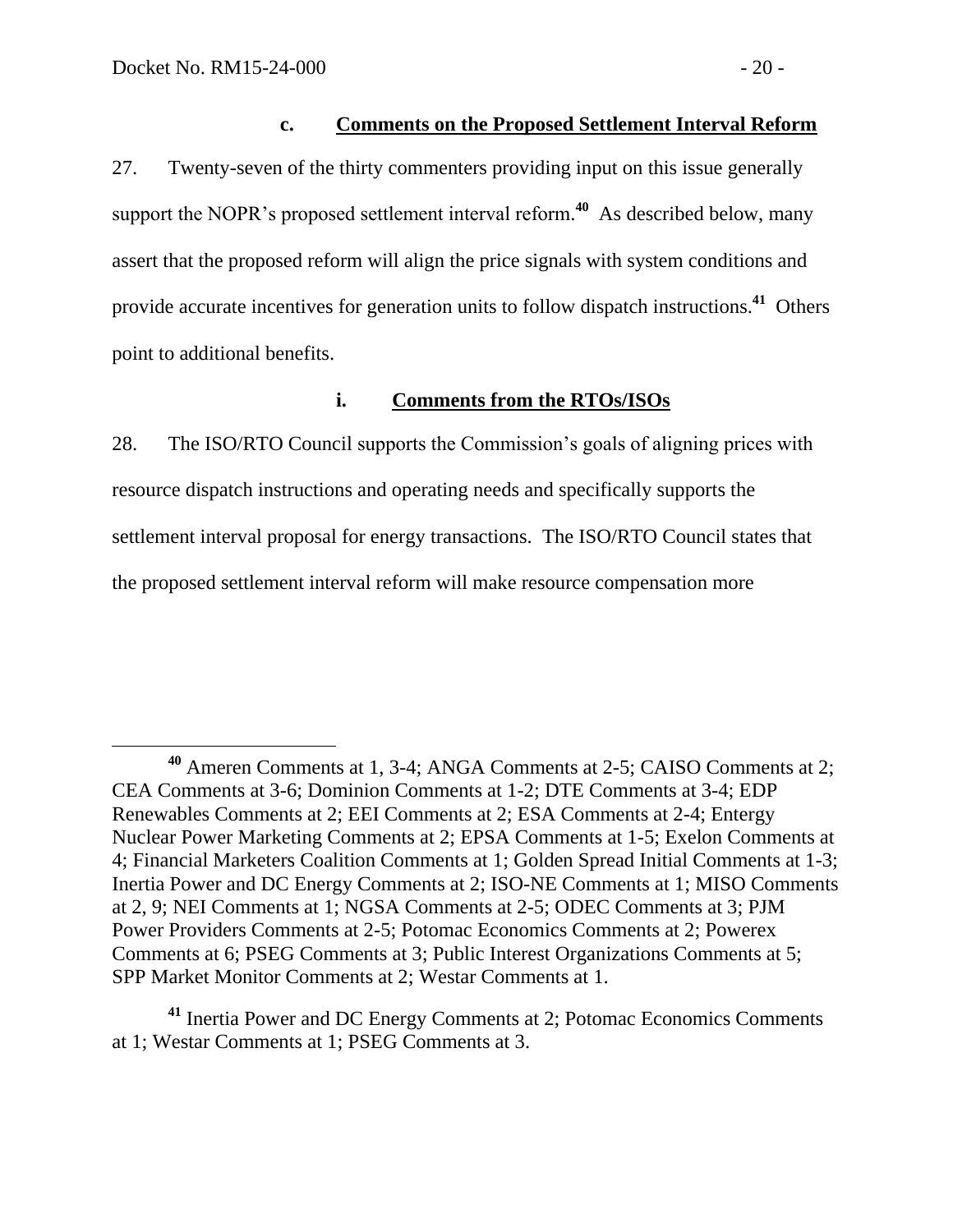transparent by increasing the proportion of payments to resources through the price paid for energy as opposed to uplift.**<sup>42</sup>**

29. In separate comments, NYISO, ISO-NE, MISO, and PJM support the settlement interval proposal for both energy and operating reserve transactions. Likewise, in separate comments, CAISO supports the settlement interval proposal for energy transactions, but does not support requiring RTOs/ISOs to settle all real-time operating reserves transactions at the same interval as real-time energy dispatch and settlement intervals.

30. CAISO states that the settlement interval proposal would improve market efficiency, and that accurate price signals provide market participants with incentives to develop needed capabilities and to offer those capabilities into the market.**<sup>43</sup>** CAISO states that where settlement and dispatch intervals are aligned, resources dispatched economically during high-priced periods should receive high prices, thus reducing the need to pay uplift caused by non-alignment of settlement and dispatch intervals.**<sup>44</sup>**

31. However, CAISO does not support requiring RTOs/ISOs to settle all real-time operating reserves transactions at the same interval as real-time energy dispatch and settlement intervals. Instead, CAISO asserts that it is appropriate to maintain its current

**<sup>42</sup>** ISO/RTO Council Comments at 2.

**<sup>43</sup>** CAISO Comments at 7.

**<sup>44</sup>** CAISO Comments at 7.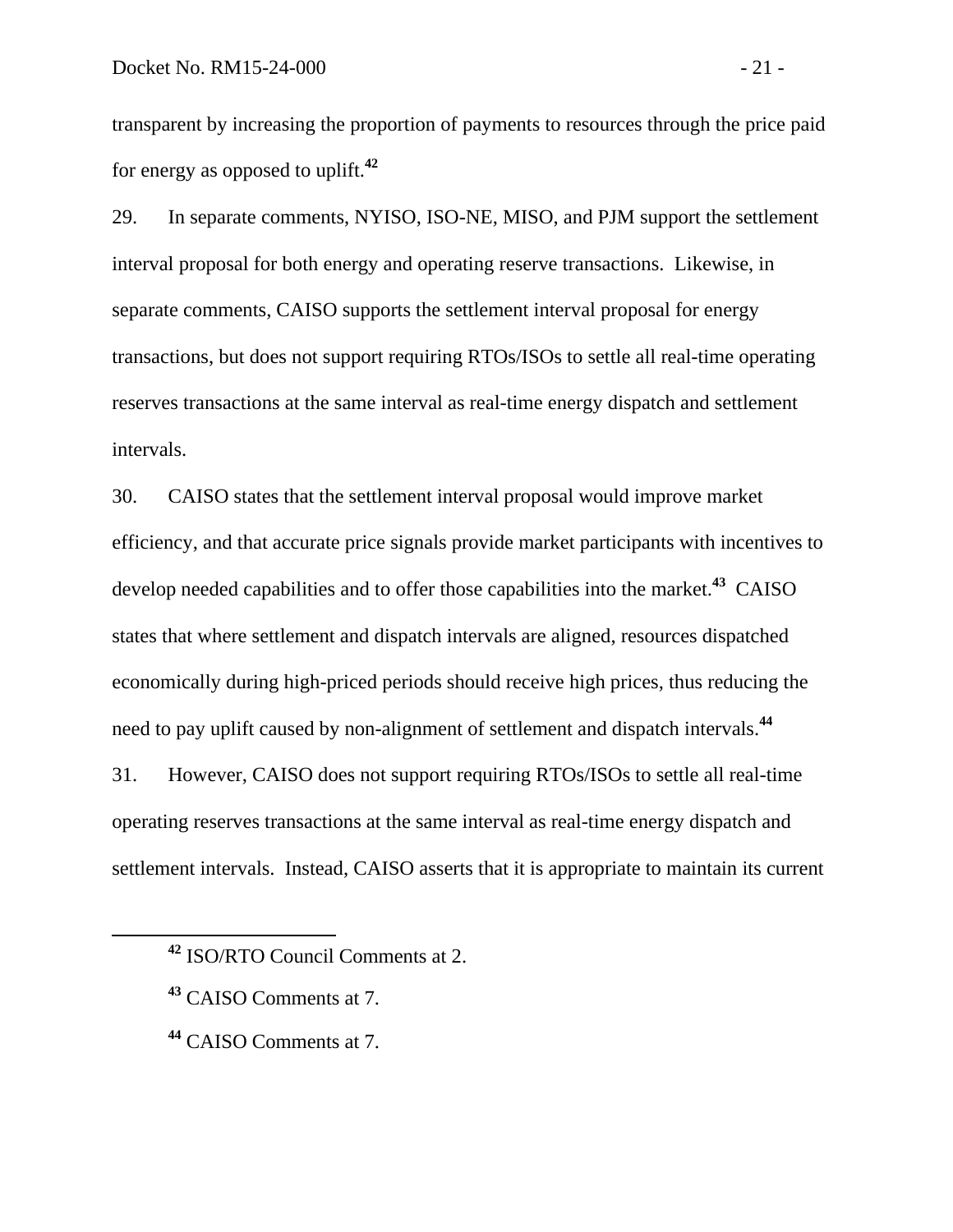fifteen-minute procurement and settlement interval for operating reserves transactions, which differs from the five-minute real-time energy dispatch interval. CAISO explains that its current settlement methodology aligns ancillary services commitment with internal generation commitment and intertie transactions scheduling so that the market accurately reflects the overall amount of supply resources available to provide energy and ancillary services.**<sup>45</sup>**

32. NYISO supports the settlement interval proposal and asserts that its use of five-minute intervals to settle its real-time markets for energy, regulation service, and operating reserves, has provided significant incentives for resources to follow dispatch instructions and opportunities for supply resources to obtain full payment for their performance based on actual system conditions.**<sup>46</sup>**

33. ISO-NE contends that settling on sub-hourly or five-minute intervals would help to improve price signals and resource compensation.**<sup>47</sup>** ISO-NE states that five-minute settlements will help improve price formation by ensuring that compensation for realtime performance sends more accurate market signals of power system conditions when energy is provided.**<sup>48</sup>** ISO-NE supports the settlement interval proposal for operating reserve transactions. It asserts that settling all real-time operating reserves transactions at

**<sup>45</sup>** CAISO Comments at 17-18.

**<sup>46</sup>** NYISO Comments at 2-3.

**<sup>47</sup>** ISO-NE Comments at 2.

**<sup>48</sup>** ISO-NE Comments at 2.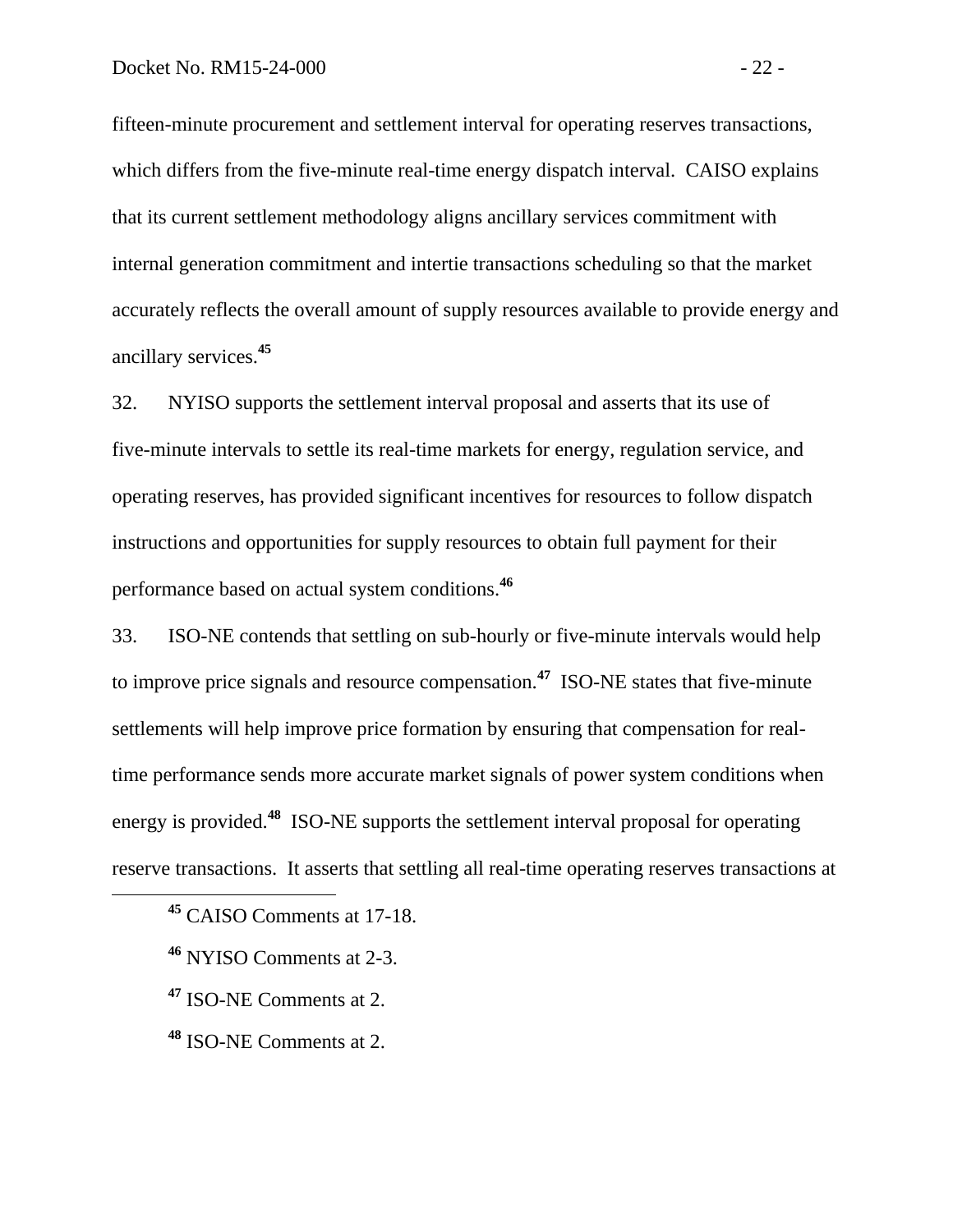the same interval as real-time energy dispatch and settlement intervals would assist in aligning dispatch following incentives in markets that simultaneously co-optimize energy and reserve dispatch in real-time. ISO-NE states it intends to implement five-minute settlement of real-time operating reserves in connection with implementing five-minute settlement of real-time energy transactions, which is a current discussion among ISO-NE stakeholders.**<sup>49</sup>**

34. MISO asserts that the inconsistency between dispatch and settlements may produce financial outcomes that do not align with the guiding principles of co-optimized (energy and ancillary services) security constrained economic dispatch.**<sup>50</sup>** If the Commission requires five-minute settlements of operating reserves, MISO states that it would modify its operating reserves settlements from its current hourly method of settling operating reserves to align with real-time energy transactions.**<sup>51</sup>**

35. PJM states that ancillary services, including operating reserves, should settle on the same interval as energy because they are co-optimized. PJM argues that not doing so could yield discrepancies between the prices used to settle each product and could therefore undo enhancements made since implementation of Order No. 719, reduce

**<sup>50</sup>** MISO Comments at 2.

 $\overline{a}$ 

**<sup>51</sup>** MISO Comments at 7-8.

**<sup>49</sup>** ISO-NE Comments at 2-3.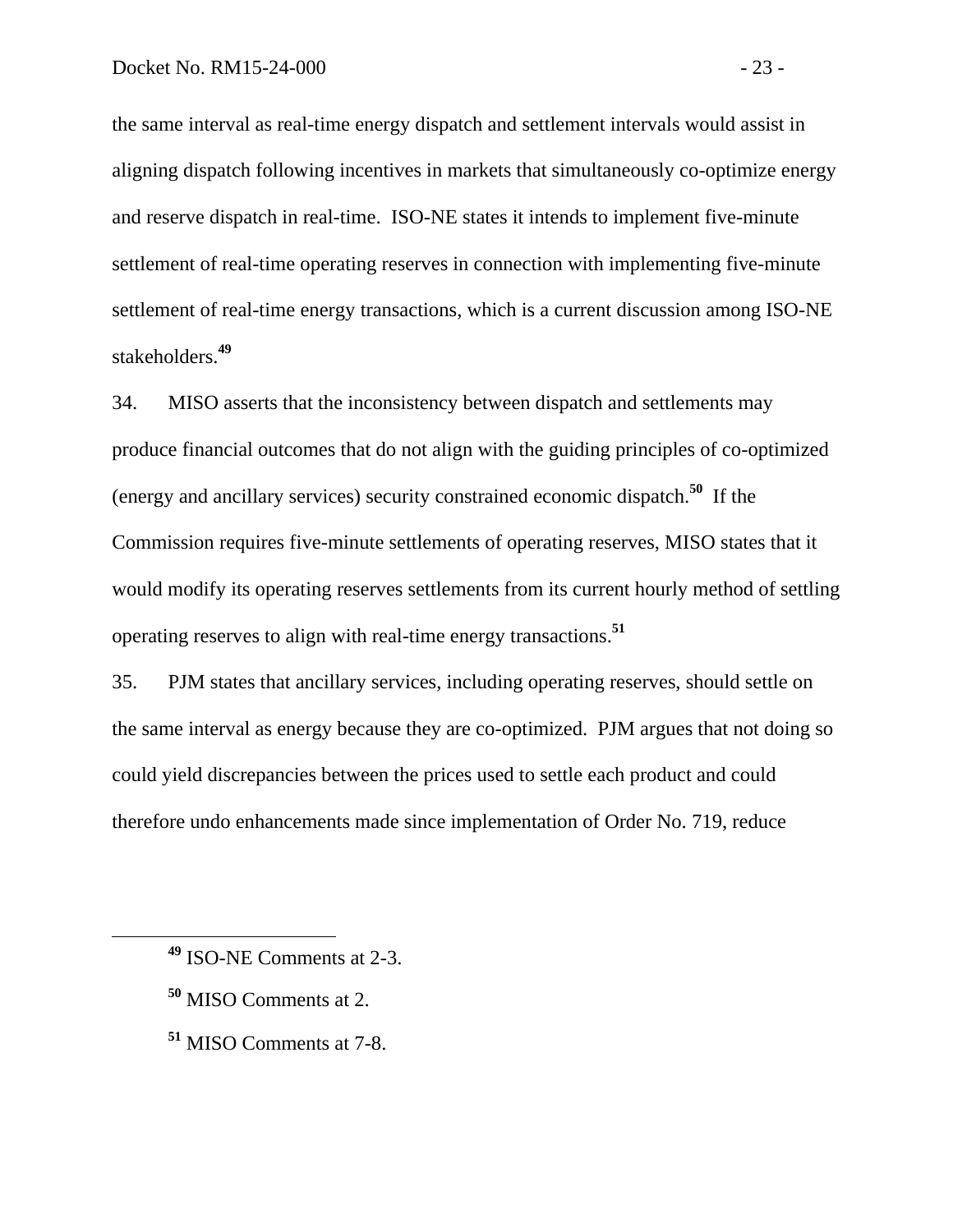market efficiencies, disrupt operations, and hinder proper price formation.**<sup>52</sup>** PJM states that it intends to change its market rules to settle energy and ancillary services transactions in its real-time energy market at the same interval on which it dispatches resources. **53**

## <span id="page-25-0"></span>**ii. Comments by Market Monitors**

36. The PJM Market Monitor agrees that it would be appropriate to implement five-minute pricing for the reasons stated in the NOPR, and that implementing five-minute settlements will contribute significantly to reducing uplift payments in PJM, an ongoing goal in the PJM region.**<sup>54</sup>** The PJM Market Monitor states that, while it is appropriate to include the impact of five-minute LMP changes on the cost of operating reserves in the form of synchronized reserves and regulation, the PJM design for these markets currently incorporates those impacts. The PJM Market Monitor asserts that no additional changes to PJM market and non-market mechanisms for acquiring operating reserves are currently necessary to incorporate changes in five-minute LMPs.**<sup>55</sup>**

37. Potomac Economics, which serves as the market monitor for ISO-NE, MISO, and NYISO, argues that hourly settlements encourage resources not to follow dispatch instructions or to decrease their flexibility by restricting dispatch ranges and offering

**<sup>54</sup>** PJM Market Monitor Comments at 2, 4.

**<sup>55</sup>** PJM Market Monitor Comments at 8-9.

**<sup>52</sup>** PJM Comments at 9.

**<sup>53</sup>** PJM Comments at 2.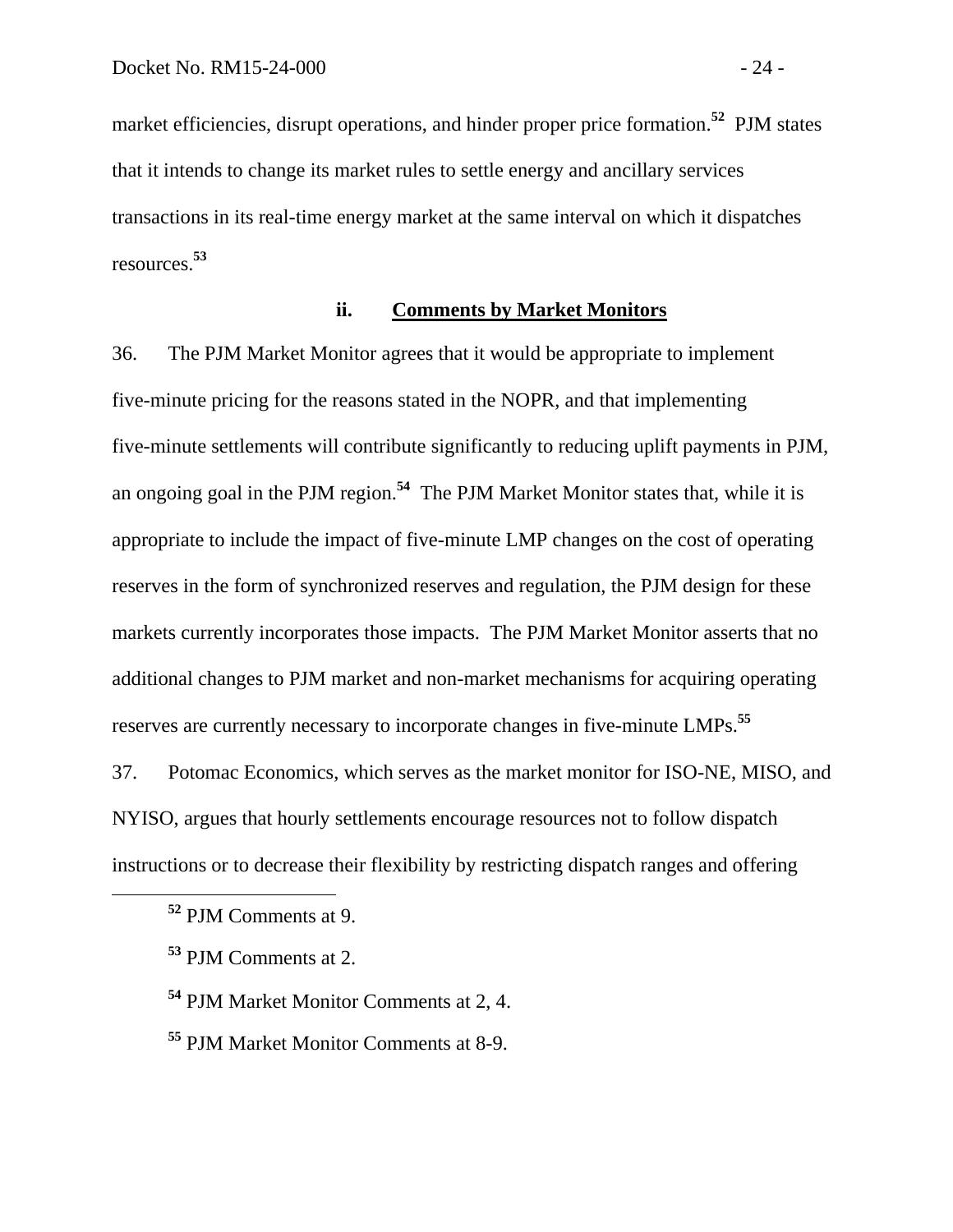slower ramp rates, and states that MISO pays uplift to alleviate these issues.

Potomac Economics cites its 2014 MISO State of the Market Report to show how five-minute settlements would change total payments to resources compared to current hourly settlements. This analysis showed that fossil-fueled resources in 2014 received settlements that were \$35 million less than they would have received if the settlement were based on five-minute prices and output, and that only one-fifth of this lost value was paid via uplift. In contrast, Potomac Economics represents that non-fossil resources were paid on net in hourly revenues slightly above what they would have received with five-minute settlements. Potomac Economics asserts that five-minute settlement provides greater compensation to fossil resources, more accurately representing the flexibility fossil resources provide to the system. In contrast, Potomac Economics argues that hourly settlement overvalues wind resources because such resources cannot ramp up in response to higher prices, are negatively correlated with load and contribute to higher congestion at higher output levels.**<sup>56</sup>** Potomac Economics states that the settlement interval proposal will provide incentives for better resource performance, will improve price signals, and will improve markets' short-run commitment and dispatch of existing resources. **57**

**<sup>56</sup>** Potomac Economics Comments at 6.

**<sup>57</sup>** Potomac Economics Comments at 1.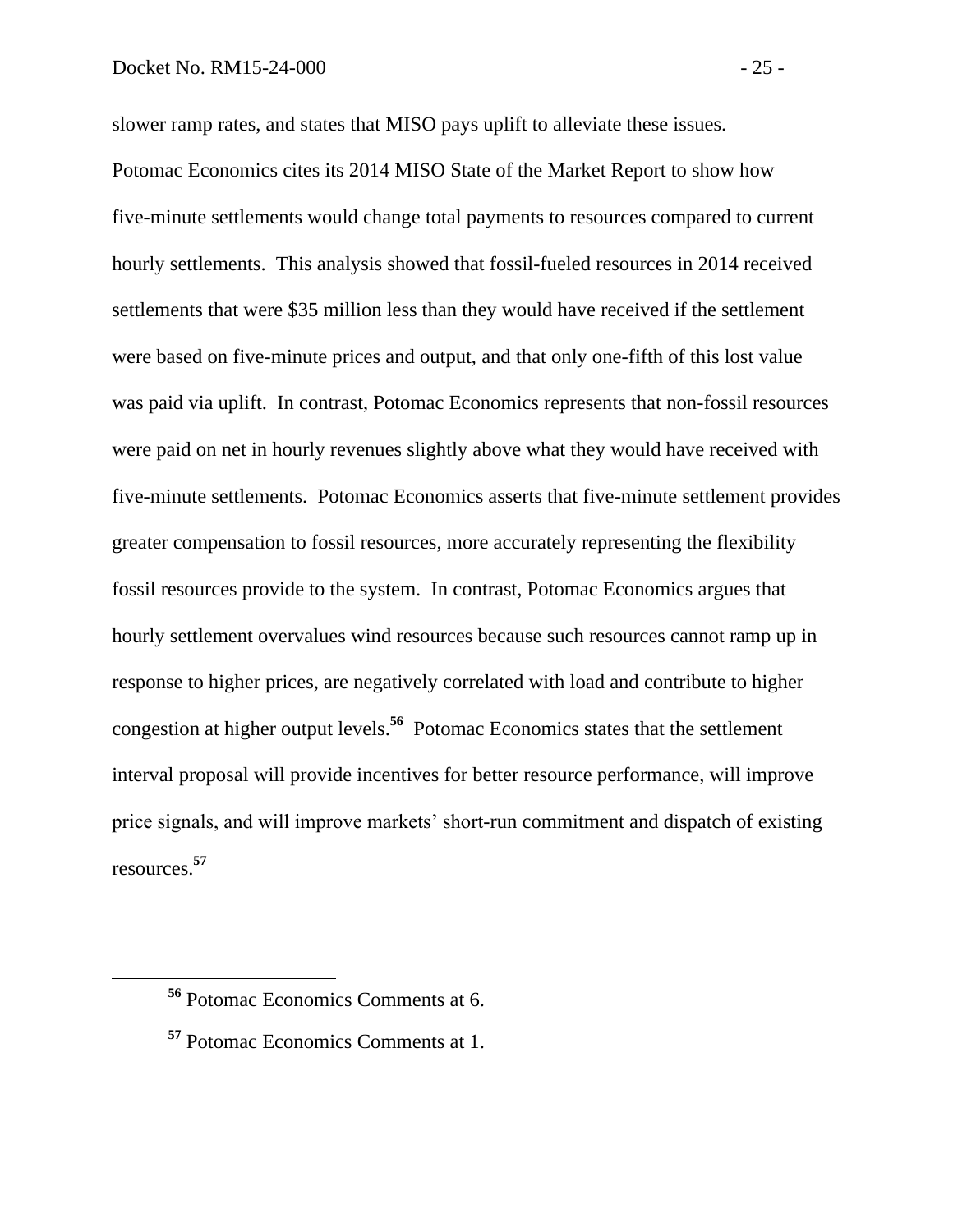38. The SPP Market Monitor agrees with the Commission's preliminary finding that aligning settlement and dispatch intervals would make resource compensation more transparent by increasing the proportion of resource payments made through energy and operating reserve payments instead of uplift.**<sup>58</sup>** The SPP Market Monitor states that aligning dispatch and settlement intervals in neighboring markets would enhance price signals at seams and enhance market efficiency.**<sup>59</sup>**

### <span id="page-27-0"></span>**iii. Comments Supporting the Proposed Settlement Interval Reform**

39. Many commenters expressly support the NOPR's settlement interval proposal, citing many of the benefits that were outlined in the NOPR. **60** They generally argue that the settlement interval proposal will provide incentives for generators to follow dispatch more precisely, thus leading to better resource performance, and improved reliability.**<sup>61</sup>**

**<sup>58</sup>** SPP Market Monitor Comments at 2.

 $\overline{a}$ 

**<sup>59</sup>** SPP Market Monitor Comments at 2-3.

**<sup>60</sup>** Ameren Comments at 1, 3-4; ANGA Comments at 2-5; CAISO Comments at 2; CEA Comments at 3-6; Dominion Comments at 1-2; DTE Comments at 3-4; EDP Renewables Comments at 2; EEI Comments at 2; ESA Comments at 2-4; Entergy Nuclear Power Marketing Comments at 2; EPSA Comments at 1-5; Exelon Comments at 4; Financial Marketers Coalition Comments at 1; Golden Spread Initial Comments at 1-3; Inertia Power and DC Energy Comments at 2; ISO-NE Comments at 1; MISO Comments at 2, 9; NEI Comments at 1; NGSA Comments at 2-5; PJM Power Providers Comments at 2-5; Potomac Economics Comments at 2; Powerex Comments at 6; PSEG Comments at 3; Public Interest Organizations Comments at 5; SPP Market Monitor Comments at 2; Westar Comments at 1; AEMA Comments at 2; XO Energy Comments at 1; PJM Market Monitor at 2; ODEC at 3.

**<sup>61</sup>** Inertia Power and DC Energy Comments at 2; Westar Comments at 1, 3; EEI Comments at 6-7; Exelon Comments at 4-5.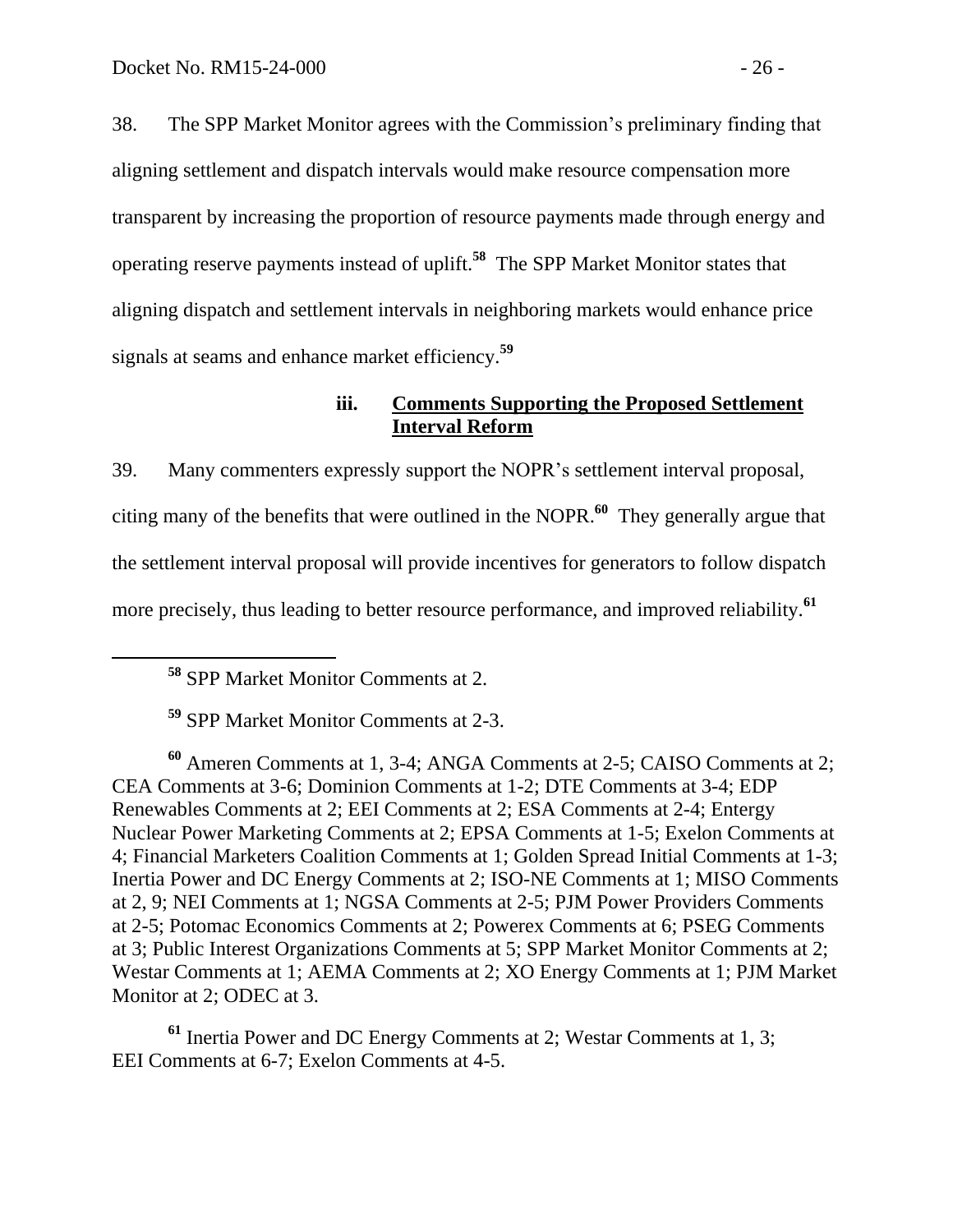They also assert that the settlement interval proposal will properly compensate resources for the service they provide and will more fully recognize the value of flexible or fastramping resources.**<sup>62</sup>** In addition, they generally state that the settlement interval proposal will lead to fewer out-of-market payments, will increase transparency, and will support more efficient market outcomes.**<sup>63</sup>**

40. More specifically, Exelon asserts that the settlement interval proposal will support ongoing market improvements, such as ISO-NE's performance incentive mechanism, effective in June 2018, that will pay resources bonuses or impose penalties based on performance during operating reserve shortages that last five minutes or longer. Exelon argues that ISO-NE's market must settle at five-minute intervals to implement this mechanism completely.**<sup>64</sup>**

41. According to EDP Renewables, greater participation of fast ramping renewable resources will also enhance resource adequacy, produce cost savings for consumers, and improve grid resilience.**<sup>65</sup>**

**<sup>62</sup>** Public Interest Organizations Comments at 2-3; ELCON Comments at 2-3; EDP Renewables Comments at 2-3; ESA Comments at 3; NEI Comments at 14.

**<sup>63</sup>** *See* supra note 60; ELCON Comments at 3; Exelon Comments at 4-5.

**<sup>64</sup>** Exelon Comments at 5.

**<sup>65</sup>** EDP Renewables Comments at 3.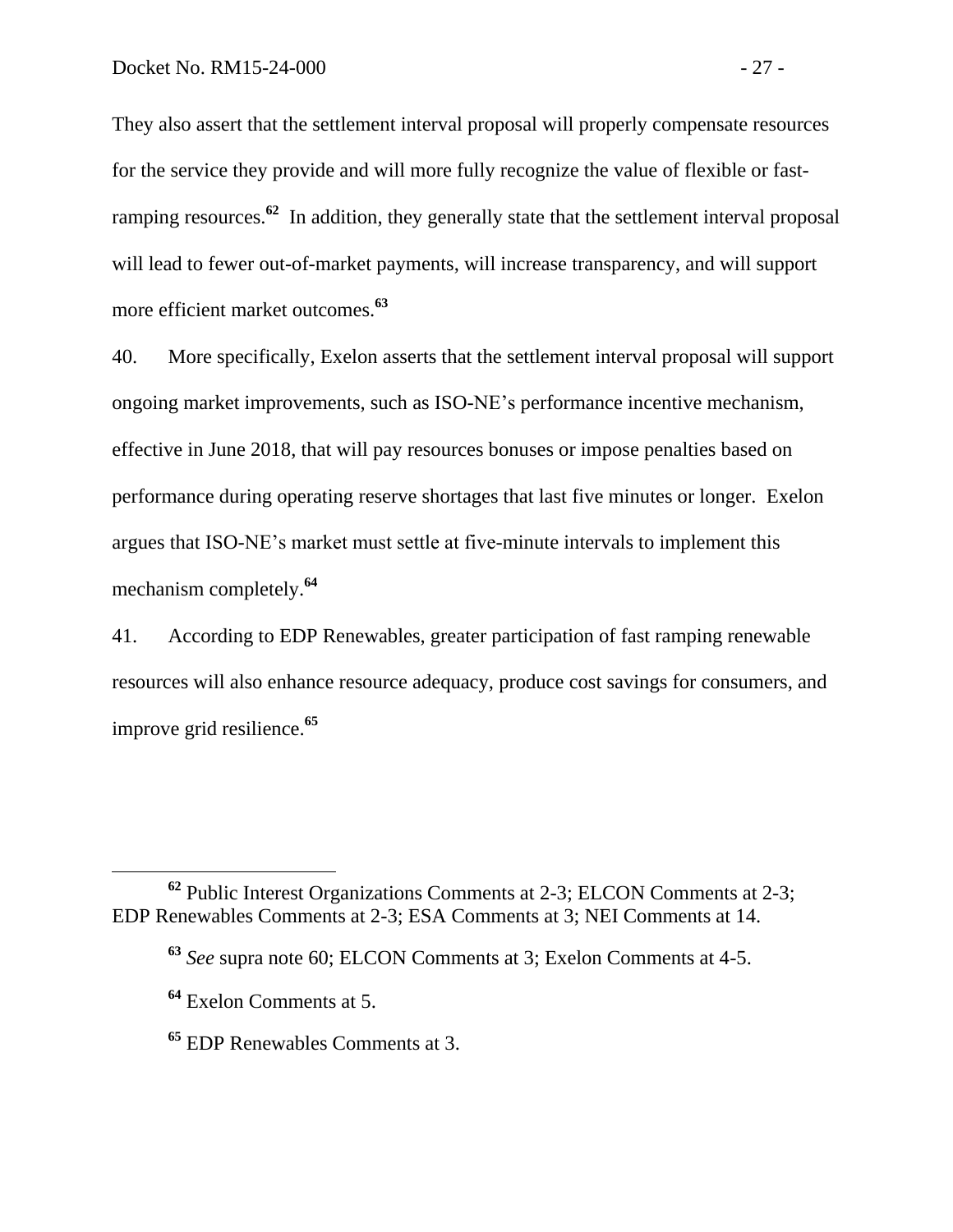42. Some commenters also argue that the settlement interval proposal will reduce market inefficiencies and lead to greater investment. PSEG asserts that the proposed reforms correct market flaws that have caused inefficiencies in both price signals and resource dispatch decisions.**<sup>66</sup>** ELCON states that the proposed settlement reform addresses an embedded inconsistency in market operation that promotes gaming and other forms of ill behavior or inefficiencies.**<sup>67</sup>** EDP Renewables argues that the proposed reforms will also yield savings, remove opportunities for market manipulation, and encourage investment in new services and new technologies, all of which will result in a more robust and resilient grid and help both consumers and suppliers through more efficient market operation.**<sup>68</sup>**

43. EPSA argues that implementing sub-hourly settlement intervals is needed to obtain the full benefits of other price formation reforms to improve the accuracy with which real-time prices communicate the time-dependent and location-dependent value of incremental energy and ancillary services.**<sup>69</sup>**

44. TAPS does not oppose the settlement interval proposal, as long as it does not impose an undue burden on load serving entities.**<sup>70</sup>**

**<sup>66</sup>** PSEG Comments at 3.

**<sup>67</sup>** Public Interest Organizations Comments at 2-3; ELCON Comments at 2-3.

**<sup>68</sup>** EDP Renewables Comments at 2.

**<sup>69</sup>** EPSA Comments at 6-7, Pope Aff. at 4-5.

**<sup>70</sup>** TAPS Comments at 4.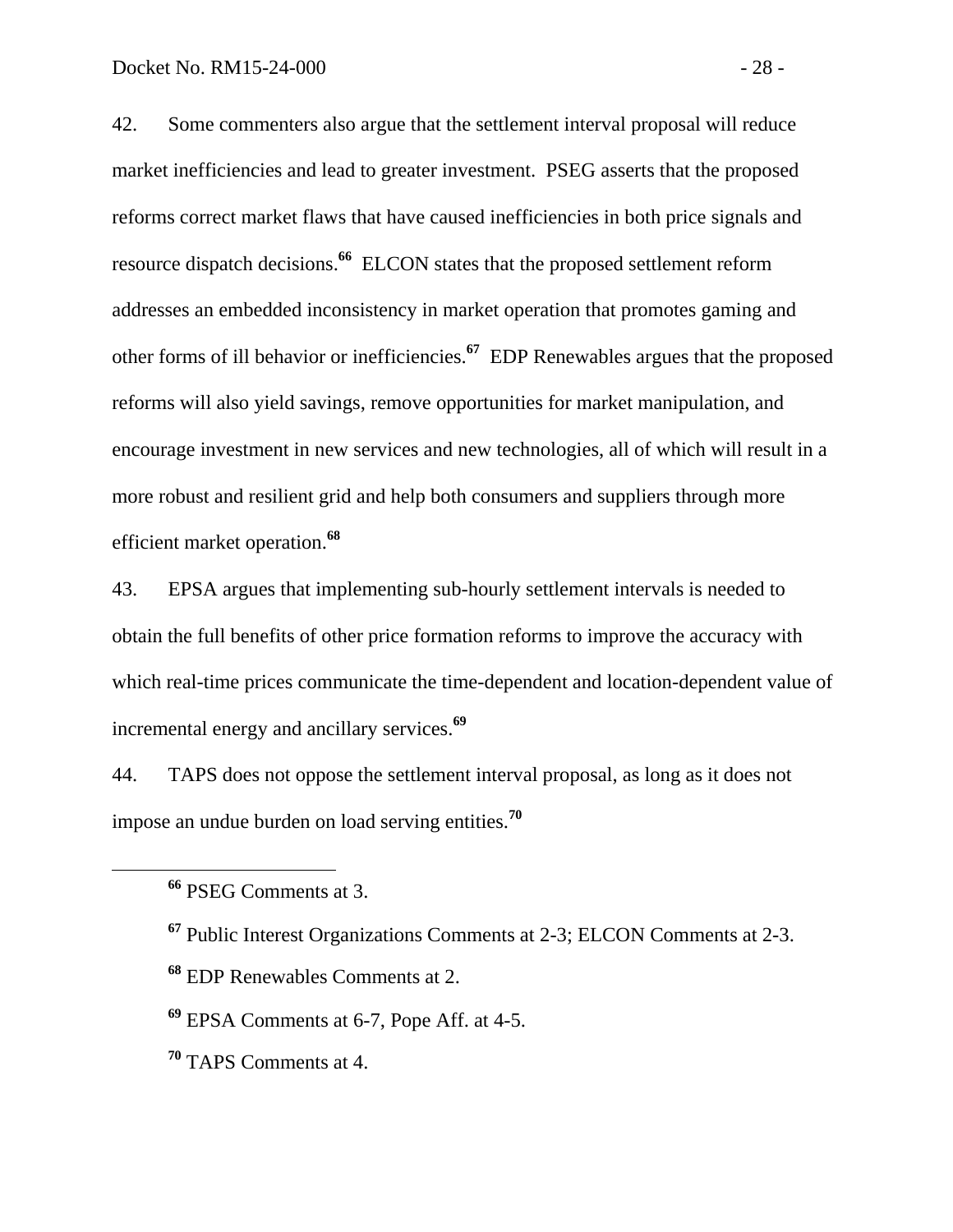45. EPSA supports the settlement interval proposal for operating reserves. It argues that real-time operating reserves should be co-optimized in the dispatch and settled with energy for every hourly sub-interval (generally five minutes) to ensure that resources are compensated for following RTO/ISO instructions and are indifferent to providing either energy or operating reserves during periods of high energy or operating reserves prices.**<sup>71</sup>** EPSA emphasizes the importance of sending sub-hourly price signals to ensure that operating reserves are available in sub-hourly intervals due to their contribution to maintaining reliability, further stating that sub-hourly settlements for operating reserves send information to the market relating to the potential profitability of incremental investments to enhance the sub-hourly availability of such reserves.**<sup>72</sup>** EPSA argues that to ensure accurate prices for both energy and operating reserves, RTOs/ISOs should be required to co-optimize these products in real-time because suppliers should be indifferent to providing incremental energy and operating reserves in each sub-hourly interval to allow the RTO/ISO to perform a reliable least-cost dispatch.**<sup>73</sup>**

46. Dominion supports the settlement interval proposal for operating reserves. However, Dominion argues that only specific reserve products should settle at the same interval that they are priced and that other types of settlement provisions, such as make-

**<sup>71</sup>** EPSA Comments, Pope Aff. at 11.

**<sup>72</sup>** EPSA Comments, Pope Aff. at 11.

**<sup>73</sup>** EPSA Comments, Pope Aff. at 12-13.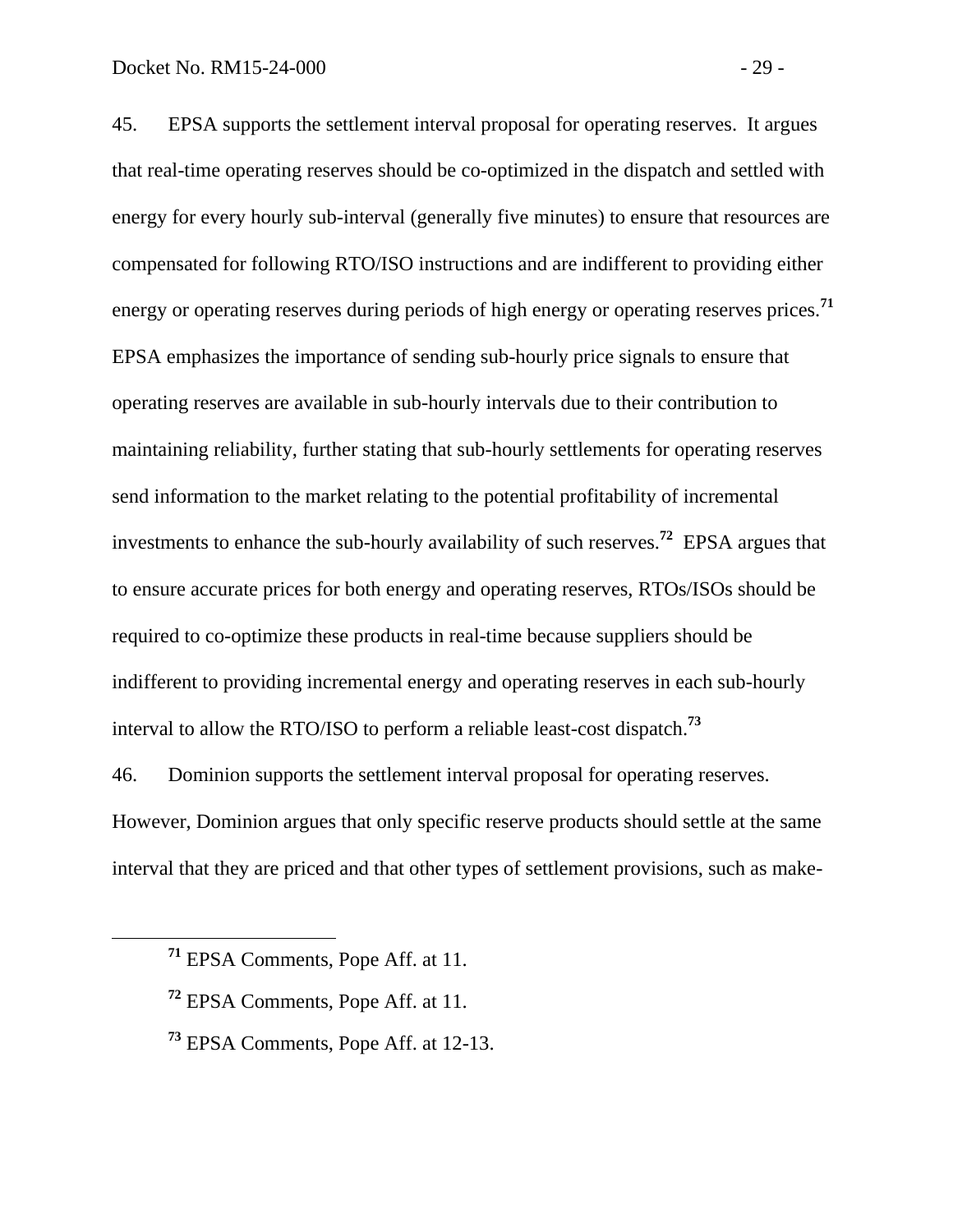whole payments, should not.<sup>74</sup> Dominion explains that, in PJM, for example, "balancing Operating Reserves" includes the costs to dispatch resources out-of-merit for reliability or to cover deficiencies in the day-ahead market solution.**<sup>75</sup>** According to Dominion, these resources do not provide a specific reserve product; rather, these resources are made whole when they are dispatched to address a mismatch between day-ahead commitment and real-time requirements. Dominion therefore requests that the Commission not require the settlement intervals for these types of operating reserve to change.**<sup>76</sup>**

47. PSEG supports applying the proposed settlement intervals to both real-time energy transactions and real-time operating reserves. PSEG explains that given the linkage between energy transactions and reserve services, settling those products on different intervals would introduce dislocations, and incent resource actions that could disrupt these co-optimization objectives, essentially undermining the Commission's objectives in the NOPR.**<sup>77</sup>**

48. The New Jersey Board concurs with the PJM Market Monitor that no changes should be made in PJM's synchronized reserve and regulation markets given that the opportunity cost component in these ancillary services markets, which is the only cost component subject to five-minute changes in LMP, already accounts for the five-minute

**<sup>74</sup>** Dominion Comments at 3.

**<sup>75</sup>** Dominion Comments at 3.

**<sup>76</sup>** Dominion Comments at 3.

**<sup>77</sup>** PSEG Comments at 4-5.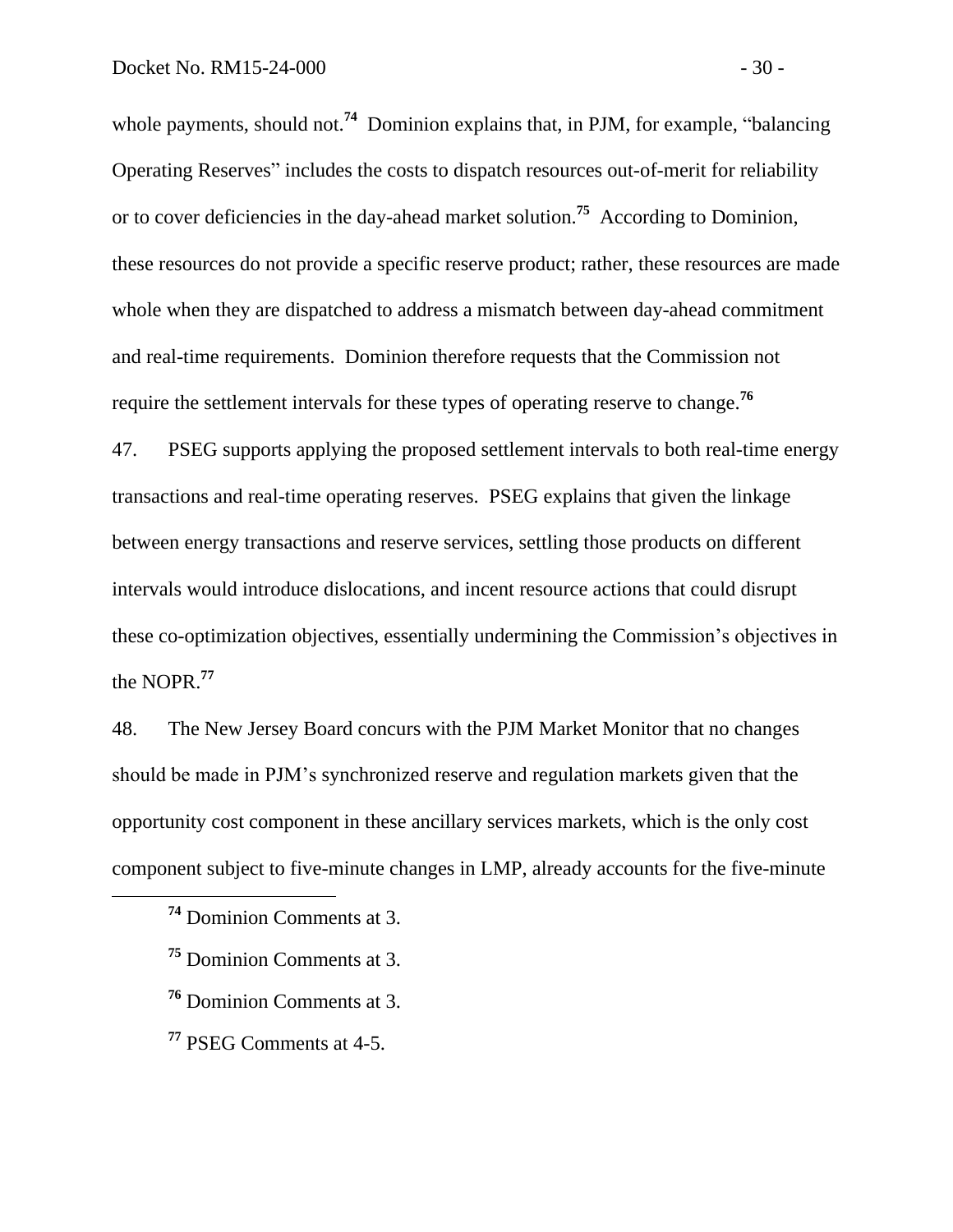interval changes.**<sup>78</sup>** Duke acknowledges potential benefits from aligning operating reserve transactions with their respective settlement intervals but argues that stakeholders should consider whether operating reserves transactions should be aligned with settlement intervals for energy given the costs of doing so.<sup>79</sup> Although it takes no position on the operating reserves proposal, EEI states that additional clarity from the Commission on the definition of operating reserve transactions would be helpful, given the varied definitions of reserve products among regions. EEI states that such regional variation warrants further consideration.**<sup>80</sup>**

## <span id="page-32-0"></span>**iv. Comments Opposed to the Proposed Settlement Interval Reform**

49. Several commenters oppose the settlement interval proposal. Direct Energy states that the Commission should solicit information from RTOs/ISOs to determine whether existing generation resources are able to respond effectively to five-minute price signals before determining whether any settlement interval reform is warranted. **81** Direct Energy doubts the ability of longer lead-time resources to respond to five-minute price signals during periods of extreme price volatility, and surmises that look-ahead unit commitment and dispatch software results could exacerbate swings in generation and load balance.

- **<sup>80</sup>** EEI Comments at 9-10 & n.16.
- **<sup>81</sup>** Direct Energy Comments at 6.

**<sup>78</sup>** New Jersey Board Comments at 4.

**<sup>79</sup>** Duke Comments at 5.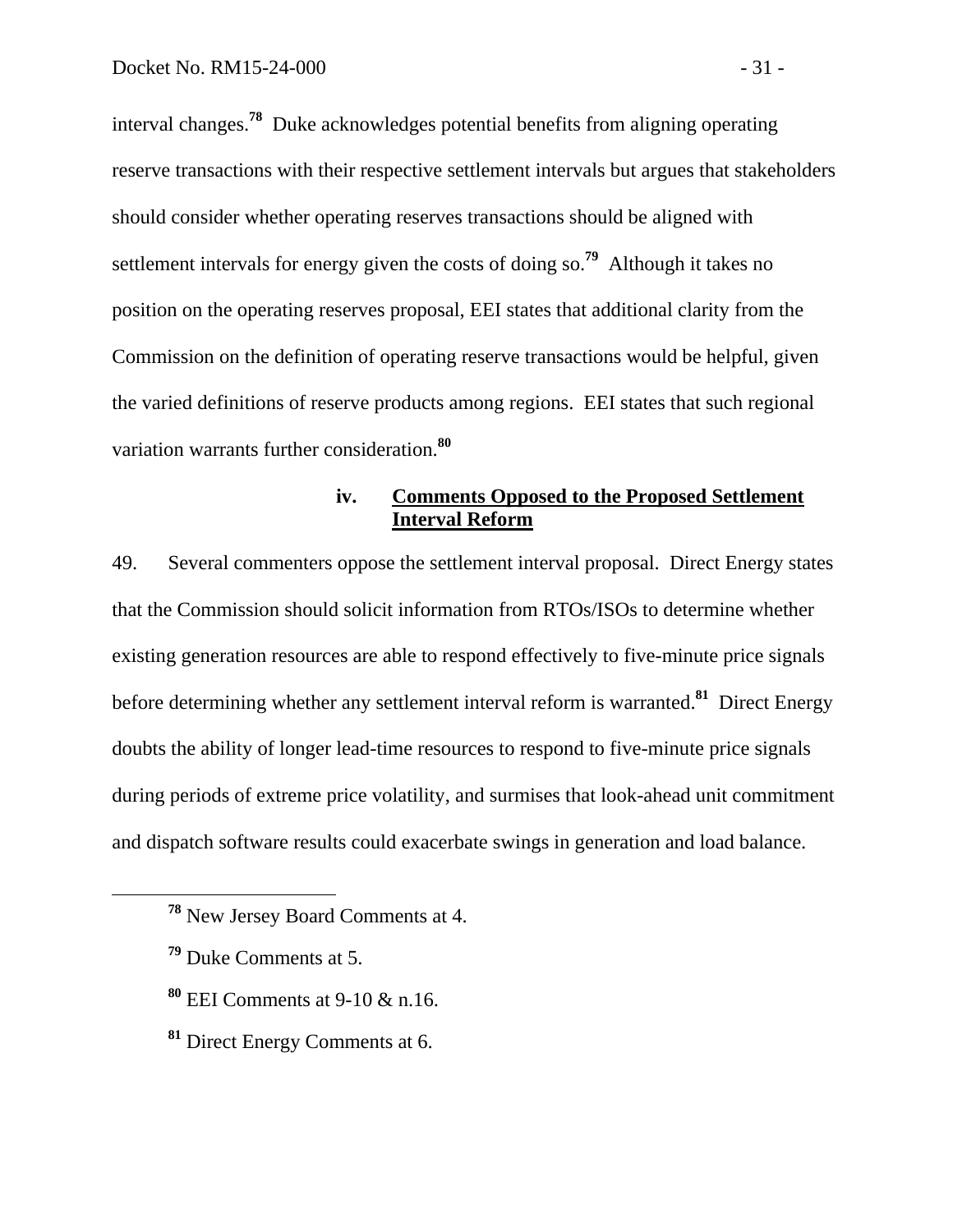Direct Energy states that a high-priced dispatch interval could encourage dispatch of peaking generation, which would take several minutes with longer ramp times and cause other resources to ramp up more quickly. Direct Energy argues that this could lead to an oversupply and to depressed prices, thus making the longer-ramping resources responding to the original signal uneconomic by running below their costs and incurring uplift—the opposite of the goal of the settlement interval proposal. **82**

50. Duke, APPA and NRECA, and Concerned Cooperatives argue that the

Commission should refrain from requiring a one-size-fits-all approach.**<sup>83</sup>** Duke, APPA and NRECA, and Concerned Cooperatives contend that RTO/ISO stakeholder processes should vet this issue and consider issues such as the costs, benefits, types of changes needed to implement this reform, price formation issues more generally, and unintended consequences. **84** Duke states that this approach would notify the Commission with regard to possible solutions, cost of implementation, and the timeframe in which the RTO/ISO could reasonably address each issue.**<sup>85</sup>** Additionally, Concerned Cooperatives disagree with the Commission's conclusion that reforming the settlement intervals will result in more efficient use of generating resources.

**<sup>82</sup>** Direct Energy Comments at 3-5.

**<sup>83</sup>** Duke Comments at 2-3; APPA and NRECA Comments at 4-5; Concerned Cooperatives Comments at 4-5.

**<sup>84</sup>** Duke Comments at 4; APPA and NRECA Comments at 3; Concerned Cooperatives Comments at 1.

**<sup>85</sup>** Duke Comments at 4-5.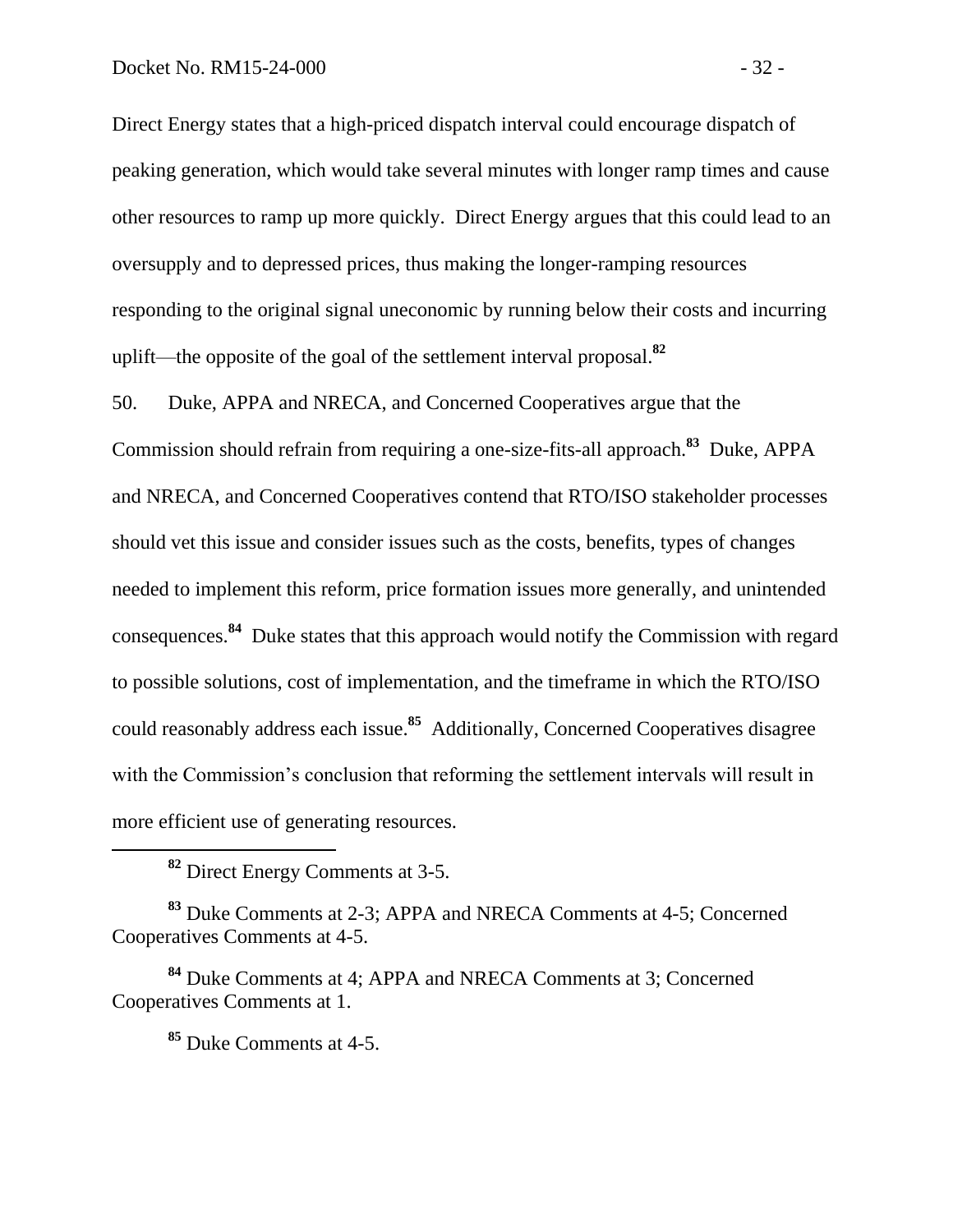$\overline{a}$ 

51. Concerned Cooperatives argue that the benefits of moving to five-minute settlements will not offset the cost. They state that the Potomac Economics report cited in the NOPR shows that switching to matching intervals would force MISO market participants to expend millions of dollars on upgrades and operation and maintenance (O&M) costs, without realizing lower rates. Instead, those participants would face an annual increase of approximately \$28 million, after netting the estimated \$6.6 million system benefit from the increased payments to generators of about \$35 million dollars.**<sup>86</sup>** 52. Concerned Cooperatives further argue that the Commission relies solely upon a letter filed in Docket No. AD14-14-000**<sup>87</sup>** to support its finding with no analysis as to whether the observed increase in capacity factors for internal combustion engines in SPP was the result of SPP's adoption of five-minute settlement intervals or other factors.**<sup>88</sup>** Concerned Cooperatives argue that, even if there was some marginal benefit to the settlement interval proposal, many market participants would not benefit from the reform even though they would be responsible for funding it.<sup>89</sup> Concerned Cooperatives

represent that 90 to 95 percent of their transactions take place in the day-ahead market,

which settles on an hourly basis, and that adopting five-minute settlement intervals in the

**<sup>86</sup>** Concerned Cooperatives Comments at 10 (citing Potomac Economics, 2014 State of the Market Report for the MISO Electricity Markets, at 43-44, Figure 19 (2015)).

**<sup>87</sup>** Concerned Cooperatives Comments at 11 (citing Comments of Wärtsilä North America, Inc., Docket No. AD14-14-000, at 1-2 (Mar. 6, 2015)).

**<sup>88</sup>** Concerned Cooperatives Comments at 11.

**<sup>89</sup>** Concerned Cooperatives Comments at 11.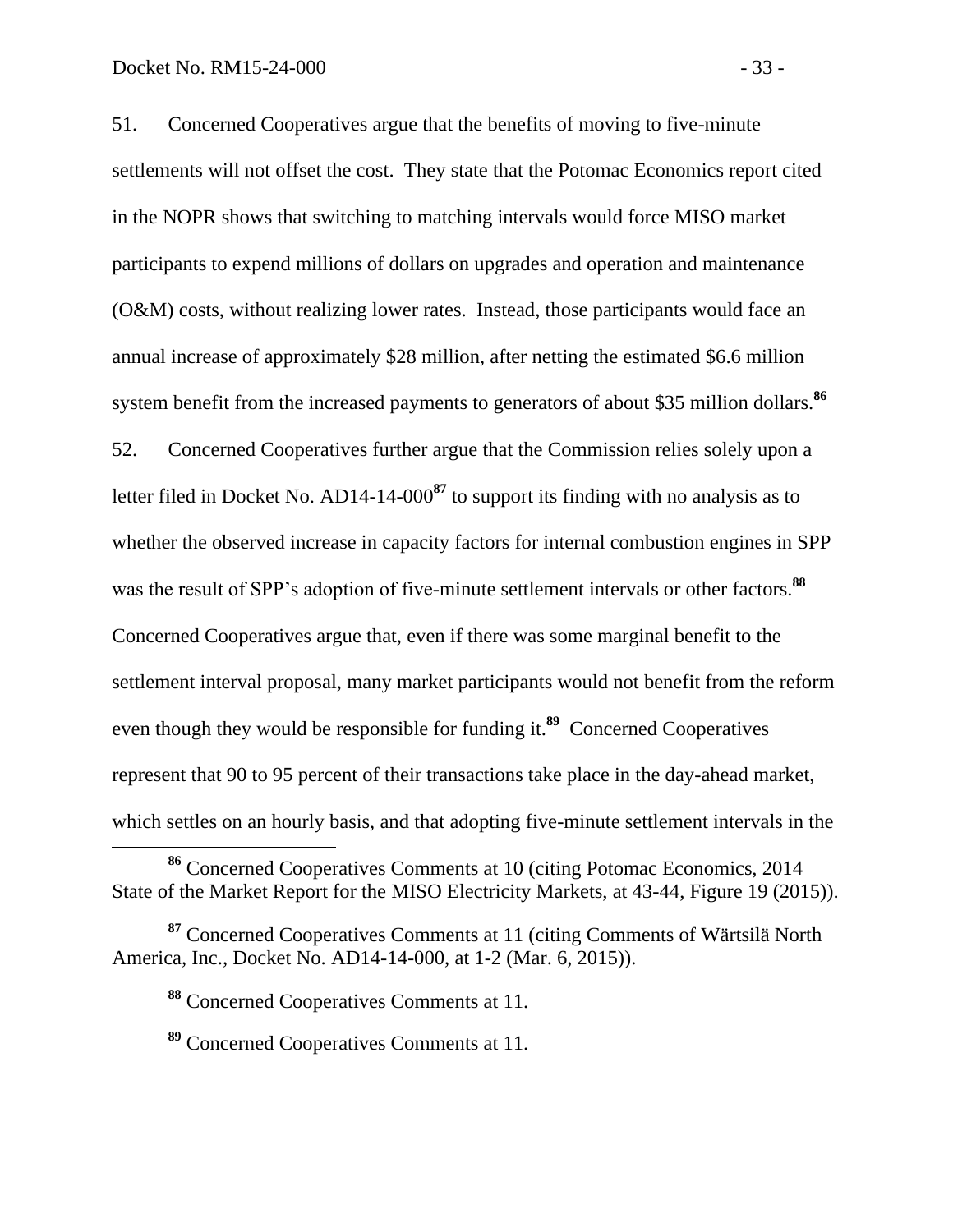real-time market does not help Concerned Cooperatives hedge prices.<sup>90</sup> Concerned Cooperatives also state that the National Renewable Energy Laboratory study cited in the NOPR in support of adopting five-minute settlement intervals also recognizes that limiting market complexity may be a reason to maintain hourly settlements, and that RTOs/ISOs already have tools to encourage resources to follow efficient schedules, such as uninstructed deviation penalties and *ex post* pricing rules. Concerned Cooperatives recommend that the Commission instead identify objectives and allow RTOs/ISOs to pursue options for achieving those objectives.**<sup>91</sup>**

#### **d. Commission Determination**

#### <span id="page-35-1"></span><span id="page-35-0"></span>**i. Energy Transactions**

53. We adopt the NOPR proposal to require that each RTO/ISO settle energy transactions in its real-time markets at the same time interval it dispatches energy, as discussed below. **92** We find that the settlement interval requirement for energy transactions will meet the Commission's price formation goals by more accurately reflecting the value of the service a resource provides to the system, which, in so doing, helps to ensure that rates are just and reasonable and not unduly discriminatory or preferential.

**<sup>90</sup>** Concerned Cooperatives Comments at 11.

**<sup>91</sup>** Concerned Cooperatives Comments at 12.

**<sup>92</sup>** NOPR, FERC Stats. & Regs. ¶ 32,710 at P 34.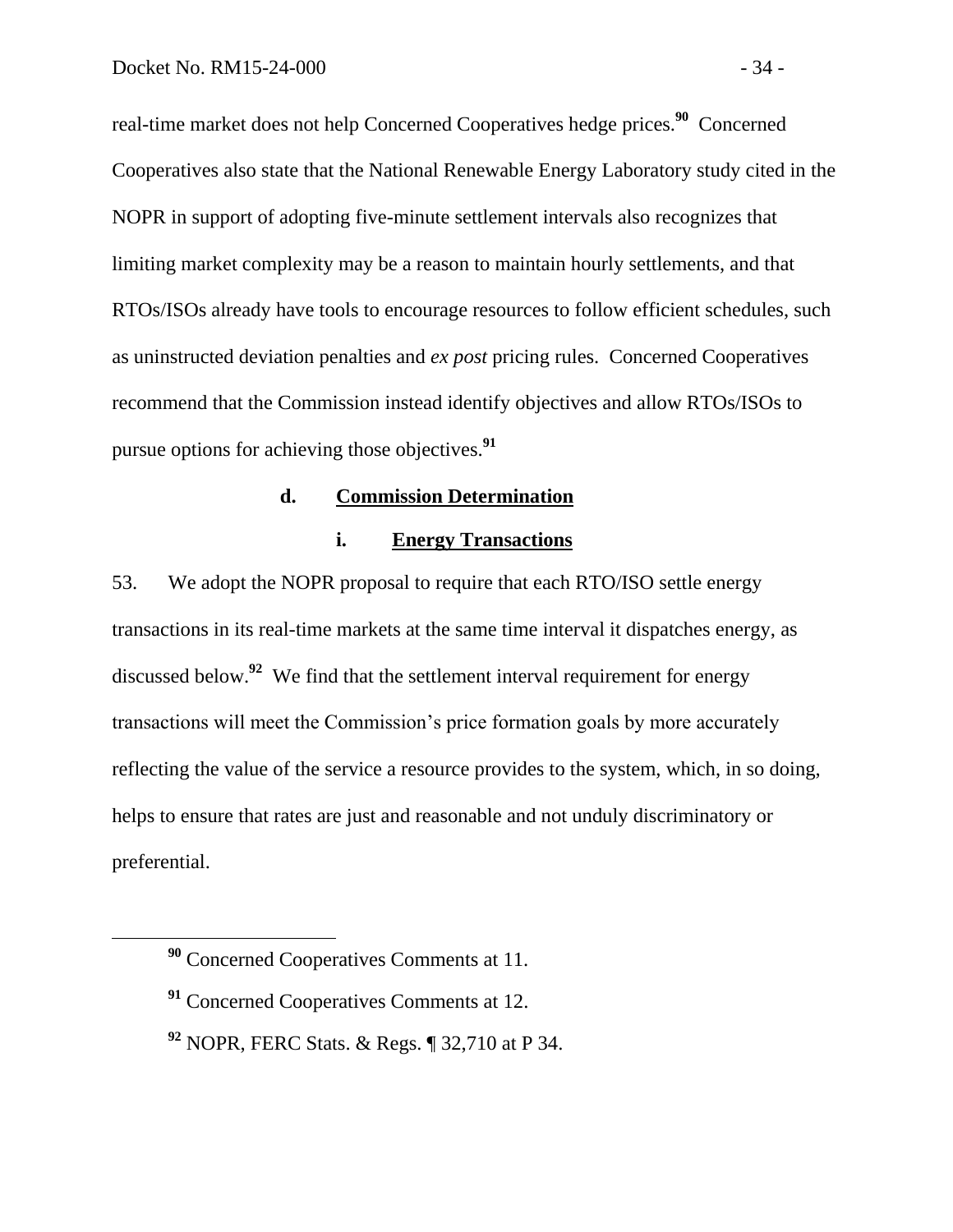54. As discussed below, providing the correct incentives for market participants to follow commitment and dispatch instructions, make efficient investments in facilities and equipment, maintain reliability, and increase transparency is fundamental to proper formation of energy prices, helping to ensure just and reasonable rates, terms and conditions of service.

55. One important element of ensuring reliable grid operations is resources following dispatch instructions. The requirement that each RTO/ISO settle energy transactions at the same interval it dispatches energy sends accurate market signals of power system conditions, thus encouraging resources to follow commitment and dispatch instructions, a point noted by ISO-NE. **93**

56. The settlement interval requirement for energy transactions also provides an incentive to make efficient investments in facilities and equipment.<sup>94</sup> In the long-term, we expect that appropriate compensation would help to encourage efficient investments in facilities and equipment, enabling reliable service. We also find that the settlement interval requirement will provide incentives to more flexible resources, thus leading to more efficient markets, as noted by several commenters.**<sup>95</sup>** More flexible resources will help system operators address transient system conditions. We find that greater

 $\overline{a}$ 

**<sup>95</sup>** Public Interest Organizations Comments at 2-3; ELCON Comments at 2-3; EDP Renewables Comments at 2-3; ESA Comments at 3; NEI Comments at 14.

**<sup>93</sup>** ISO-NE Comments at 2.

**<sup>94</sup>** EPSA Comments, Pope Aff. at 4.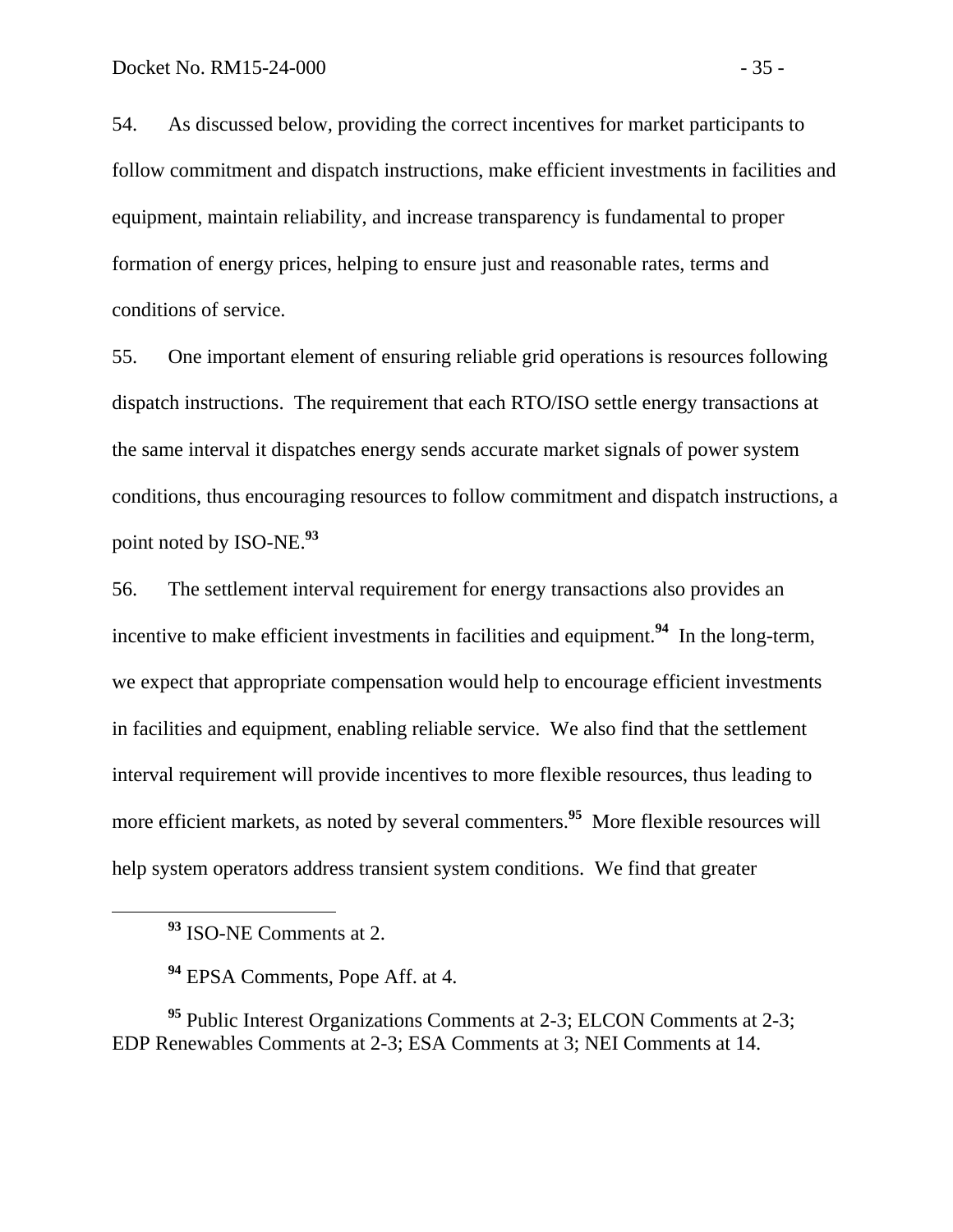participation of these more flexible resources should generally enhance resource adequacy because it allows the participation of diverse resources and improves reliability, as noted by EDP Renewables. **96**

57. The settlement interval requirement for energy transactions should help in maintaining reliability because resources will have a greater incentive to follow dispatch instructions, as noted by Exelon. **97** In addition, these reforms will provide resource owners with a greater incentive to adequately maintain their equipment, conduct maintenance during non-peak periods, and invest in new and upgraded equipment. As noted by CAISO, linking prices with compensation will pay resources for providing needed flexibility to the market operator and would motivate these resources to improve their operational performance. **98**

58. The settlement interval requirement for energy transactions also results in more accurate market prices, reducing the need for out-of-market operator actions. Under an hourly settlement system, resources do not have the same incentive to follow five-minute prices since compensation is based on an hourly average. Therefore, system operators are more likely to take out-of-market actions in real-time, such as increasing the use of regulating reserves or committing additional resources, to ensure that adequate resources

**<sup>97</sup>** Exelon Comments at 4-5.

 $\overline{a}$ 

**<sup>98</sup>** CAISO Comments at 7.

**<sup>96</sup>** EDP Renewables Comments at 2-3.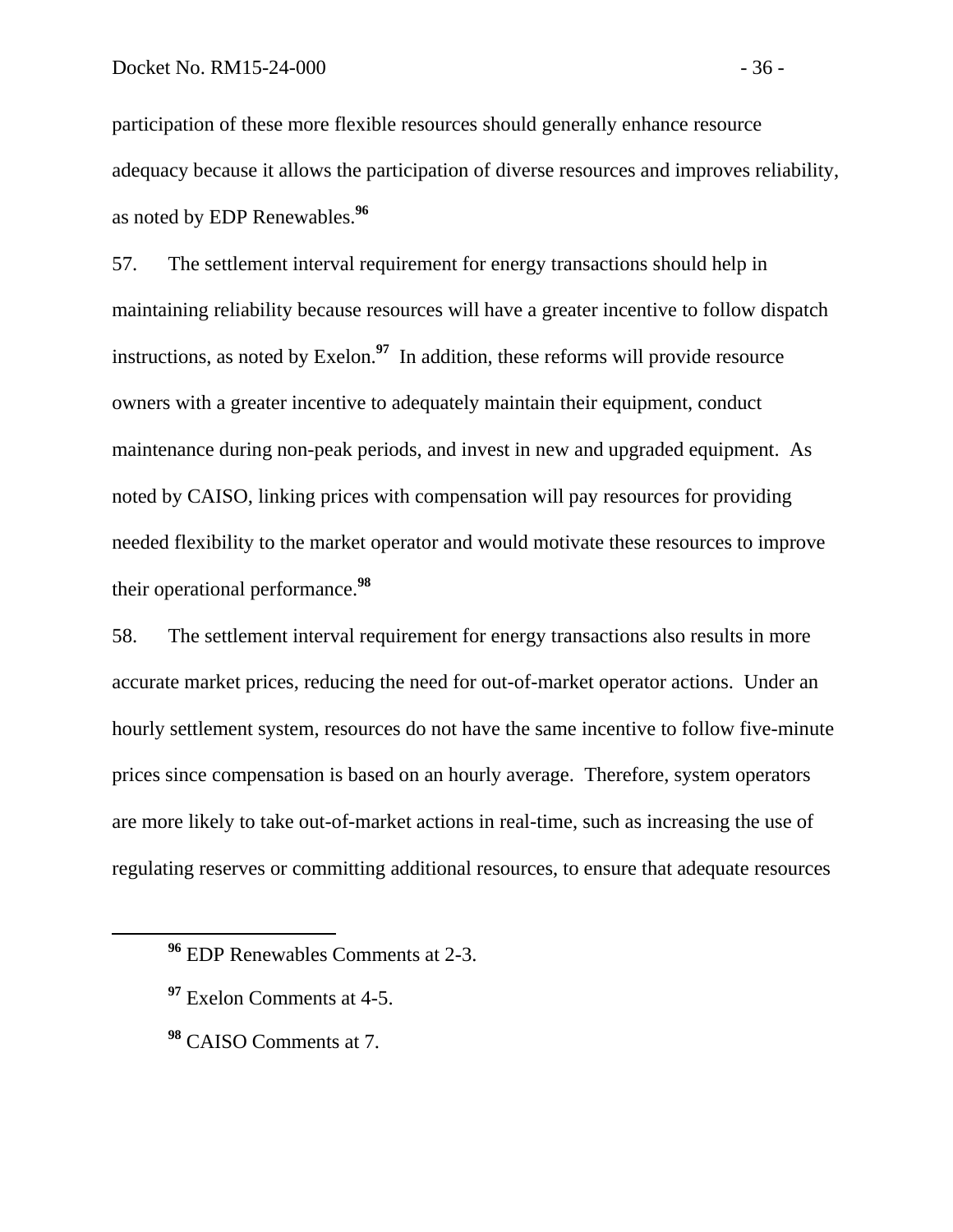$\overline{a}$ 

are available to meet system needs. Such actions may result in uplift. By providing incentives to follow dispatch instructions, the settlement interval requirement should reduce such operator actions and, thereby, reduce uplift.**<sup>99</sup>** When this occurs, energy prices are based on more observable market fundamentals – such as the marginal cost of serving load and the operational constraints of reliably operating the system – and not on less observable operator action.<sup>100</sup> As a result of a reduction in out-of-market uplift payments, resources will perceive stronger financial incentives to perform, especially during stressed system conditions, when the performance of all resources is paramount. Further, we note, this increased transparency, in turn, better informs decisions to build or maintain resources.

59. Taken together, the benefits we expect as a result of this settlement reform will ensure that rates are just and reasonable and not unduly discriminatory or preferential.

**<sup>100</sup>** In addition to greater transparency, reducing uplift is a goal generally. For example, "[t]he implementation of five minute settlements would contribute significantly to the reduction of uplift payments, which is an ongoing goal of PJM, of the Market Monitor and of PJM members." PJM Market Monitor Comments at 4.

**<sup>99</sup>** Reducing out-of-market uplift payments can be beneficial to RTOs'/ISOs' market participants because, among other reasons, charges to market participants for uplift are often volatile. As a result, market participants may build risk premiums into their resource bids in the real-time energy market to shield them from the uncertainty associated with unexpected uplift charges. *See* Staff Analysis of Uplift in RTO and ISO Markets, Docket No. AD14-14-000, at 18 (Aug. 2014), http://www.ferc.gov/legal/staffreports/2014/08-13-14-uplift.pdf. In addition, making system conditions and compensation more transparent through market prices will make that price apparent to all available resources and thus encourage them to fully participate in the market, which is likely to reduce generation costs incurred by load.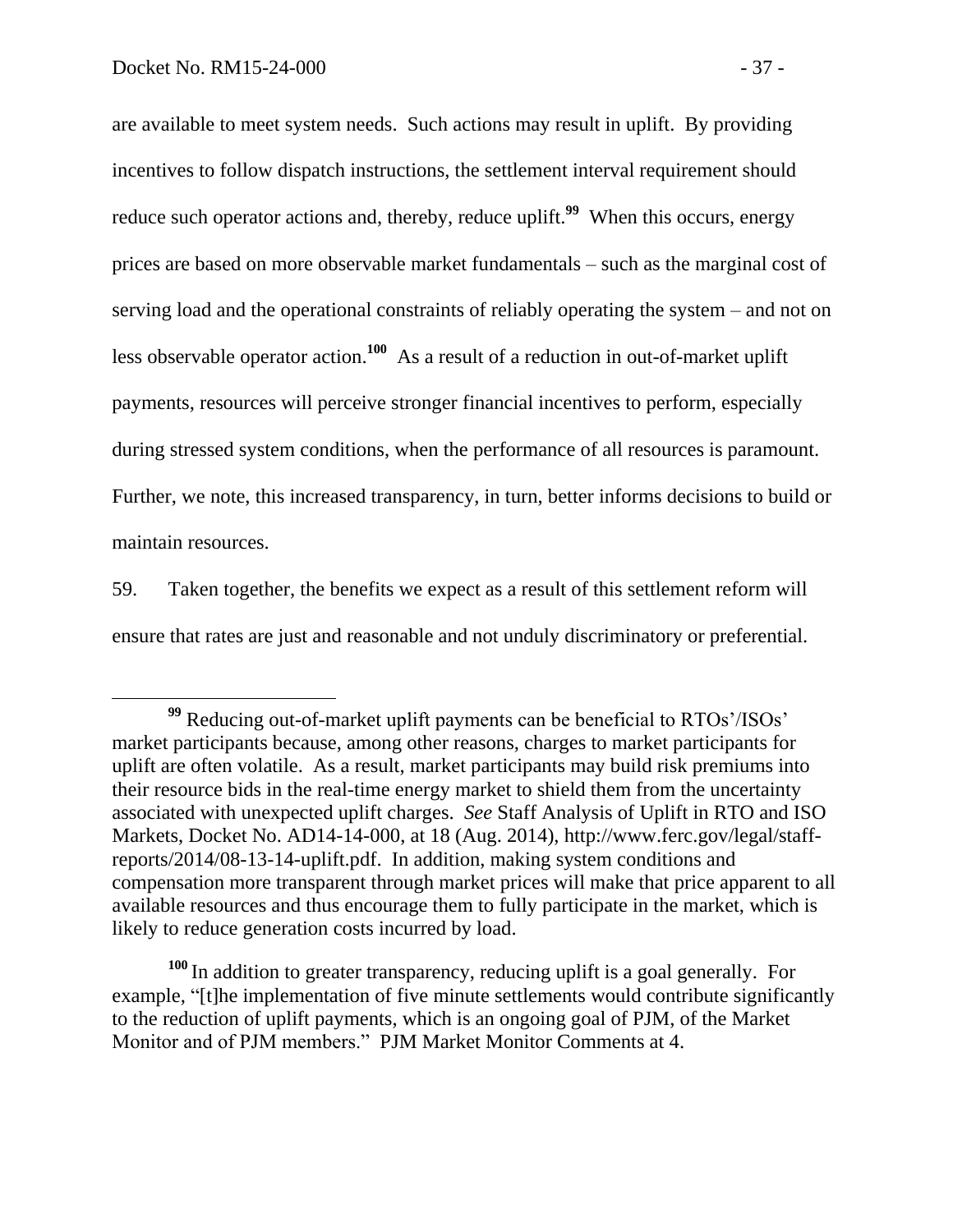60. We are not persuaded by the arguments opposing the settlement interval proposal. Underlying much of the opposition is the assumption that many resources cannot take advantage of five-minute settlement intervals because they are not flexible enough to respond to five-minute dispatch. For example, Direct Energy argues that RTOs/ISOs should report the types of resources able to effectively modify their output to respond to five-minute price signals.**<sup>101</sup>** The concern Direct Energy identifies is, in fact, one of the objectives of this reform. Specifically, resources that are not able to respond quickly enough to address acute system needs should not receive the same level of compensation as those resources that are able to flexibly respond.**<sup>102</sup>** Further, we note that all RTOs/ISOs have a combination of resources, some of which can respond within five minutes and some that cannot, and that knowing the exact percentages of resources available to respond to prices is not determinative of whether the reforms adopted here will prove beneficial. Instead, we believe it is important to ensure settlement practices do not distort existing five-minute pricing signals.

61. We are not persuaded by Concerned Cooperatives' argument that the settlement interval proposal should be rejected because market participants, such as Concerned Cooperatives, funding the reform do not have a large fraction of their positions in the

**<sup>101</sup>** Direct Energy Comments at 6.

**<sup>102</sup>** This rule does not require resources to be dispatched more quickly than they are now, but it does increase the incentive for those resources that can and do respond quickly.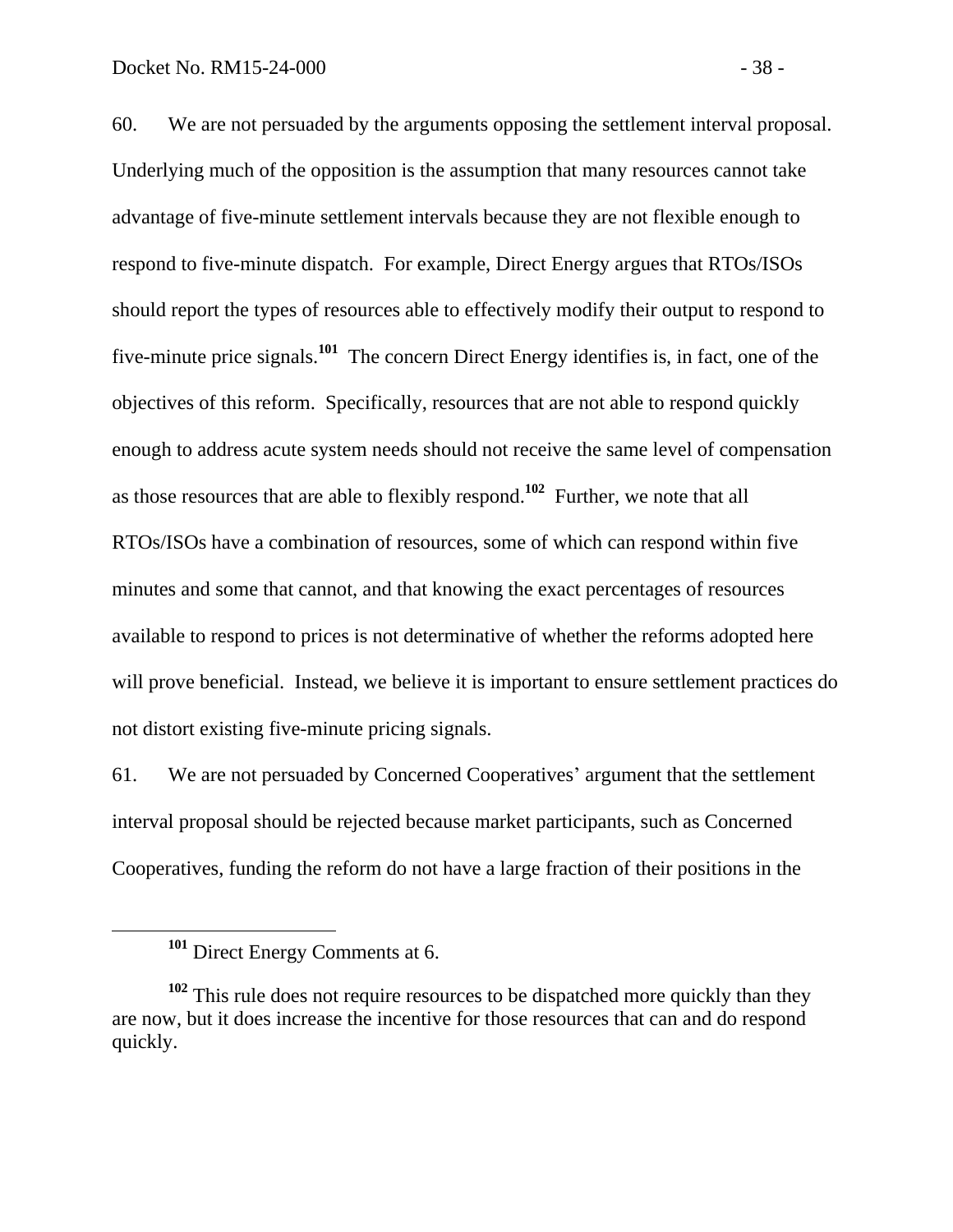real-time market and therefore will not benefit significantly from it.**<sup>103</sup>** We find that aligning prices and settlement intervals will enhance the operation of markets by ensuring resources respond to actual system condition regardless of the percentage of resources that clear in the day-ahead market.

62. We also disagree with Concerned Cooperatives' statement that the Commission relied upon a single document to support its finding without additional analysis. **104** Commenters supporting the reform have provided sound economic analysis and examples demonstrating the value of the proposed settlement reform.**<sup>105</sup>** Though Concerned Cooperatives state that many market participants would not benefit from the reform even though they would be responsible for funding it, **<sup>106</sup>** we believe that many market participants are likely to benefit from the reform through improved economic incentives to respond to system needs. Potomac Economics' analysis of fossil-fueled and nonfossil-fueled resources**<sup>107</sup>** demonstrates that settlement reform will incentivize generator flexibility, improve generators' dispatch performance, and increase investments in more flexible resources.

**<sup>103</sup>** Concerned Cooperatives Comments at 11.

**<sup>104</sup>** Concerned Cooperatives Comments at 11.

**<sup>105</sup>** EPSA Comments, Pope Aff. at 2-14; Potomac Economics Comments at 3-7; *See also supra* note 60.

**<sup>106</sup>** Concerned Cooperatives Comments at 11.

**<sup>107</sup>** Potomac Economics Comments at 5-6.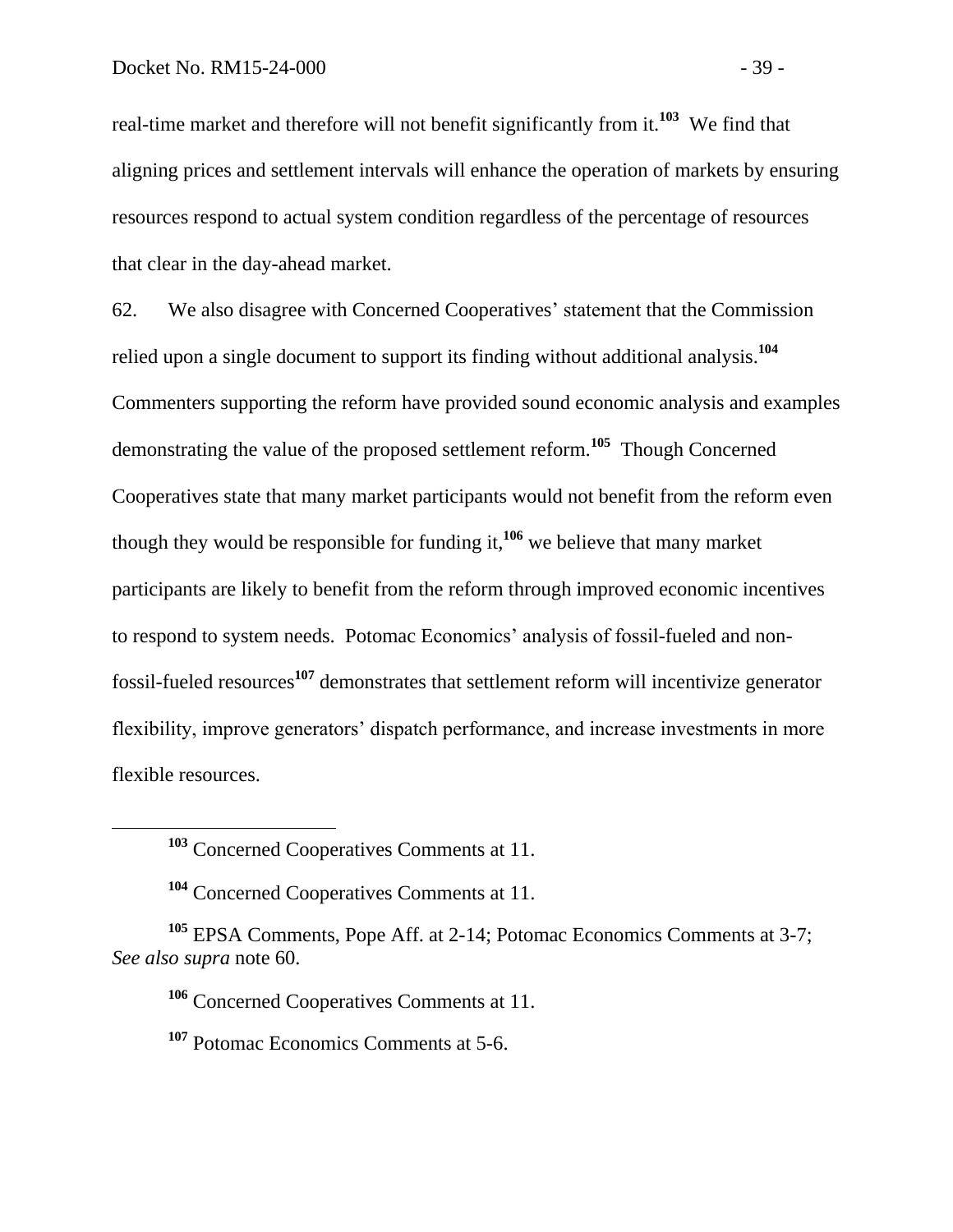63. Concerned Cooperatives express concern that adopting five-minute settlement intervals could result in errors and disputes that could lead to resettlement and uncertainty for the market.<sup>108</sup> All RTOs/ISOs currently compute five-minute LMPs. Therefore, there is no new data being generated or calculated that would lead to additional need for resettlement or increased uncertainty. Concerned Cooperatives have cited neither examples of more errors and disputes on RTO/ISO systems currently using five-minute settlement intervals, nor examples of additional resettlement and uncertainty for the market. Also, we find that, while administratively-determined uninstructed deviation penalties (which Concerned Cooperatives suggest could be used in lieu of settlement reform) are appropriate in certain contexts, settlements based on the actual value of energy corresponding with its production or transaction in each five-minute interval provide more accurate incentives for resources to respond to price signals.

64. Concerned Cooperatives also assert that the objective of incenting market participants to follow dispatch instructions or invest in upgrades must be considered in the context of existing market rules that already may provide incentives for investment in faster ramping capability.**<sup>109</sup>** To the extent an RTO/ISO has a functional mechanism to encourage the installation of fast-ramping resources, this Final Rule will augment the existing RTO/ISO mechanisms.

**<sup>108</sup>** Concerned Cooperatives Comments at 12.

**<sup>109</sup>** Concerned Cooperatives Comments at 6.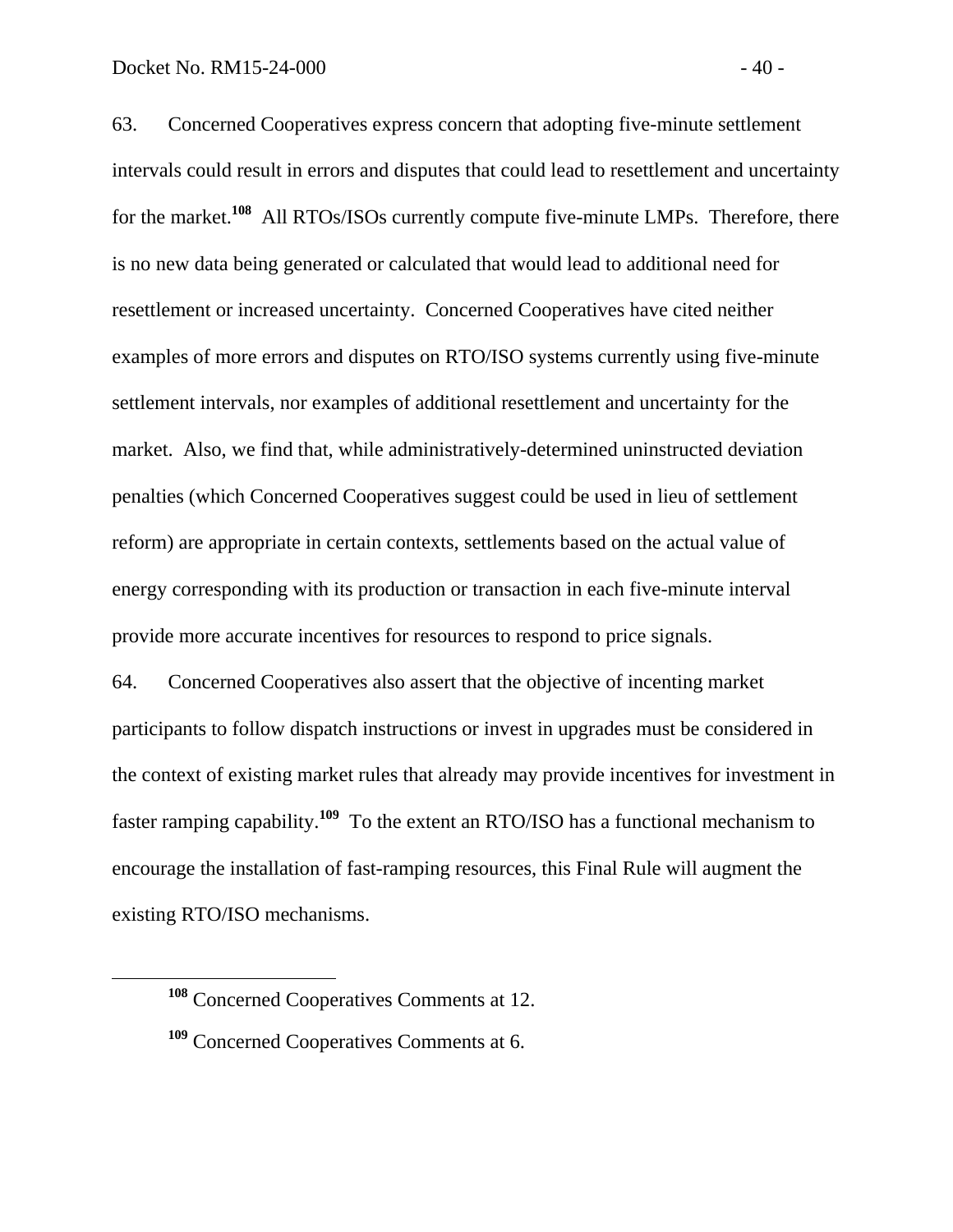65. Contrary to Concerned Cooperatives' argument, we are not persuaded to abandon the settlement interval proposal because a Potomac Economics report indicates that it

would have resulted in an additional \$28 million in increased energy costs on the MISO system in 2014.<sup>110</sup> First, we recognize that that there could be higher revenues to generators, but we believe that this is the correct reflection of value provided in these circumstances and would send an improved signal for long-term investment and shortterm performance, to the overall benefit of the market. Second, it is important to note that the Potomac Economics report indicates that for many settlement intervals during 2014, MISO resources were paid an hourly settlement rate lower than what five-minute settlements would justify. Thus, the Potomac Economics report should be viewed as indicating a need to correct settlement practices, rather than indicating a windfall to resources. Third, it is not clear that the proposal will result in generally increased energy payments to generators. For example, an ISO-NE study for the year 2013 found that the net increase in real-time energy credits on its system (once the decrease in real-time reserve credits was considered) would have been only \$600,000.**<sup>111</sup>** Finally, due to the increased efficiencies resulting from improving incentives to respond to market price signals, total costs to electric wholesale customers over time are likely to decrease.

**<sup>110</sup>** Concerned Cooperatives Comments at 10.

**<sup>111</sup>** ISO-NE, *Subhourly Real-Time Market Settlements*, A11 ISO Presentation 05- 07-14 Revision 1, Matt Brewster, at 11 (May 8, 2014), [http://www.iso](http://www.iso-ne.com/committees/key-projects/subhourly-real-time-settlement)[ne.com/committees/key-projects/subhourly-real-time-settlement.](http://www.iso-ne.com/committees/key-projects/subhourly-real-time-settlement)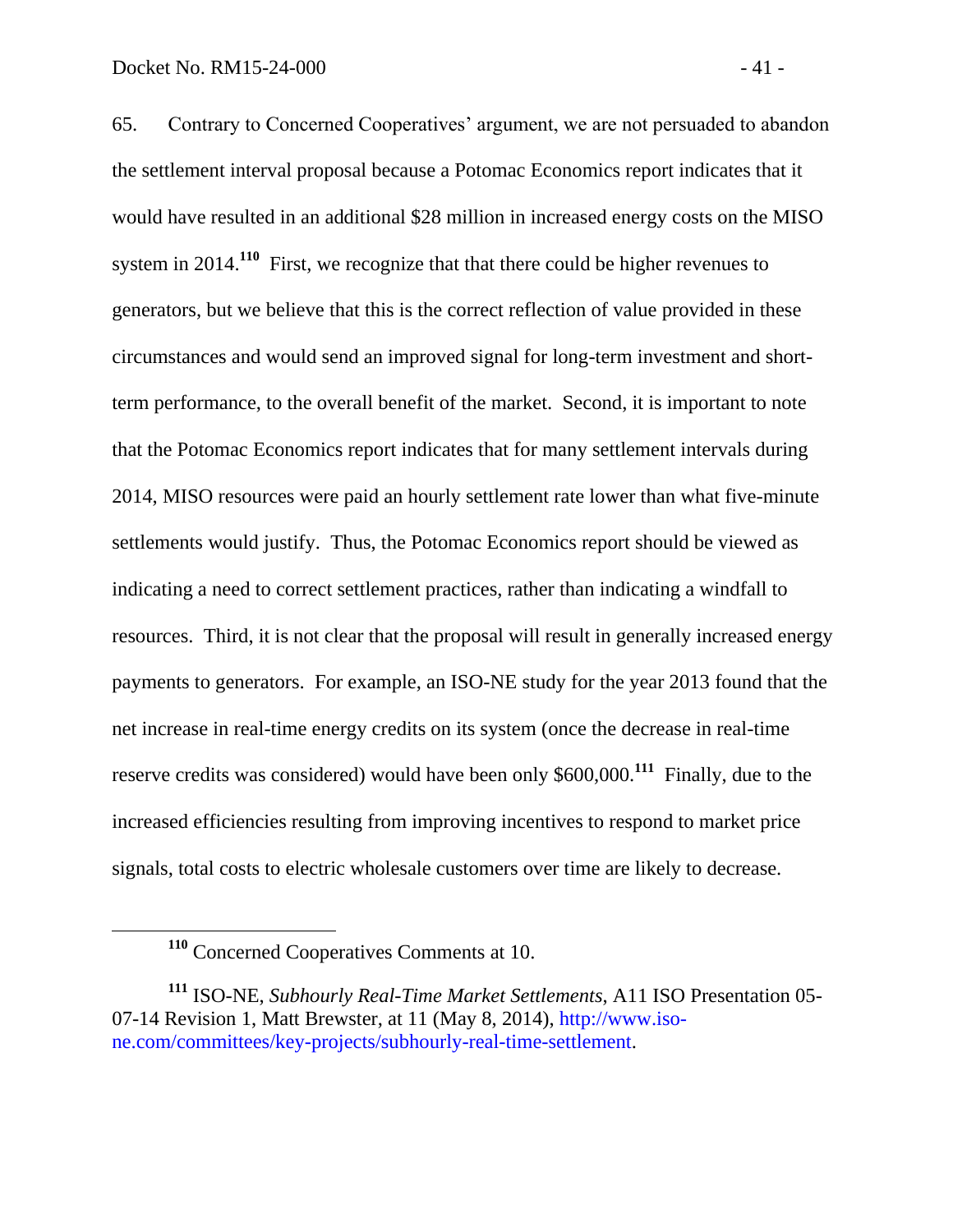66. Additionally, some commenters argue that other types of settlement provisions, such as make-whole payments, should not be subject to settlement interval reform. We would like to clarify that the Final Rule does not apply to make-whole payments for units dispatched out-of-merit.

67. We disagree with the recommendation of some commenters that the decision to modify settlement intervals should be subject to a stakeholder process.**<sup>112</sup>** RTOs/ISOs implementing this Final Rule are free to use a stakeholder process within the implementation timelines specified herein, but we see no need to further delay this reform. This does not limit stakeholders' input as RTOs/ISOs form their compliance filings in response to this aspect of the Final Rule.

68. We conclude that the settlement interval requirement for energy transactions should ensure that hourly settlement practices do not distort five-minute price signals in RTOs/ISOs. Instead, the compensation provided to resources must reflect the value of a resource providing given services to ensure appropriate economic incentives to meet system needs.

## **ii. Operating Reserves**

69. We adopt the proposal in the NOPR that RTOs/ISOs settle real-time operating reserves transactions at the same time interval that they price operating reserves. This requirement for operating reserves will accomplish the Commission's price formation

**<sup>112</sup>** APPA and NRECA Comments at 4.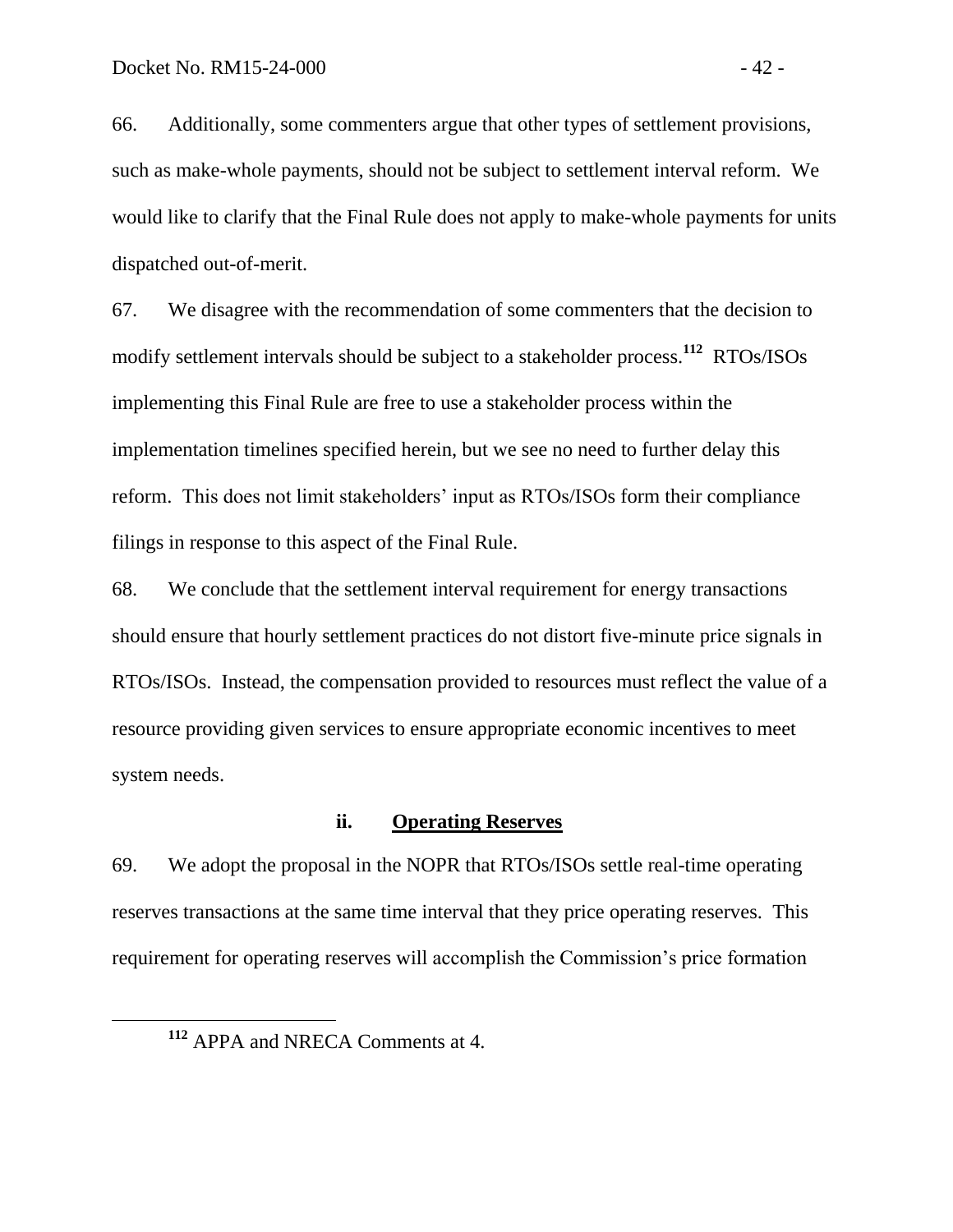goals and thereby ensure just and reasonable rates, and will further preserve the cooptimization of operating reserves with energy. Under the settlement interval requirement for operating reserves, to the extent that an RTO/ISO prices operating reserves transactions at a different time interval than it prices internal real-time energy transactions, that RTO/ISO need only settle operating reserves transactions at the same time interval that they are priced. Thus, we will not require an RTO/ISO to settle operating reserves transactions on the same time interval as it settles energy transactions. This will preserve the existing energy and operating reserves co-optimization methodologies of the various RTOs/ISOs.

70. The settlement interval requirement increases transparency and provides the correct incentives to maintain reliability. It also meets the Commission's other price formation goals of encouraging resources to follow the RTO's/ISO's commitment and dispatch instructions and to make efficient investments. The reform to the settlement interval for operating reserves will increase reliability because resource owners will have a greater incentive to adequately maintain their equipment, conduct maintenance during non-peak periods, and invest in new and upgraded equipment. Similar to energy settlement intervals, requiring settlement intervals of operating reserves transactions to match the intervals upon which those reserves are priced will reduce the need for payments made through uplift, make resource compensation more transparent and help ensure that there are adequate operating reserves to maintain reliability. Finally, co-optimized energy and reserve prices are designed so that a resource is indifferent between providing energy or operating reserves. Ensuring that energy and operating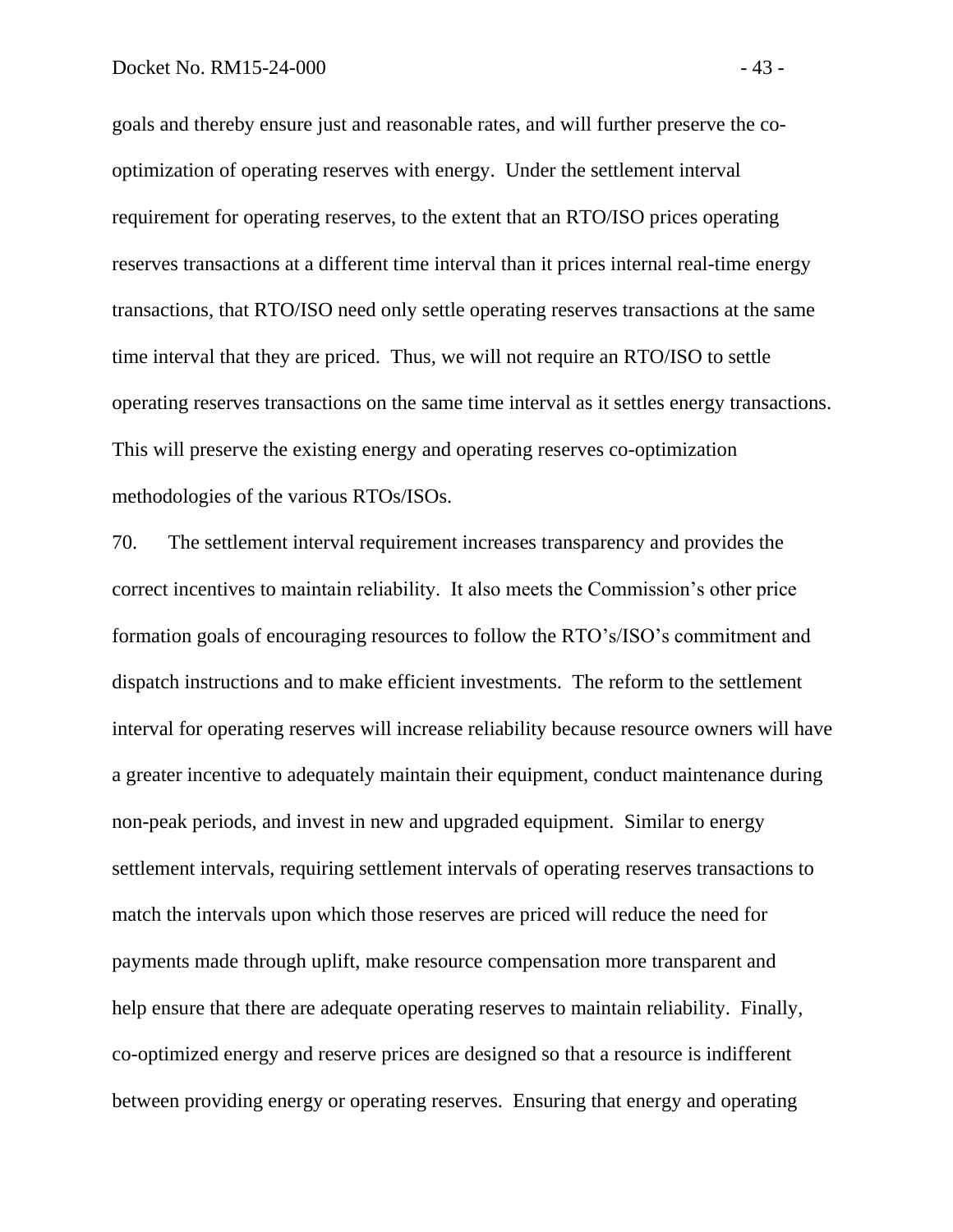reserve settlements are done on the same basis will preserve this indifference and create an incentive for a resource to provide the service the RTO/ISO has instructed it to provide. The reform to operating reserve settlements will, by achieving the Commission's price formation goals and preserving the co-optimization of energy and operating reserves, ensure that rates are just and reasonable.

71. While, as discussed above, some commenters also support RTOs/ISOs settling all real-time operating reserves transactions at the same time interval that they dispatch realtime energy,**<sup>113</sup>** we are not requiring that these settlement intervals align. CAISO, in defending its current practices, states that it procures operating reserves and settles them on a fifteen-minute basis and distinguishes this type of ancillary service from five-minute real-time energy dispatch.**<sup>114</sup>** However, CAISO, along with all of the other RTOs/ISOs, supports the requirement that they settle operating reserves transactions at the same time interval that they price these transactions, which accommodates both RTOs/ISOs that currently settle co-optimized reserve transactions on a five-minute basis and those that currently settle these transactions on a fifteen-minute basis. Accordingly, we clarify that CAISO's understanding in this regard is consistent with how operating reserves and energy on its system are "priced," as contemplated by the wording of the settlement interval regulations adopted by this Final Rule.

**<sup>113</sup>** PSEG Comments at 4-5; EPSA Comments, Pope Aff. at 11-13.

**<sup>114</sup>** CAISO Comments at 17-18.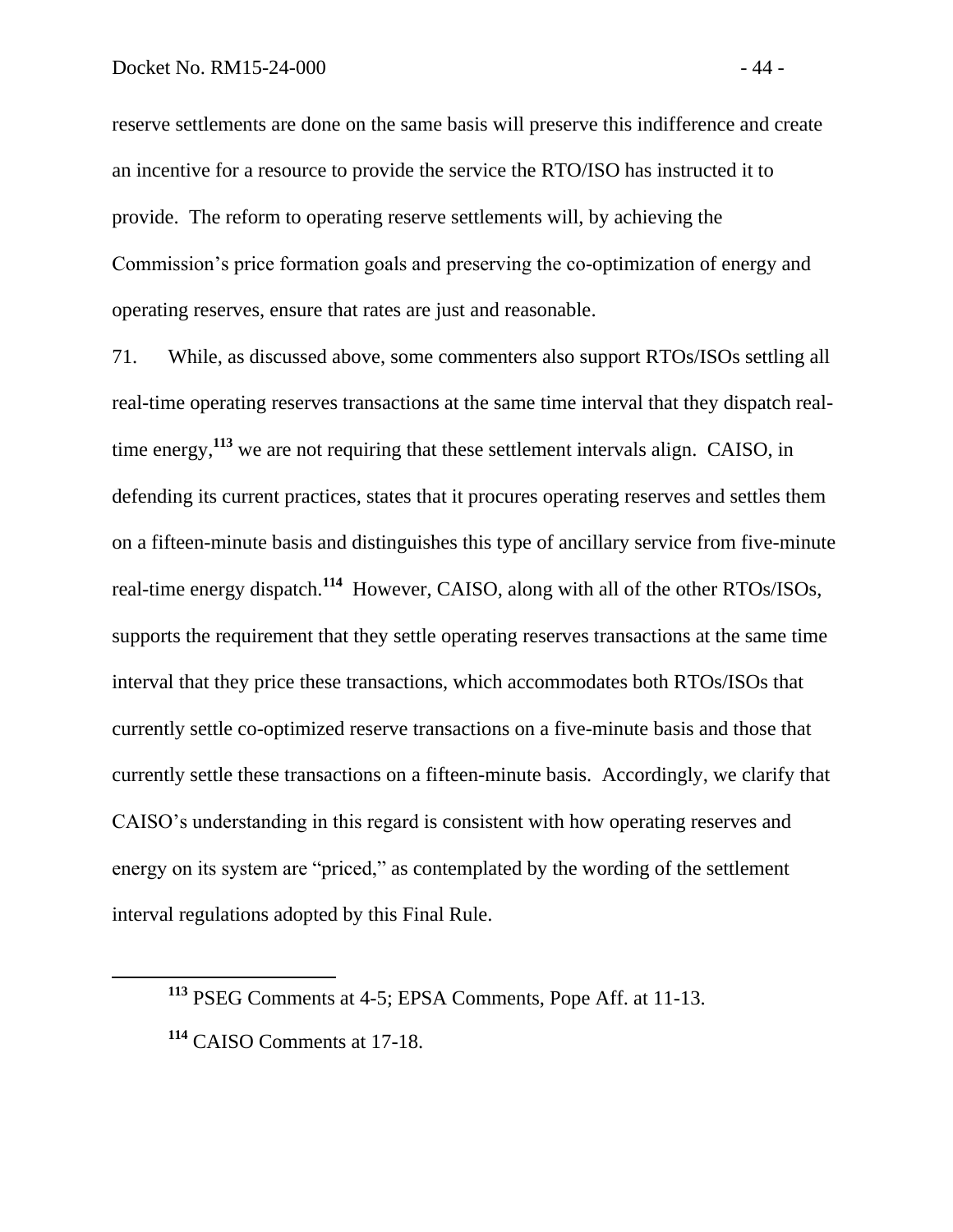72. NYISO states that, although it uses sub-hourly settlements in its real-time market, in certain cases, the Commission has approved NYISO performing settlements on an hourly basis, and NYISO argues it should not be required to bring those settlements into alignment with its normal dispatch intervals.**<sup>115</sup>** NYISO cites limited energy storage resources as an example of services that currently settle hourly and yet follow dispatch instructions and provide resource response in real-time. To the extent NYISO or other RTOs/ISOs seek to argue on compliance that their existing market rules are consistent with or superior to the Final Rule reforms adopted herein, the Commission will entertain those at that time.**<sup>116</sup>**

73. Although generally supporting the settlement interval requirement for operating reserves, some commenters question whether such a requirement should apply to all reserve products or assert that regional variations should be considered.**<sup>117</sup>** We appreciate that regional variations may exist among the many different reserve products in the RTOs/ISOs and we clarify that all operating reserve products that have a market-based price are subject to the settlement interval reform.

**<sup>115</sup>** NYISO Comments at 3-4.

 $\overline{a}$ 

**<sup>116</sup>** *See, e.g.*, *Demand Response Compensation in Organized Wholesale Energy Markets*, Order No. 745, FERC Stats. & Regs. ¶ 31,322, at P 4 & n.7, *order on reh'g and clarification*, Order No. 745-A, 137 FERC ¶ 61,215 (2011), *reh'g denied*, Order No. 745-B, 138 FERC ¶ 61,148 (2012), *vacated sub nom. Elec. Power Supply Ass'n v. FERC*, 753 F.3d 216 (D.C. Cir. 2014), *rev'd & remanded sub nom. FERC v. Elec. Power Supply Ass'n*, 136 S. Ct. 760 (2016).

**<sup>117</sup>** *See, e.g.*, Dominion Comments at 3; EEI Comments at 10.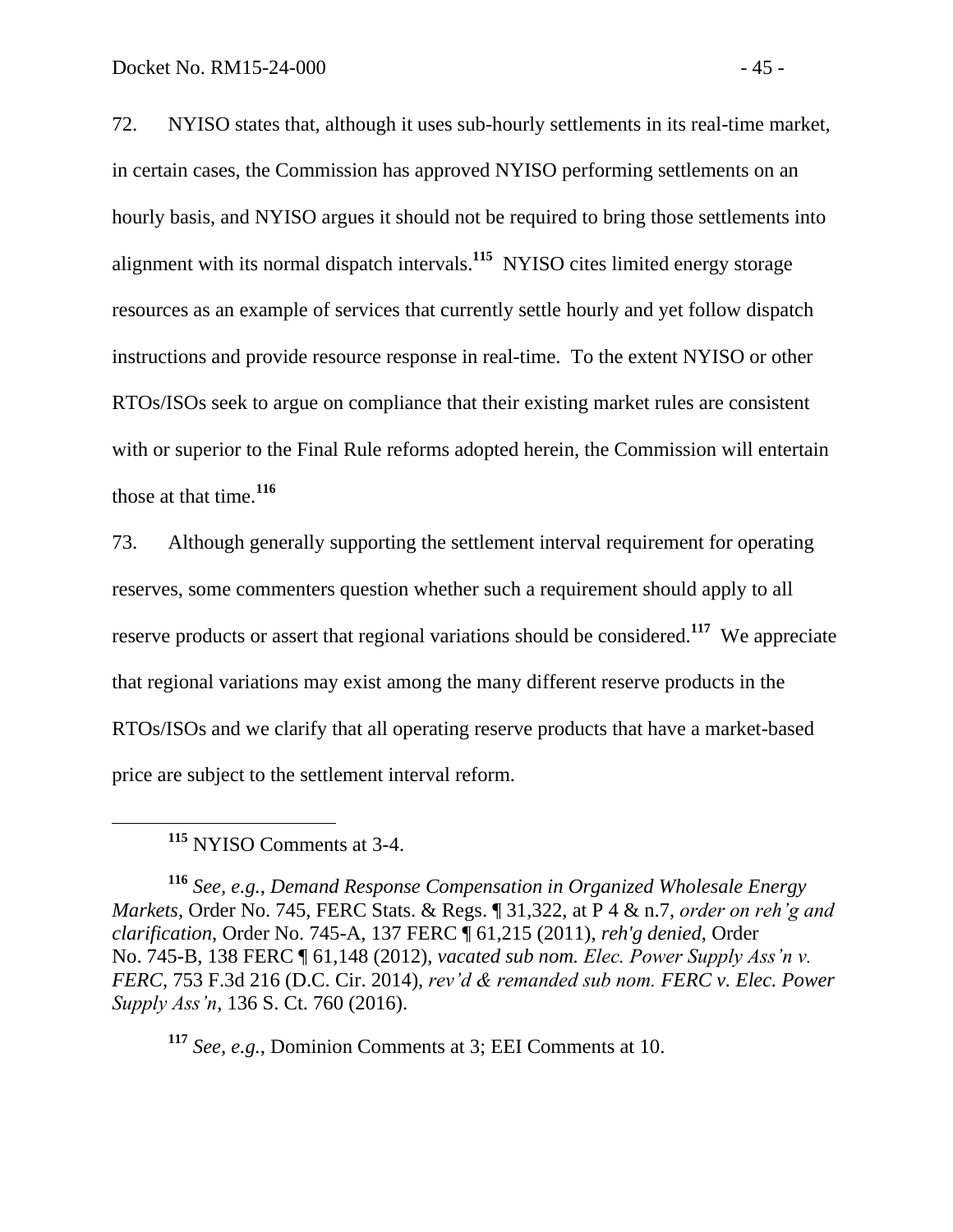# **3. Interties**

### **a. Commission Request for Comments**

74. The Commission sought comment on whether the proposed reforms are appropriate for intertie transactions scheduled on intervals different from the intervals on which RTOs/ISOs dispatch internal real-time energy. **118**

## **i. Comments by RTOs/ISOs**

75. The ISO/RTO Council asserts that aligning dispatch and pricing should also apply to intertie transactions, adding that this would prevent price discrepancies and may reduce uplift. **119**

76. PJM asserts that intertie transactions should be included in the scope of the Final Rule, noting that it plans to settle intertie transactions on a five-minute basis, consistent with its proposal for its real-time energy market. PJM suggests that, where a transaction is curtailed or the MW quantity is reduced during a fifteen-minute interval due to a reliability directive, each five-minute interval in the transaction should settle on the integrated transaction MW quantity that flowed during the five-minute interval.**<sup>120</sup>** 77. ISO-NE argues that external interties should settle no less often than the intervals for which they are scheduled. ISO-NE represents that its proposals to

implement sub-hourly settlements would fully meet this objective at all its external

**<sup>118</sup>** NOPR, FERC Stats. & Regs. ¶ 32,710 at P 39.

**<sup>119</sup>** ISO/RTO Council Comments at 2.

**<sup>120</sup>** PJM Comments at 8.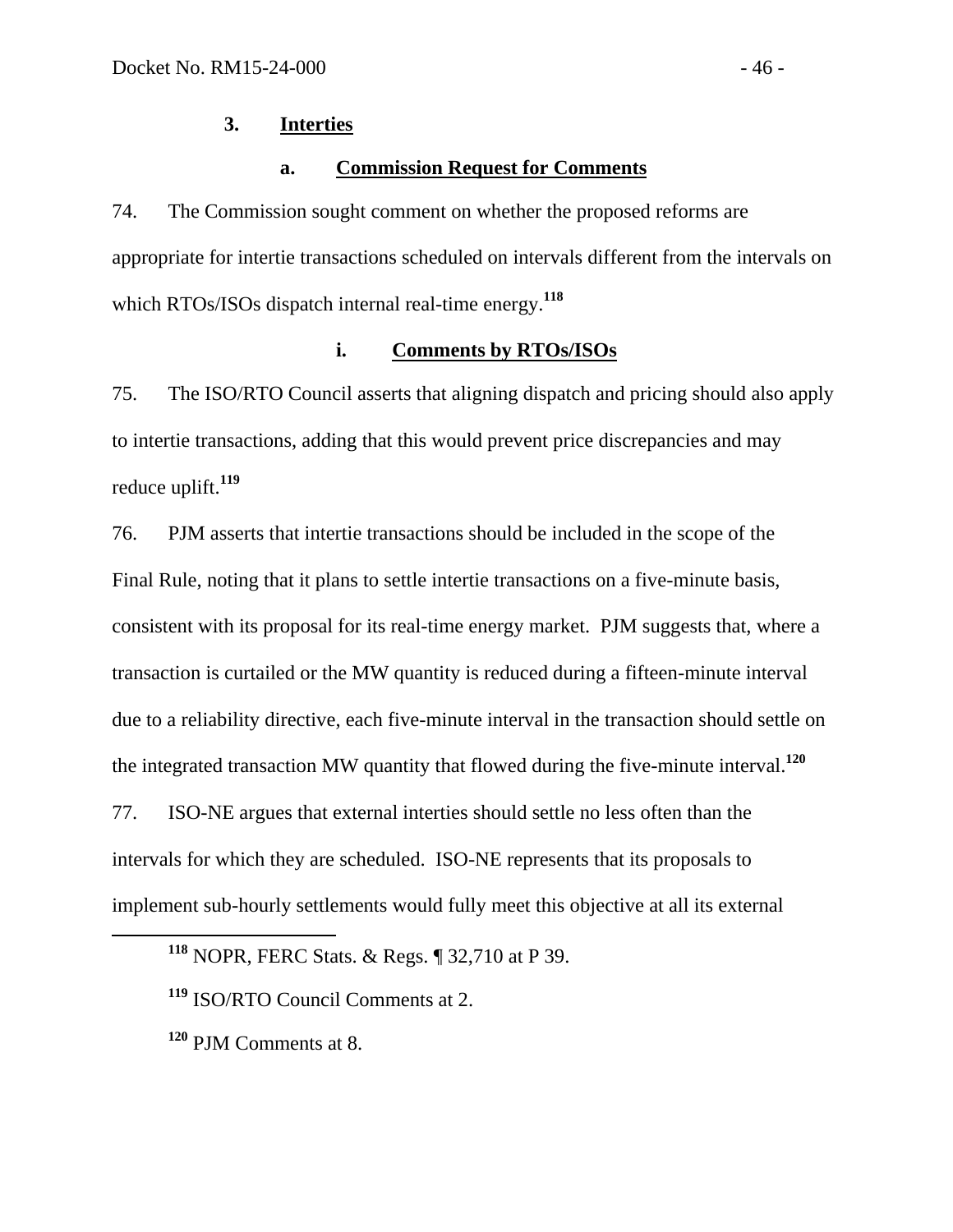interfaces.**<sup>121</sup>** NYISO argues that intertie and internal transactions should have the same settlement interval because this alignment will promote competition, identify the most economic supply option, provide equal incentives to respond to the same operating conditions, and improve the efficiency of interregional transactions.**<sup>122</sup>**

78. CAISO notes that it already schedules and settles intertie transactions and internal resources on a fifteen-minute basis.**<sup>123</sup>** However, CAISO also provides three options for scheduling imports and exports on an hourly basis: (1) economic-bid hourly block; (2) economic-bid hourly block with a single intra-hour schedule change that will be dispatched to zero within the hour if a fifteen-minute price is less than an import's bid price or greater than an export's bid price; and (3) self-scheduled hourly.**<sup>124</sup>** CAISO requests that the Commission state that CAISO's current market design with granular dispatch and settlement of its real-time energy market is consistent with the settlement interval proposal. **125**

79. CAISO asserts that a blanket requirement that hourly intertie schedules revert to hourly pricing, as was previously the case under its prior market design, would result in the same adverse market outcomes it resolved through its fifteen-minute market

**<sup>121</sup>** ISO-NE Comments at 2.

**<sup>122</sup>** NYISO Comments at 5.

**<sup>123</sup>** CAISO Comments at 12.

**<sup>124</sup>** CAISO Comments at 9.

**<sup>125</sup>** CAISO Comments at 10.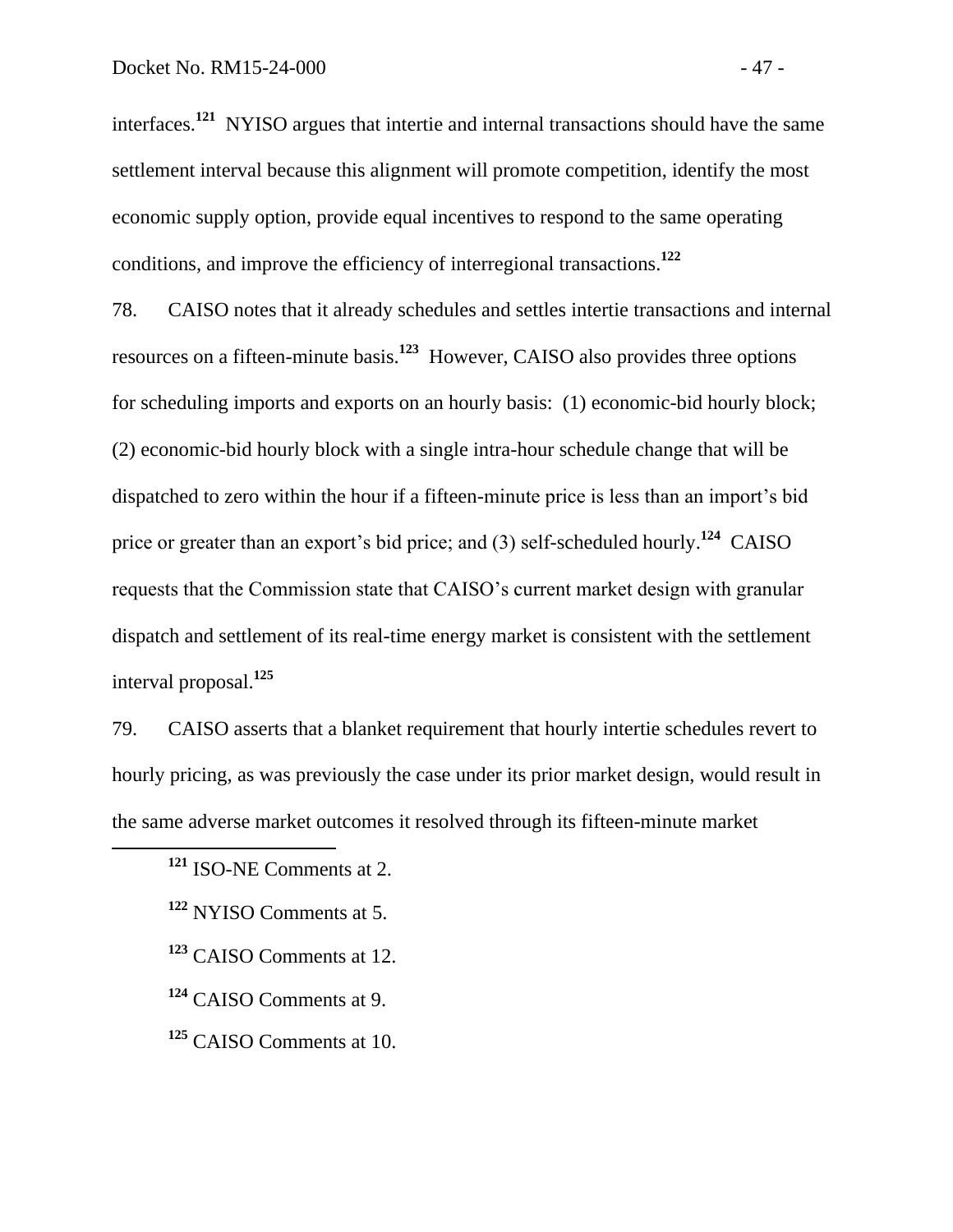enhancement.<sup>126</sup> CAISO requests that the Commission clarify that the availability of hourly block intertie bidding options would not violate the settlement interval proposal because its current market design ensures all internal and external transactions are cleared and settled based on fifteen-minute market intervals that optimize all transactions in its markets.**<sup>127</sup>**

## **ii. Comments by Market Monitors**

80. The PJM Market Monitor asserts that intertie transactions in PJM cannot be measured accurately enough to support five-minute settlements, noting that accurate measurement is difficult because of differences between actual and scheduled flows. The PJM Market Monitor thus recommends that settlements be based on the same fifteen-minute interval used for external scheduling intervals. The PJM Market Monitor asserts that this approach would more accurately reflect LMP during the actual time period of the transaction and would make the period and settlement of the transaction consistent.**<sup>128</sup>**

 $\overline{a}$ 

**<sup>128</sup>** PJM Market Monitor Comments at 7.

**<sup>126</sup>** CAISO Comments at 14.

**<sup>127</sup>** CAISO Comments at 15.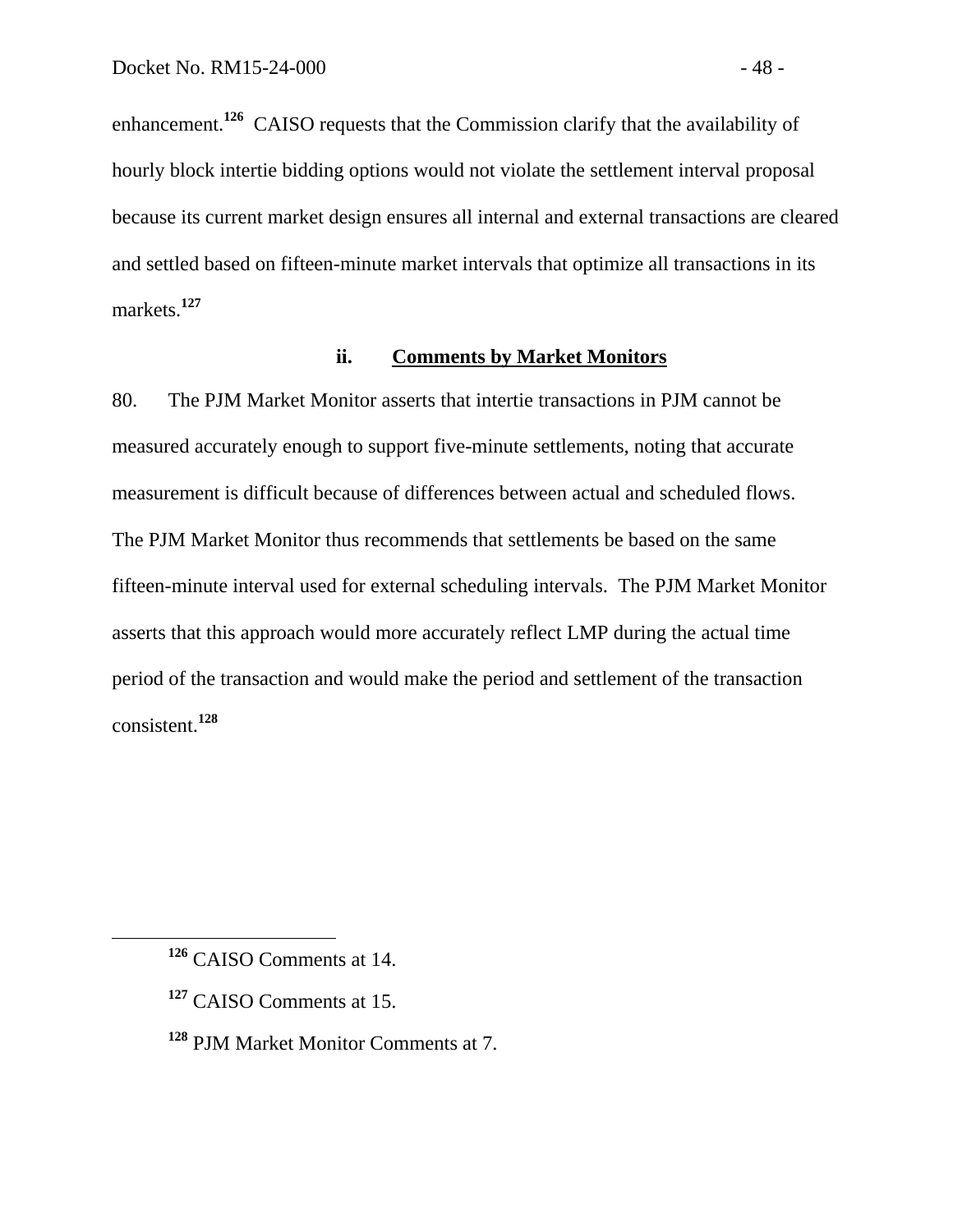81. The PJM Market Monitor states that alternative settlement approaches include using the integrated price over the same fifteen-minute interval used in scheduling and using five-minute interval settlements.**<sup>129</sup>**

## **iii. Comments in Support of Applying Settlement Reform to Interties**

82. The New Jersey Board, EEI, EPSA, Dominion, and EDP Renewables concur with the PJM Market Monitor that intertie settlements should be at fifteen-minute intervals, the same interval as external scheduling. **130**

83. Golden Spread states that alignment between dispatch and settlement intervals is generally desirable for the reasons listed in the NOPR, and notes that it believes SPP already aligns dispatch and settlement intervals for intertie transactions on a five-minute basis. **131**

84. ANGA, PSEG, and the Financial Marketers Coalition assert that the logic underlying the proposed settlement reform as applied to internal transactions should apply equally to intertie transactions, and ANGA recommends that the Commission

**<sup>129</sup>** The PJM Market Monitor in its comments provides examples of these alternatives. PJM Market Monitor Comments at 5-7.

**<sup>130</sup>** New Jersey Board Comments at 3-4; EEI Comments at 9; EPSA Comments, Pope Aff. at 9; Dominion Comments at 4; EDP Renewables Comments at 5.

**<sup>131</sup>** Golden Spread Initial Comments at 2.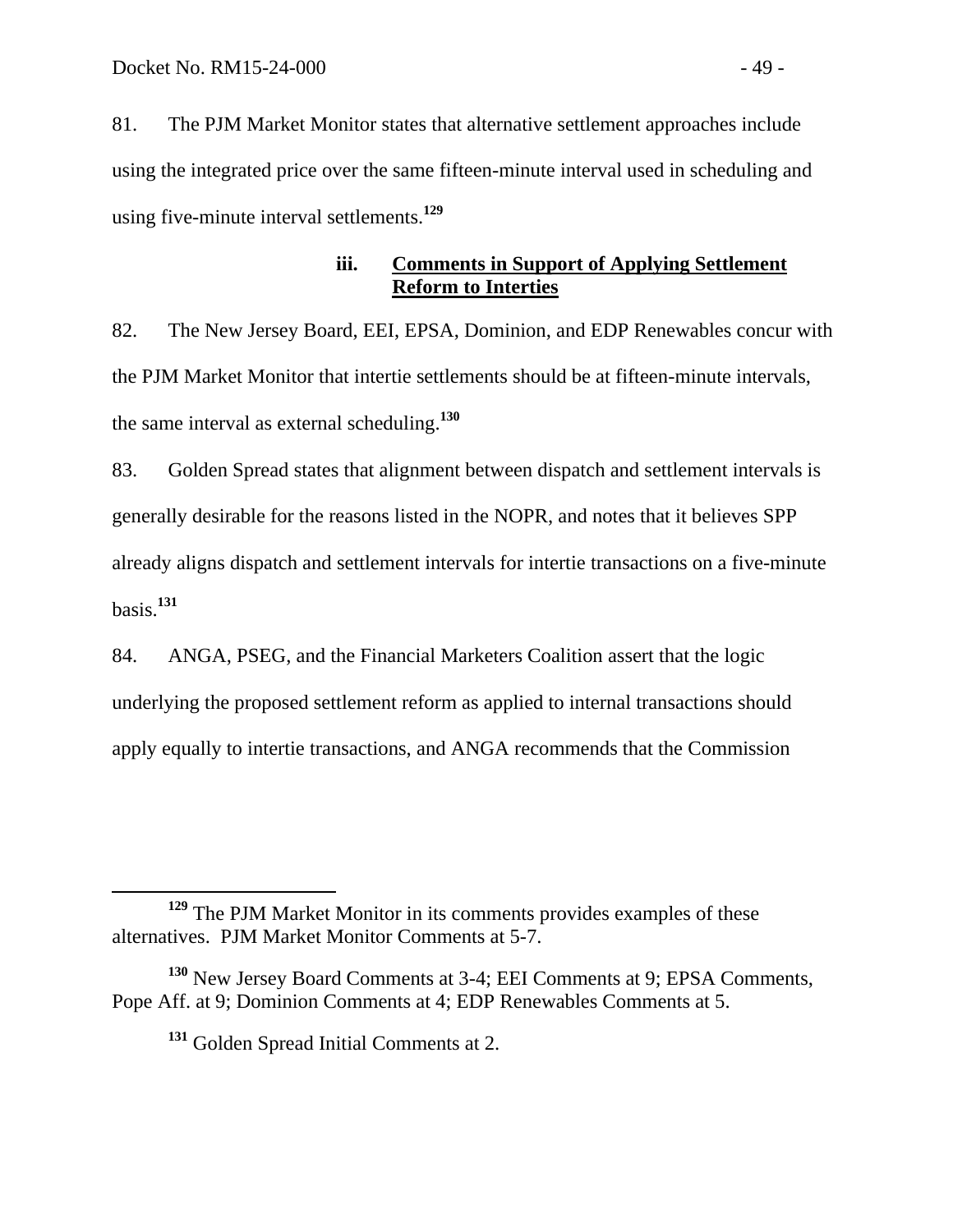consider evolving these interfaces to five-minute dispatch and settlement, perhaps over the next three to five years.**<sup>132</sup>**

85. Although it generally agrees that the settlement interval proposal should apply equally to internal and intertie transactions, Financial Marketers Coalition states that, in CAISO, clearing some transactions (such as load and generation) on a five-minute price and others (such as internal and intertie convergence bids) on a fifteen-minute price has yielded price divergence instead of convergence.

## **iv. Comments Opposed to Applying Settlement Reform to Interties**

86. Inertia Power and DC Energy argue that intertie economic dispatch intervals cannot easily be aligned with internal real-time energy dispatch but emphasize the importance of maintaining the highest possible consistency across the seams to ensure a more efficient, resilient, and reliable electrical system.**<sup>133</sup>**

87. Duke states that the issue of whether to apply the settlement interval proposal to intertie transactions should be discussed in the RTO/ISO stakeholder processes and that they should be treated comparably to reforms to internal transactions.**<sup>134</sup>**

**<sup>132</sup>** ANGA Comments at 3-4; Financial Marketers Coalition Comments at 3-4; PSEG Comments at 5.

**<sup>133</sup>** Inertia Power and DC Energy Comments at 4-5.

**<sup>134</sup>** Duke Comments at 5.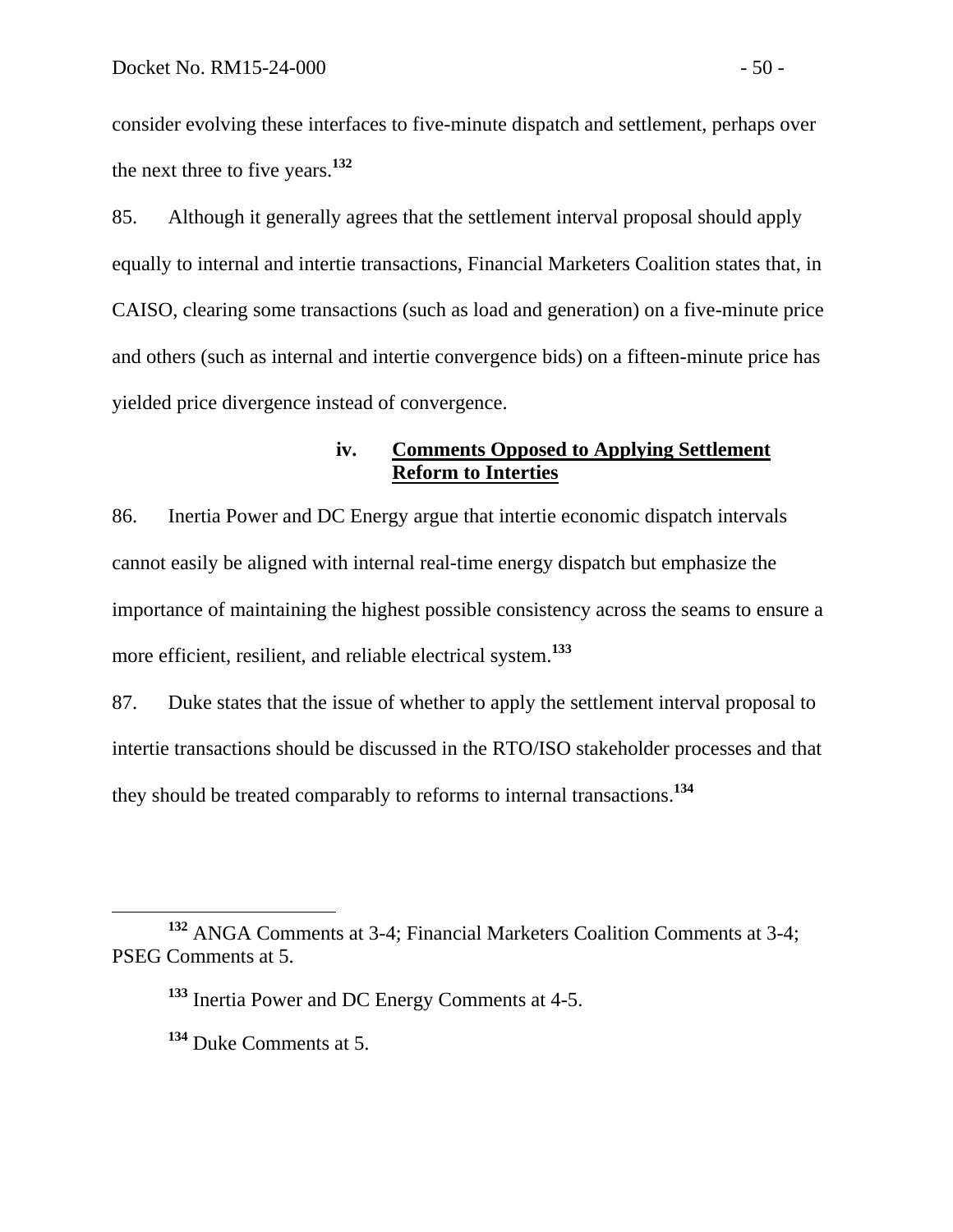#### **b. Commission Determination**

88. Based upon the comments received on this issue, we modify the regulatory text proposed in the NOPR to require each RTO/ISO to settle intertie transactions in the same time interval that it schedules intertie transactions. The settlement interval requirement for intertie transactions will facilitate the coordination of the scheduling and settlement of intertie transactions, and will discourage inefficient practices such as the chasing of inaccurate intertie prices. For example, if there are very high prices in the first fifteen minutes of an hour, resources will know that for that entire operating hour, there will be a high integrated hourly price. This provides an incentive for resources to increase the volume of intertie transactions for the remainder of the hour, even if the price for the subsequent fifteen-minute interval is much lower reflecting that it may no longer be efficient to schedule such intertie transactions. Most commenters, as described above, agree that such a requirement will aid in the achievement of these goals.

89. However, a difference of opinion exists between PJM and the PJM Market Monitor. PJM supports moving to a five-minute settlement interval for intertie transactions while the PJM Market Monitor supports aligning the settlement interval for intertie transactions with the fifteen-minute scheduling interval for these transactions. 90. If an RTO/ISO settles or proposes to settle intertie transactions using a shorter time interval than by which it schedules such transactions, the RTO/ISO may propose to do so in its compliance filing and demonstrate that such a proposal is consistent with or superior to the Commission's intertie reforms. The compliance filing proceeding will provide a forum in which to consider alternative practices and resolve disputes that may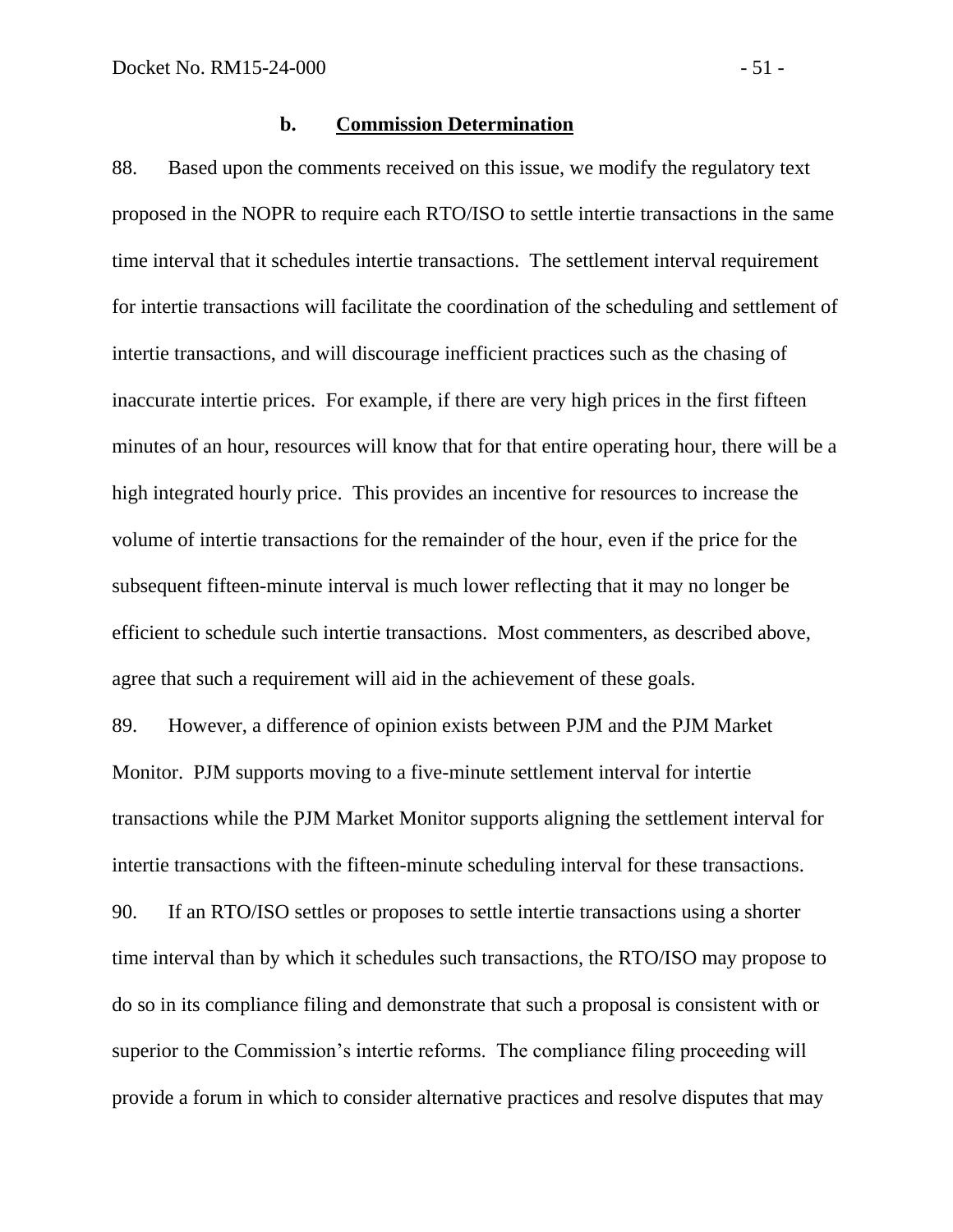$\overline{a}$ 

arise within regions, as well as provide for the development of a more complete record on these issues.

91. We decline to clarify for CAISO that the availability of hourly block intertie bidding options would not violate the settlement interval requirement for interties. Such a determination is more appropriately made upon reviewing CAISO's compliance filing and CAISO should justify its proposed treatment for intertie transactions there.

## **4. Demand Response Resources**

### **a. Comments**

92. Several commenters discuss the application of the settlement interval proposal to demand response resources even though the Commission did not specifically solicit those comments and did not make a separate proposal concerning demand response resources apart from other resources considered in the NOPR.

93. The PJM Market Monitor, with the New Jersey Board concurring, recommends that five-minute pricing in energy markets explicitly cover all resources providing energy, including demand side and storage resources. **135** PJM Market Monitor recommends that the Commission require any associated, necessary metering associated with applying the requirement to demand resources.**<sup>136</sup>**

94. Public Interest Organizations also urge the Commission to make clear that its proposed reforms apply to all resources able to participate in wholesale energy

**<sup>135</sup>** PJM Market Monitor Comments at 2; New Jersey Board Comments at 2. **<sup>136</sup>** PJM Market Monitor Comments at 2; New Jersey Board Comments at 2.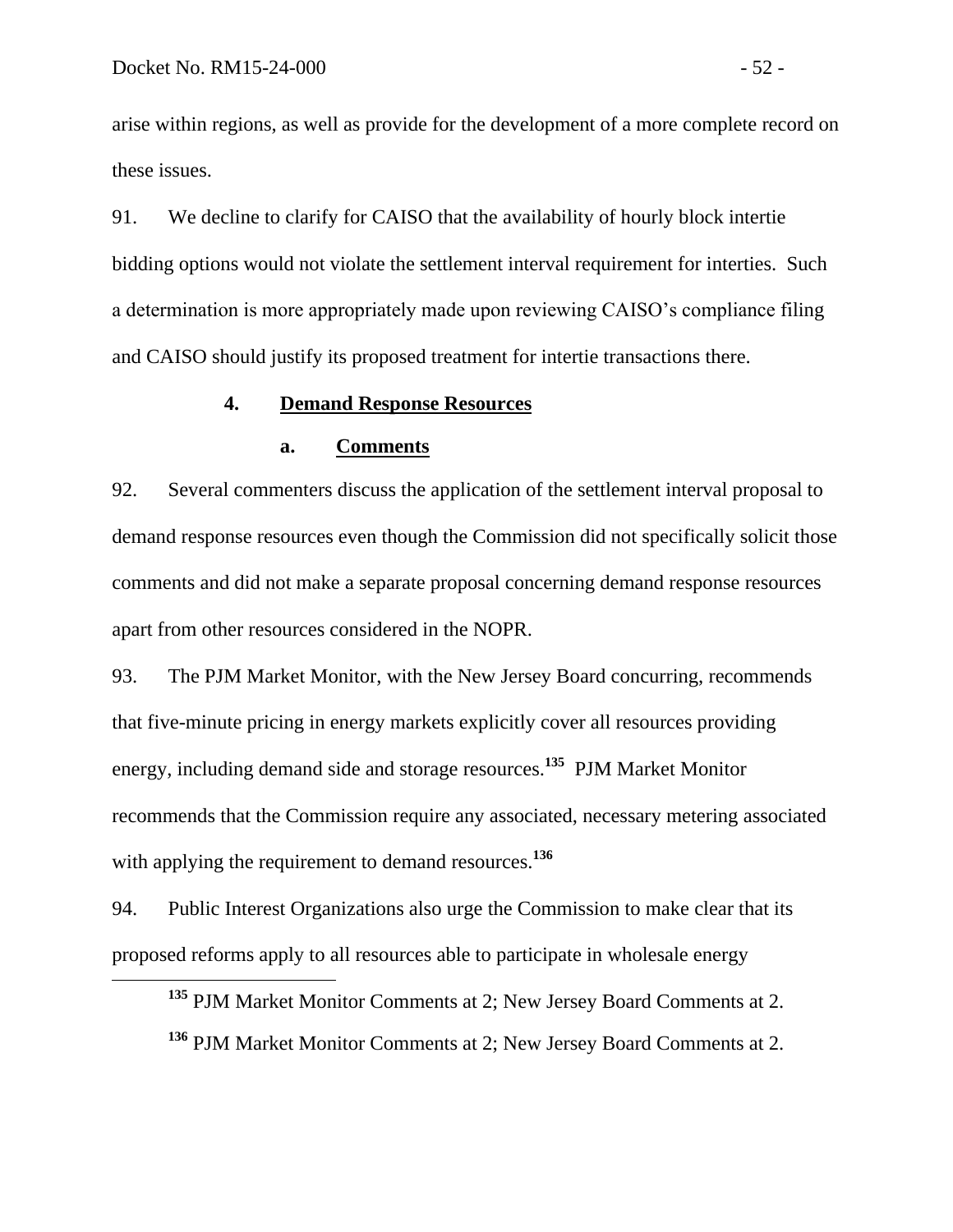markets.<sup>137</sup> PSEG similarly supports the application of the settlement interval proposal to demand response resources. PSEG states that real-time settlements for demand response resources, or any other load-side resources that are price responsive in wholesale markets, should be based on five-minute intervals, in the same manner as the supply resources with which it competes.<sup>138</sup> PSEG acknowledges that some demand resources will lack necessary meters and/or communication, and states that it would be reasonable to allow these resources a transition period to install them without delaying overall implementation.**<sup>139</sup>**

95. AEMA states that it recommends that demand response resources have the option to continue to settle on the basis of one-hour meter readings. AEMA asserts that demand resources use hourly intervals because only hourly interval metering may be available and even new advanced metering infrastructure is only capable of fifteen minute interval data, whereas settling on five-minute intervals could entail adding an expense that is an economic barrier to entry for some resources. **140**

96. AEMA also states that few demand response resources have the operational communications to modify their demand at frequent intervals and that frequent demand

**<sup>137</sup>** Public Interest Organizations at 5.

**<sup>138</sup>** PSEG Comments at 5.

**<sup>139</sup>** PSEG Comments at 5.

**<sup>140</sup>** AEMA Comments at 4.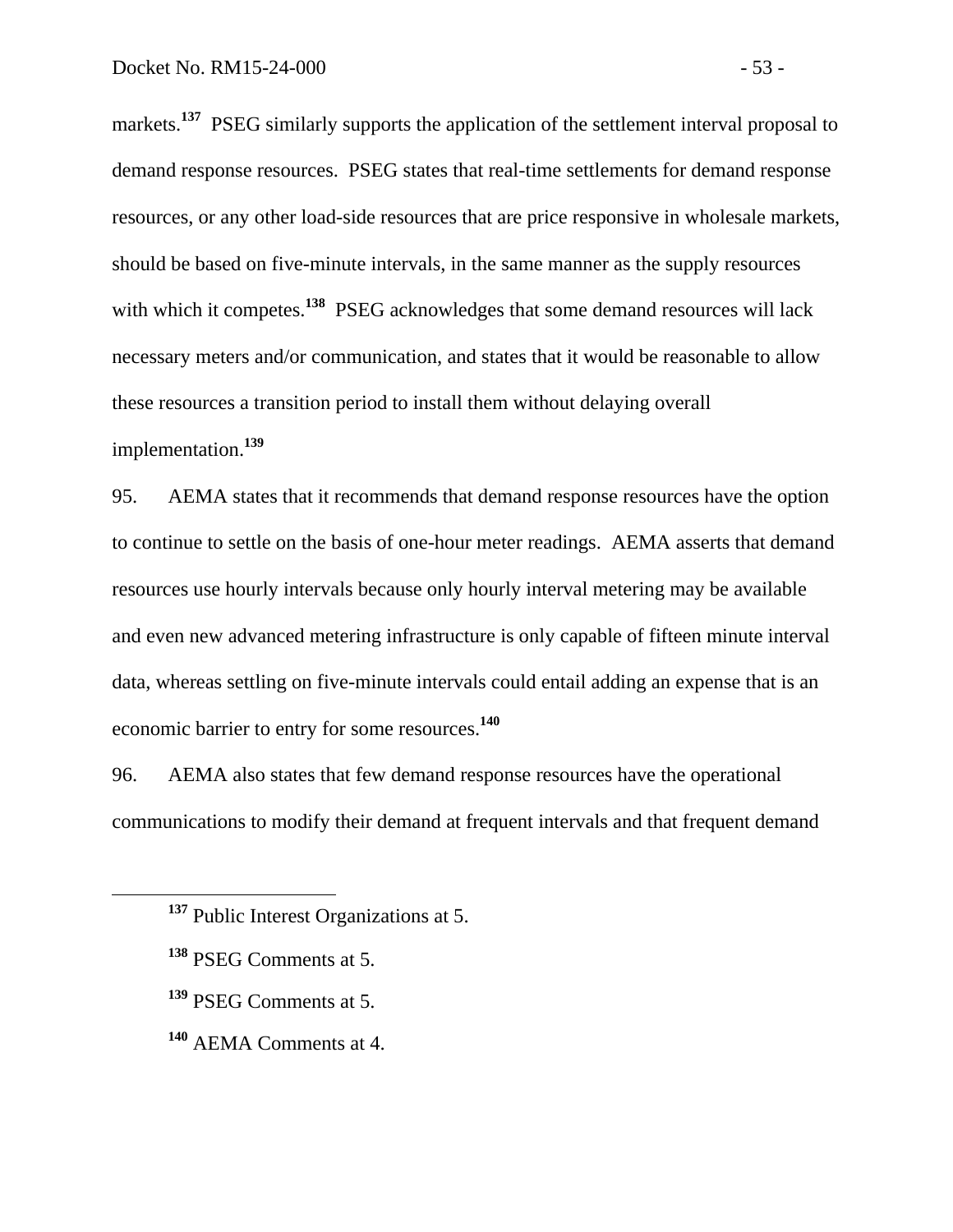changes would require more robust communications than may be economic.**<sup>141</sup>** AEMA further states that the Net Benefits Price Threshold that many RTOs/ISOs established in response to FERC Order No. 745 is applied on an hourly basis and that the industry has universally adopted hourly baseline methodologies for demand response resources. **142**

97. AEMA explains that much of the current energy-related demand response participation relies on the commitment to dispatch for one or more hours and if the bidoffer is accepted for demand response resources, those resources are eligible for uplift payments if the energy prices fall below their bid-offer during their committed dispatch time. AEMA requests that these bid offer guarantees continue to be incorporated in the Final Rule.**<sup>143</sup>**

#### **b. Commission Determination**

98. In using the term "resource" in the NOPR, the Commission intended for the settlement interval proposal to apply to all supply resources, including demand response resources. We find that, as with other resources, aligning the price signal and dispatch signal provides demand response resources capable of following a given dispatch signal the incentive to do so, resulting in a more efficient use of demand response resources in the real-time energy and operating reserve markets. As stated above, all RTOs/ISOs have

**<sup>141</sup>** AEMA Comments at 4.

**<sup>142</sup>** AEMA Comments at 3-5 (citing Order No. 745, FERC Stats. & Regs. ¶ 31,322).

**<sup>143</sup>** AEMA Comments at 5.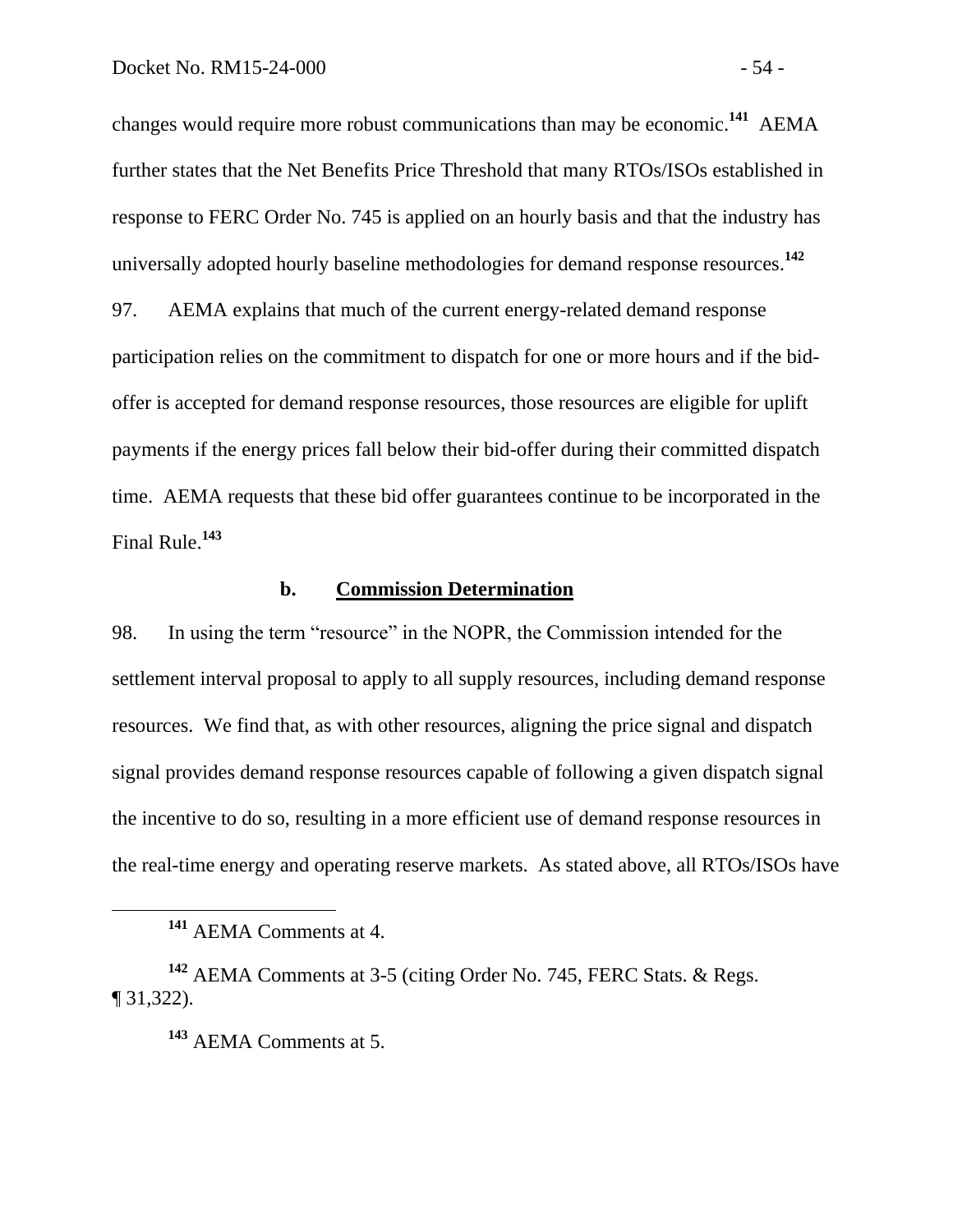a combination of resources, some of which can respond within five minutes and some that cannot, and that includes demand response resources. It is important to provide a price signal to all resources, regardless of type or capability, as this will provide proper compensation to those resources capable of responding to five-minute dispatch signals, and will incentivize such capability to those resources that do not currently have it.

99. In response to concerns about the need to upgrade metering technology for demand response resources, we note that this Final Rule does not contemplate requiring any new metering capability, such as five-minute revenue quality metering, and that such metering is not necessary for implementation given RTOs'/ISOs' ability to create five-minute load and generation profiles using telemetry and hourly revenue quality data. We also do not require any changes to baseline methodologies. Although a more granular baseline may provide additional value, RTOs/ISOs need not change their baseline methodology to comply with this Final Rule. Finally, we find that AEMA's arguments regarding the Net Benefits Price Threshold**<sup>144</sup>** and "make whole" rules are beyond the scope of this Final Rule because it does not require any changes to the Net Benefits Price Threshold or make-whole payments. Even if modest changes to these provisions were required for RTOs/ISOs to comply with this Final Rule, the benefits of this rule would justify such modifications.

**<sup>144</sup>** AEMA Comments at 3.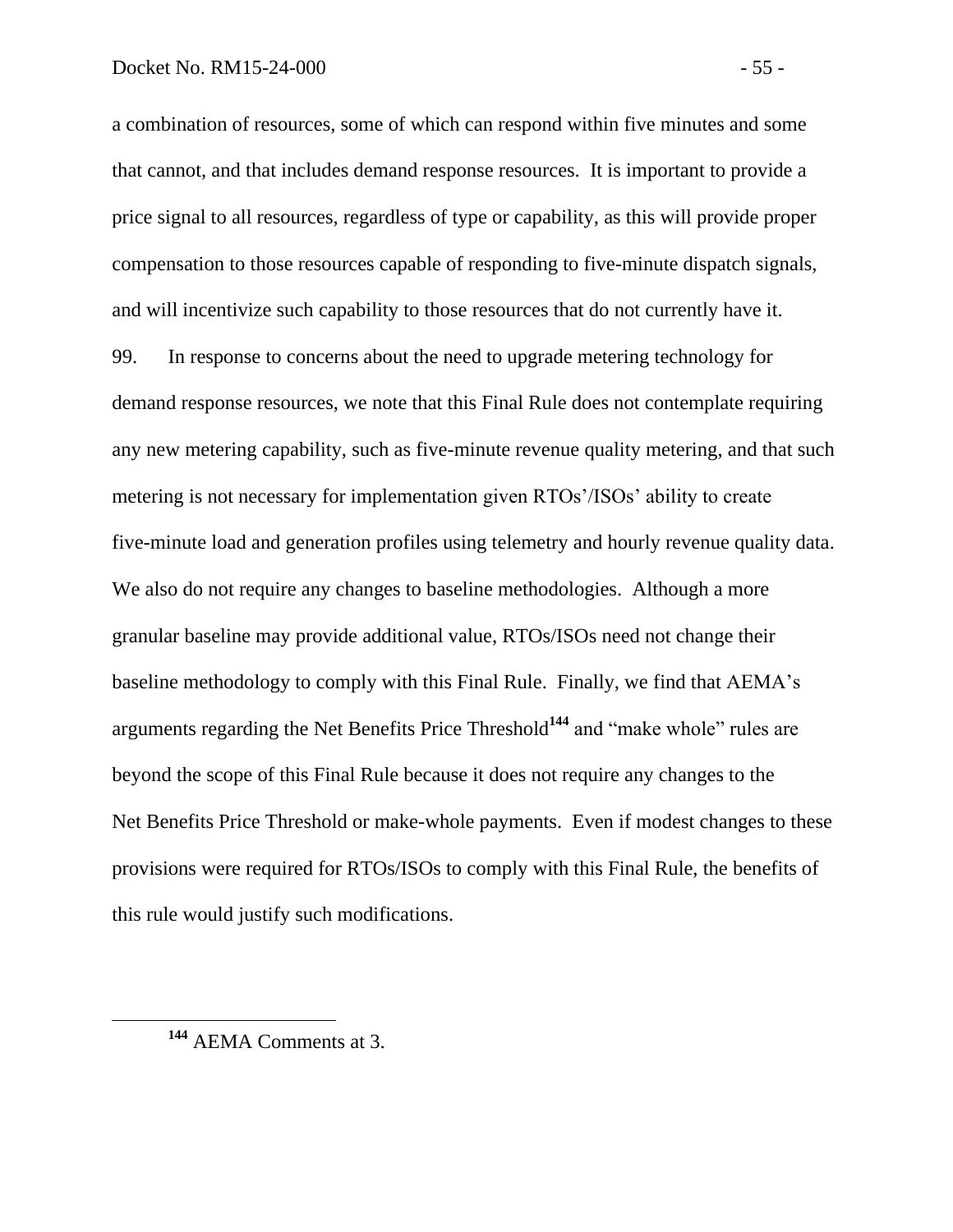# **5. Load**

# **a. Comments**

100. A number of commenters state the proposed rule did not specify whether the settlement interval proposal would apply to load,**<sup>145</sup>** or, in other words, whether it would change how load is settled and measured.

101. EEI, PSEG, SCE, AEMA, EPSA and CAISO recommend that the Commission not apply the settlement reform to load.<sup>146</sup> The primary arguments these commenters cite against applying the settlement interval proposal to load include: (1) the benefit of settling load on an interval basis is not likely to outweigh the cost, which may include the need for new expensive metering;**<sup>147</sup>** (2) settlement reform alone will not encourage price responsive load without corresponding changes to state-jurisdictional retail rate design;**<sup>148</sup>** and (3) because load is not dispatchable, there is no dispatch interval that aligns with load.<sup>149</sup> Direct Energy recommends either not applying the settlement reform to load or delaying implementation until the majority of load has the ability, incentive and

<sup>&</sup>lt;sup>145</sup> For purposes of this Final Rule, the term "load" generally refers to consumption of electricity in the wholesale markets, but not to demand response acting as a supply resource in the wholesale markets.

**<sup>146</sup>** EEI Comments at 8-9; PSEG Comments at 5-6; SCE Comments at 2; AEMA Comments at 4-5; EPSA Comments, Pope Aff. at 6-7; CAISO Comments at 16-17.

**<sup>147</sup>** SCE Comments at 2.

**<sup>148</sup>** SCE Comments at 2.

**<sup>149</sup>** CAISO Comments at 16-17.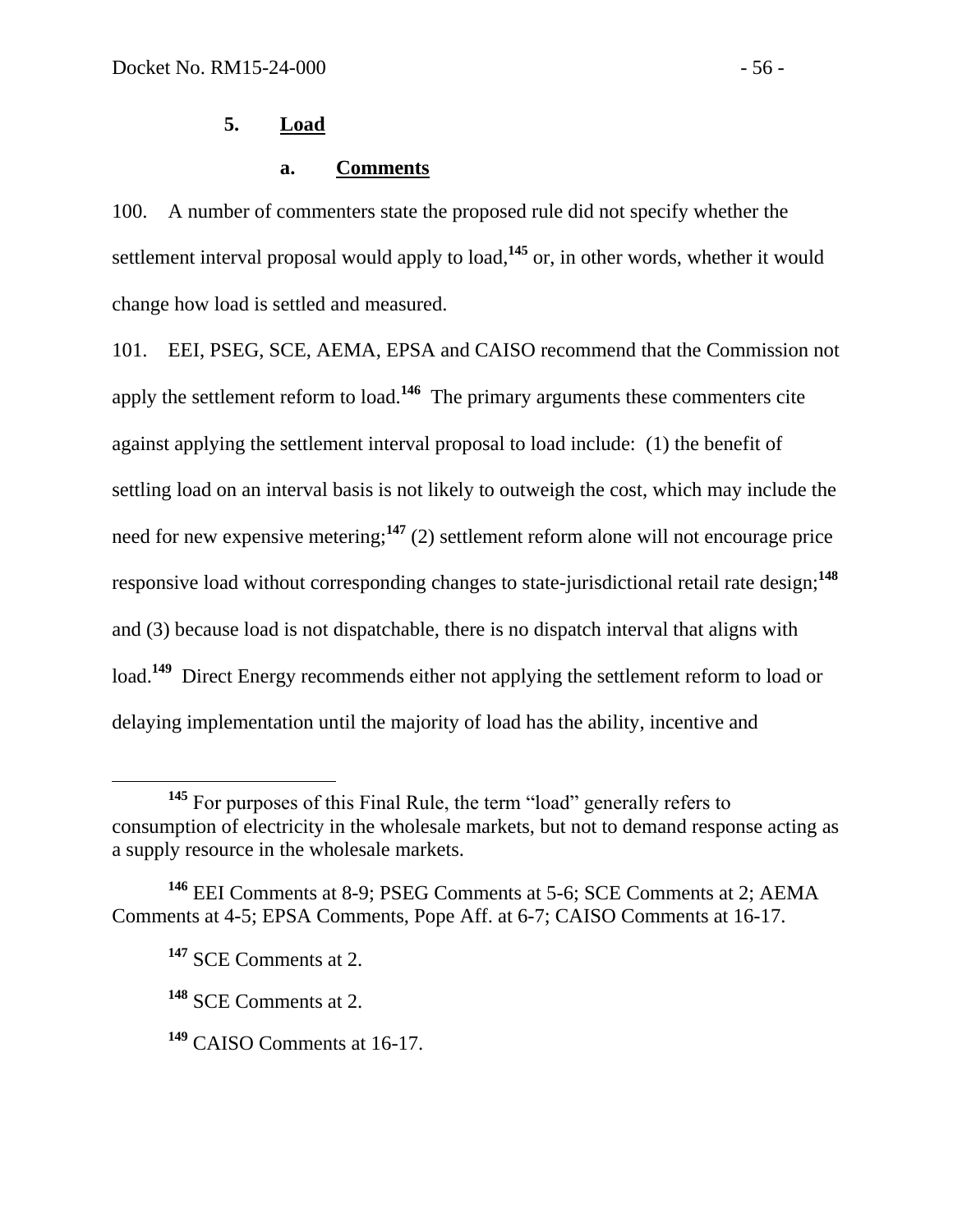information necessary to respond to five-minute settlements. **150** EEI specifically requests that the Commission clarify that it is not proposing to change how load is metered.**<sup>151</sup>** 102. PJM, however, states that it is advantageous to apply the proposed rule to load, and proposes to settle load on the same interval as dispatch intervals by using a combination of state-estimator and telemetry data for each settlement interval.**<sup>152</sup>** PJM states that it thus does not foresee changes being required for market participants' metering.**<sup>153</sup>**

103. Mr. Centolella states that advancing load settlements to reflect the actual interval demand of each load serving entity's customers could remove an important barrier to developing the next generation of responsive demand. Mr. Centolella also encourages the Commission to work with states to optimize collecting customer data, and to evaluate how to support efficient price formation related to the load data used in wholesale settlements.**<sup>154</sup>**

**<sup>151</sup>** EEI Comments at 8-9.

 $\overline{a}$ 

**<sup>152</sup>** PJM Comments at 5.

**<sup>153</sup>** PJM Comments at 5.

**<sup>154</sup>** Mr. Centolella Comments at 4-6.

**<sup>150</sup>** Direct Energy Comments at 7. *See also* Supplemental Comments of Direct Energy (filed Mar. 4, 2016).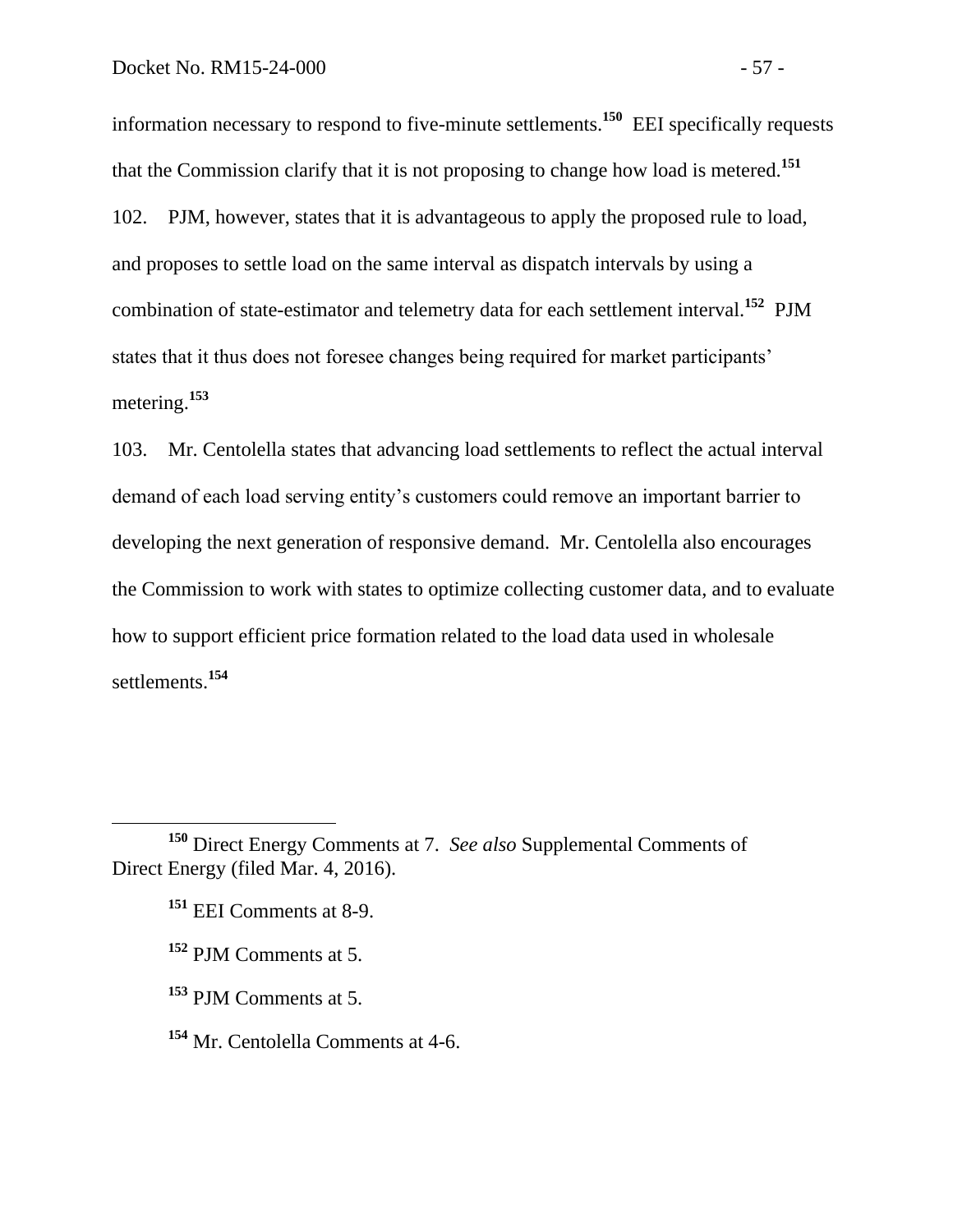### **b. Commission Determination**

104. We clarify that the Commission did not propose to apply the settlement interval proposal to load. We also clarify that adoption of the settlement interval requirements are not intended to change how load is metered. The Commission's basis for requiring changes to the settlement interval focused exclusively on supply resources rather than load. As a result, we have no record to require any changes to the settlement interval for load. However, we are not prohibiting settling load on a five-minute basis, and will evaluate any such proposals on a case-by-case basis in separate proceedings submitted pursuant to section 205 of the FPA.

### **B. Shortage Pricing Reform**

### **1. Need for Reform**

105. In the NOPR, the Commission stated that shortage prices send a short-term price signal to provide an incentive for the performance of existing resources and help to maintain reliability. The Commission noted that some RTOs/ISOs currently restrict the use of shortage pricing to certain causes of shortages, or some RTOs/ISOs require a shortage to exist for a minimum amount of time before triggering shortage pricing.**<sup>155</sup>** The Commission further noted that not invoking shortage pricing when there is a shortage (regardless of the duration or cause of that shortage) distorts price signals that are designed to elicit increased supply and to compensate resources for the value of the

**<sup>155</sup>** NOPR, FERC Stats. & Regs. ¶ 32,710 at P 46.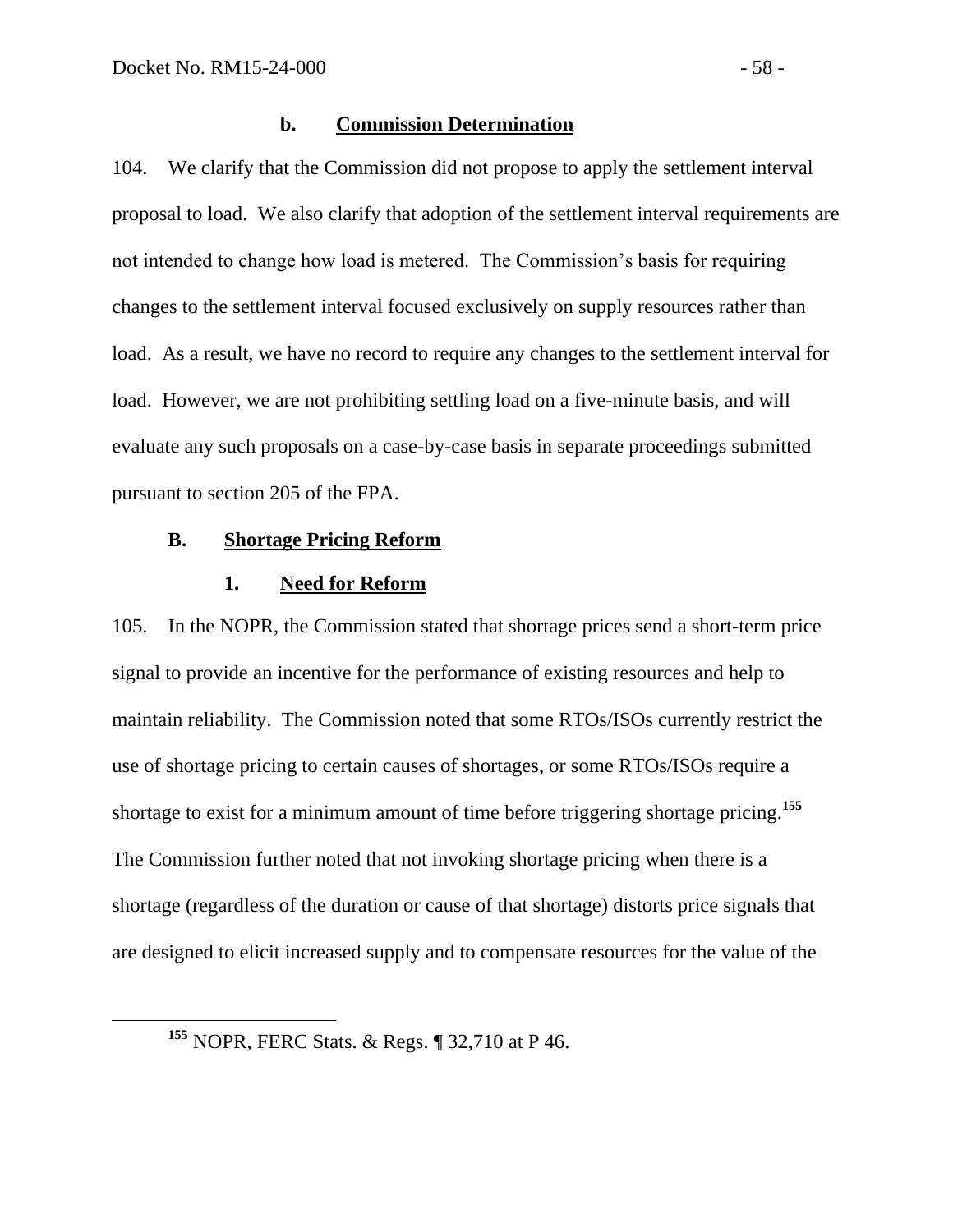services they provide when the system needs energy or operating reserves. Because these price signals fail to reflect adequately the value that a resource provides to the system, the Commission preliminarily found in the NOPR that the resulting price is not just and reasonable.**<sup>156</sup>**

106. The Commission also noted that its rationale regarding shortage pricing was similar to the rationale the Commission relied on in Order No. 719, in which the Commission determined that "rules that do not allow for prices to rise sufficiently during an operating reserve shortage to allow supply to meet demand are unjust, unreasonable, and may be unduly discriminatory" and that such rules "may not produce prices that accurately reflect the value of energy."**<sup>157</sup>**

107. Commenters generally support the rationale provided by the Commission in support of the need for reform. For example, as discussed below, MISO, NYISO and ISO-NE all support the need for reform, and CAISO supports the conceptual need, but requests further clarifications. EEI and EPSA also support the Commission's shortage pricing proposal. Conversely, SPP and PJM, in joint comments, oppose implementing shortage pricing in all dispatch intervals, and request revisions if the Commission adopts its proposed reforms.

**<sup>156</sup>** NOPR, FERC Stats. & Regs. ¶ 32,710 at P 47.

**<sup>157</sup>** NOPR, FERC Stats. & Regs. ¶ 32,710 at P 48 (citing Order No. 719, FERC Stats. & Regs. ¶ 31,281 at P 192).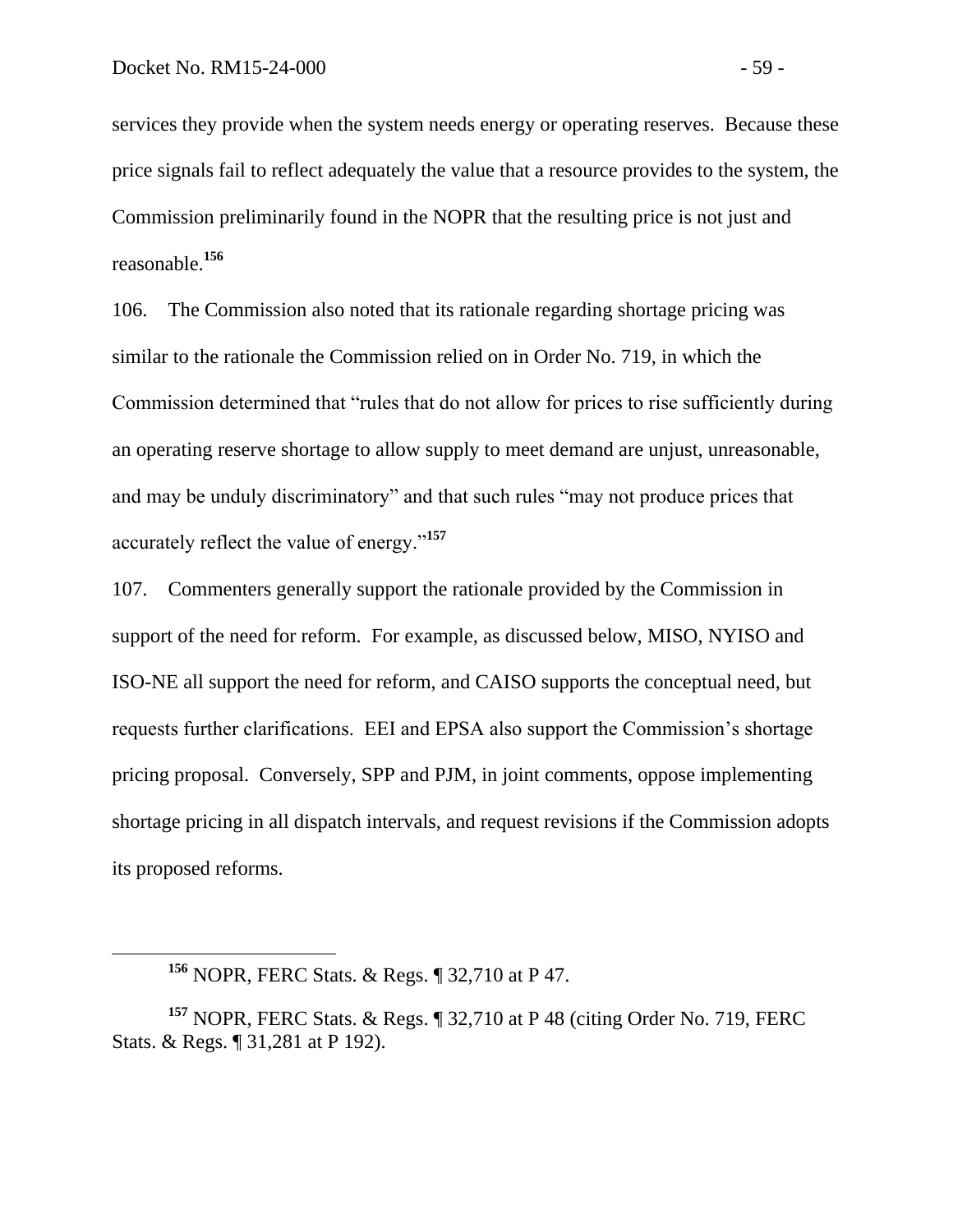108. Based on analysis of the record, we adopt our preliminary findings and conclude that existing shortage pricing triggers that do not invoke shortage pricing when there is a shortage (regardless of duration or cause) are unjust and unreasonable and are unduly discriminatory and preferential. Thus, there is a need to reform the use of shortage pricing in RTO/ISO markets, as discussed further herein.

### **2. NOPR Proposal**

109. In order to remedy the potentially unjust and unreasonable rates caused by restrictions on shortage pricing, the Commission proposed to require that RTOs/ISOs institute mechanisms that trigger shortage pricing for any dispatch interval during which a shortage of energy or operating reserves occurs.

## **3. Comments on the Proposed Shortage Pricing Reform**

### **a. Comments by RTOs/ISOs**

110. MISO states that it supports shortage pricing reform and maintains that MISO's current practices are already consistent with the Commission's proposal. Specifically, MISO states its operating reserve demand curve is used in the five-minute dispatch interval and triggers shortage pricing in any five-minute interval in which operating reserve requirements cannot be fully satisfied, regardless of duration or causation.**<sup>158</sup>** MISO also states that its recent implementation of extended locational marginal pricing (ELMP) considers offline fast-start resources in its price setting algorithm to more

**<sup>158</sup>** MISO Comments at 10.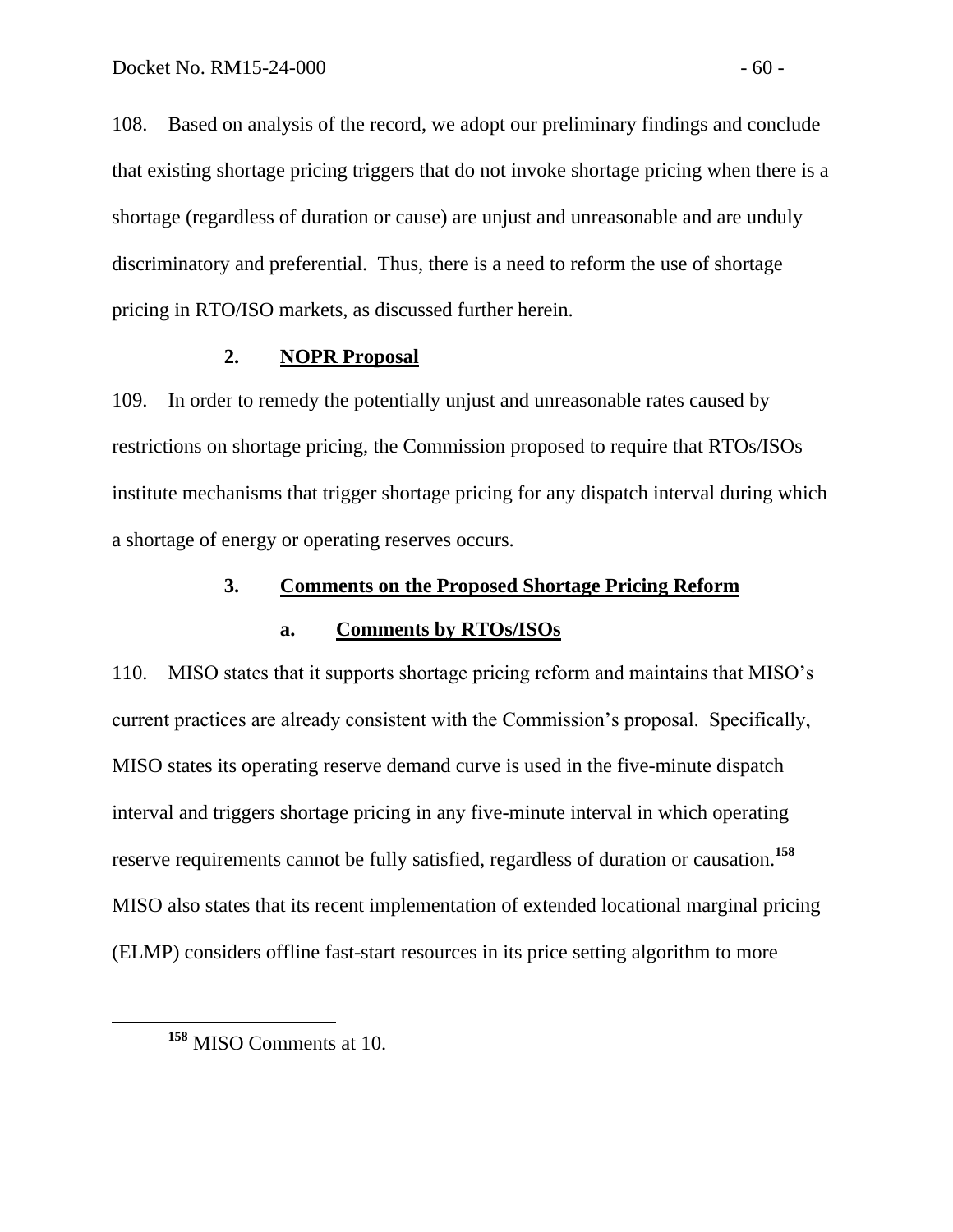accurately reflect the cost of the next MW to meet demand during scarcity conditions.**<sup>159</sup>** MISO notes that if no economic offline fast-start resources are eligible, it will rely upon the operating reserve demand curve values for shortage pricing. MISO states that it is already compliant with the proposed rule on shortage pricing.**<sup>160</sup>**

111. ISO-NE supports the shortage pricing proposal and asserts that its current market rules and real-time pricing systems already comply with the proposed requirement.**<sup>161</sup>**

112. NYISO supports the shortage pricing proposal, and states that it uses demand curves to price all reserve shortages, regardless of their duration. NYISO adds that it currently implements shortage pricing in its day-ahead and real-time markets using various demand curves for operating reserves, regulating reserves, and transmission security, where the demand curves represent the escalating value of each product as the level of any shortage increases.**<sup>162</sup>** NYISO also states that it does not interpret the NOPR to be addressing the use of offline resources in real-time pricing or to be implying that

**<sup>159</sup>** *See* MISO, Extended Locational Marginal Pricing, Docket No. ER12-668-000 (filed Dec. 22, 2011).

**<sup>160</sup>** MISO Comments at 11-12.

**<sup>161</sup>** ISO-NE Comments at 3.

**<sup>162</sup>** NYISO Comments at 6.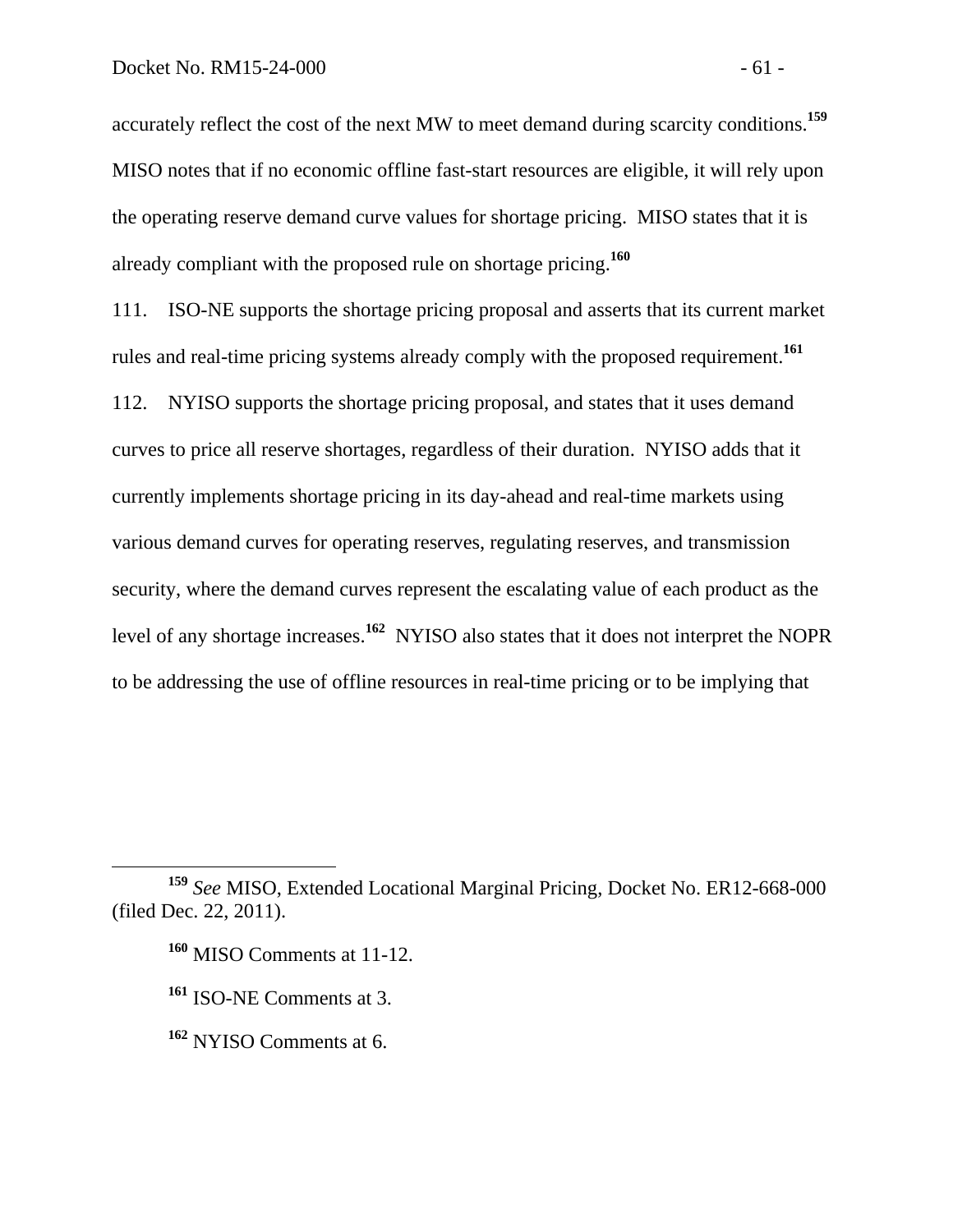practices, such as the NYISO's "Hybrid Pricing" rules,**<sup>163</sup>** are inconsistent with the NOPR.**<sup>164</sup>**

113. CAISO agrees with the concept behind the shortage pricing reform and supports its implementation, subject to certain clarifications. CAISO expects that its existing tariff provisions implementing scarcity pricing for energy and ancillary services already comply with the NOPR's proposal. CAISO explains that, in any fifteen-minute interval of the fifteen-minute market, it will co-optimize the procurement of energy and ancillary services based on submitted supply bids and the forecast of demand and its ancillary services requirements. CAISO further explains that, in any given fifteen-minute interval, if effective supply bids are insufficient to clear forecasted demand, scarcity pricing will trigger and thereby indicate a shortage of supply for that applicable fifteen-minute interval. CAISO states that, similarly, if ancillary services bids are not sufficient to meet the ancillary services procurement target, ancillary services scarcity pricing will trigger for that interval.**<sup>165</sup>**

**<sup>163</sup>** NYISO's Hybrid Pricing rules were adopted in 2001. *See New York Indep. Sys. Operator, Inc.*, 95 FERC  $\P$  61,121 (2001). The Hybrid Pricing rules apply to Real-Time Market pricing and relax the minimum operating limits of certain fast-start, block-loaded resources in order to permit them to be eligible to set price based on the incremental need that required their commitment.

**<sup>164</sup>** NYISO Comments at 7.

**<sup>165</sup>** CAISO Comments at 20.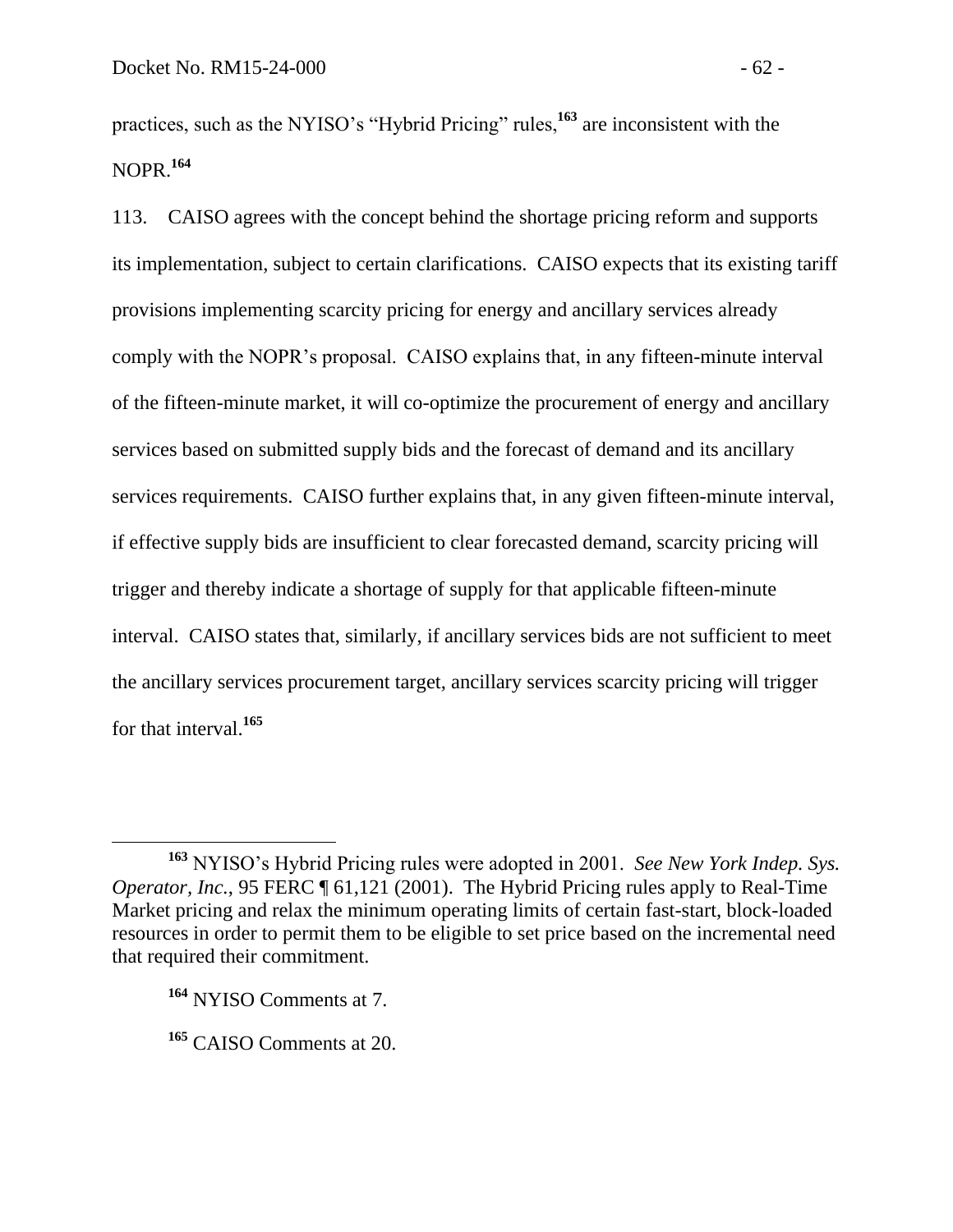114. CAISO notes that within a fifteen-minute operating interval it may need to deploy operating reserves to address a contingency in the case of operating reserves, or in the case of regulation to continuously balance supply and demand. CAISO states that it is important that the Final Rule clarify that the deployment of operating reserves or regulation does not necessarily mean a shortage exists. CAISO notes that in some cases the deployment of reserves is made through alternative deployment mechanisms and not in the co-optimization function of the market.**<sup>166</sup>** CAISO also explains that in any given fifteen-minute market interval, if a shortage is observed, shortage pricing will trigger within that interval and CAISO will not wait for the shortage to materialize beyond that interval before triggering shortage pricing. However, CAISO states that not all price signals triggered by "transient shortages" provide incentives to resources that have the capability to respond to brief-duration shortages.**<sup>167</sup>**

115. PJM and SPP filed joint comments opposing triggering shortage pricing in any dispatch interval in which a shortage of energy or operating reserves occurs. First, PJM and SPP state that they support shortage pricing only when "a shortage of a particular

**<sup>167</sup>** CAISO Comments at 23.

**<sup>166</sup>** CAISO explains that during each fifteen-minute interval in which the resources are deployed, the system is not actually short of supply bids when the operating reserves for that interval are procured. Also, CAISO states that once the reserves are deployed, to the extent that the market allows for full recovery of the required reserves, the contingency event itself does not trigger scarcity pricing for ancillary services. According to CAISO, this is because no actual shortage of operating reserves exists unless there are insufficient resources to meet operational needs for operating reserves in the next applicable fifteen-minute market interval. CAISO Comments at 21-22.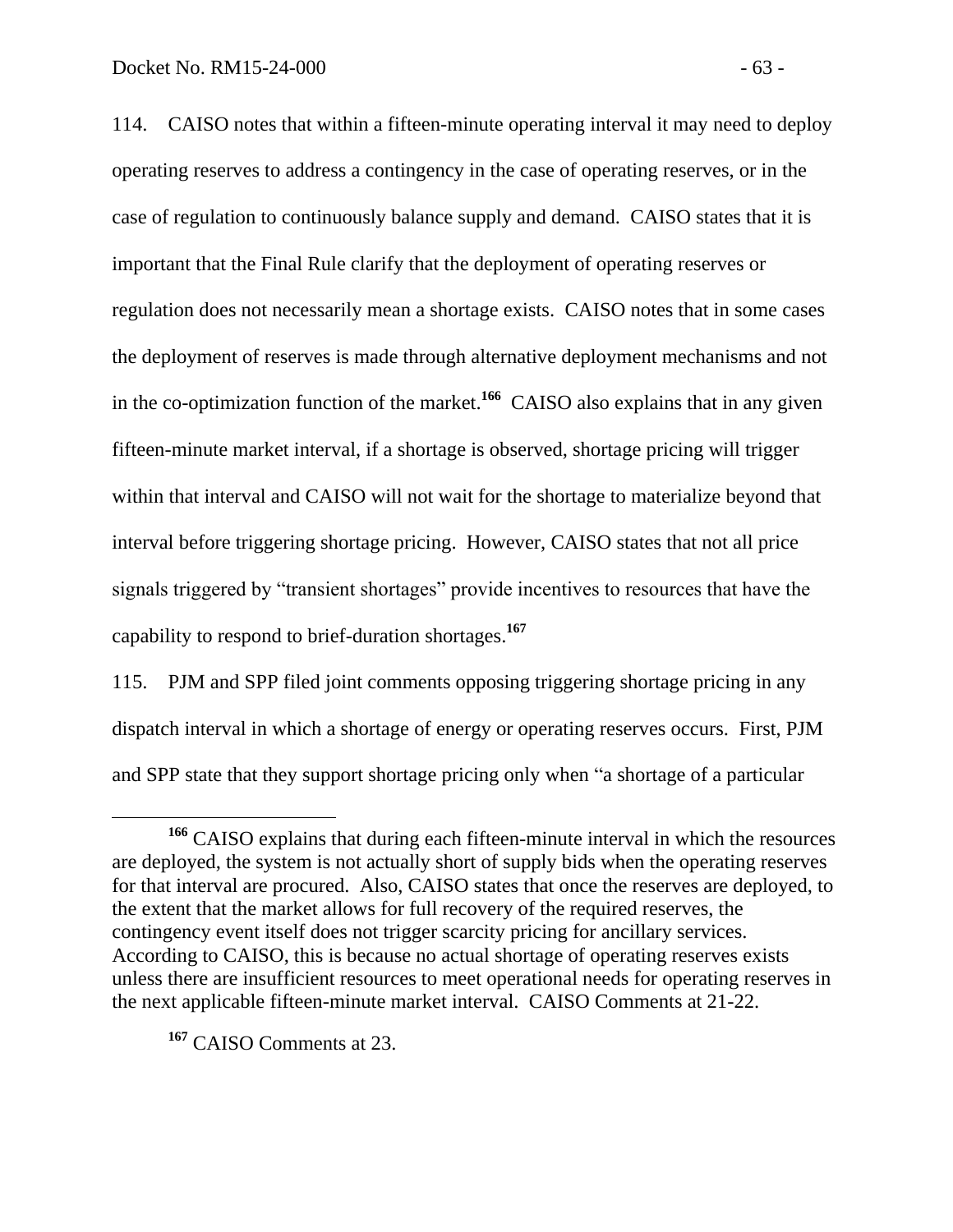product exists that presents reliability concerns."<sup>168</sup> PJM and SPP argue that applying shortage prices to shortage events that do not cause reliability concerns allows price increases even when such events are transitory, do not pose reliability concerns, and cannot be addressed due to limitations on resource response. PJM and SPP maintain that applying shortage pricing to some transient shortages will give inaccurate prices and could potentially degrade system reliability, and may also result in market pricing and operations that are contrary to the Commission's stated goals.**<sup>169</sup>**

116. PJM and SPP further state that they have in place rules related to this issue consistent with the principles and goals of shortage pricing. PJM and SPP urge the Commission to provide flexibility by allowing RTOs/ISOs to implement shortage pricing in the context of their regional rules. This, PJM and SPP assert, will ensure that inefficient pricing does not result.**<sup>170</sup>**

117. PJM and SPP argue that allowing transient periods of shortage to trigger shortage pricing could overstate the severity of the operating condition and result in prices that do not accurately reflect operating conditions on the system, or last long enough to allow market participants responding to them to take meaningful action. In fact, PJM and SPP assert that responses may occur after the relevant interval has passed, which could be

- **<sup>169</sup>** PJM and SPP Comments at 1-2.
- **<sup>170</sup>** PJM and SPP Comments at 2-3.

**<sup>168</sup>** PJM and SPP Comments at 1.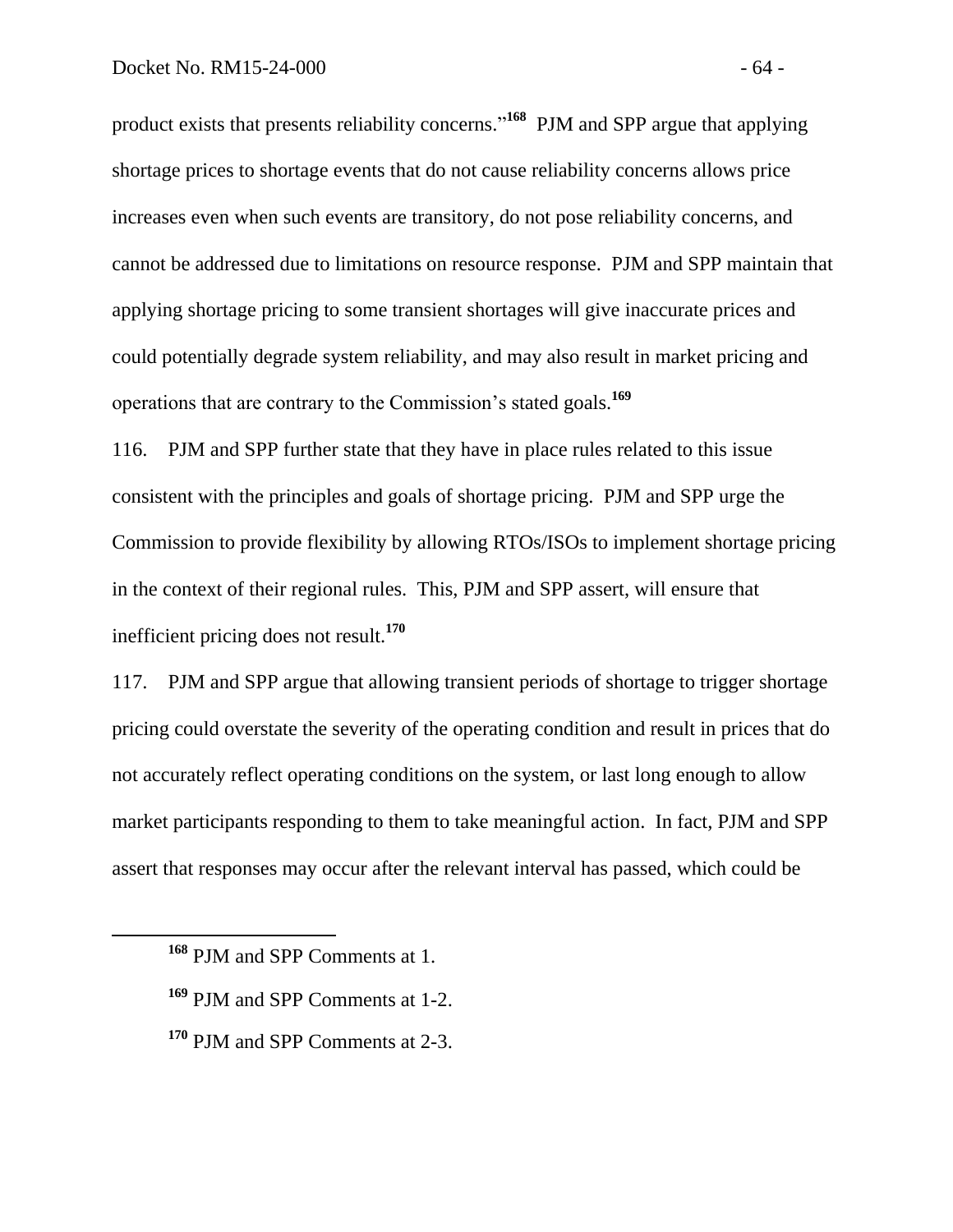counterproductive operationally and economically. PJM and SPP pose two examples to illustrate this point. As the first example, they posit: PJM carrying the required amount of reserves when a market seller of a generation resource lowers the resource's economic maximum capability, for a brief time (ten minutes or less), causing PJM to have less reserves than its requirement. Currently, PJM can recover these reserves by re-executing its dispatch engine and re-dispatching its system; but under the shortage pricing reform, this could invoke shortage pricing, which would then attract more suppliers than needed and create disincentives for resources to back down once the event was over. In another example, they posit: PJM has scheduled a resource with a ten-minute start-up time to come online to provide energy so that another resource may be reduced to provide reserves; but if the resource scheduled to come online actually takes twenty minutes instead of ten, shortage pricing would be triggered under the shortage pricing proposal, and the second resource, instead of having its output reduced to provide reserves would now need to continue to provide energy, thus potentially leaving PJM short on reserves for a brief period.**<sup>171</sup>**

118. PJM and SPP introduce another hypothetical scenario from the SPP region. PJM and SPP state that SPP can temporarily use operating reserves to meet energy requirements during transient periods when system conditions do not present reliability concerns. PJM and SPP argue that while this may technically compromise the operating

**<sup>171</sup>** PJM and SPP Comments at 4.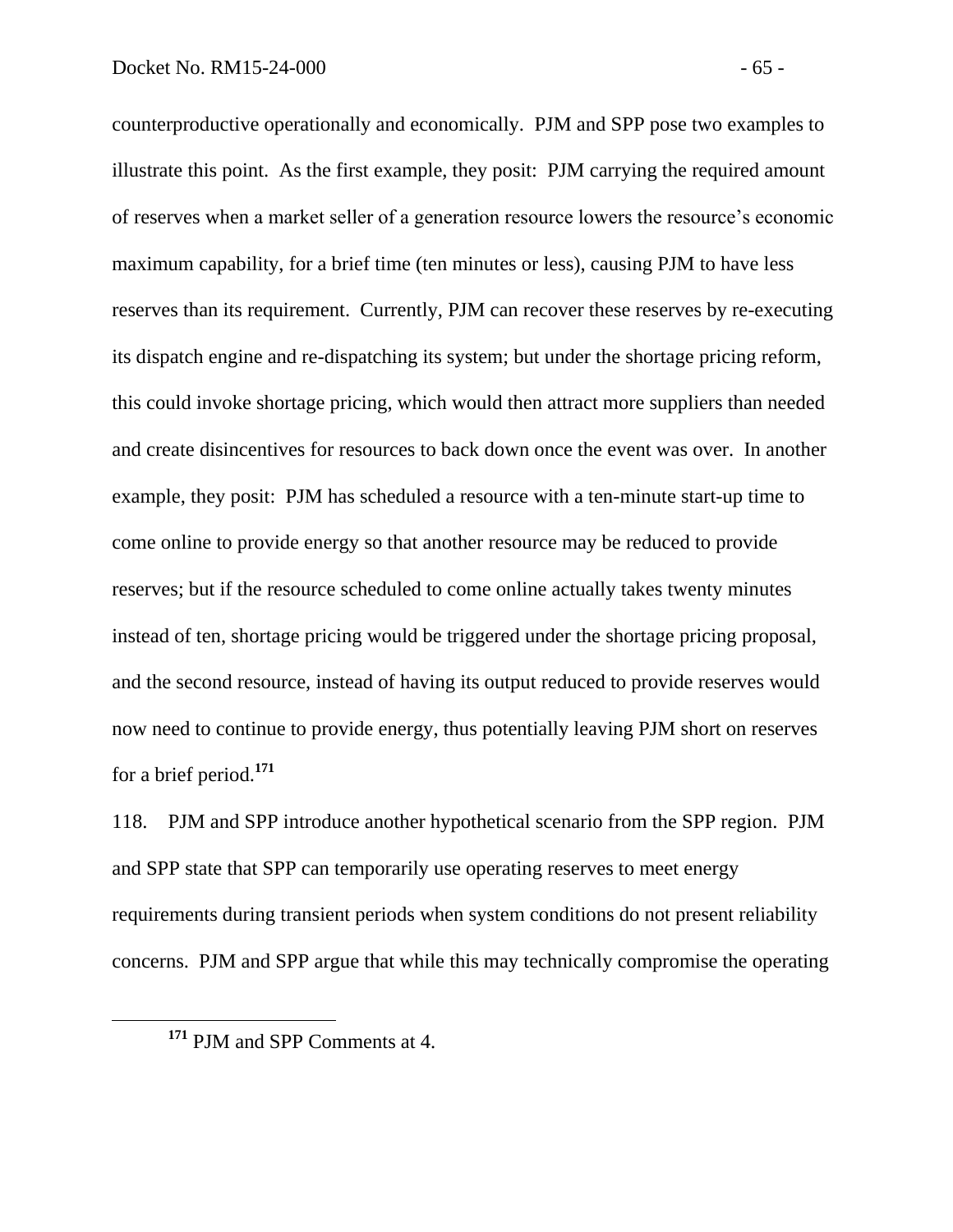reserve requirement, the condition is transient and is recovered in less than ten minutes.

According to PJM and SPP, this is not an operating reserve shortage, but rather a

transient reallocation of capacity to manage temporary energy needs caused by the

operational characteristics of resources. PJM and SPP further state that the examples

described above do not present emergency conditions or reliability concerns that would

justify shortage pricing. **172**

119. In order to "recognize and respect the fact that not all instances of shortages justify shortage pricing," PJM and SPP propose alternative language for any Final Rule on shortage pricing:

> Each RTO/ISO must establish tariff provisions that implement shortage pricing for pre-defined operating conditions related to a shortage of energy or operating reserves. The Commission will allow each RTO/ISO to develop those provisions based on their regional circumstances, provided that the rules are consistent with shortage pricing principles and are designed to facilitate the goals of this [Final Rule]. The Commission expects that each RTO/ISO will explain why their provisions, or why their current rules, comply with this rule.<sup>173</sup>

120. PJM and SPP further assert that a universal shortage pricing rule requiring shortage pricing even for transient circumstances would require the implementation of operating reserve demand curves that distinguish prices relative to varying degrees of shortage. PJM and SPP explain further that in PJM's case, the current operating reserve

**<sup>172</sup>** PJM and SPP Comments at 5-6.

**<sup>173</sup>** PJM and SPP Comments at 7.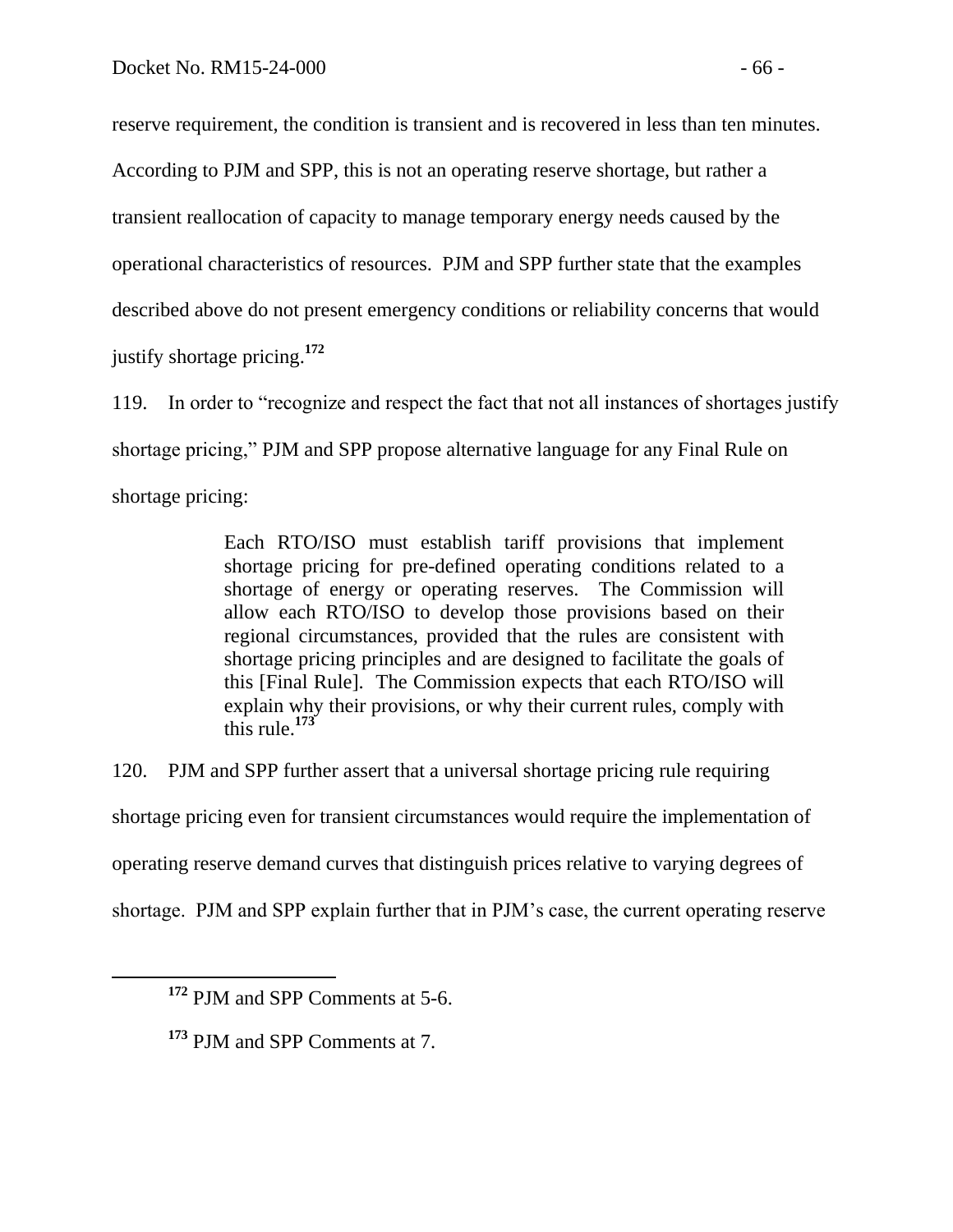demand curves are a step function, which would need to be changed, and in SPP's case it would likely consider the implementation of a pricing gradient demand curve based on different degrees of shortages and their impact on reliability, rather than steep step curves. **174**

## **b. Comments by Market Monitors**

121. Potomac Economics explains that all the markets that it monitors (ISO-NE, NYISO, and MISO) are designed to price all shortages, regardless of duration.**<sup>175</sup>** Potomac Economics states that it strongly supports the shortage pricing reform and argues that pricing all shortages, regardless of duration, provides efficient incentives for resources to be flexible and to perform well, which ultimately lowers costs to consumers and improves reliability.**<sup>176</sup>** Potomac Economics states that, together with the alignment of dispatch and settlement intervals, a requirement for RTOs/ISOs to price "transitory shortages" rewards units that can respond quickly to help the RTO/ISO remedy the shortage and, in doing so, addresses the diminished reliability caused by the shortage.**<sup>177</sup>** 122. Potomac Economics states that transitory shortages typically occur when the system is ramp-constrained, and that these are true shortages, because if a large contingency occurs during this period (e.g., a generator tripping off-line), the RTO/ISO

**<sup>174</sup>** PJM and SPP Comments at 8.

**<sup>175</sup>** Potomac Economics Comments at 9.

**<sup>176</sup>** Potomac Economics Comments at 7.

**<sup>177</sup>** Potomac Economics Comments at 7.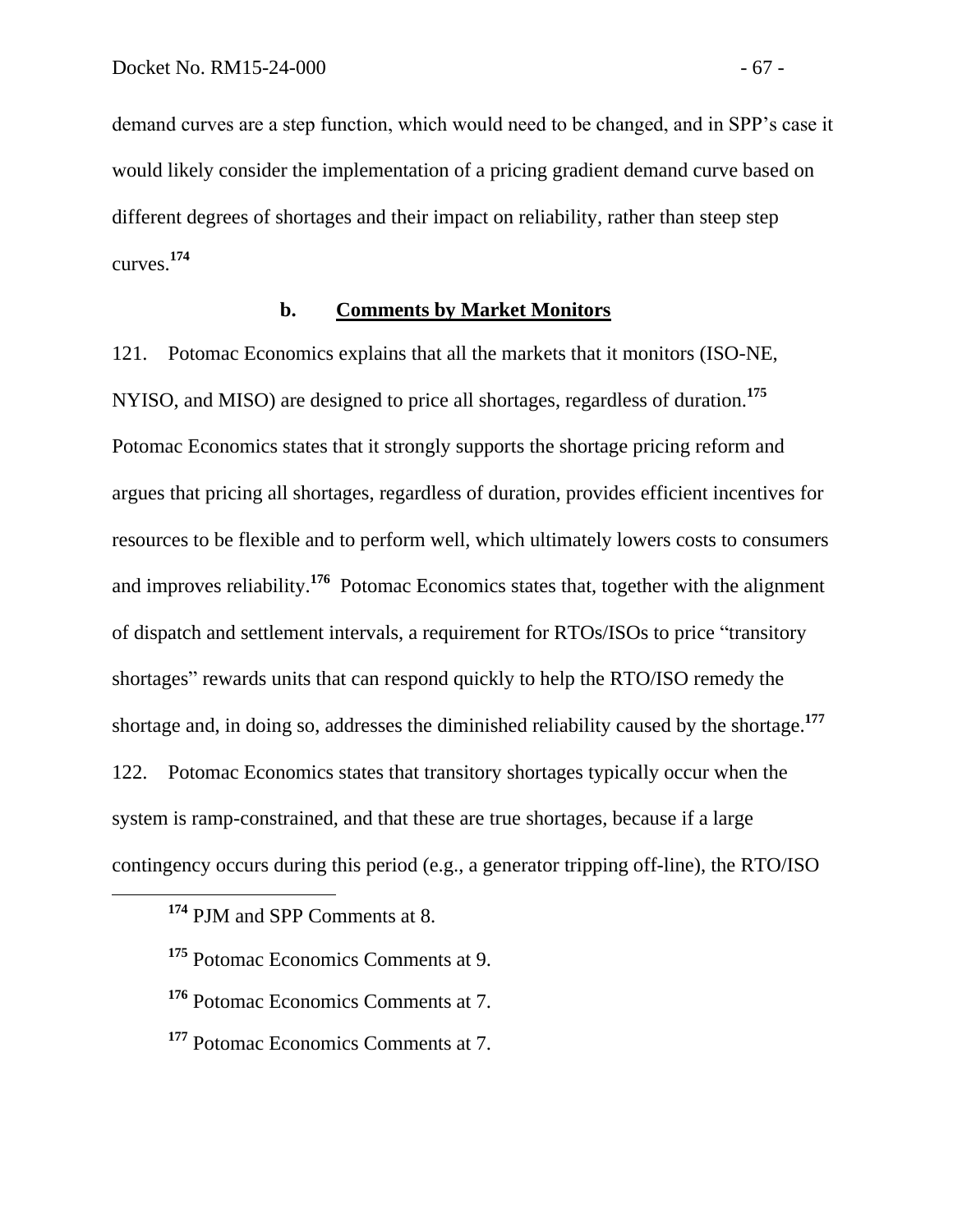will not have the ability to replace the capacity because its other generators are already ramping as quickly as possible. Potomac Economics states that the Commission's proposal will lead to resources offering faster ramp rates, offering wider dispatch ranges and not self-scheduling resources, and offering shorter start times for natural gas turbines. Potomac Economics states that the proposal also has important long-term implications as it provides efficient incentives for participants to build more flexible, fast-ramping generating resources, and to make maintenance decisions on existing resources to increase their flexibility.**<sup>178</sup>**

123. Potomac Economics also states that allowing offline resources to set real-time energy and ancillary services prices can be efficient, but there are also conditions under which the use of these resources can artificially lower energy prices and obscure shortages.<sup>179</sup> Potomac Economics explains that if an RTO's/ISO's pricing model allows infeasible or uneconomic units to set prices, the offline units represent an artificial increase in real-time supply that will depress real-time prices. Further, Potomac Economics explains that the artificial increase in real-time supply can have a large effect when the system is experiencing an operating reserve or transmission shortage, which is ultimately not priced as a shortage because an offline unit has set the price.**<sup>180</sup>**

**<sup>178</sup>** Potomac Economics Comments at 8.

**<sup>179</sup>** Potomac Economics Comments at 9.

**<sup>180</sup>** Potomac Economics Comments at 10.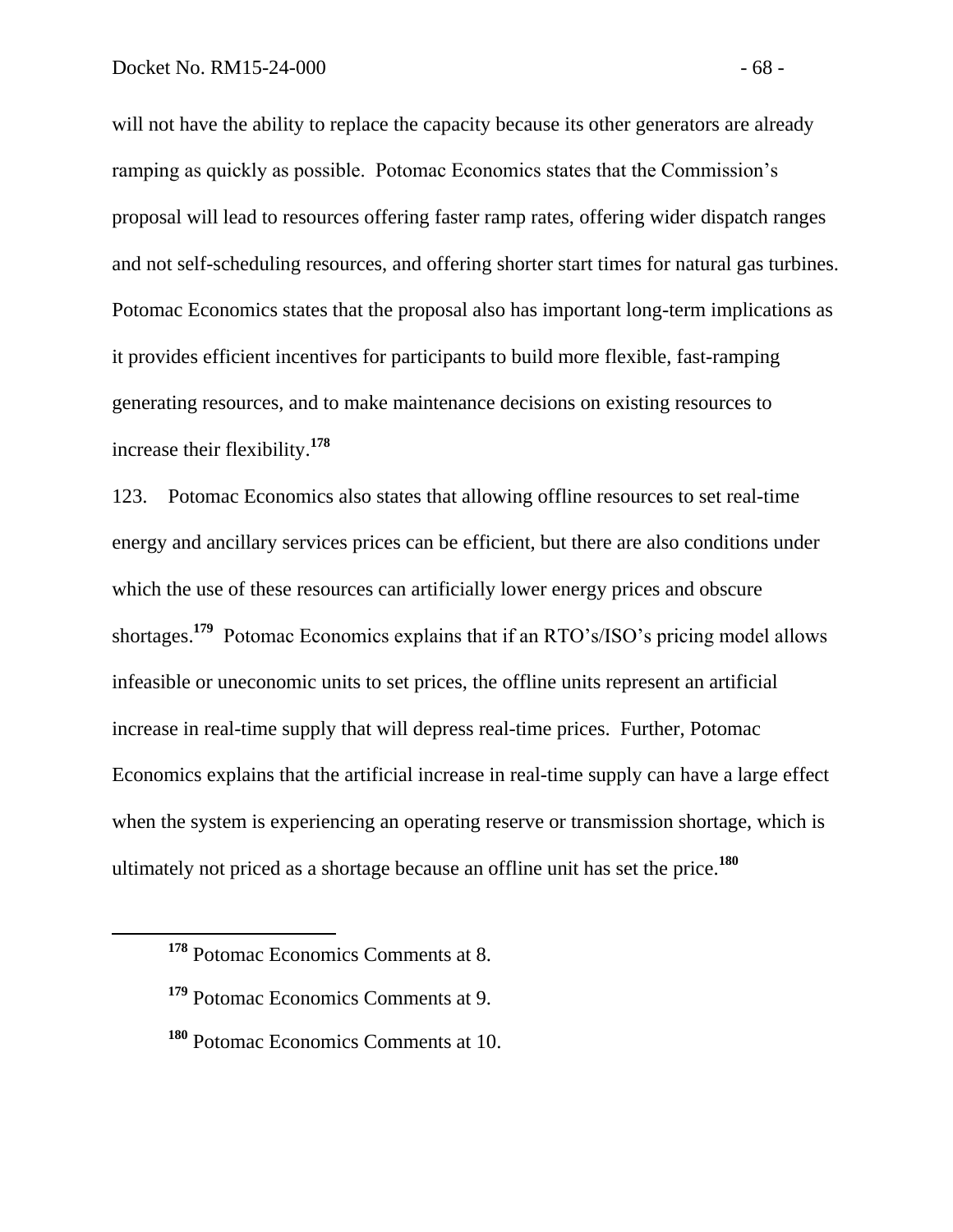124. Potomac Economics recommends that the Commission require RTOs/ISOs to demonstrate that their real-time pricing models do not allow offline units to set prices in a manner that undermines its real-time shortage pricing. Potomac Economics believes that this can be demonstrated by the RTO/ISO describing how and when offline units set realtime prices and showing that when offline units have set price historically that they are generally committed and dispatched as well. Potomac Economics further asserts that if the RTOs/ISOs cannot demonstrate this in their compliance filing, then they may need to make changes to their pricing models to ensure that they satisfy the Commission's price formation goals. **181**

125. The PJM Market Monitor states that five-minute shortage pricing would correctly reflect actual shortage conditions and should be implemented if PJM can accurately measure the level of reserves on a five-minute basis, which the PJM Market Monitor understands that PJM currently cannot do. The PJM Market Monitor asserts that, without accurate measurement of reserves at minute-by-minute granularity, system operators cannot know with certainty that a shortage condition exists, thus masking the trigger for five-minute shortage pricing. The PJM Market Monitor recommends that if PJM cannot measure operating reserves on a five-minute basis, the Commission should direct PJM to develop methods to do so. The PJM Market Monitor asserts that if RTOs/ISOs cannot

**<sup>181</sup>** Potomac Economics Comments at 9-11.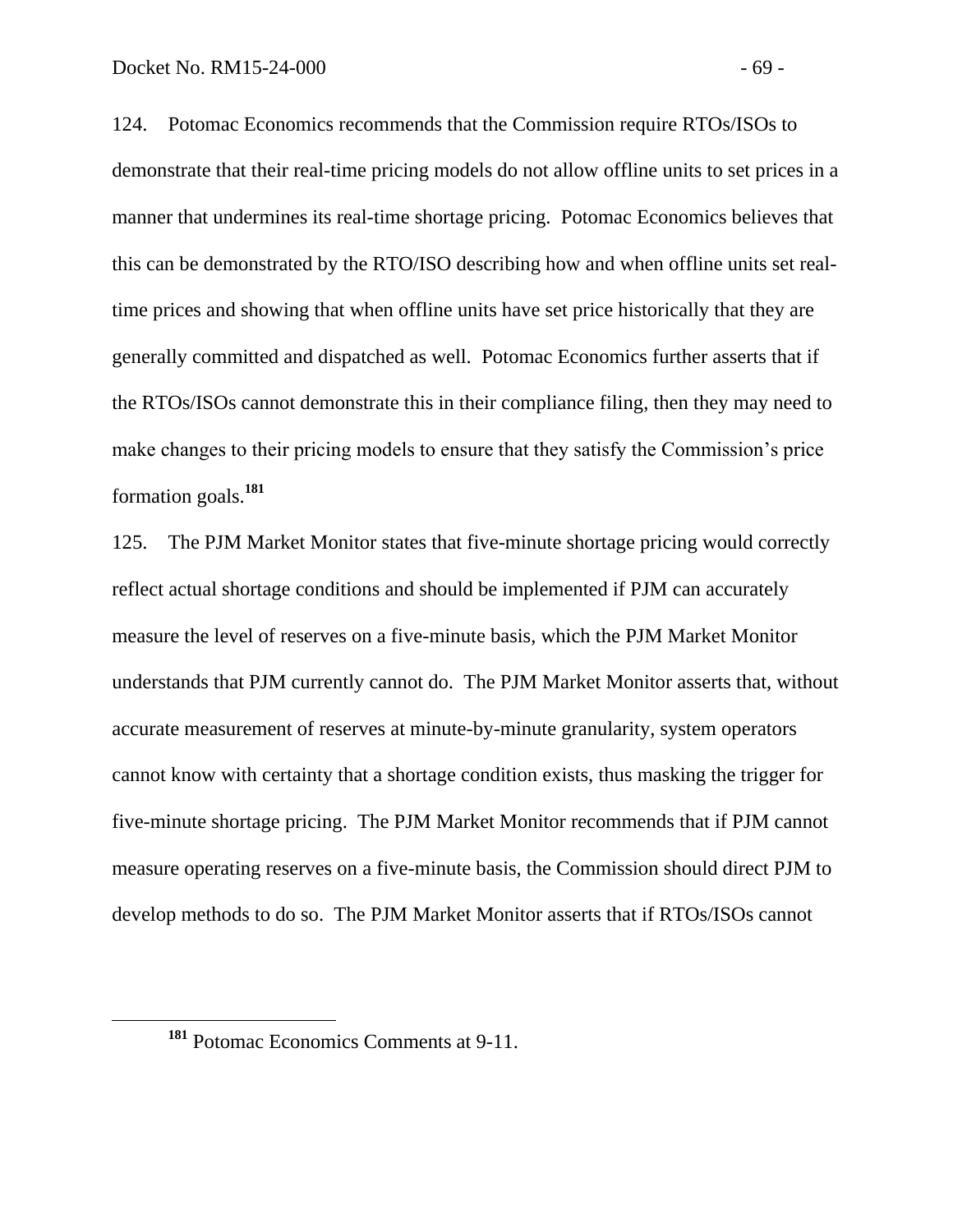demonstrate that they can accurately measure reserves at minute-by-minute granularity, they should not implement five-minute shortage pricing until they have that capability.**<sup>182</sup>** 126. The SPP Market Monitor supports the Commission's proposal to require RTOs/ISOs to trigger shortage pricing for any dispatch interval during which a shortage of energy and operating reserves occurs. The SPP Market Monitor states that SPP's Integrated Marketplace uses administratively-determined scarcity pricing demand curves to set prices during capacity shortages. The SPP Market Monitor explains that, during shortages, quick-start and fast-ramping resources – which generally have higher costs and low capacity factors – earn a significant portion of their annual revenue. The SPP Market Monitor asserts that scarcity pricing serves as an important mechanism for sending correct price signals to these resources; however, the SPP Market Monitor states that SPP is not sending this price signal during ramp-constrained operating reserve shortages since the SPP market rules do not allow insufficient ramping capability to trigger scarcity pricing of operating reserves.**<sup>183</sup>** The SPP Market Monitor requests that the Commission address the ramp-constrained operating reserve shortage pricing issue in the Final Rule.**<sup>184</sup>**

 $\overline{a}$ 

**<sup>184</sup>** SPP Market Monitor Comments at 4-6.

**<sup>182</sup>** PJM Market Monitor Comments at 9.

**<sup>183</sup>** SPP Market Monitor Comments at 4 (citing SPP Tariff, Attachment AE §§ 5.1.2.1 and 8.3.4.2).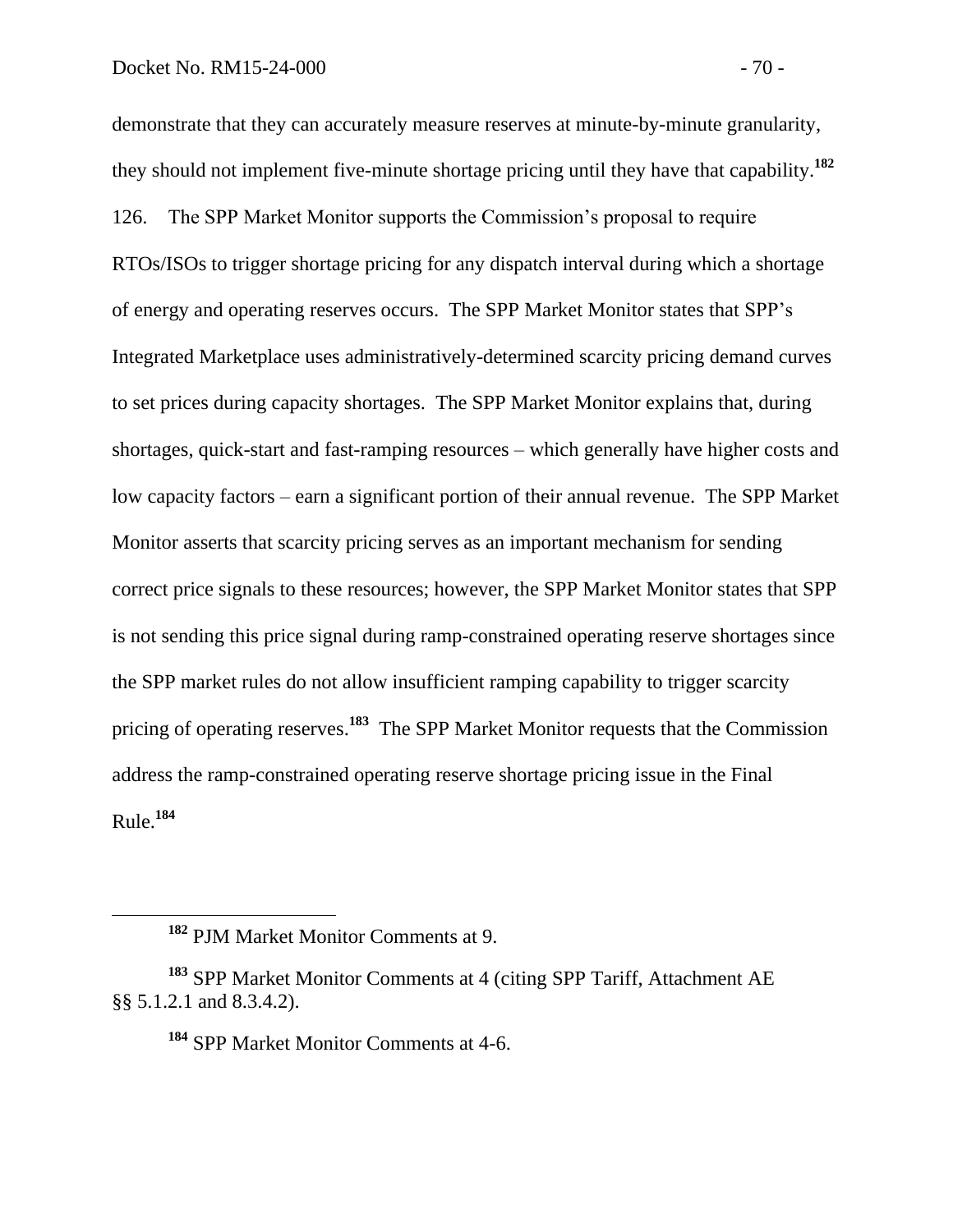#### **c. Comments Supporting the Shortage Pricing Reform**

127. Several other commenters express support for shortage pricing reform. These commenters agree that the proposed shortage pricing reform will increase transparency, create incentives to trigger quick response from supply, promote investment in resources that can respond to short duration shortages, and provide revenues to resources that reflect the value of the service provided.<sup>185</sup> In addition, several commenters, including EPSA and Westar, support the shortage pricing proposal and state that it should apply to all shortages, regardless of duration.**<sup>186</sup>**

**<sup>186</sup>** EPSA Comments at 9; EPSA Comments, Pope Aff. at 15; Golden Spread Initial Comments at 6; PJM Power Providers Comments at 4; Powerex Comments at 6; EDP Renewables Comments at 5-6; Entergy Nuclear Power Marketing Comments at 2; Exelon Comments at 6; PSEG Comments at 13; Westar Comments at 5; NEI Comments at 14; CEA Comments at 4; NGSA Comments at 5.

 **<sup>185</sup>** Ameren Comments at 1, 3-4; ANGA Comments at 2-5; CAISO Comments at 2; CEA Comments at 3-6; Dominion Comments at 1-2; DTE Comments at 3-4; EDP Renewables Comments at 2; EEI Comments at 2; ESA Comments at 2-4; Entergy Nuclear Power Marketing Comments at 2; EPSA Comments at 1-5; Exelon Comments at 4; Financial Marketers Coalition Comments at 1; Golden Spread Initial Comments at 1-3; Inertia Power and DC Energy Comments at 2; ISO-NE Comments at 1; MISO Comments at 2, 9; NEI Comments at 1; NGSA Comments at 2-5; PJM Power Providers Comments at 2-5; Potomac Economics Comments at 2; Powerex Comments at 6; PSEG Comments at 3; Public Interest Organizations Comments at 5; SPP Market Monitor Comments at 2; Westar Comments at 1; Duke Comments at 7.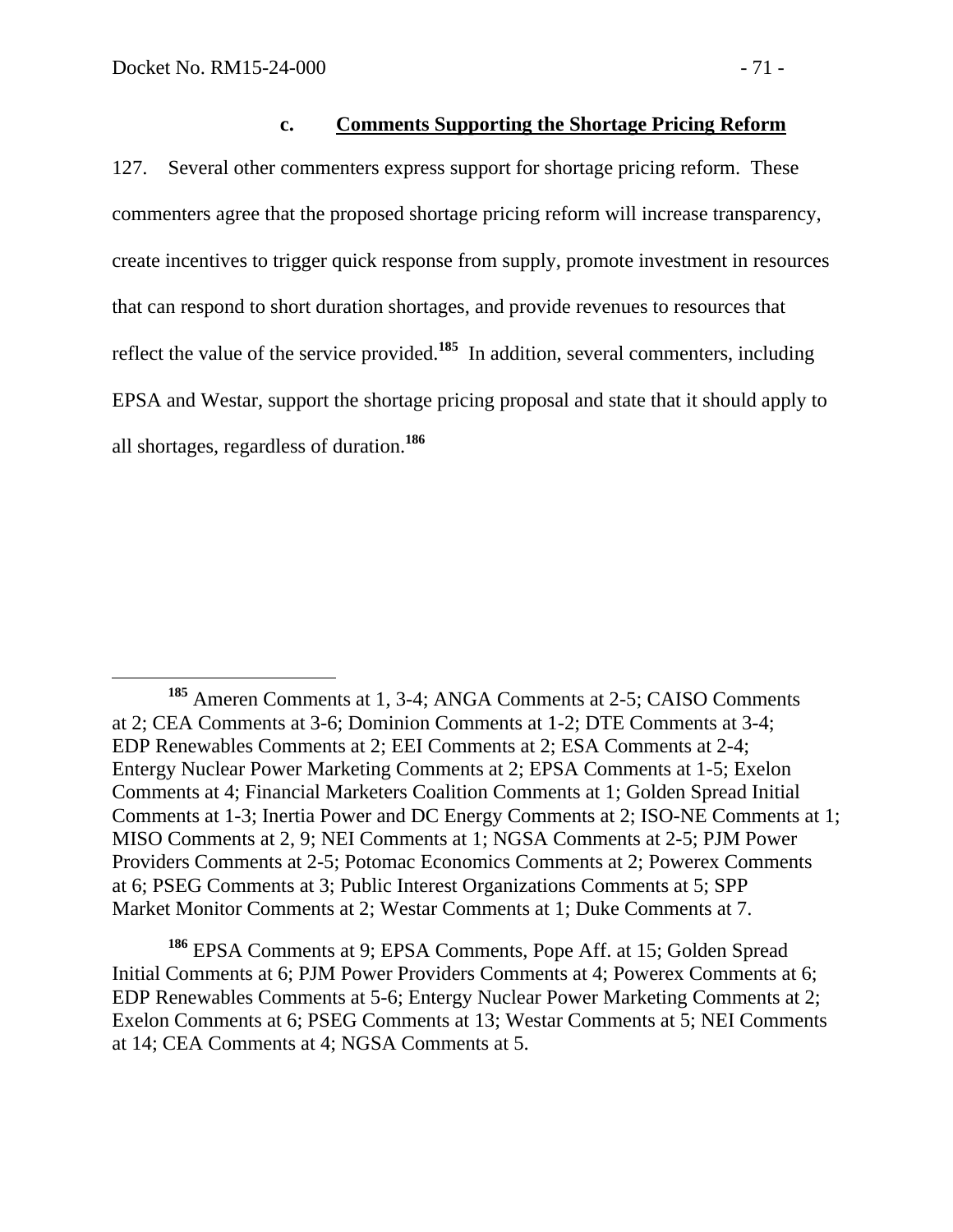128. Several commenters support the Commission's shortage pricing proposal, arguing that market clearing prices should reflect shortage or emergency situations so that generators are provided transparent price signals that reflect the market conditions. **187** EPSA and Westar note that reflecting a shortage price signal during transient shortage events will result in a price signal that incents resources to respond to real-time system constraints based on a price that reflects the value of loss of load even if the event is less than ten minutes in duration.**<sup>188</sup>** Further, Westar states that if the "steepness" of regulation and operating reserve demand scarcity pricing curves is a concern then an RTO/ISO should create separate operating reserve scarcity demand curves for transitory periods versus periods lasting longer than ten minutes.**<sup>189</sup>**

129. Some commenters state that the shortage pricing proposal will provide an incentive for existing resources to offer their supply and to be available if shortages occur and will provide an incentive for incremental investments to enable existing or new generation or dispatchable demand to respond to shortages, regardless of duration.**<sup>190</sup>** Further, CEA states that without appropriate compensation prices invariably become distorted insofar as they do not reflect the increased value of that resource with utmost

**<sup>188</sup>** EPSA Comments at 9; Westar Comments at 5.

**<sup>189</sup>** Westar Comments at 5.

 $\overline{a}$ 

**<sup>190</sup>** EPSA Comments, Pope Aff. at 15; NEI Comments at 14; CEA Comments at 4; NGSA Comments at 5.

**<sup>187</sup>** EEI Comments at 10; EPSA Comments at 9; PJM Power Providers Comments at 4; Westar Comments at 5; NEI Comments at 14.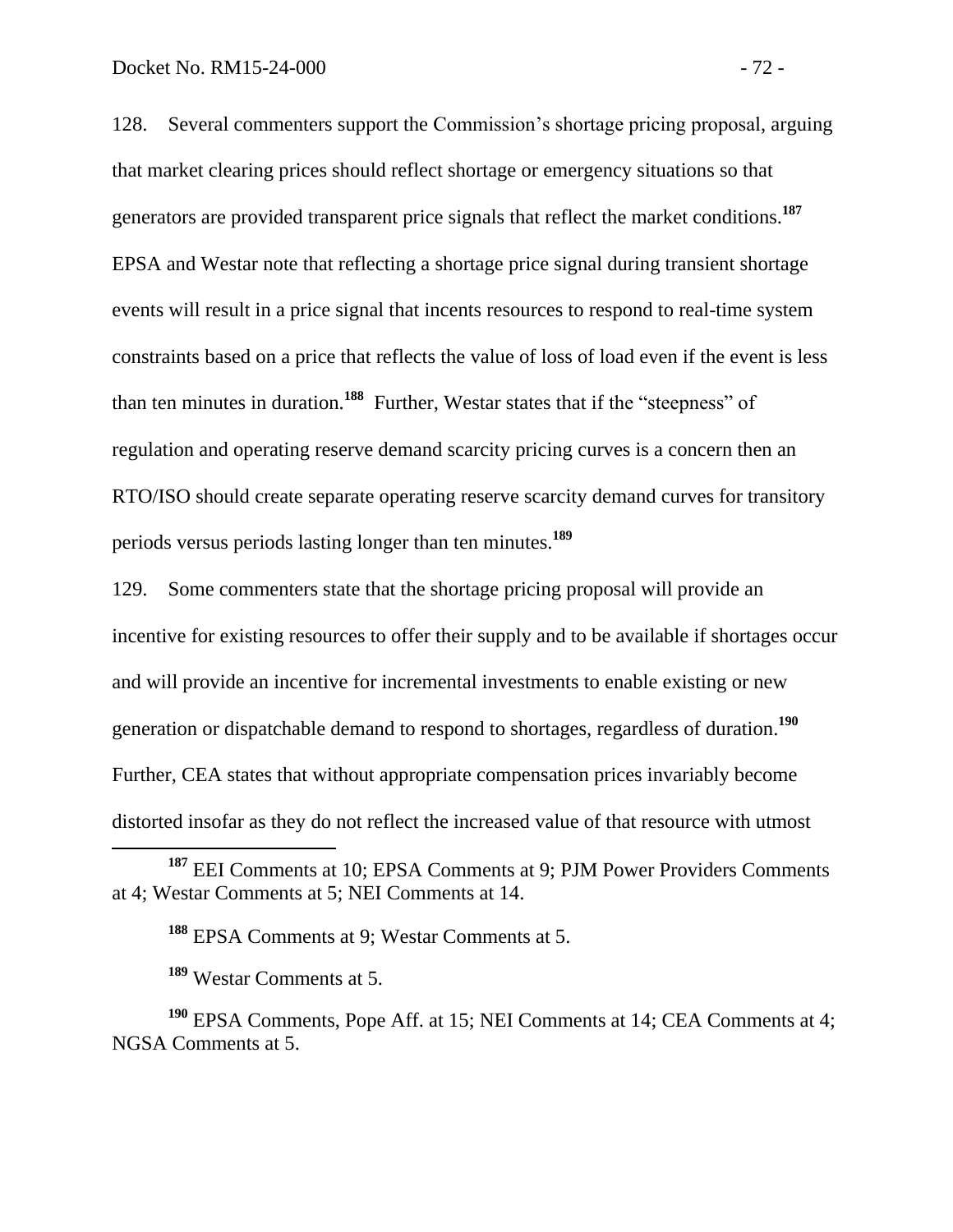accuracy and granularity.**<sup>191</sup>** In addition, NGSA comments that the proposal will encourage investments by generators that allow them to more reliably perform, leading to greater regional fuel assurance.**<sup>192</sup>**

130. ANGA states that while a shortage may be transient and last only a single five-minute interval, some resources are able to move quickly enough to meet these shifts in demand and, hence, reduce overall system instability. Further, ANGA maintains, allowing prices to respond to these small shortages also sends a long-term price signal to the market, highlighting where and what types of resources are needed on the system, which improves overall system reliability. ANGA also agrees with EPSA's position, recorded in the NOPR, that all markets should prioritize establishing shortage pricing based on operating reserve demand curves and co-optimized with the energy market. ANGA states that this is a least-cost solution and recommends that the Commission direct the RTOs/ISOs to include in their compliance filing a plan for modifying their rules, to the extent necessary, to include these features in both the day-ahead and real-time markets.**<sup>193</sup>**

131. Powerex supports the Commission's proposal to require RTOs/ISOs to apply shortage pricing for any dispatch interval during which a shortage of energy or operating

- **<sup>192</sup>** NGSA Comments at 5.
- **<sup>193</sup>** ANGA Comments at 5.

**<sup>191</sup>** CEA Comments at 4.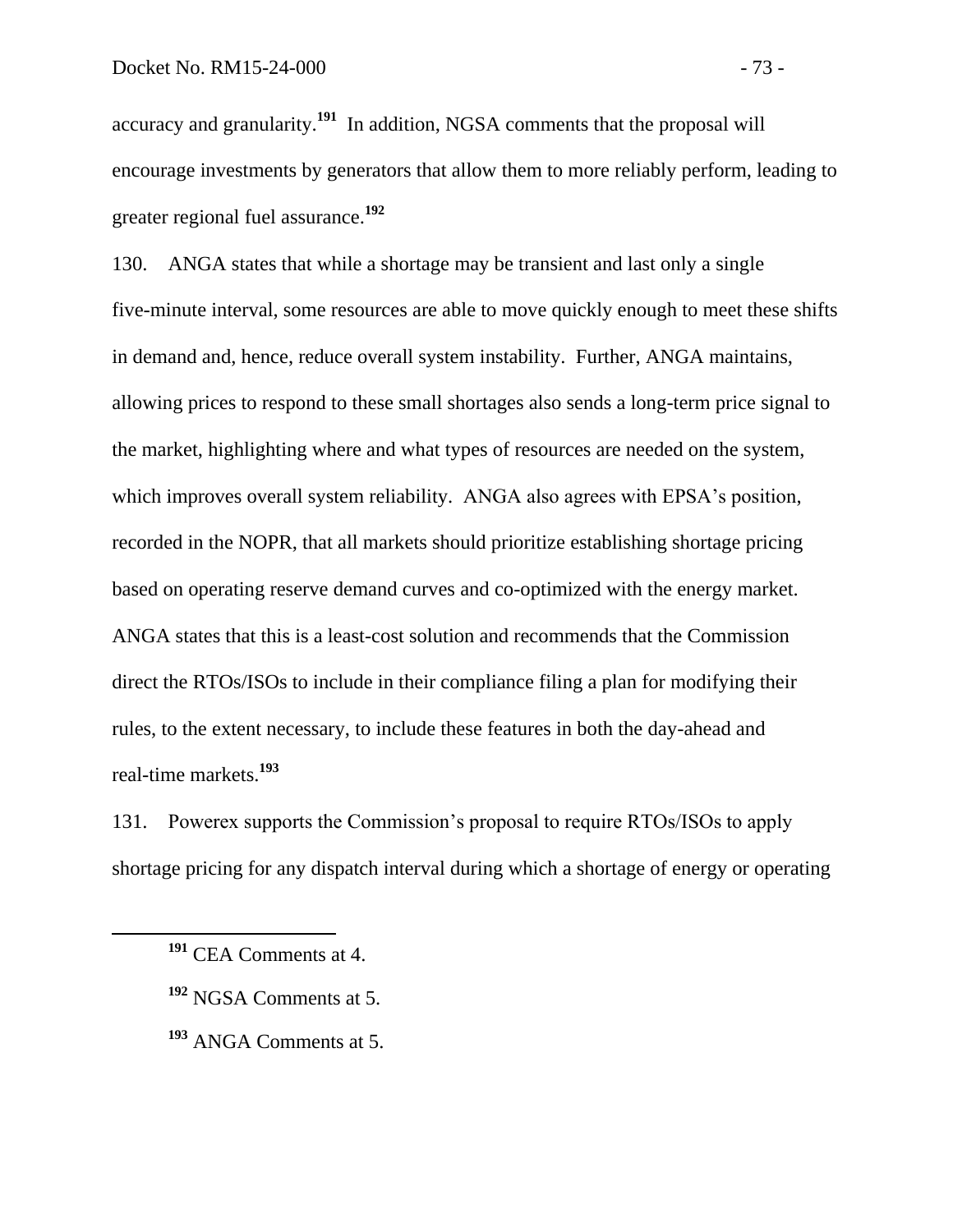reserves occurs.<sup>194</sup> Powerex contends that shortage pricing mechanisms tied to real-time conditions provide revenues to generators and demand side resources that provide energy and reserves when needed, which is an advantage over the capacity markets long-term focus on load growth and reliability.**<sup>195</sup>**

132. EDP Renewables states that the Commission's shortage pricing proposal would result in more accurate price signals than under existing market rules, and therefore would encourage greater investment in new production and storage technologies with the ability to respond quickly to shortages.**<sup>196</sup>** Similarly, ESA asserts that the shortage pricing reform will improve the ability for a resource to be compensated based on the value of the service the resource provides.<sup>197</sup> ESA maintains that, for energy storage resources to help ensure grid reliability, an economic incentive must exist to incorporate those resources onto the grid.**<sup>198</sup>**

133. Exelon and Inertia Power assert that implementing shortage pricing for any interval during which a shortage could occur will provide the right incentives for generating resources and will promote adequate incentives for resource adequacy. Exelon and Inertia Power state that it is economically more efficient for prices to reflect

**<sup>194</sup>** Powerex Comments at 6.

**<sup>195</sup>** Powerex Comments at 8.

**<sup>196</sup>** EDP Renewables Comments at 5-6.

**<sup>197</sup>** ESA Comments at 4.

**<sup>198</sup>** ESA Comments at 4.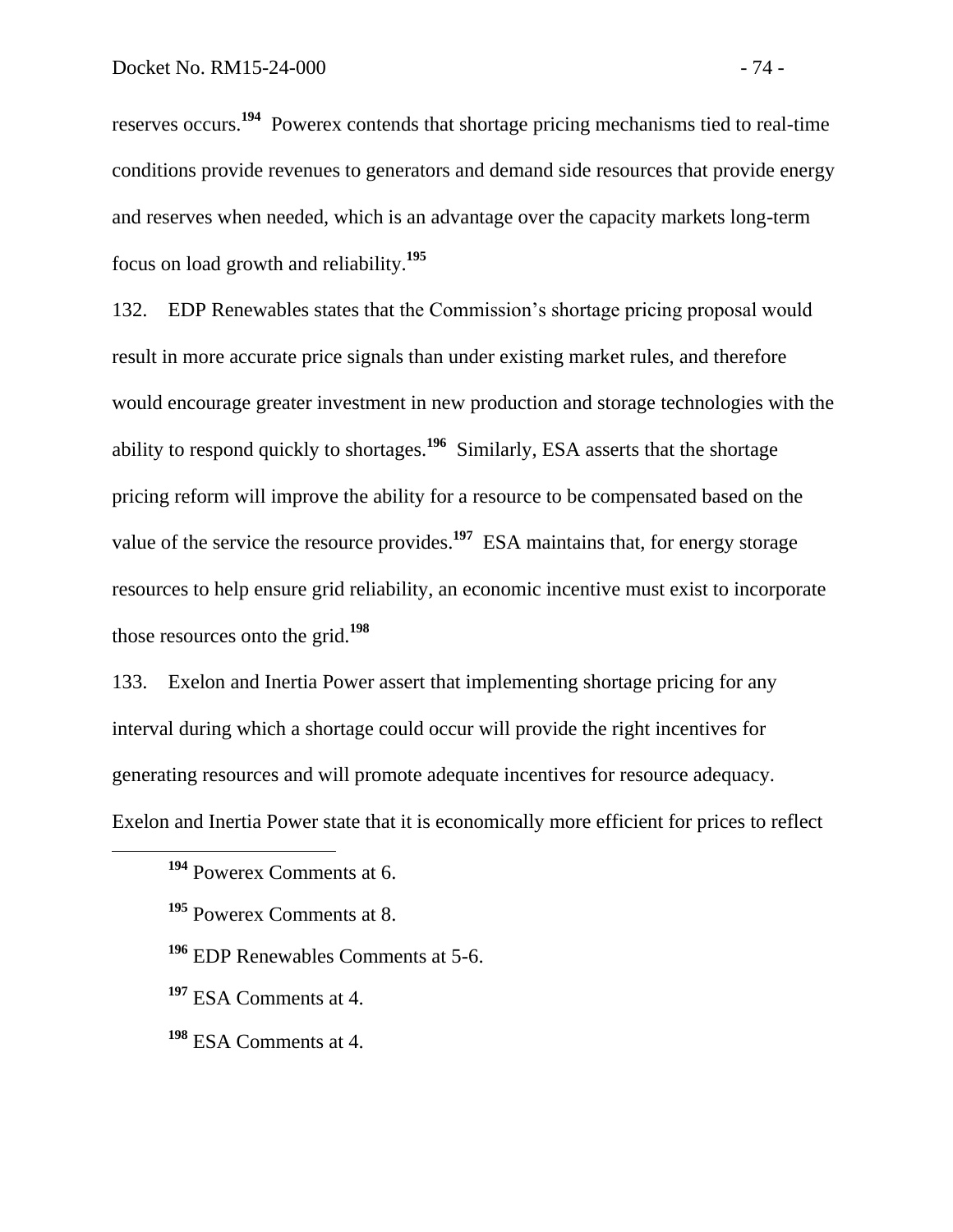the value of the marginal resource during shortage periods, and that this is particularly true in instances where generation resources must compete with alternatives, such as exporting power to a neighboring market or not consuming a scarce fuel.**<sup>199</sup>**

134. PSEG states that it supports the shortage pricing proposal, that the proposal would address concerns about transparency, and that it would accomplish Order No. 719's objective of enhancing market efficiency by establishing a price that reflects the value of the loss of load and encourage resources to respond to shortage events.**<sup>200</sup>** PSEG further states that the absence of shortage pricing in the appropriate intervals is inefficient within individual RTOs/ISOs as well as between them, and it can frustrate the objectives of Coordinated Transaction Scheduling, which is currently being deployed by several RTOs/ISOs.**<sup>201</sup>**

135. Golden Spread supports the Commission's proposed shortage pricing reform and argues that even the smallest amount of operating reserve and energy shortage should be reflected in scarcity pricing.**<sup>202</sup>** Golden Spread states that it has invested hundreds of millions of dollars in a fleet of new quick-start, fast-ramping generation resources in anticipation of the proper working of efficient marginal cost-based energy markets. Golden Spread states that to the extent these resources are not fully compensated because

**<sup>199</sup>** Inertia Power and DC Energy Comments at 5; Exelon Comments at 6.

**<sup>200</sup>** PSEG Comments at 13.

**<sup>201</sup>** PSEG Comments at 14.

**<sup>202</sup>** Golden Spread Reply Comments at 4.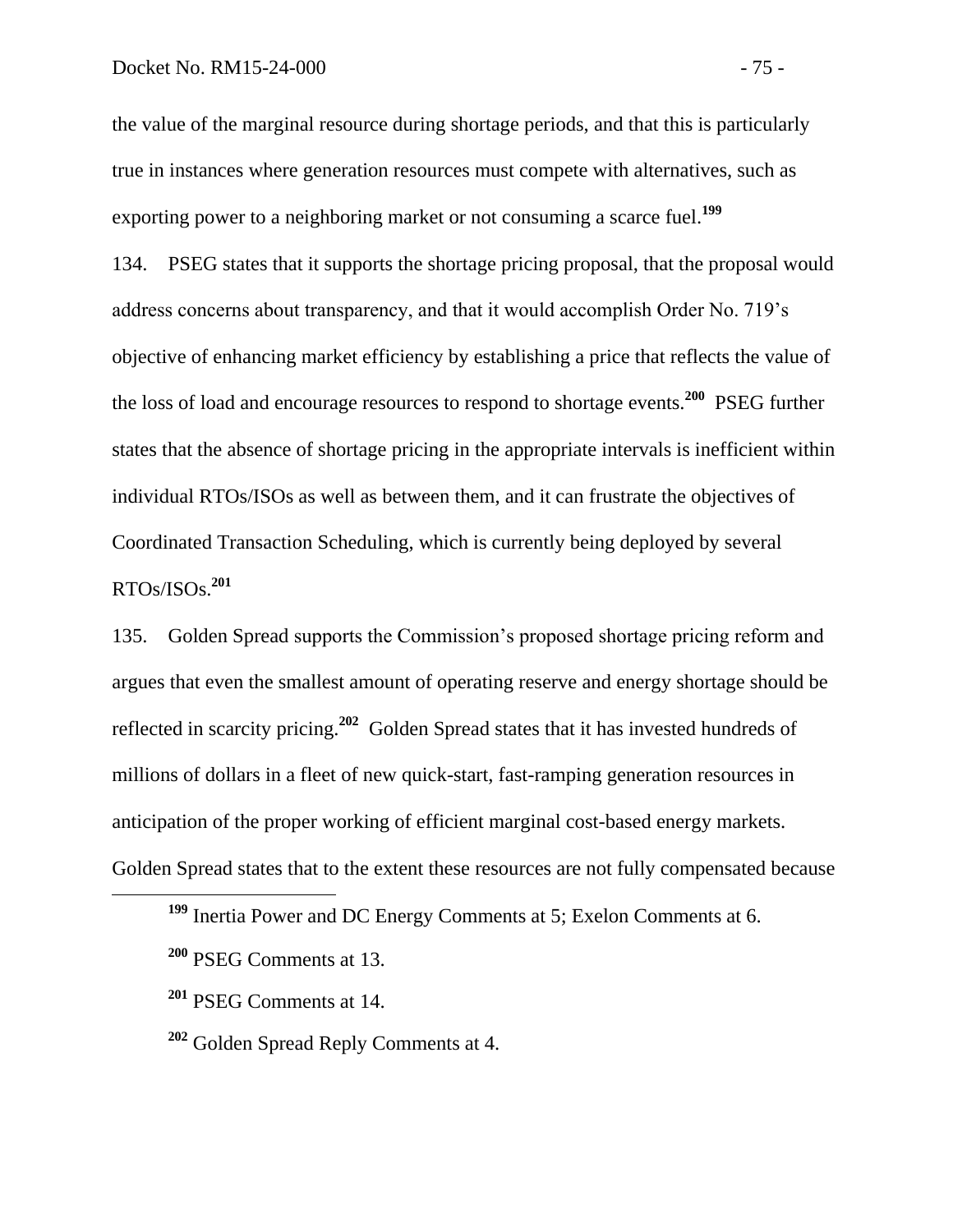shortage pricing is masked, the value of these assets to Golden Spread's members and their consumers is diminished.**<sup>203</sup>**

136. DTE states that, as a member of MISO, it has largely supported the changes MISO has made through ELMP to ensure that generators are provided accurate price signals, akin to the shortage pricing proposal.**<sup>204</sup>**

# **d. Comments Recommending Changes to the Shortage Pricing Reform**

137. Several commenters propose changes to the shortage pricing reform, or identify implementation issues in specific RTOs/ISOs.

138. Golden Spread, for example, states that the current SPP rules allow the temporary use of operating reserves to meet energy requirements during transient periods without invoking shortage pricing; in other words, SPP's rules encourage "price manipulation" undermining the transparency needed to incentivize longer term economic and reliable solutions.**<sup>205</sup>**

139. Golden Spread identifies examples of issues with certain SPP processes that it argues need to be addressed to comply with this reform and provides the following recommendations to resolve them: (1) relax constraints to allow economic dispatch to solve when there is a resource capacity constraint, global power balance constraint,

**<sup>203</sup>** Golden Spread Reply Comments at 7.

**<sup>204</sup>** DTE Comments at 5.

**<sup>205</sup>** Golden Spread Reply Comments at 5.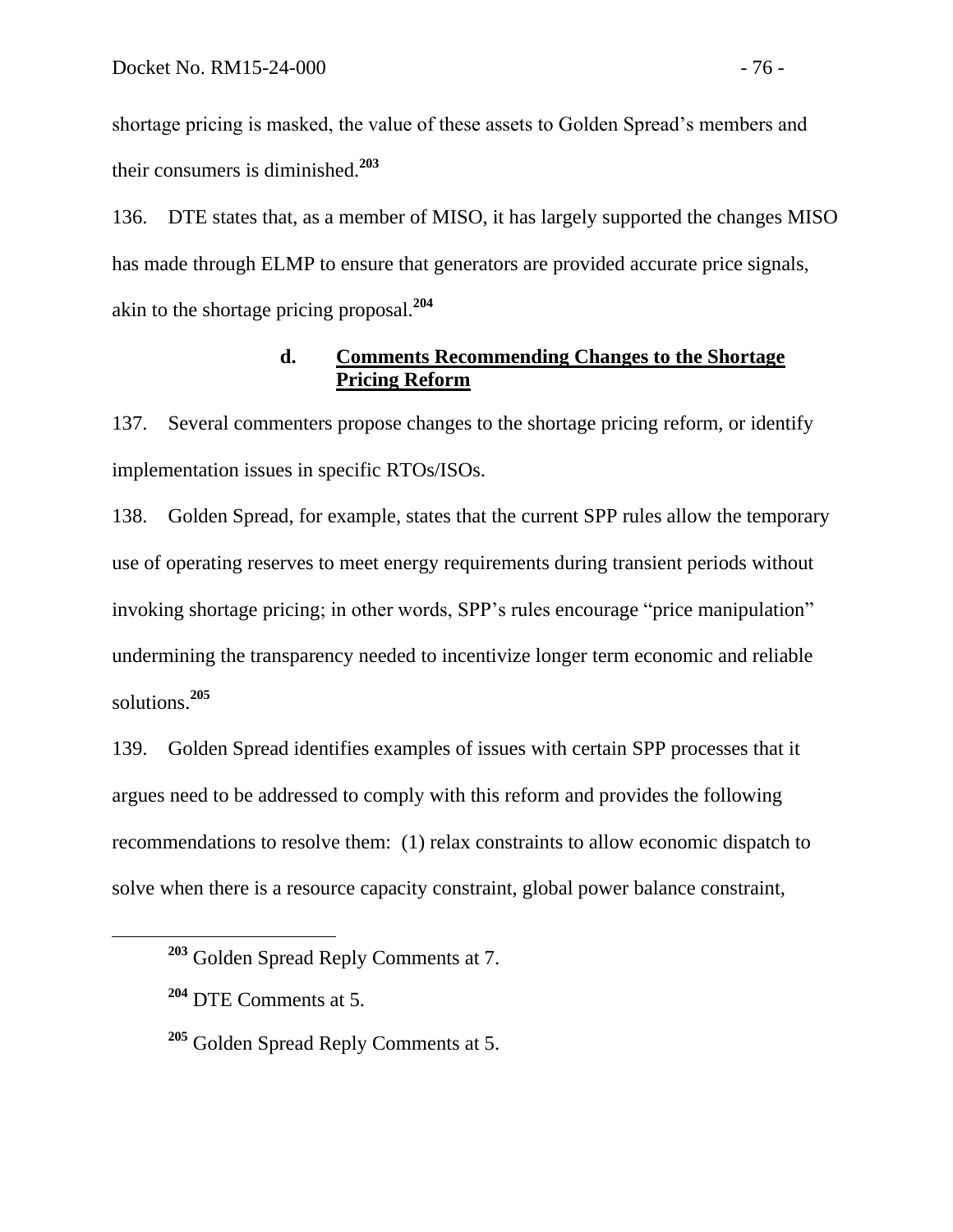resource ramp constraint or operating constraint;**<sup>206</sup>** (2) prevent insufficient ramping capability to be subject to scarcity pricing;<sup>207</sup> (3) include fast-start technologies in a Reliability Unit Commitment action to avoid scarcity events, which then eliminates scarcity prices;<sup>208</sup> and (4) use of the concept of "head-room" to not factor much-needed ramping capacity in the LMP, which is reducing transparency and creating large uplifts.**<sup>209</sup>**

140. ELCON states that the shortage pricing proposal should be adopted only if the Commission promotes the development of technology-neutral fast-ramp products paid to provide the specific shortage service, and for which compensation would not inflate realtime LMPs.**<sup>210</sup>** ELCON asserts that it conditionally supports the provision on shortage price triggers when applied to technology-neutral fast-ramping products – products it states could be provided by demand response, energy storage technologies, or generation – but not to real-time shortage pricing in which every resource dispatched or called by the system operator during a dispatch interval is paid the same price.**<sup>211</sup>**

- **<sup>207</sup>** Golden Spread Comments at 7-8.
- **<sup>208</sup>** Golden Spread Comments at 9-10.
- **<sup>209</sup>** Golden Spread Comments at 10.
- **<sup>210</sup>** ELCON Comments at 2.
- **<sup>211</sup>** ELCON Comments at 3-6.

**<sup>206</sup>** Golden Spread Comments at 8.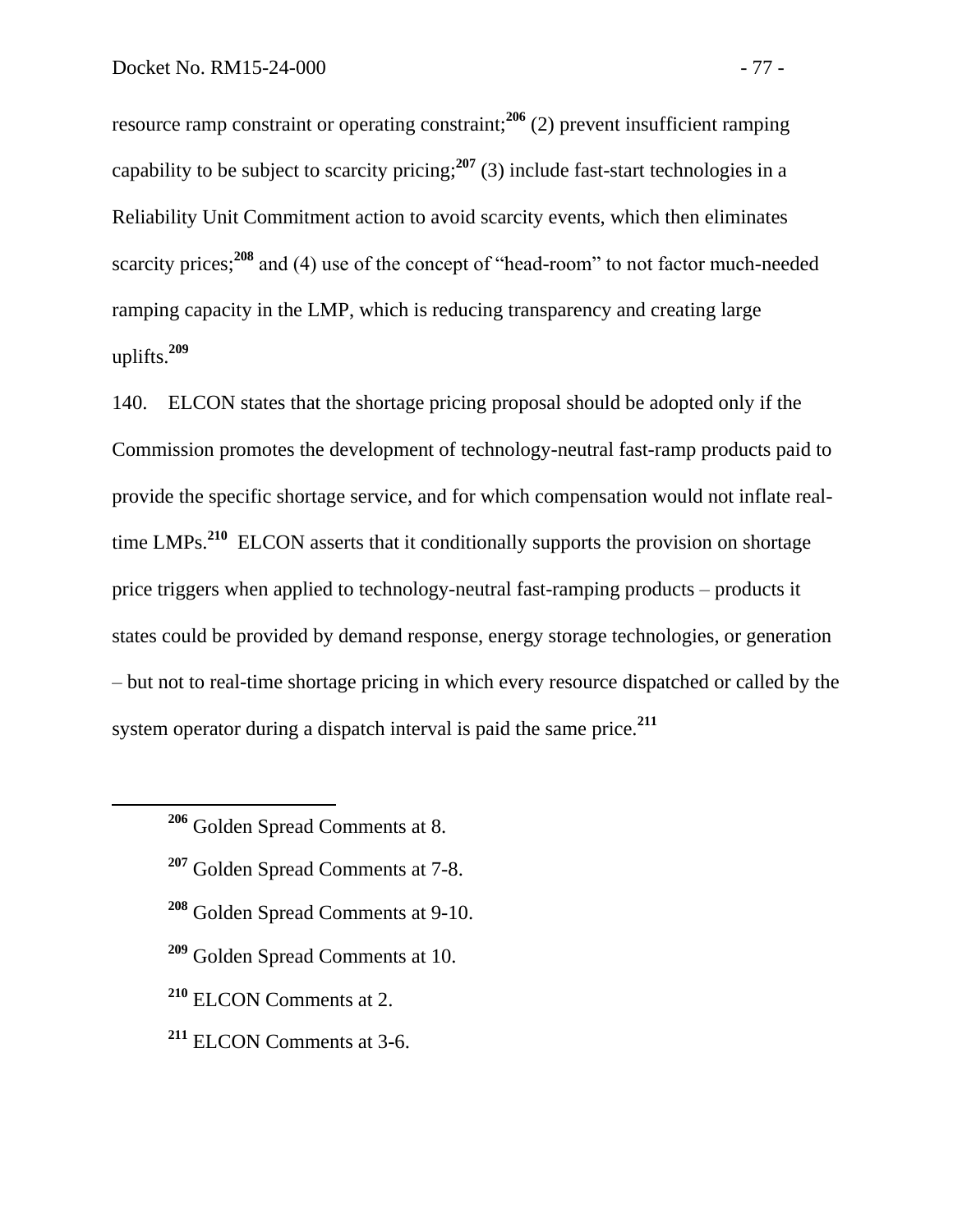### **e. Comments Opposed to the Proposed Shortage Pricing Reform**

141. Several commenters oppose the shortage pricing proposal. Several commenters argue that while the NOPR does not address the price level of the shortage pricing, to the extent that RTOs/ISOs do change shortage pricing triggers, the RTOs/ISOs should also evaluate whether shortage pricing levels remain just and reasonable.<sup>212</sup> For example, Concerned Cooperatives and APPA and NRECA argue that the NOPR will raise prices for consumers, but the Commission fails to quantify the cost impact of the shortage pricing proposal on consumers or the potential benefits to the market and consumers.**<sup>213</sup>** Concerned Cooperatives add that any changes to the shortage pricing triggers in the RTO/ISO markets must be cost-justified on the basis of quantifiable improvements in market efficiencies and cost reductions. Furthermore, Concerned Cooperatives argue that the Commission's shortage pricing will raise prices for consumers and increase revenues to incumbent generators.**<sup>214</sup>**

142. APPA and NRECA assert that it is important to understand how various resource types would respond to price signals created by the shortage pricing proposal. Specifically, they assert that the NOPR did not discuss whether a five-minute shortage

**<sup>214</sup>** Concerned Cooperatives Comments at 13.

**<sup>212</sup>** APPA and NRECA Comments at 12; TAPS Comments at 14-15; Concerned Cooperatives Comments at 13.

**<sup>213</sup>** Concerned Cooperatives Comments at 13-14; APPA and NRECA Comments at 6.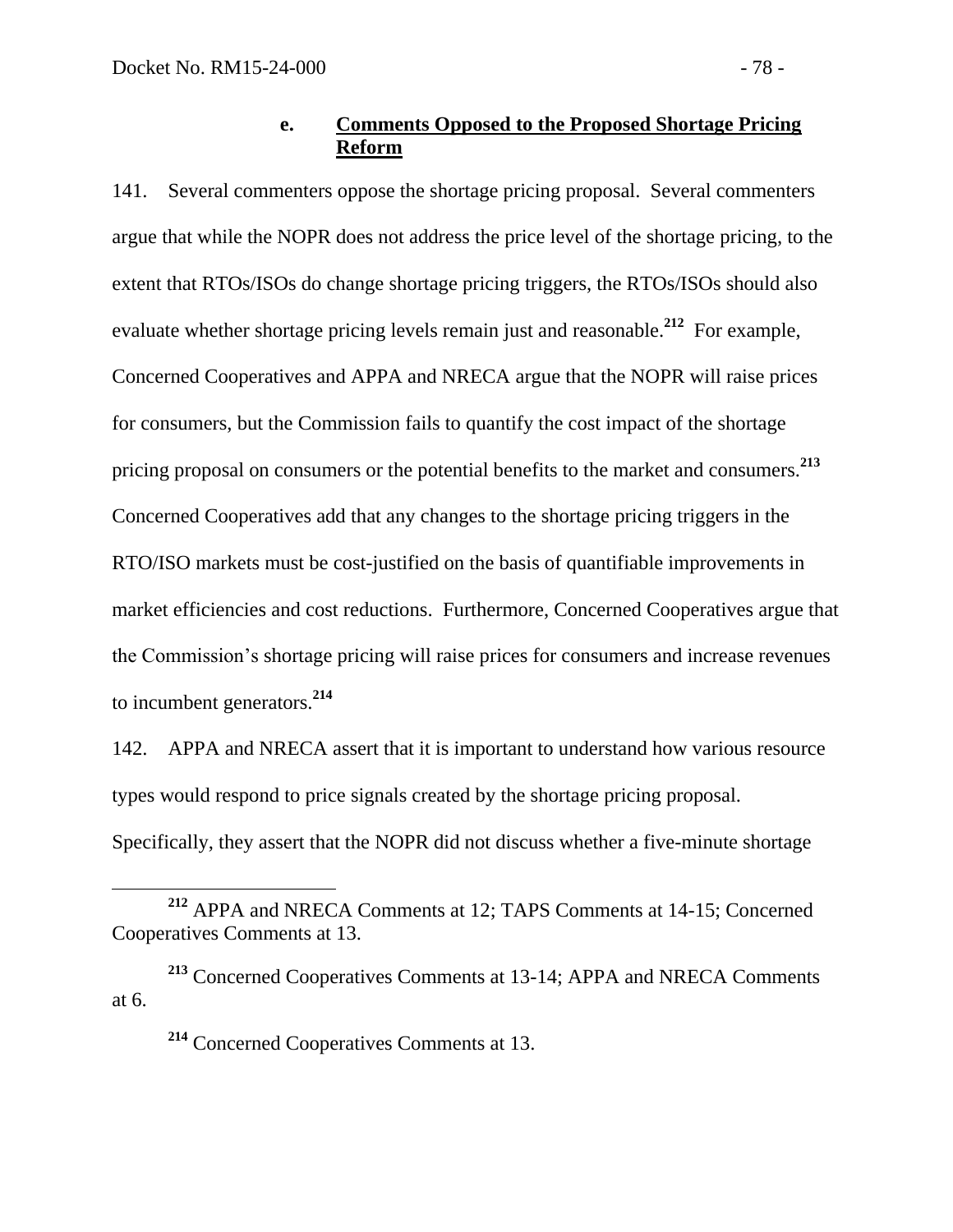pricing event would produce a sufficient response or only reflect a transient shortage resolvable without resorting to shortage pricing.**<sup>215</sup>** APPA and NRECA reference PJM representative Adam Keech's comment at the October 28, 2014 workshop on scarcity and shortage pricing, justifying PJM's current minimum duration of 30 minutes prior to triggering shortage pricing, and assert that the shortage pricing proposal runs the risk of rewarding generators that are already online just because another generator has not fully ramped up yet.<sup>216</sup> APPA and NRECA state that the NOPR neither discussed the degree to which the RTOs/ISOs are already in compliance with the proposal, the extent to which implementation would impact the frequency of shortage pricing events or impact prices, nor did it require RTOs/ISOs to undertake this analysis.**<sup>217</sup>** APPA and NRECA state that shortage pricing was triggered relatively infrequently in PJM and MISO, but more frequently in NYISO.**<sup>218</sup>**

143. APPA and NRECA question the extent to which shortage pricing would improve short-term system efficiency. They comment that existing variations among RTOs/ISOs in shortage pricing approaches create an opportunity to analyze the efficacy of more frequent shortage events. They request that the Commission direct the RTOs/ISOs to

- **<sup>217</sup>** APPA and NRECA Comments at 9.
- **<sup>218</sup>** APPA and NRECA Comments at 9-10.

**<sup>215</sup>** APPA and NRECA Comments at 6-7.

**<sup>216</sup>** APPA and NRECA Comments at 7.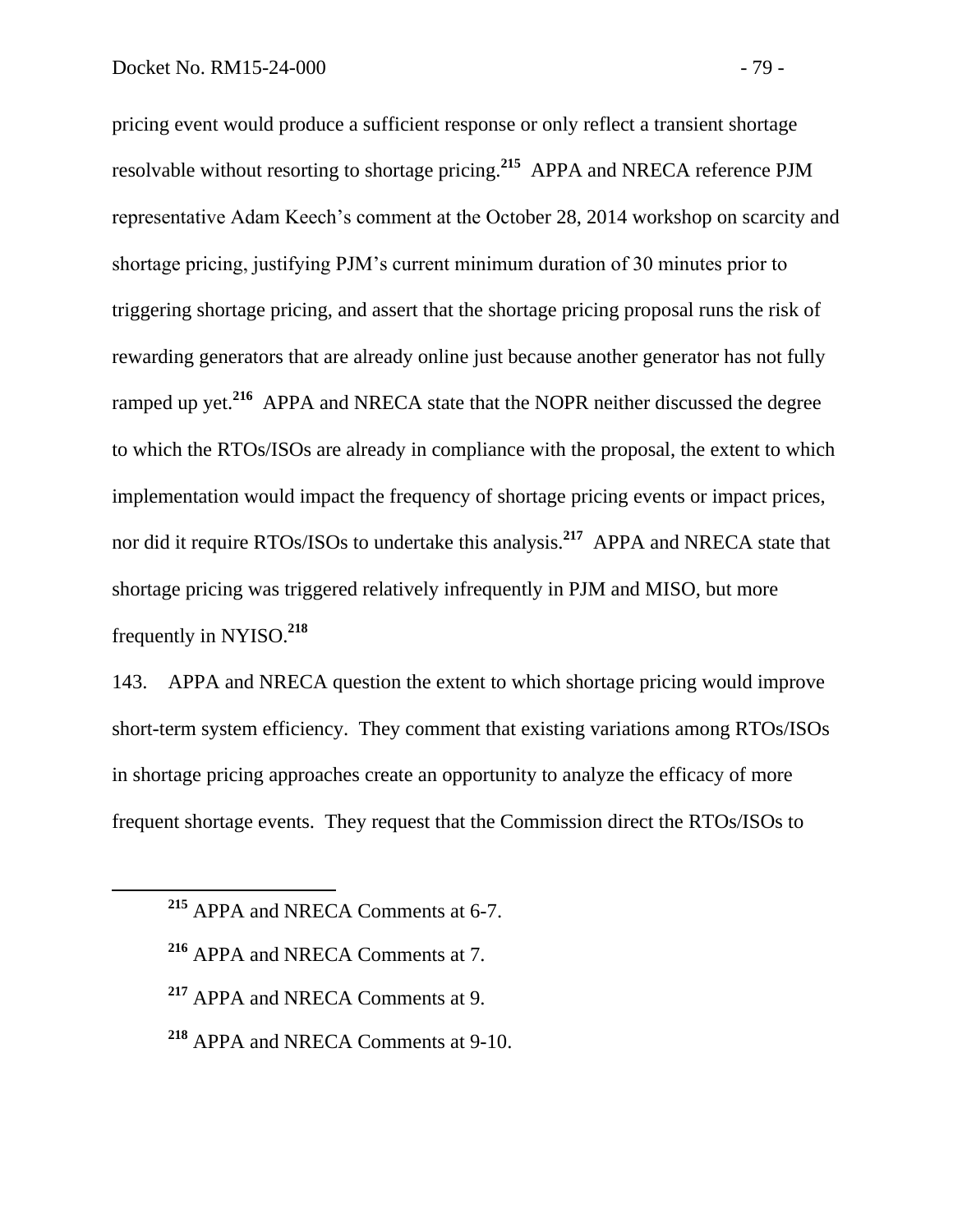provide evidence or examine whether the theoretical benefits of the shortage pricing proposal can be validated with actual resource decisions. APPA and NRECA caution that, without such analysis, entities, such as generators already online that cannot easily ramp up or down or financial marketers, could benefit financially without contributing to system efficiency.<sup>219</sup> Concerned Cooperatives also note that the Commission's rationale that prices must rise to reflect the true value of generation offered during operational shortages for the market to function properly fails to consider that only half of the market, i.e., generators, may be able to respond to the price signal in real-time.**<sup>220</sup>**

144. On the topic of long-term incentives, several commenters assert that no evidence exists that price signals as volatile and transient as shortage prices would be the basis for capital investments, whether to improve flexibility, whether to delay or avoid retirements, and especially not for the construction of new resources. APPA and NRECA assert that, even with a slight uptick in merchant plant construction compared to prior years, 95 percent of new construction was built under contract in 2014, and 98 percent of new construction was built under contract in 2013.**<sup>221</sup>** Further, Concerned Cooperatives argue that the evidence presented at the technical conferences preceding the NOPR demonstrate

**<sup>219</sup>** APPA and NRECA Comments at 10-11.

**<sup>220</sup>** Concerned Cooperatives Comments at 14.

**<sup>221</sup>** APPA and NRECA Comments at 11-12; TAPS Comments at 7-13; Concerned Cooperatives Comments at 15-16.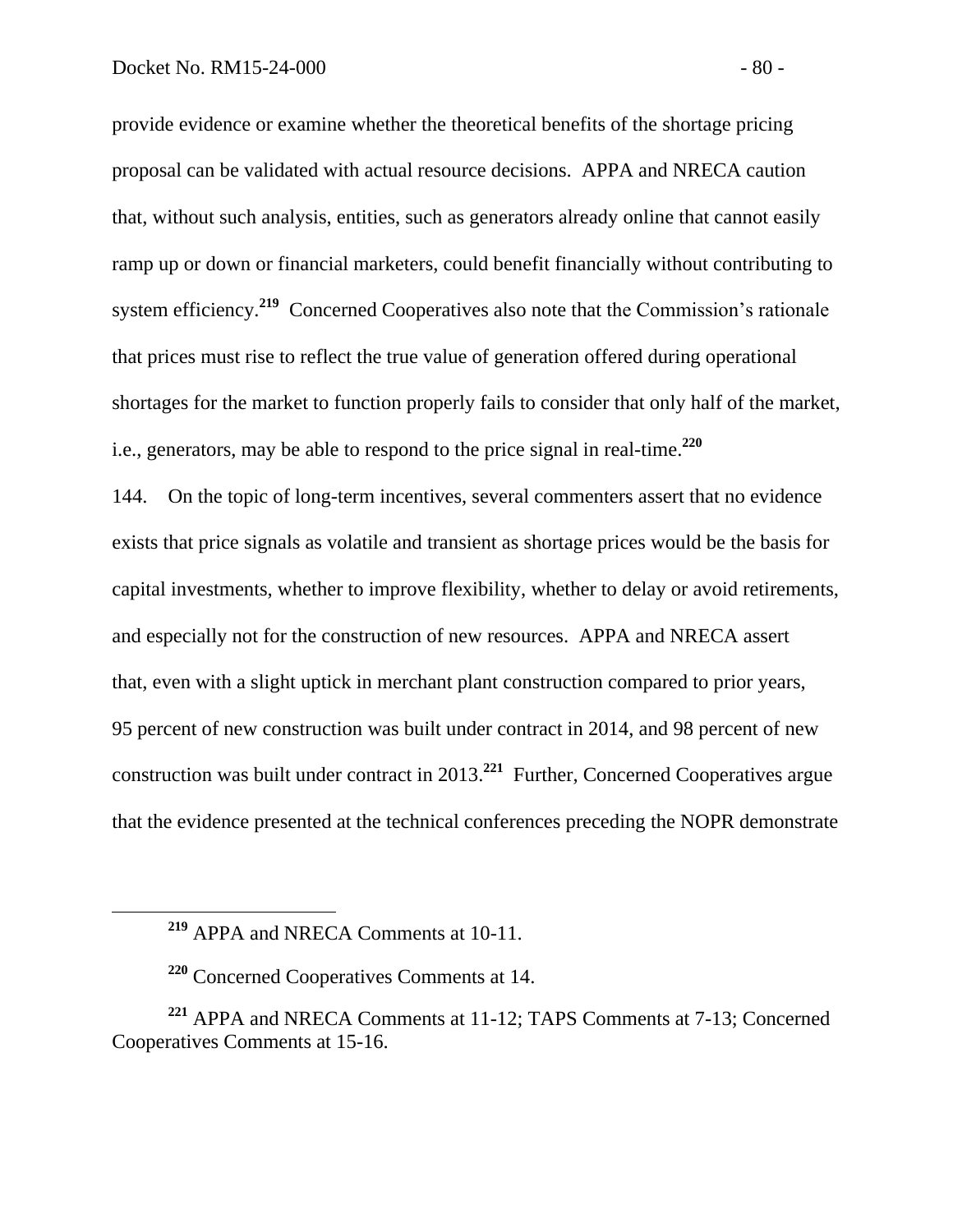that short-term price signals from shortage pricing do not result in the long-term resource investment contemplated in the NOPR.**<sup>222</sup>**

145. Concerned Cooperatives contend that the RTOs/ISOs could develop better products, such as a fast-ramping product, that could encourage investment in more flexible resources without having to pay every resource a high price during shortage intervals of short duration.**<sup>223</sup>** Moreover, APPA and NRECA encourage the Commission to examine alternative methods of achieving its stated goal of incentivizing the availability of resources during periods of shortage, such as separately priced ramping products. APPA and NRECA urge the Commission to also examine whether such methods might achieve this goal at a lower cost to consumers.<sup>224</sup> Concerned Cooperatives further argue that the Commission's proposal is simply a transfer of wealth from consumers to generators without value to consumers, because, as the Commission admitted in the NOPR, some shortage events are so short that suppliers cannot react to the price signal.**<sup>225</sup>**

146. ODEC states that, in the example provided by PJM, if a unit is slow in coming online for a five-minute interval, it is not clear that shortage pricing would not over-compensate a resource, or if supply can even respond to such a short-term event in

 $\overline{a}$ 

**<sup>225</sup>** Concerned Cooperatives Comments at 15-16.

**<sup>222</sup>** Concerned Cooperatives Comments at 15-16.

**<sup>223</sup>** Concerned Cooperatives Comments at 22-24.

**<sup>224</sup>** APPA and NRECA Comments at 12.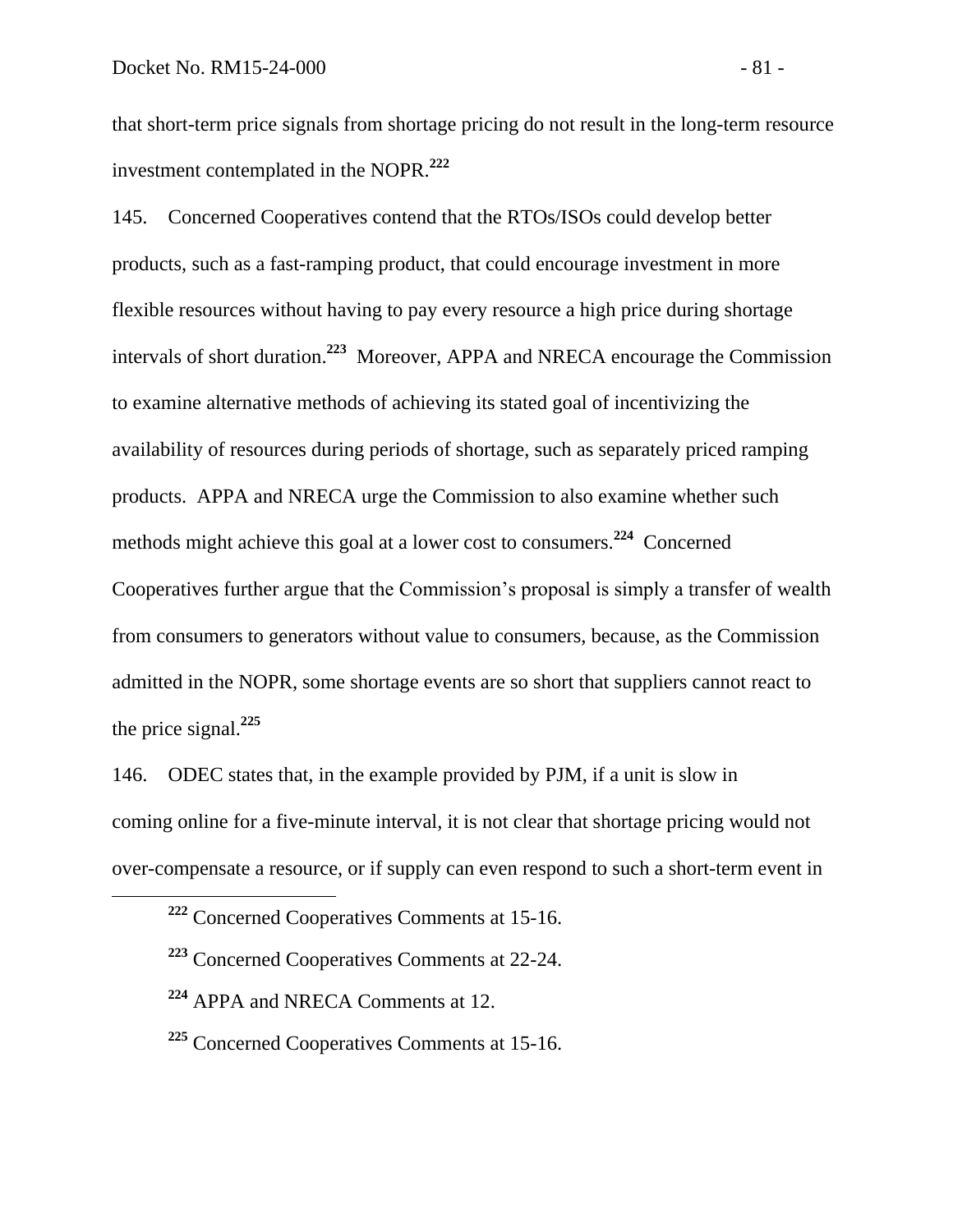sufficient time for the price signal to create an incentive to change behavior. ODEC states that it therefore believes that shortage pricing during transient shortages may be unjust and unreasonable because it will increase prices paid by load without corresponding benefits.**<sup>226</sup>**

147. APPA and NRECA also express concern that more frequent shortage pricing creates incentives to exercise market power and game market rules due to the potential for higher energy and operating reserve prices. They assert that if the proposal moves forward, each RTO/ISO should be required to reevaluate its market power mitigation rules and propose new or additional mitigation measures if necessary.**<sup>227</sup>** In addition, Concerned Cooperatives also argue that revising RTO/ISO tariffs to invoke shortage pricing more frequently is likely to increase opportunities for exploitation of consumers, but that the NOPR does not propose to require RTOs/ISOs to include in their compliance filings an analysis of needed reforms to ensure that consumers remain protected against the exercise of market power.**<sup>228</sup>**

148. Concerned Cooperatives also argue that if the Commission issues a final rule in this proceeding, RTOs/ISOs must be required to demonstrate that their shortage pricing mechanisms comply with four overarching principles, by providing for (1) prices that

**<sup>226</sup>** ODEC Comments at 6.

**<sup>227</sup>** APPA and NRECA Comments at 15-16.

**<sup>228</sup>** Concerned Cooperatives Comments at 15.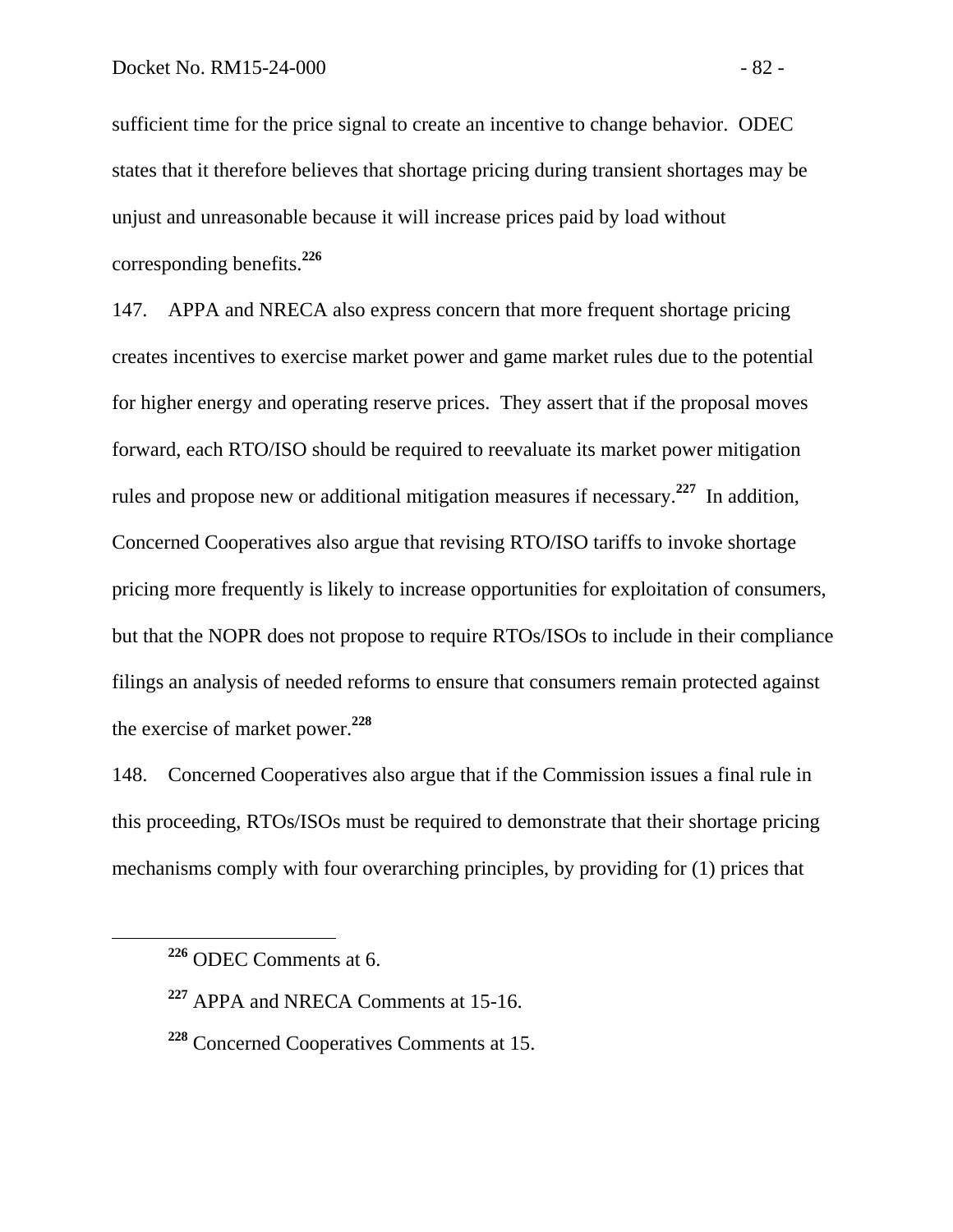reflect the marginal costs of meeting the shortage; (2) a cap that is designed to mitigate adverse financial impacts on parties who are short; (3) prices that escalate with greater levels of shortage, because marginal costs will vary by shortage; and (4) a mechanism to ensure that revenues earned through shortage pricing are not duplicated by capacity market revenues.**<sup>229</sup>**

149. The New Jersey Board urges the Commission to allow PJM to retain its current shortage pricing mechanism—a thirty-minute look-ahead dispatch algorithm that identifies reserve shortages as only those lasting a minimum of thirty minutes. The New Jersey Board agrees with PJM that five-minute shortfalls are not necessarily symptomatic of system stress, but are merely transient shortfalls that can be quickly addressed through system re-dispatch.

150. More broadly, TAPS argues that any price signal during transient scarcity events is meaningless because resources cannot respond in time to the higher prices.**<sup>230</sup>** In addition, Direct Energy says that targeting transient shortages will create control issues and increase uplift, and the application of RTO/ISO shortage penalty factors to these transient situations will likely lead to higher prices than would otherwise be produced, creating unjust and unreasonable rates for generation compensation.**<sup>231</sup>**

**<sup>229</sup>** Concerned Cooperatives Comments at 24-25.

**<sup>230</sup>** TAPS Comments at 7-13.

**<sup>231</sup>** Direct Energy Comments at 10-11.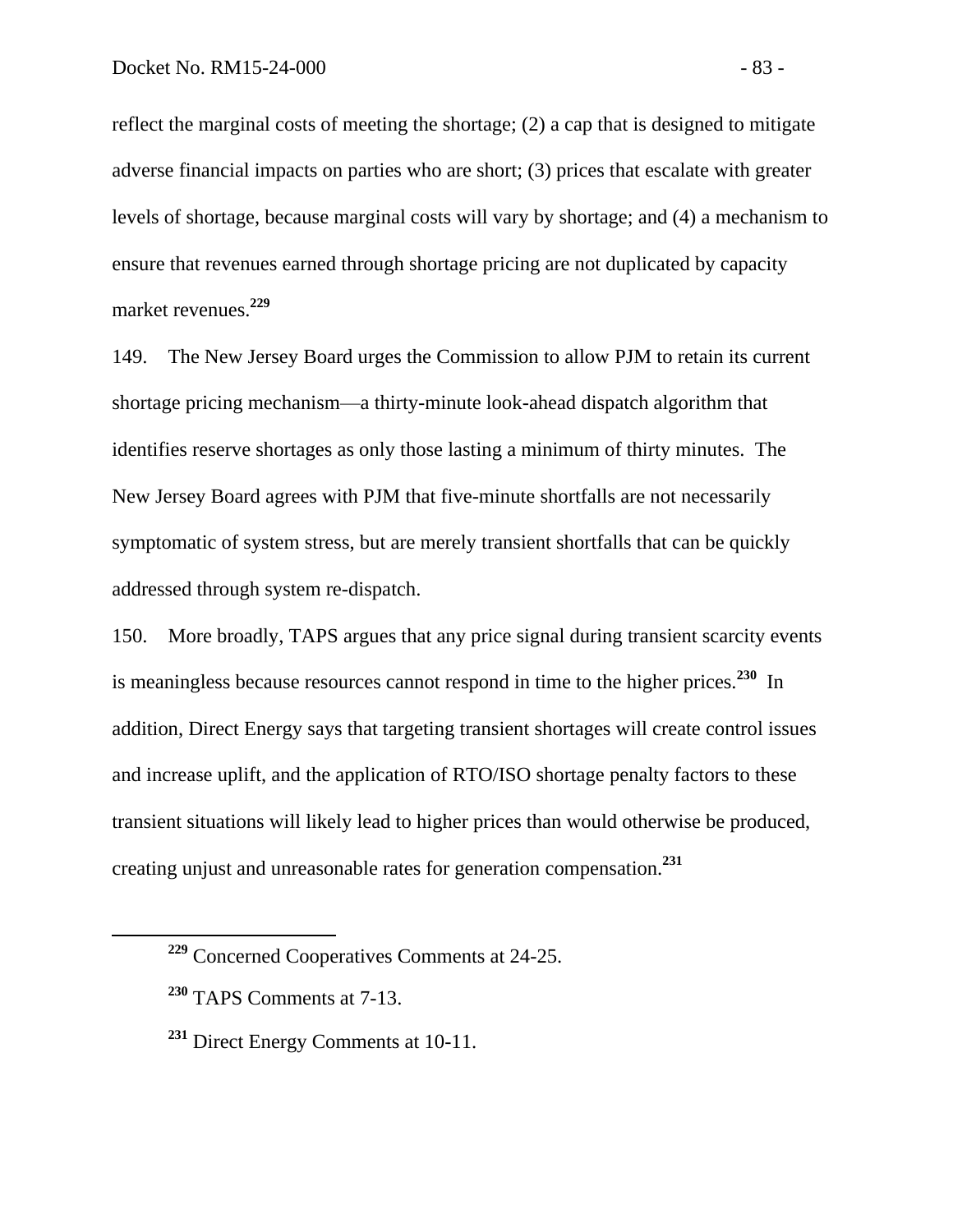151. Regarding definitions, Direct Energy asserts that a true shortage implies that insufficient capacity exists on an RTO's/ISO's system to meet energy and reserve requirements. In contrast, Direct Energy argues, transient shortage conditions are not true shortages because they simply reflect the operating characteristics of the generators being used to meet energy and reserve targets. Direct Energy argues that in a transient shortage condition, the RTO/ISO has the capacity to meet energy and reserve requirements and the transient shortage period represents the period of time it takes to deploy generation resources to meet those targets.**<sup>232</sup>**

152. Direct Energy claims the response an RTO/ISO receives based on the shortage pricing signals sent during transient shortage conditions is likely to cause a control issue when generation already being ramped through RTO/ISO dispatch to resolve the shortage condition hits its dispatch targets. Further, Direct Energy argues unjust and unreasonably higher prices would result from targeting "transient" shortages because of the impact of shortage pricing penalty factors in transient shortage circumstances, because the shortage pricing reserve penalty factors would be applied to a marginal unit providing energy that is not the highest opportunity cost reserve unit. Thus, Direct Energy argues the Commission should either revise its proposal to reflect issues with transient shortages of

**<sup>232</sup>** Direct Energy Comments at 10-11.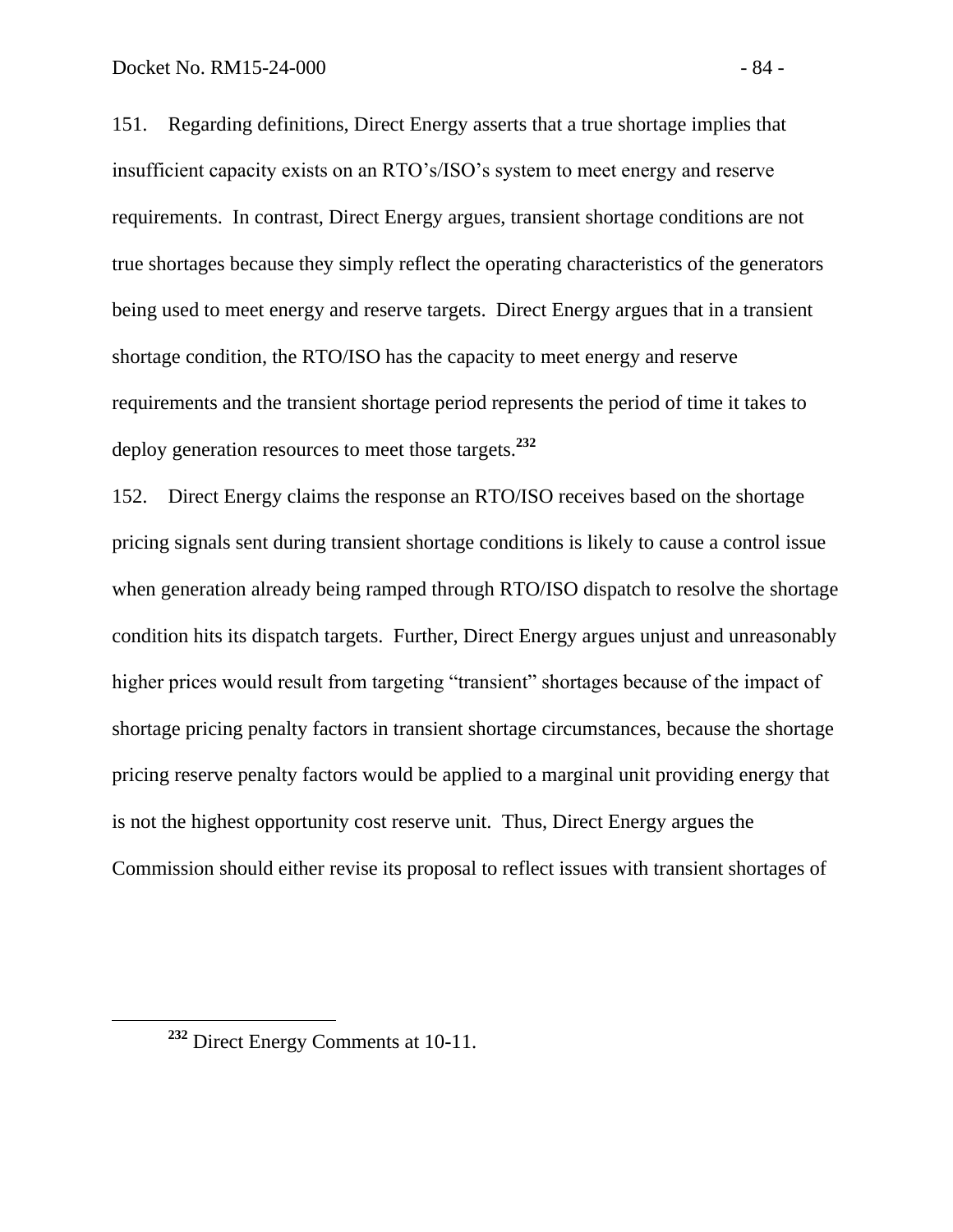operating reserves, or permit individual RTOs/ISOs to evaluate this proposal and consider tariff revisions to address true shortages and to send appropriate price signals.**<sup>233</sup>** 153. Concerned Cooperatives and APPA and NRECA argue that the NOPR does not account for differences among the RTOs/ISOs, maintaining that shortage pricing issues should be resolved through individual stakeholder processes.<sup>234</sup> Alternatively, Concerned Cooperatives request that the Commission not implement shortage pricing reform until an RTO/ISO demonstrates that it has eliminated the conditions that cause "artificial" shortages (those arising from mathematical modeling when no actual operational shortage exists), adopts rules preventing shortage pricing from being applied during artificial shortages, and adopts rules ensuring that shortage price levels are reduced during artificial shortages to reflect that these are not real shortages.**<sup>235</sup>**

154. Concerned Cooperatives also note that the NOPR fails to provide a comparison of the market design in RTO/ISO-administered markets that trigger shortage pricing for a shortage event of any duration and those that use longer duration events as the trigger.**<sup>236</sup>** Concerned Cooperatives argue that, before imposing a uniform rule, the Commission should determine whether these different shortage pricing rules have resulted in incremental resource development, improved generator response to shortage conditions,

- **<sup>234</sup>** APPA and NRECA Comments at 5; Concerned Cooperatives Comments at 18.
- **<sup>235</sup>** Concerned Cooperatives Comments at 18.
- **<sup>236</sup>** Concerned Cooperatives Comments at 26.

**<sup>233</sup>** Direct Energy Comments at 11-13.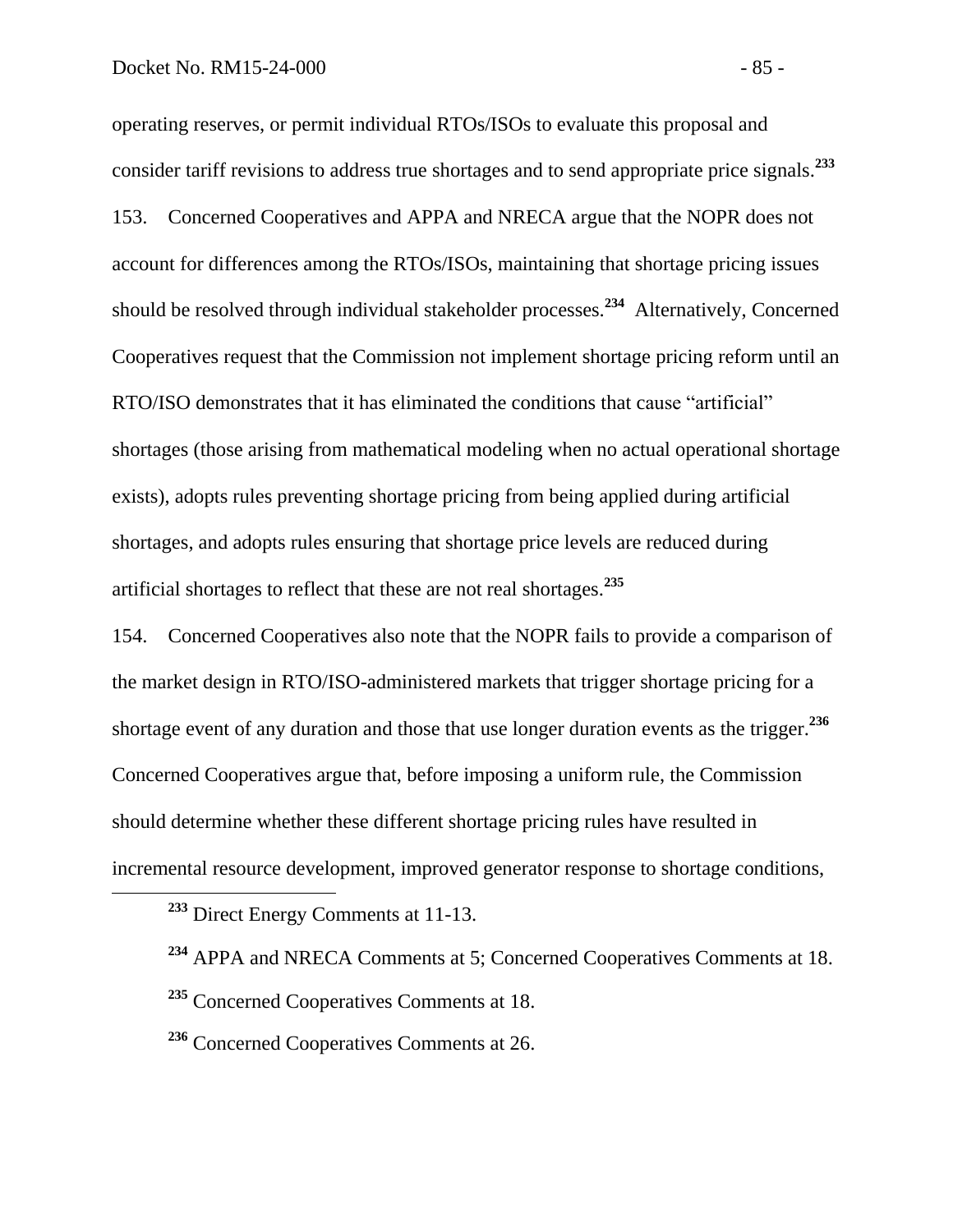and/or reduced the need for uplift charges. Concerned Cooperatives state that in some cases, uplift payments may be the most cost-effective solution for consumers.**<sup>237</sup>** 155. Several commenters point to various efforts in RTOs/ISOs that may impact shortage pricing. Concerned Cooperatives argue that the Commission should not address price formation issues in a piecemeal fashion, as changes to one element will impact the need for other reforms. Concerned Cooperatives note that several RTOs/ISOs already have rules providing adequate incentives for resource performance and investment, such as PJM's Reliability Pricing Model, ISO-NE's Forward Capacity Market, or MISO's ELMP.**<sup>238</sup>** Concerned Cooperatives assert that the Commission provides no evidence that more frequent triggering of shortage pricing is necessary to ensure resource adequacy or improve resource performance and flexibility when RTOs/ISOs use other market tools to achieve the same objectives set forth in the NOPR.

156. The New Jersey Board, APPA and NRECA and ODEC all acknowledge PJM's Capacity Performance Program**<sup>239</sup>** and argue to varying degrees that shortage pricing need not be considered here given this PJM reform or that the Commission should consider whether there would be overlap between this PJM reform and the shortage pricing

**<sup>237</sup>** Concerned Cooperatives Comments at 26.

**<sup>238</sup>** Concerned Cooperatives Comments at 18-21.

**<sup>239</sup>** *See PJM Interconnection, L.L.C.*, 151 FERC ¶ 61,208 (2015).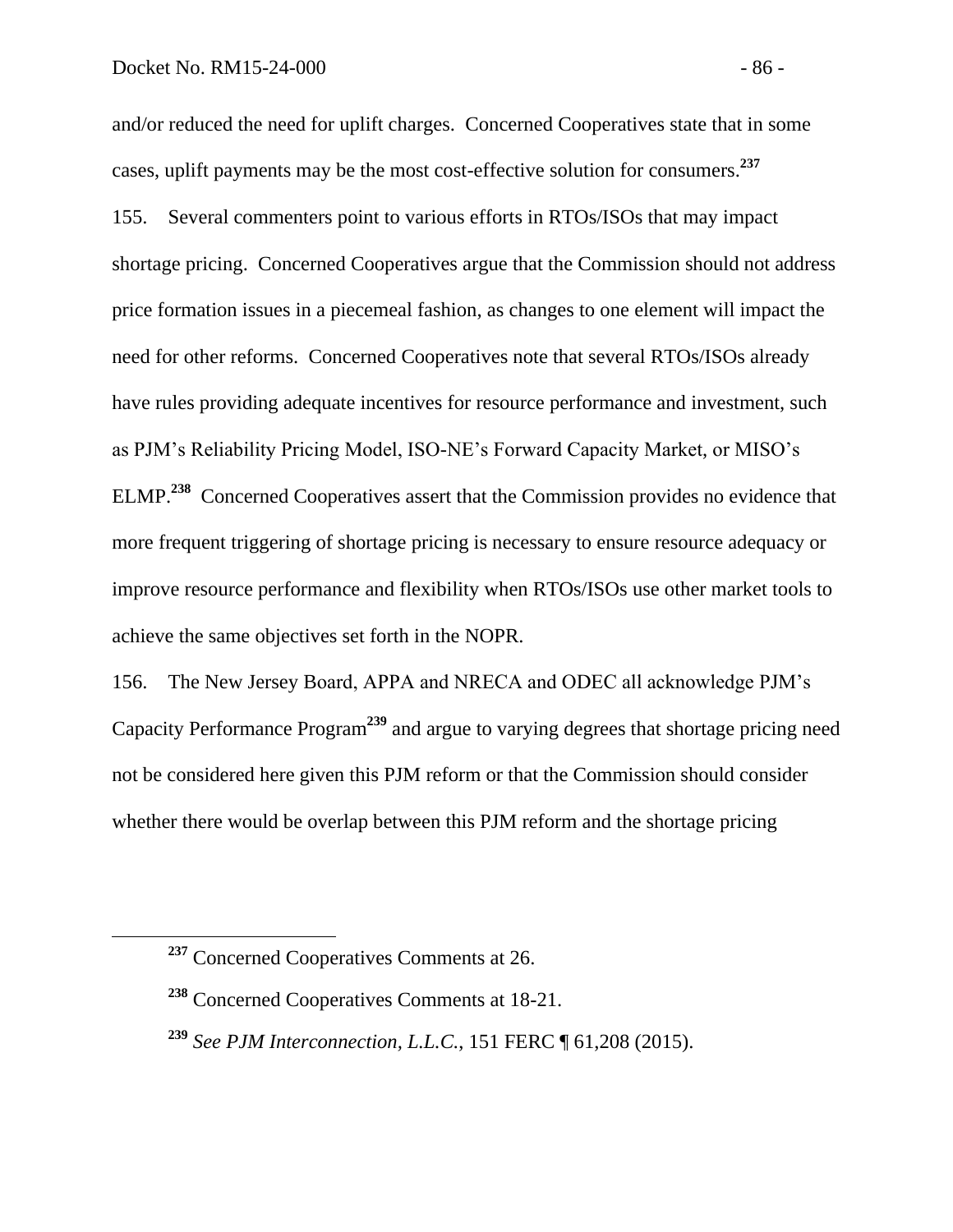proposal.**<sup>240</sup>** Furthermore, APPA and NRECA state that another factor in determining whether the shortage pricing proposal would improve market efficiency and benefit consumers is the extent to which there is an overlap between this proposal and other RTO/ISO market rules.**<sup>241</sup>** APPA and NRECA also point out that, in some RTOs/ISOs such as NYISO, scarcity pricing is an additional and separate revenue stream that can balance reliance on capacity market revenues.**<sup>242</sup>** Further, ODEC suggests that, instead of requiring an expansion of scarcity pricing to transient time periods, the Commission require PJM to consider the need to reduce, if not eliminate, scarcity pricing in light of the new Capacity Performance construct.**<sup>243</sup>**

157. Concerned Cooperatives note that the NOPR fails to identify the number of additional shortages that would be triggered in RTO/ISO markets that do not invoke shortage pricing for a single settlement interval. They argue that the NOPR also fails to quantify what that cost might potentially be for consumers, particularly in PJM, which recently sought to increase its energy offer caps to \$2,000 per MWh which could produce LMPs of \$3,700 per MWh during shortage events. Concerned Cooperatives state that the NOPR provides no evidence that prices at this level are just and reasonable for a

- **<sup>242</sup>** APPA and NRECA Comments at 14-15.
- **<sup>243</sup>** ODEC Comments at 8.

**<sup>240</sup>** New Jersey Board Comments 4-6; APPA and NRECA Comments at 14.

**<sup>241</sup>** APPA and NRECA Comments at 13.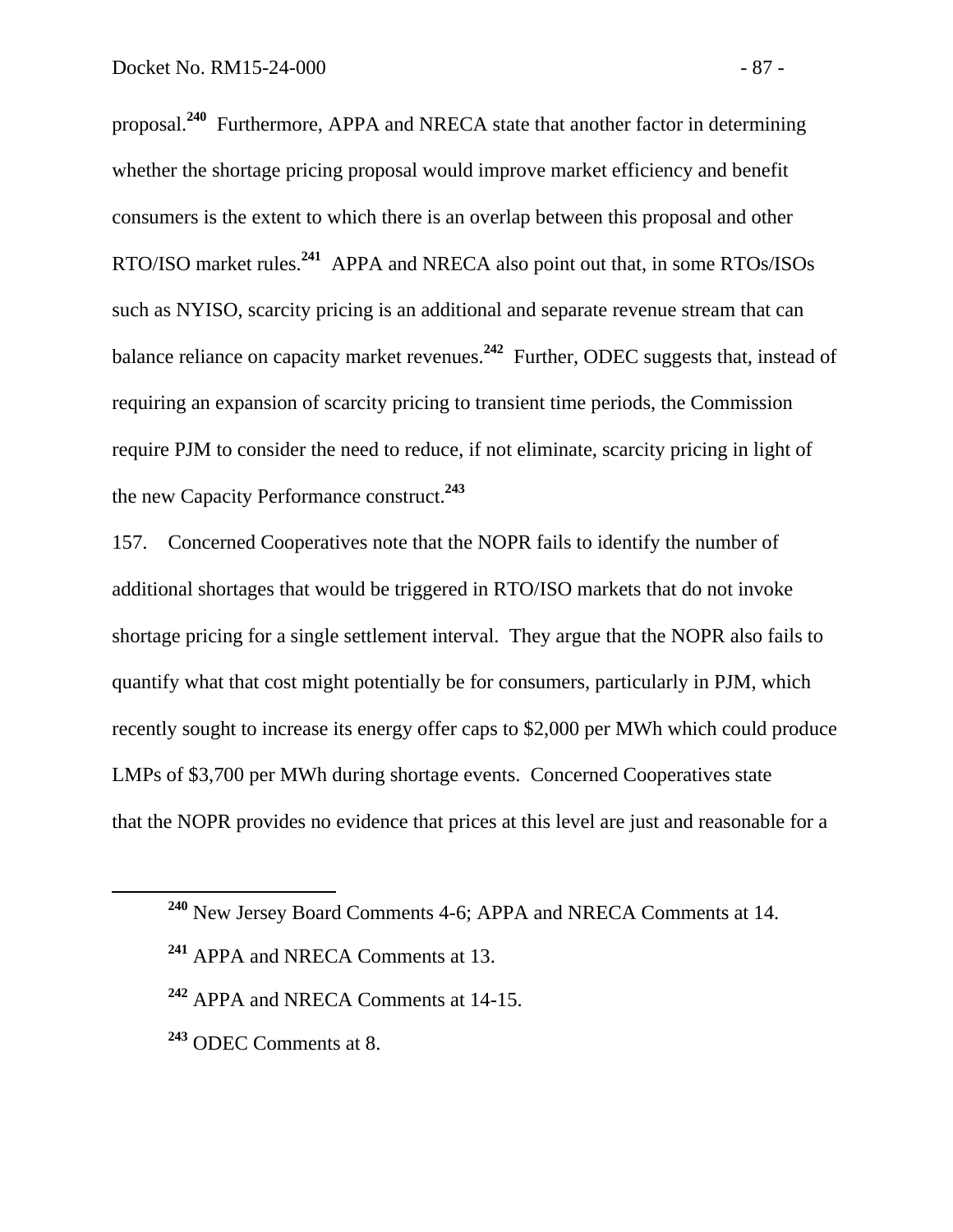five-minute shortage where a resource cannot respond and/or the event is triggered by an artificial shortage.**<sup>244</sup>**

158. PG&E urges the Commission to examine transient shortages and their attendant price spikes, and resolve modeling issues that are causing these shortages. PG&E understands that shortage pricing might be appropriate to the extent that such pricing provides a meaningful price signal to resources. However, PG&E argues that most price spikes in the CAISO over the past five years have been so short that they have not provided a meaningful opportunity for resources to respond.**<sup>245</sup>** For example, PG&E states that from 2012 through 2014, the CAISO five-minute market saw positive price spikes (>\$250/ MWh) in approximately 0.75 percent of the intervals. PG&E argues that transitory price spikes do not contribute to market efficiency, but result in increased market costs, and they give false signals to virtual participants, which can distort day-ahead awards and prices. PG&E also asserts that these transitory price spikes have contributed to price divergence between day-ahead and real-time and have resulted in significant uplift costs.**<sup>246</sup>**

159. PG&E notes that CAISO is already taking significant steps to address modeling issues that create transient shortages and attendant transient price spikes. For example,

**<sup>244</sup>** Concerned Cooperatives Comments at 25.

**<sup>245</sup>** PG&E Comments at 1-2.

**<sup>246</sup>** PG&E Comments at 1-2.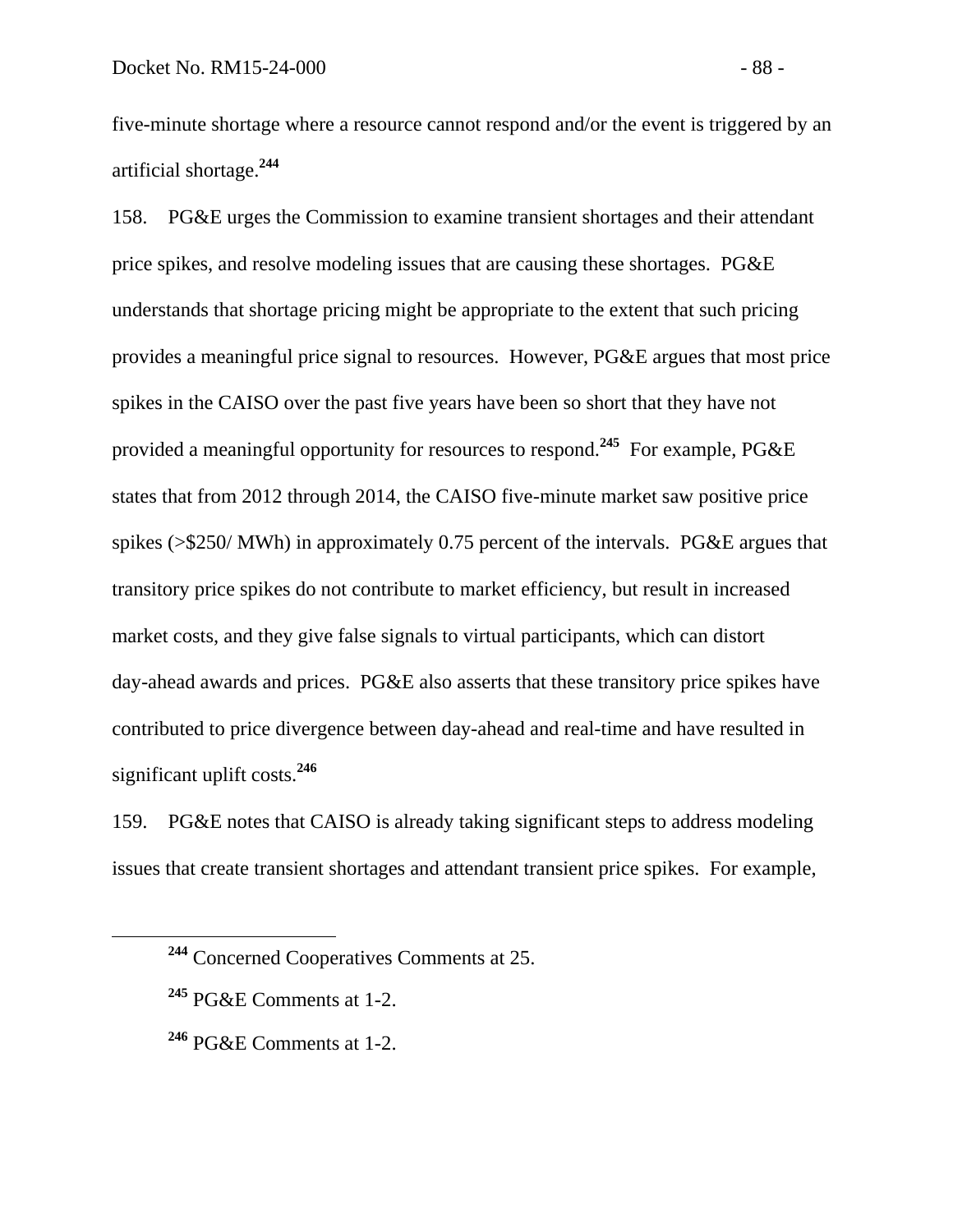PG&E states that CAISO is working to augment the real-time dispatch function with a Flexible Ramping Product which will help avoid ramp-induced shortages that cause scarcity conditions in real-time. PG&E also explains that CAISO is considering applying different penalty prices for infeasibilities depending on the level of constraint relaxation, which will more appropriately reflect the cost of constraint violations. PG&E asserts that a small violation of the power balance constraint may be covered by deploying regulation reserves at a smaller cost per megawatt-hour than a larger violation, which may require more costly load shedding.**<sup>247</sup>**

160. Dominion states that it is concerned that some shortages are merely transient in nature due to slight differences in modeling and the ramping of generation, and may not warrant sending a shortage price signal to the market. Dominion argues that issues regarding transient shortages should be addressed prior to implementation of the proposed reforms.**<sup>248</sup>** Dominion states that the Commission should require RTOs/ISOs to specifically explain how the RTOs/ISOs will address this issue as part of their compliance filings. Further, Dominion asserts that the modification of shortage pricing triggers to better correlate to dispatch intervals should coincide with implementation of the Commission's proposal to align settlement intervals with dispatch intervals.

**<sup>247</sup>** PG&E Comments at 2.

**<sup>248</sup>** Dominion Comments at 4-5.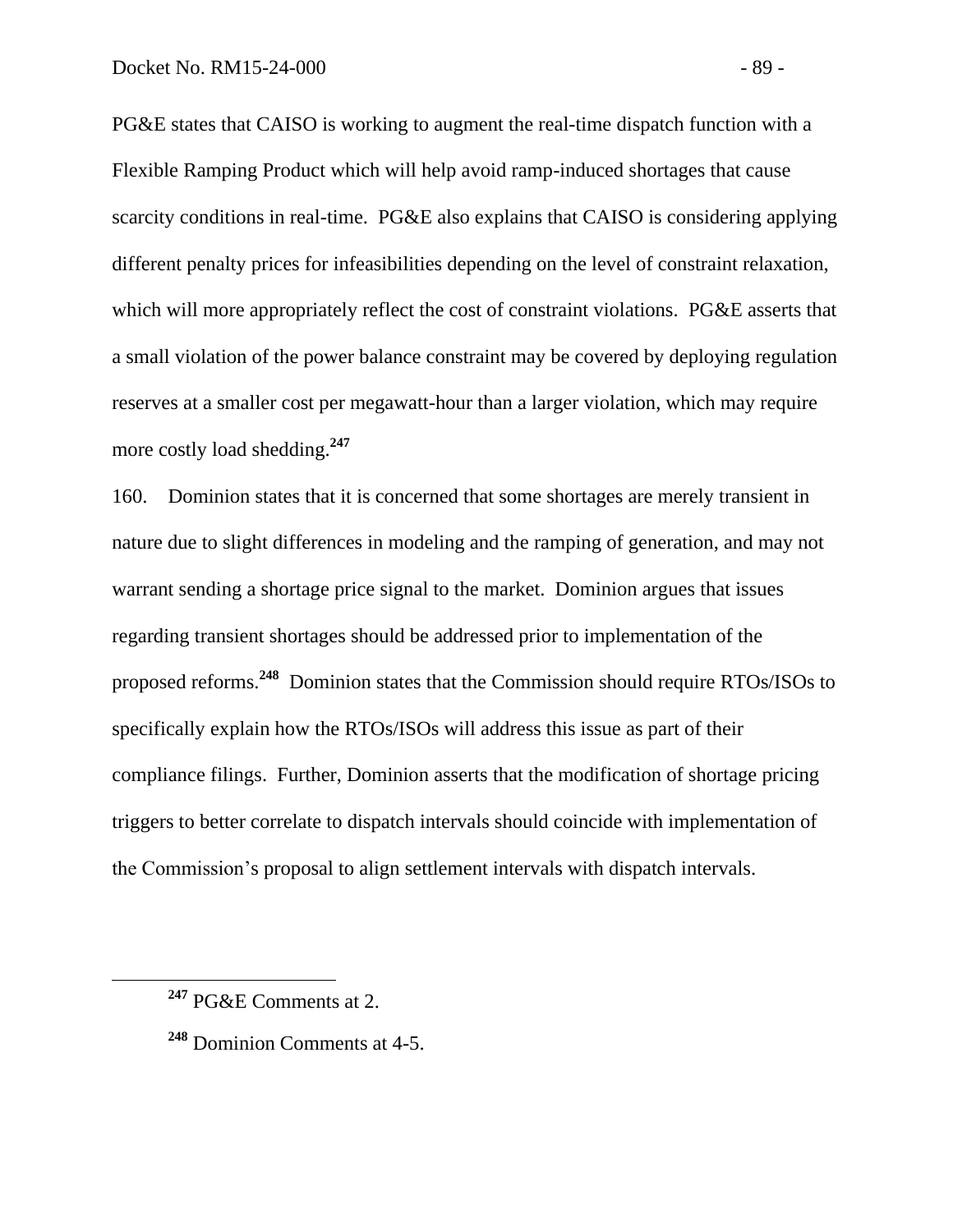Dominion argues that this will align a resource's timely response to shortage pricing with payment for its response.**<sup>249</sup>**

## **4. Commission Determination**

161. For the reasons discussed below, we adopt the NOPR shortage pricing proposal and modify the regulatory text to clarify that shortage pricing is required only when a shortage of energy or operating reserves is indicated by the RTO's/ISO's software. 162. Specifically, we require each RTO/ISO to trigger shortage pricing for any interval in which a shortage of energy or operating reserves is indicated during the pricing of resources for that interval. As stated in the NOPR, the shortage pricing requirement should "ensure that a resource is compensated based on a price that reflects the value of the service the resource provides."**<sup>250</sup>** This rationale applies to any shortage "regardless of the duration or cause of [the] shortage."**<sup>251</sup>** It thus would apply to "transient shortages." Several commenters specifically agreed with this analysis.<sup>252</sup> Under this requirement, whenever a shortage of energy or operating reserves is indicated in an

**<sup>249</sup>** Dominion Comments at 5.

 $\overline{a}$ 

**<sup>250</sup>** NOPR, FERC Stats. & Regs. ¶ 32,710 at P 52.

**<sup>251</sup>** NOPR, FERC Stats. & Regs. ¶ 32,710 at P 47; *see also id*. P 9 ("This reform would also ensure that resources operating during a shortage are compensated for the value of the service that they provide, regardless of whether the shortage is short-lived.").

**<sup>252</sup>** *See, e.g.*, Inertia Power and DC Energy Comments at 6 (citing NYISO Comments, Docket No. AD14-14-000, at 28-29 (Mar. 6, 2015), Potomac Economics Comments, Docket No. AD14-14-000, at 25-26 (Mar. 6, 2015), and Calpine Comments, Docket No. AD14-14-000, at 20 (Mar. 6, 2015)); SPP Market Monitor Comments at 3; Golden Spread Comments at 3-4.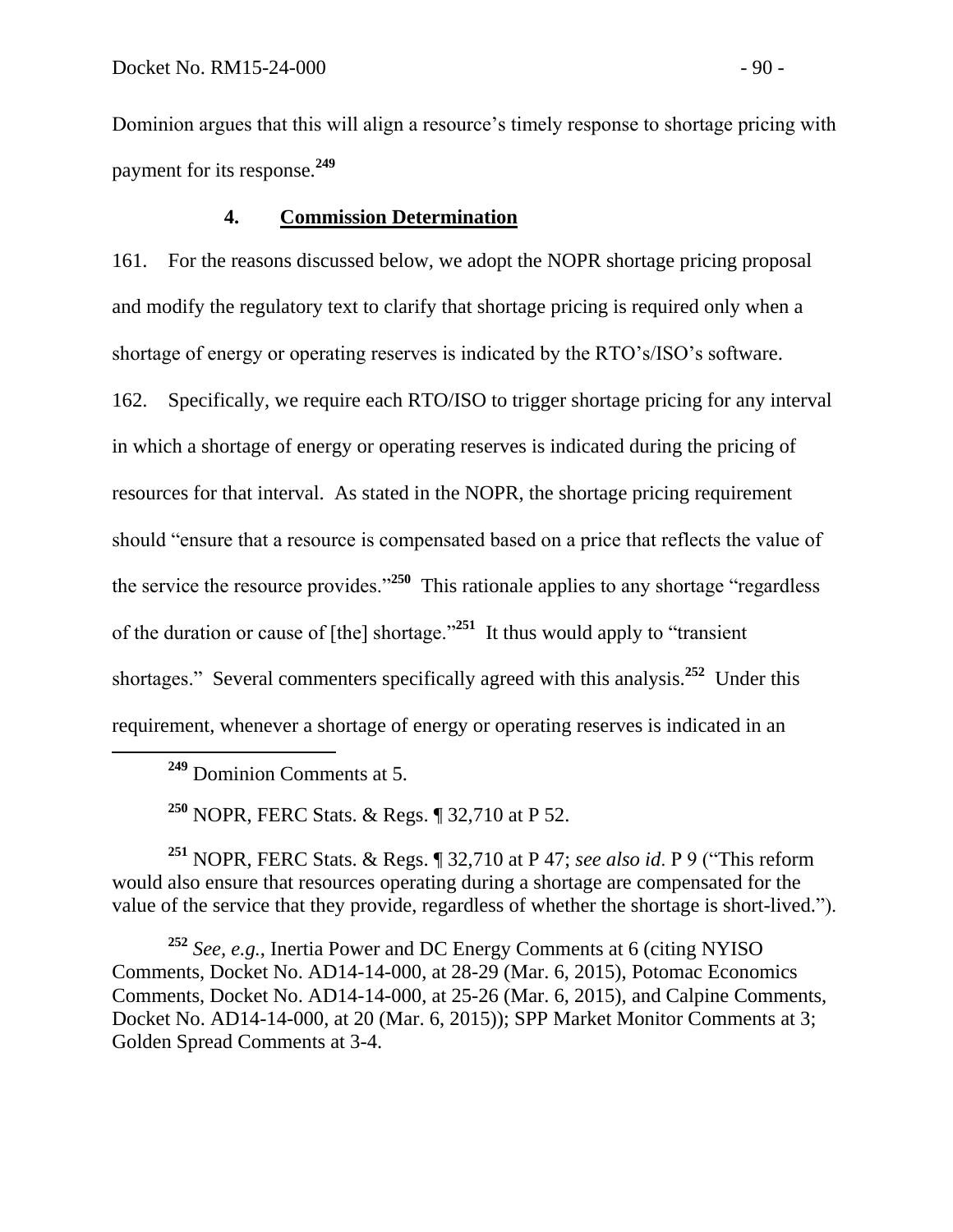$\overline{a}$ 

RTO's/ISO's pricing run software for a particular pricing interval, shortage pricing should be invoked even if during that period resources are ramping up to a particular level they are likely to reach in a few minutes.

163. We find that the shortage pricing requirement will help ensure that prices rise sufficiently and appropriately to allow supply to meet demand during an operating reserve shortage, and thus will more accurately reflect the value a resource provides. **253**  Better formed prices help ensure just and reasonable rates by providing appropriate incentives for market participants to follow commitment and dispatch instructions, maintain reliability, provide transparency of the underlying value of the service so that operational and investment decisions are based on prices that reflect the actual marginal cost of serving load and the operational constraints of reliable system operation, and encourage efficient investments in facilities and equipment.

164. As for incentives to follow dispatch, as noted in the NOPR, if a resource is compensated based on a price that reflects the value of the service the resource provides, the resource will have appropriate incentives to address energy or reserve shortages. As explained by Potomac Economics, the higher prices (relative to non-shortage price intervals) resulting from the shortage pricing proposal will enhance resource flexibility by leading to: (1) faster resource ramp rates; (2) wider dispatch ranges and not selfscheduling resources; (3) shorter start times for natural gas turbines; and (4) an incentive

**<sup>253</sup>** *See* NOPR, FERC Stats. & Regs. ¶ 32,710 at P 48 (citing Order No. 719, FERC Stats. & Regs. ¶ 31,281).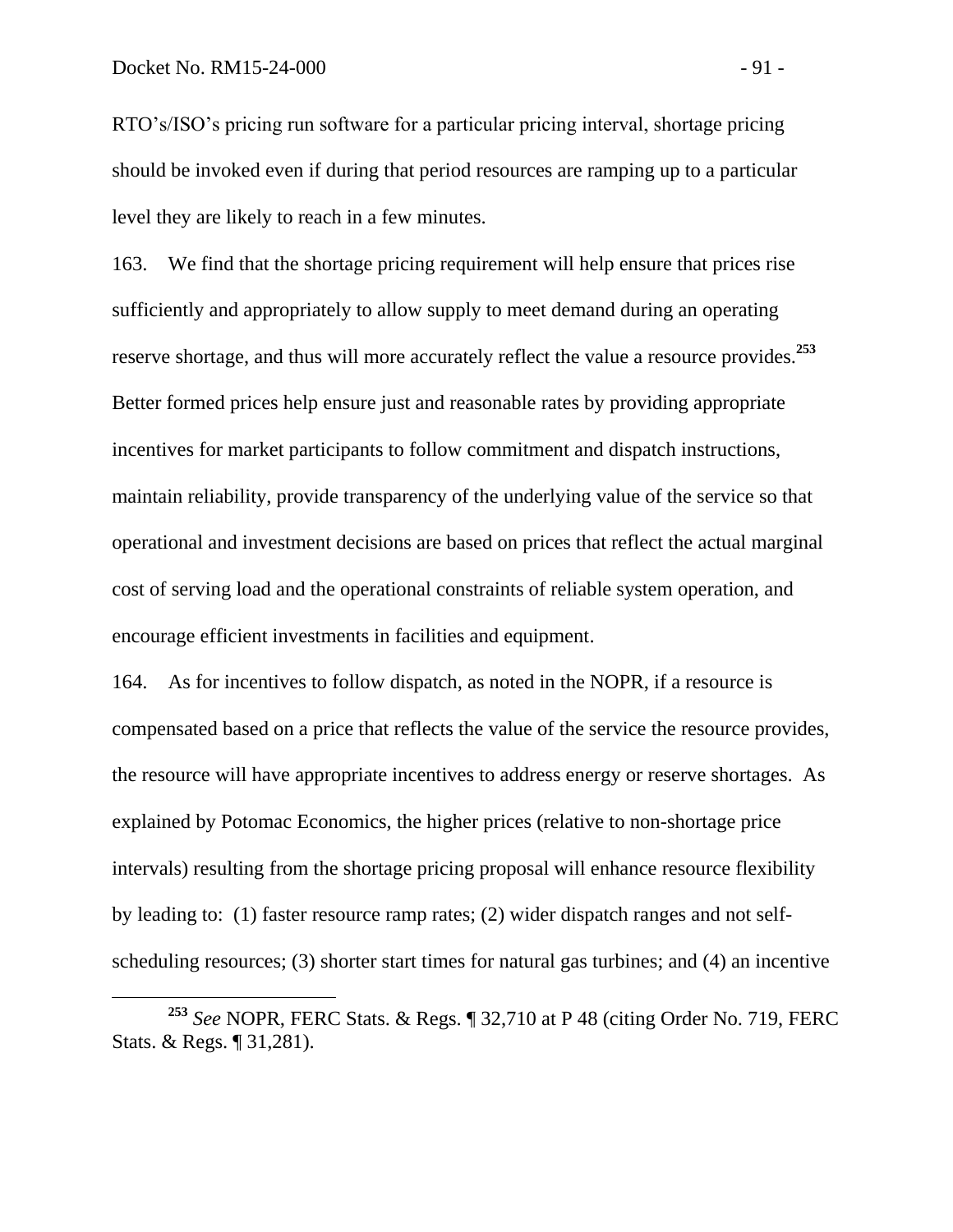to build more flexible, fast-ramping generating resources and to perform maintenance on existing resources that increases their flexibility.<sup>254</sup> In addition, shortage pricing during all reserve deficiencies also sends the correct price signal to already operating resources to take any actions necessary to remain operational during the shortage event. For instance, a resource that is already operating but realizes it will need to take a forced outage in the near-term will receive a clear signal to delay that forced outage, to the extent possible, until the reserve shortage has been resolved.

165. A number of commenters cite the role of appropriate shortage pricing in creating an incentive for market participants to make investments that will alleviate shortages in the future.**<sup>255</sup>** EDP Renewables and ESA note that the shortage pricing proposal will encourage greater investment in new production and storage technologies.**<sup>256</sup>** In response to commenters that assert that short duration shortage prices will not create a sufficient incentive for new entry, we agree with EPSA that appropriate shortage pricing will encourage more modest investments that can improve availability and response-time, such as weatherization of fuel supplies, heat tracing to reduce instrument failure during freezing temperatures, and completion of deferred maintenance such as burner

**<sup>254</sup>** Potomac Economics Comments at 8.

**<sup>255</sup>** NEI Comments at 14; NGSA Comments at 5; EPSA Comments, Pope Aff. at 15; Potomac Economics Comments at 8.

**<sup>256</sup>** EDP Renewables Comments at 5-6; ESA Comments at 4. ESA states that the shortage pricing reform will improve the ability for a resource to be compensated based on the value of the service the resource provides.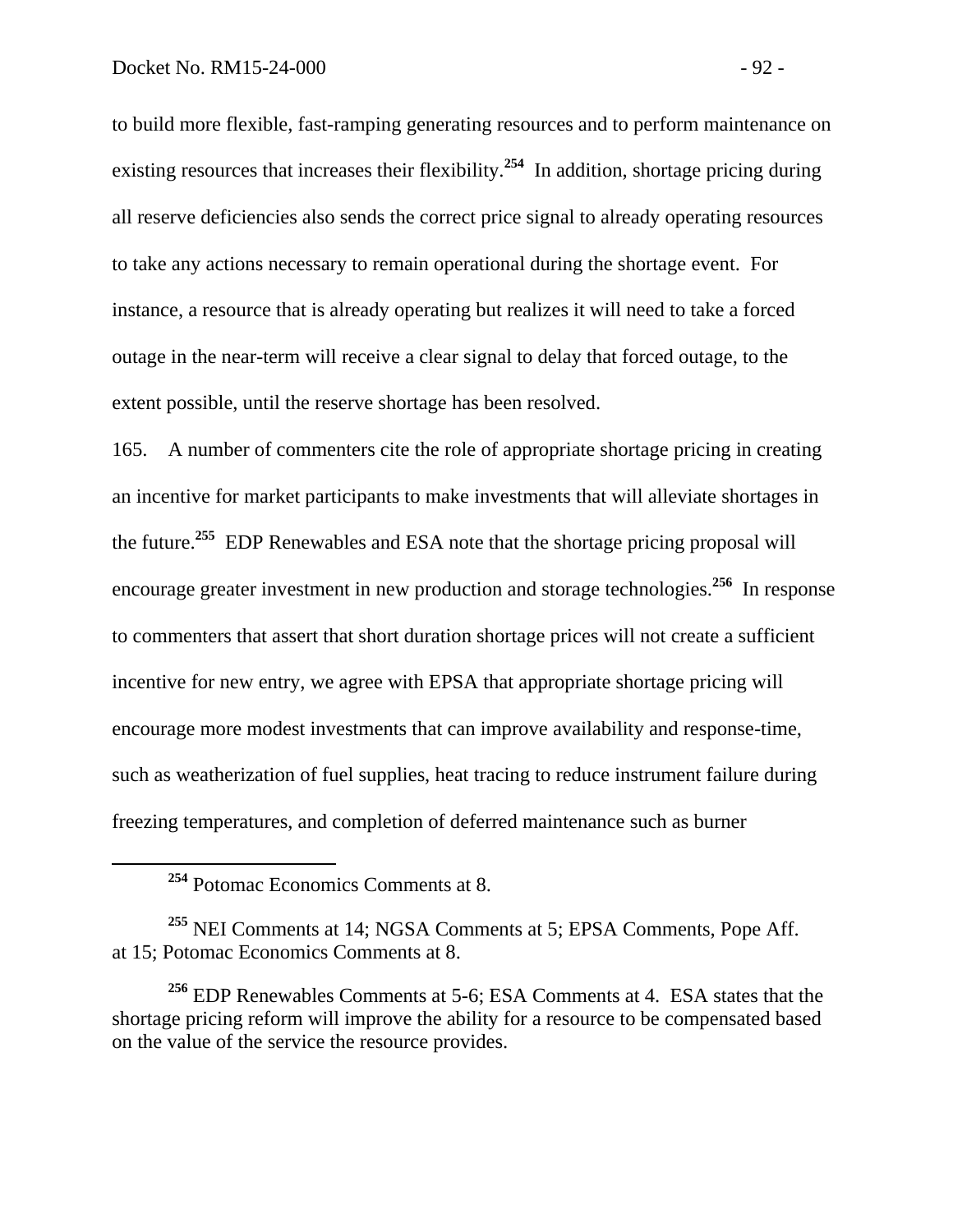upgrades.**<sup>257</sup>** Investments of the nature identified by commenters should enhance reliability in the long-run as system resources are more able to perform during critical system conditions.

166. With regard to transparency, an RTO's/ISO's action to establish prices at the times of shortage, including transient shortages, makes the shortage apparent to all market participants. This maximizes the opportunities and incentives for all system resources to take actions to address the shortage.

167. In response to commenters like CAISO, we clarify that we did not intend to impose shortage pricing if a shortage occurs during an interval for which the prices and dispatch decisions have already been set. We did not intend that, for example, *ex post* pricing should, after binding prices have been determined by the RTO/ISO software, invoke shortage pricing based upon a subsequent recognition that a shortage existed in a particular prior interval. Similarly, the shortage pricing proposal also did not intend to require any changes to the frequency of existing dispatch and pricing runs for energy or operating reserves. To the extent that operating reserves are priced at a different interval than energy resources are dispatched, as is the case in CAISO, this Final Rule applies to the interval that prices and co-optimizes both energy and operating reserves. Thus, an RTO/ISO need not trigger shortage pricing during a fifteen-minute operating reserve period if it becomes aware of a shortage within that interval, because reserve prices have

**<sup>257</sup>** EPSA Comments, Pope Aff. at 19.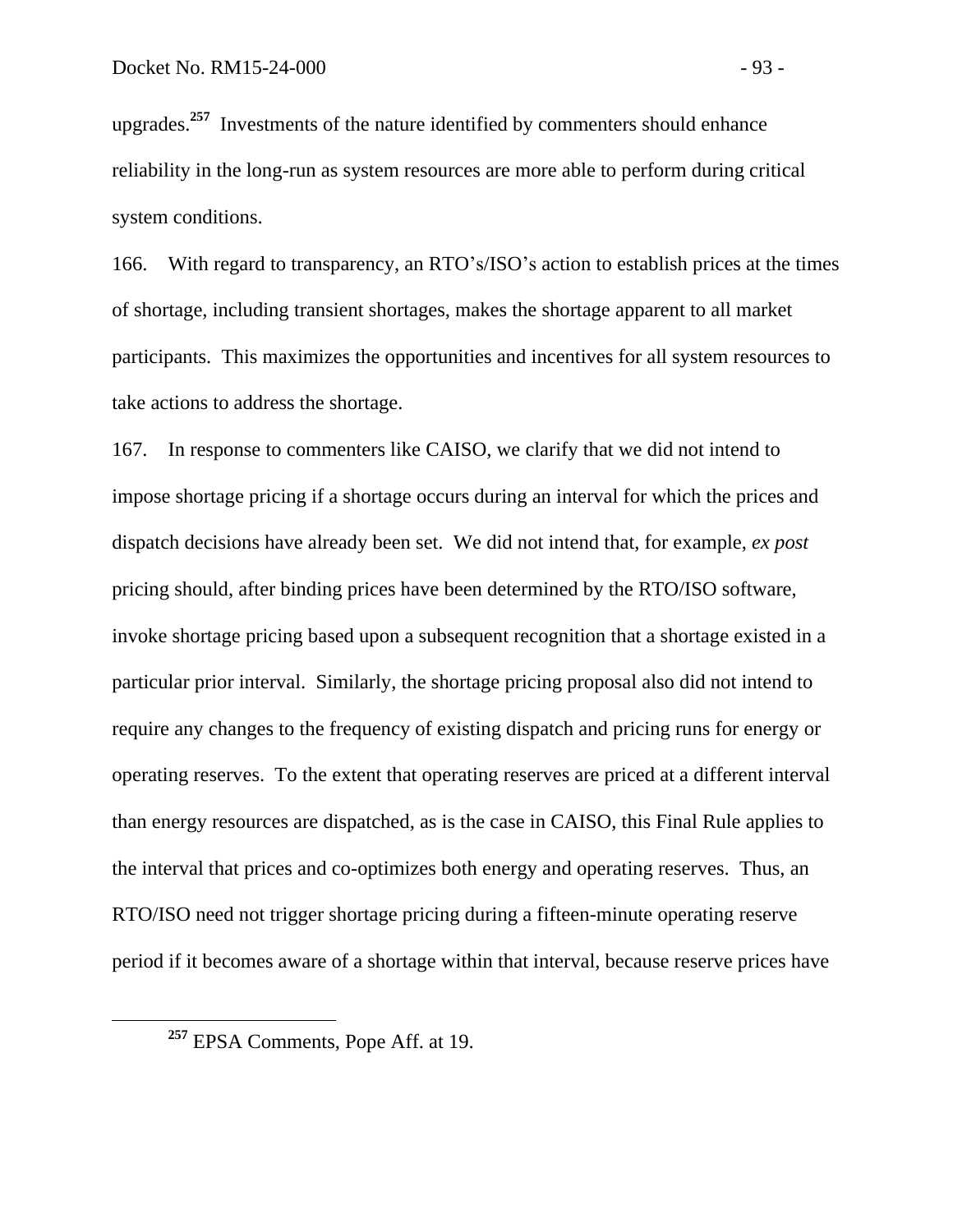already been set for that entire fifteen-minute period. Only if that shortage is projected to continue into the next reserve period and there is time to factor that shortage into the dispatch and pricing run for the next interval does the RTO/ISO need to trigger shortage pricing for that next interval.

168. Also, the shortage pricing proposal did not intend to require any changes to existing pricing methods, such as ELMP in MISO that allows offline resources to set energy prices, and we agree that the use of offline resources can result in efficient pricing.**<sup>258</sup>** However, we agree with Potomac Economics that if an RTO's/ISO's pricing model allows infeasible or uneconomic units to set prices, the offline units represent an artificial increase in real-time supply that will depress real-time prices. Therefore, for the purpose of this Final Rule, RTOs/ISOs choosing to use offline resources to count towards energy and operating reserve requirements may not allow infeasible or uneconomic offline units to set prices through the real-time pricing model or to be counted as providing reserves.

169. In opposing the proposal, PJM and SPP argue that an energy or operating reserve shortage that the RTO/ISO expects to be resolved quickly (e.g., within ten minutes),

**<sup>258</sup>** *See Midcontinent Indep. Sys. Operator, Inc.*, 150 FERC ¶ 61,143, at P 36 (2015) ("For the reasons discussed below, we conditionally accept MISO's Revised ELMP Filing, effective March 1, 2015, subject to a further compliance filing...."); *Midcontinent Indep. Sys. Operator, Inc.*, Docket No. ER15-685-001 (Feb. 4, 2016) (delegated letter order accepting compliance filing).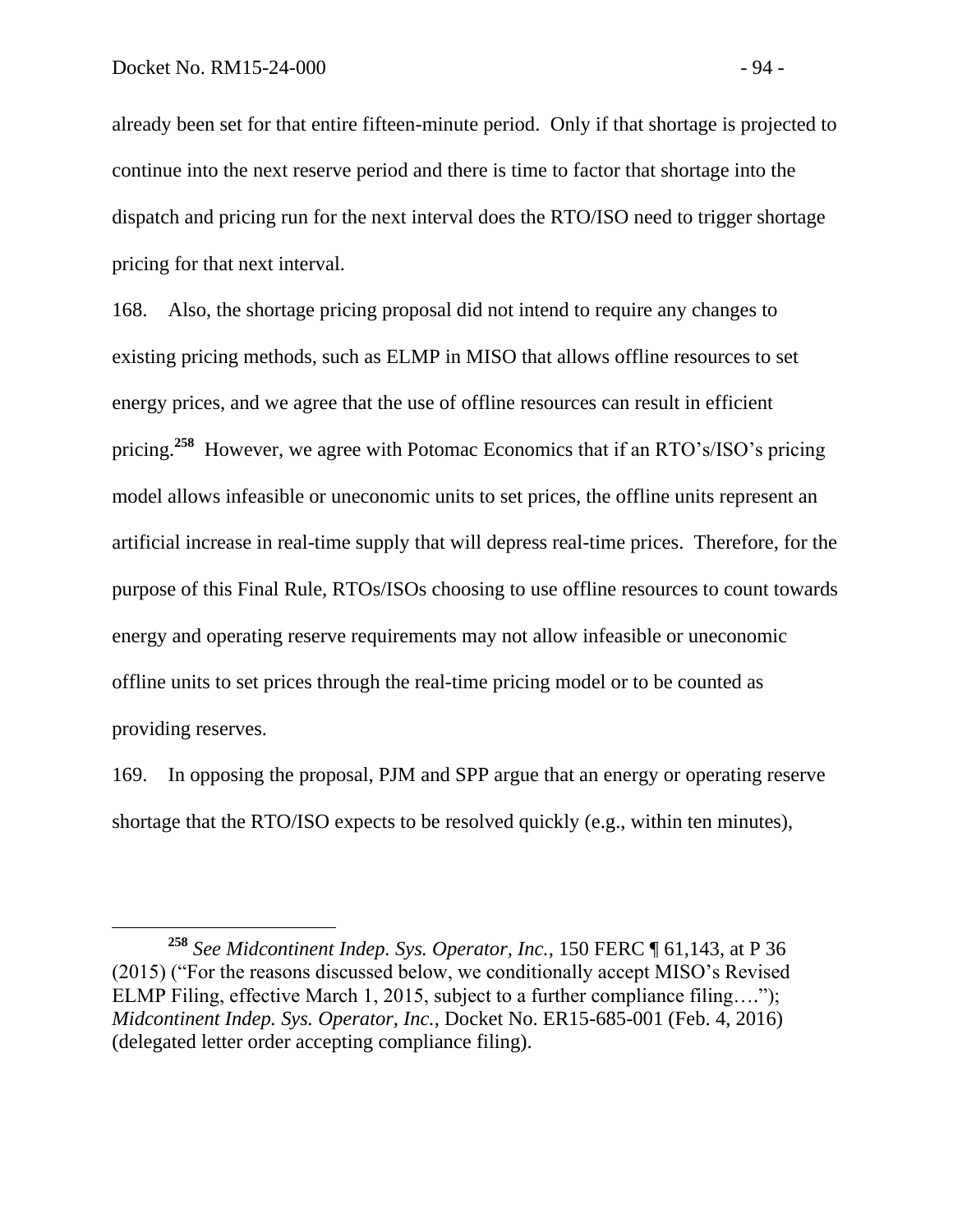should not trigger shortage pricing. They note that, in PJM, for example, shortage pricing is not triggered until a shortage is projected to last at least thirty minutes.**<sup>259</sup>**

170. We disagree that an energy or operating reserve shortage that the RTO/ISO expects to be resolved quickly should not trigger shortage pricing. Such a shortage presents exactly the type of mismatch between system conditions and pricing that the reform was meant to remedy. Thus, by adopting the proposed shortage pricing reform, we require PJM and SPP to modify their existing shortage pricing mechanisms.

171. As summarized above, PJM and SPP provide three hypothetical situations in their joint comments to describe situations where they argue shortage pricing should not apply. **<sup>260</sup>** In all of these scenarios, RTOs/ISOs are "technically compromising the operating reserve requirement," as PJM and SPP concede, **<sup>261</sup>** although such transient shortages may not violate NERC's reliability standards.**<sup>262</sup>** However, we find that RTOs/ISOs should reflect these system conditions in the price. Using shortage pricing for a transient shortage situation reflects in the price of operating reserves the current

**<sup>259</sup>** NOPR, FERC Stats. & Regs. ¶ 32,710 at P 46 & n.70; PJM and SPP Comments at 5.

**<sup>260</sup>** PJM and SPP Comments at 3-5.

 $\overline{a}$ 

**<sup>261</sup>** PJM and SPP Comments at 4.

**<sup>262</sup>** Requirement R6.2 of North American Electric Reliability Corporation's Reliability Standard BAL-002-1 requires restoration of contingency reserves within 90 minutes: "The default Contingency Reserve Restoration Period is 90 minutes." In the Western Electric Coordinating Council (WECC), the reliability standards require restoration of contingency reserves within 60 minutes. WECC BAL-002-WECC-2, R1.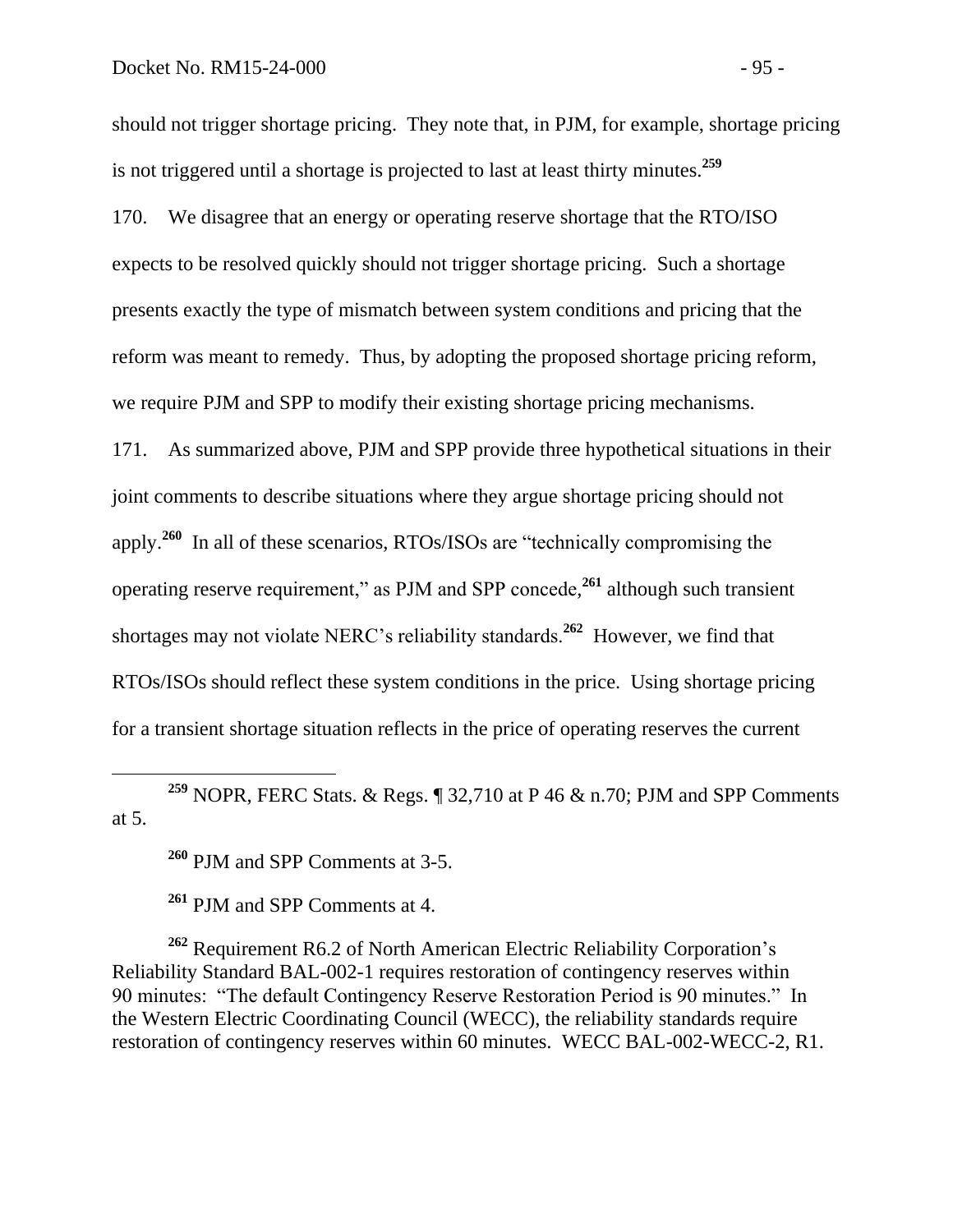system conditions, which include the possibility of a contingency occurring —for which operating reserves were procured and designed to address. This is designed to appropriately value those resources that provide value to the system by their ability to respond quickly to changing prices. As Potomac Economics states,**<sup>263</sup>** transient shortages, which typically occur when the system is ramp-constrained, are true shortages because, if a large contingency occurs during such a shortage (e.g., a generator trips off-line), the RTO/ISO will not have the ability to replace the capacity because other generators are already ramping as quickly as possible. It is possible, as PJM and SPP state, that when a transient shortage is recognized, RTOs/ISOs can re-dispatch their system to eliminate the shortage quickly.**<sup>264</sup>** However, until the shortage is resolved, prices should reflect the system conditions and the actions taken to resolve the shortage as much as possible. 172. PJM, SPP, and Direct Energy have also not shown that applying shortage pricing to transient shortages will create control issues and increase uplift.**<sup>265</sup>** In fact, there is evidence in this record that it will not. The RTOs/ISOs which currently invoke shortage pricing during relatively brief periods, i.e., MISO, NYISO and ISO-NE, do not appear to

prices should decrease uplift over time, as the costs of units committed, dispatched, or

have these types of control issues. Further, we note that reflecting system conditions in

**<sup>263</sup>** Potomac Economics Comments at 8.

**<sup>264</sup>** PJM and SPP Comments at 4.

**<sup>265</sup>** *See* PJM and SPP Comments at 3-5 (making this argument in the context of the hypotheticals discussed above); Direct Energy Comments at 10-11.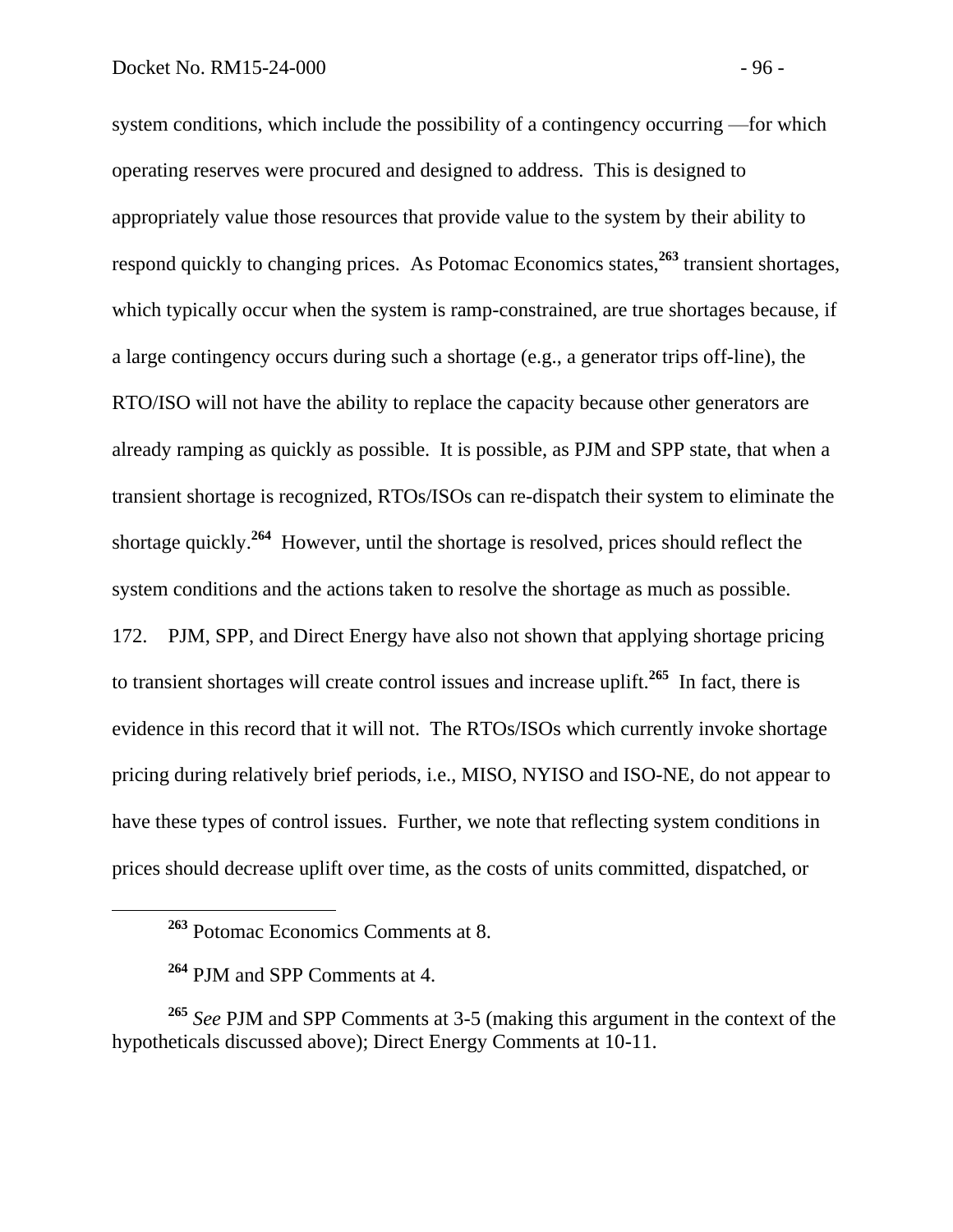designated as reserves would be reflected in prices and those units would no longer need to be made whole through uplift payments.

173. PJM and SPP state that application of the shortage pricing reform to transient shortages would likely require the implementation of operating reserve demand curves that distinguish prices relative to varying degrees of shortage.**<sup>266</sup>** In the NOPR, the Commission acknowledged that, as a result of the shortage pricing reform, "an RTO/ISO may need to calibrate administrative shortage prices to better reflect the value of the service."<sup>267</sup> Thus, if PJM or SPP believes that a modification of the applicable operating reserve demand curves is appropriate in light of the shortage pricing reform, the appropriate forum to make such is a change is through an FPA section 205 filing.

174. We disagree with TAPS, Concerned Cooperatives, APPA, and NRECA that the only effect of requiring RTOs/ISOs to trigger shortage prices in transient events is to provide extra revenue to generators already in the market.**<sup>268</sup>** While extra revenue may result from prices accurately reflecting shortage conditions, we believe that is appropriate. The purpose for requiring the shortage pricing is to create transparent market prices that reflect system conditions. The benefit of triggering shortage prices for all shortages is that it gives all suppliers an incentive to do as much as they can, including

**<sup>266</sup>** PJM and SPP Comments at 7-8.

**<sup>267</sup>** NOPR, FERC Stats. & Regs. ¶ 32,710 at P 49.

**<sup>268</sup>** TAPS Comments at 9; APPA and NRECA Comments at 7; Concerned Cooperatives Comments at 16.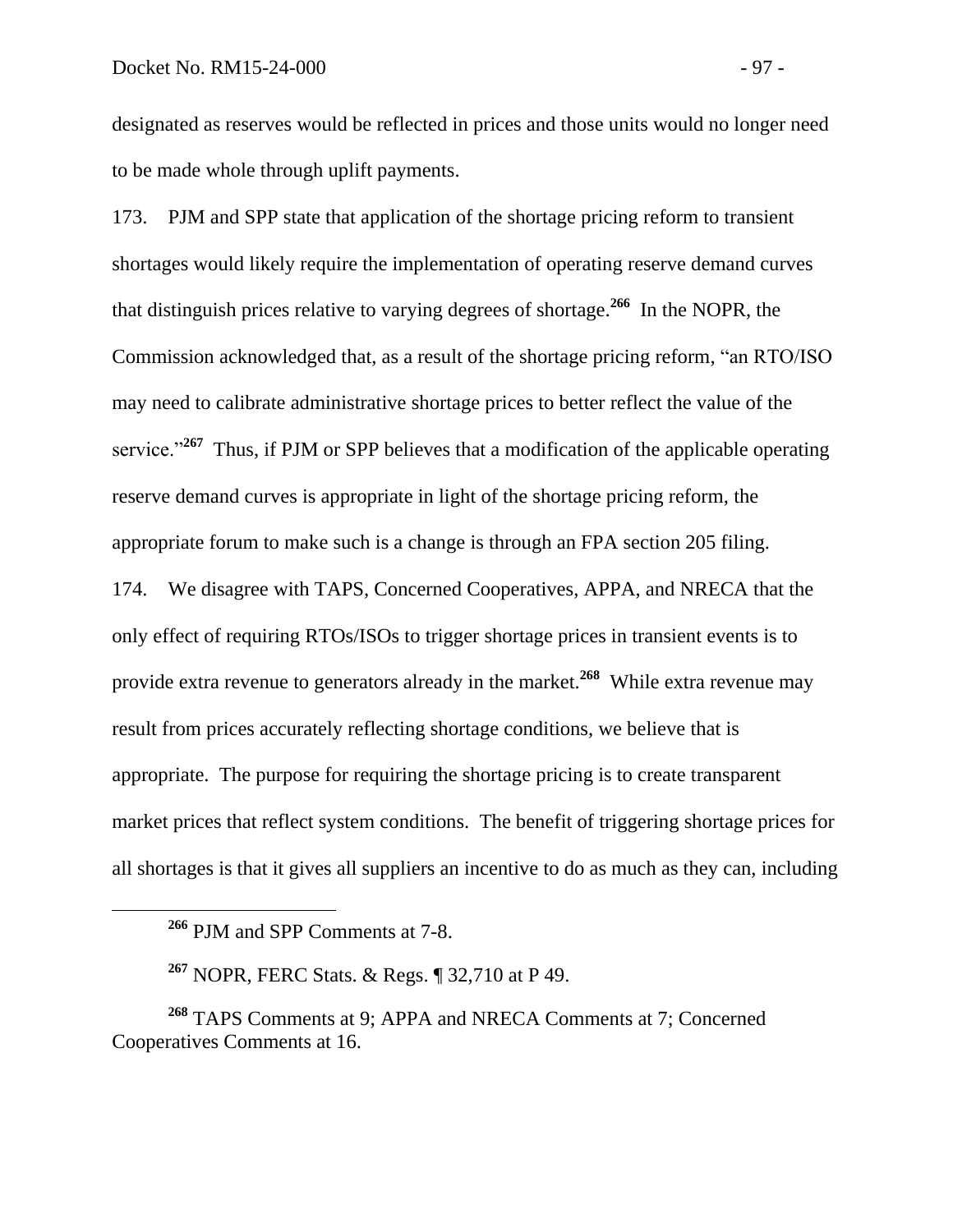investments and operational alterations, to be available the next time it appears that shortages may occur and shortage pricing may be invoked, even if such shortages last briefly. Further, as discussed above, shortage pricing during all reserve deficiencies also sends the correct price signal to already operating resources to take any actions necessary to remain operational during the shortage event.

175. We disagree with the views of those commenters**<sup>269</sup>** who assert that the proposed rule is not justified because no evidence exists that price signals as volatile and transient as shortage prices would be the basis for capital investments. While shortage pricing revenues may not, by themselves, be enough to financially justify entirely new generation projects, commenters who are generation owners and project developers have indicated that triggering shortage prices during short duration shortages as proposed in the NOPR "will provide an incentive for incremental investments to enable existing or new generation or dispatchable demand to respond to short-duration shortages."**<sup>270</sup>** As to the amount of construction done recently by merchants as opposed to that done under long-term contracts, we note that RTOs/ISOs such as PJM have been able to maintain

**<sup>270</sup>** EPSA Comments, Pope Aff. at 15.

**<sup>269</sup>** APPA and NRECA Comments at 11-12; TAPS Comments at 7-13; Concerned Cooperatives Comments at 15-16.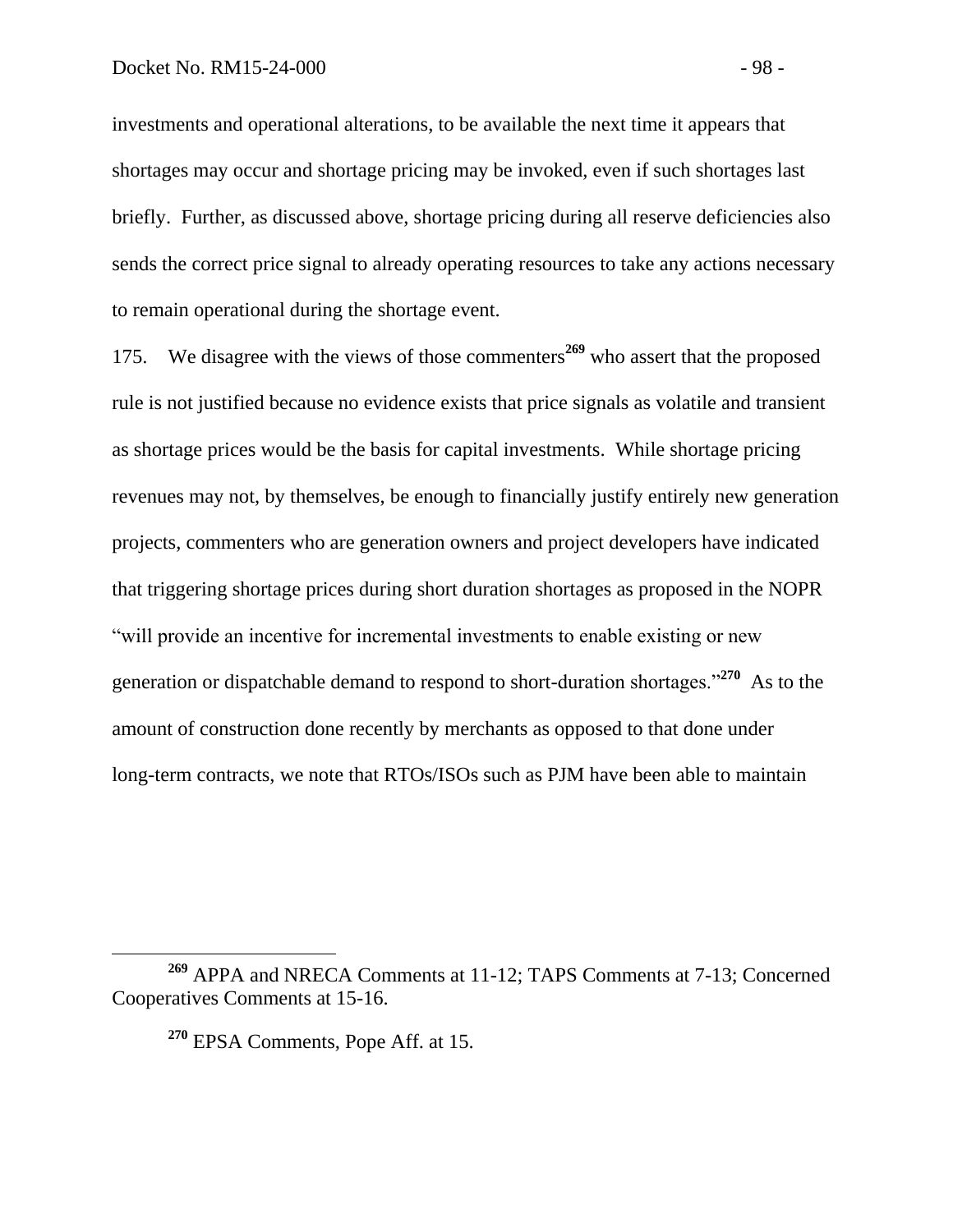$\overline{a}$ 

reliability with reliance primarily upon their capacity market and not long-term contracts for new generation.**<sup>271</sup>**

176. TAPS recommends that the Commission direct each RTO/ISO to propose new shortage prices for transient shortages that do not exceed the value of the incremental benefit (if any) provided by an additional megawatt in those circumstances, or to demonstrate that the RTO's/ISO's existing shortage prices applicable in such circumstances already meet that standard.**<sup>272</sup>** We decline to require this in the Final Rule both because this was not originally proposed and because the record in this proceeding has not persuaded us that any RTO's/ISO's administrative shortage prices need to be modified. However, as discussed above, any RTO/ISO may file, pursuant to section 205 of the FPA, to propose a modification of any of the administrative shortage prices as a result of this Final Rule, as PJM and SPP indicate they might.

177. The PJM Market Monitor identifies an implementation issue, which may be unique to PJM. The PJM Market Monitor asserts that PJM cannot accurately measure the actual level of operating reserves on a five-minute basis. To address this, the PJM Market Monitor and the New Jersey Board recommend that the Commission direct PJM

**<sup>271</sup>** *See generally* Monitoring Analytics, *New Generation in the PJM Capacity Market: MW and Funding Sources for Delivery Years 2007/2008 through 2018/2019* (May 4, 2016),

http://www.monitoringanalytics.com/reports/Reports/2016/New Generation in the PJM [\\_Capacity\\_Market\\_20160504.pdf](http://www.monitoringanalytics.com/reports/Reports/2016/New_Generation_in_the_PJM_Capacity_Market_20160504.pdf)*.* 

**<sup>272</sup>** TAPS Comments at 13. PJM and SPP indicate that they may need to file to modify their shortage prices. *See* PJM and SPP Comments at 8.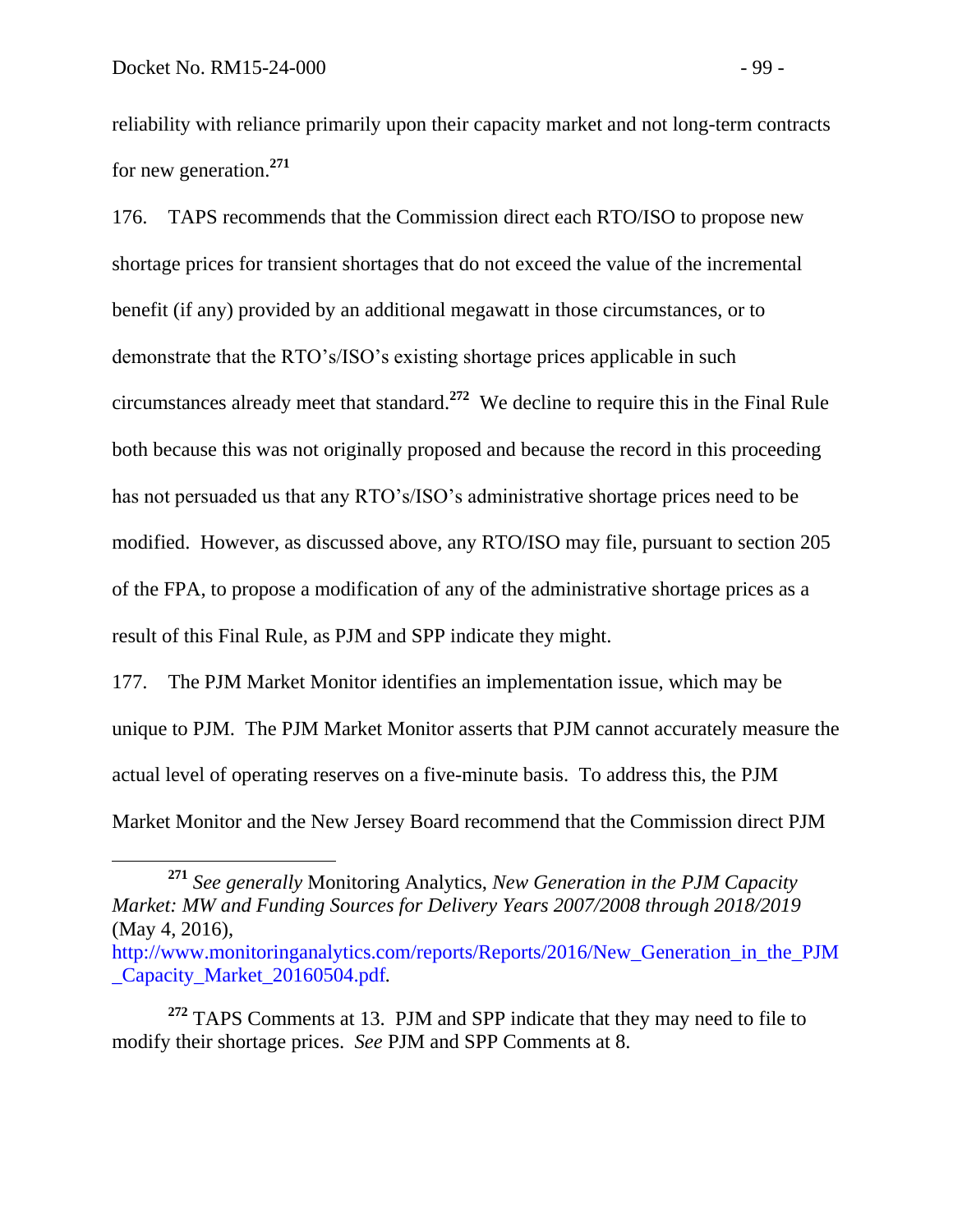to develop this measurement capability before it implements the shortage pricing proposal.<sup>273</sup> To the extent that PJM or any other RTO/ISO believes it needs to enhance its measurement capabilities to implement the shortage pricing requirement, it should propose to do so in its compliance filing.

178. Concerned Cooperatives maintains that the shortage pricing proposal may not achieve the price formation objective of increased transparency because generators may not be capable of responding fast enough to shortage pricing triggered during transient events.<sup>274</sup> However, we find that the shortage pricing requirement will increase transparency because shortage prices provide a clear and public market signal, while compensation to resources provided through uplift provides a signal only to individual resources and after-the-fact. In addition, consistently sending a clear price signal during reserve deficiencies in real-time should encourage market participant behavior in the day-ahead market that translates into day-ahead prices that better reflect expected system conditions.

179. Concerned Cooperatives, ODEC, ELCON, and PG&E suggest that the Commission should not adopt the shortage pricing proposal because other initiatives, such as PJM's Reliability Pricing Model modifications and fast ramping products, already provide adequate incentives for resource performance and send the signals

**<sup>273</sup>** PJM Market Monitor Comments at 9.

**<sup>274</sup>** Concerned Cooperatives Comments at 6.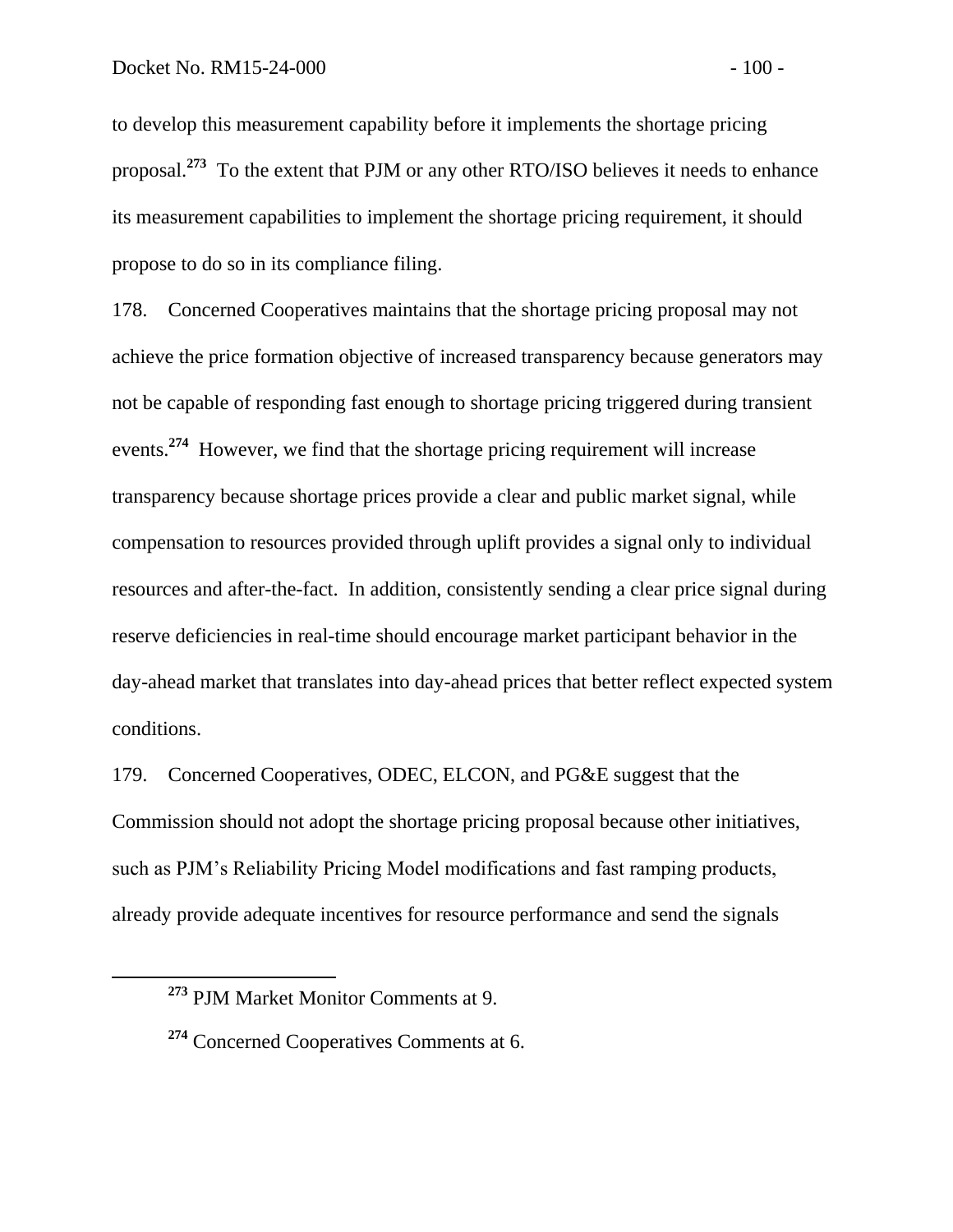needed for generation investment.**<sup>275</sup>** We are not persuaded by these arguments. While other initiatives, such as PJM's Reliability Pricing Model modifications and additional fast-ramping products, could decrease the occurrence of shortages and shortage pricing, an effective shortage pricing trigger is still required to ensure appropriate pricing when shortages occur. This is particularly important for incenting behavior by load in the dayahead market that is consistent with expected system conditions in real-time. For instance, the Reliability Pricing Model modifications will send real-time price signals to encourage resource performance, but will not necessarily encourage accurate day-ahead load forecast for load.

180. Concerned Cooperatives express concern that the Commission does not require the RTOs/ISOs to include, in their compliance filings, an analysis to ensure that consumers remain protected against the exercise of market power when the proposed reforms are implemented.**<sup>276</sup>** However, Concerned Cooperatives do not explain why the RTOs'/ISOs' existing market power mitigation methodologies would not prevent the exercise of market power during times of shortage pricing, under the proposed reforms or otherwise. Therefore, we do not require the RTOs/ISOs to provide a market power review and mitigation reforms in their compliance filings.

**<sup>276</sup>** Concerned Cooperatives Comments at 15.

**<sup>275</sup>** Concerned Cooperatives Comments at 18-25; ELCON Comments at 2; PG&E Comments at 2.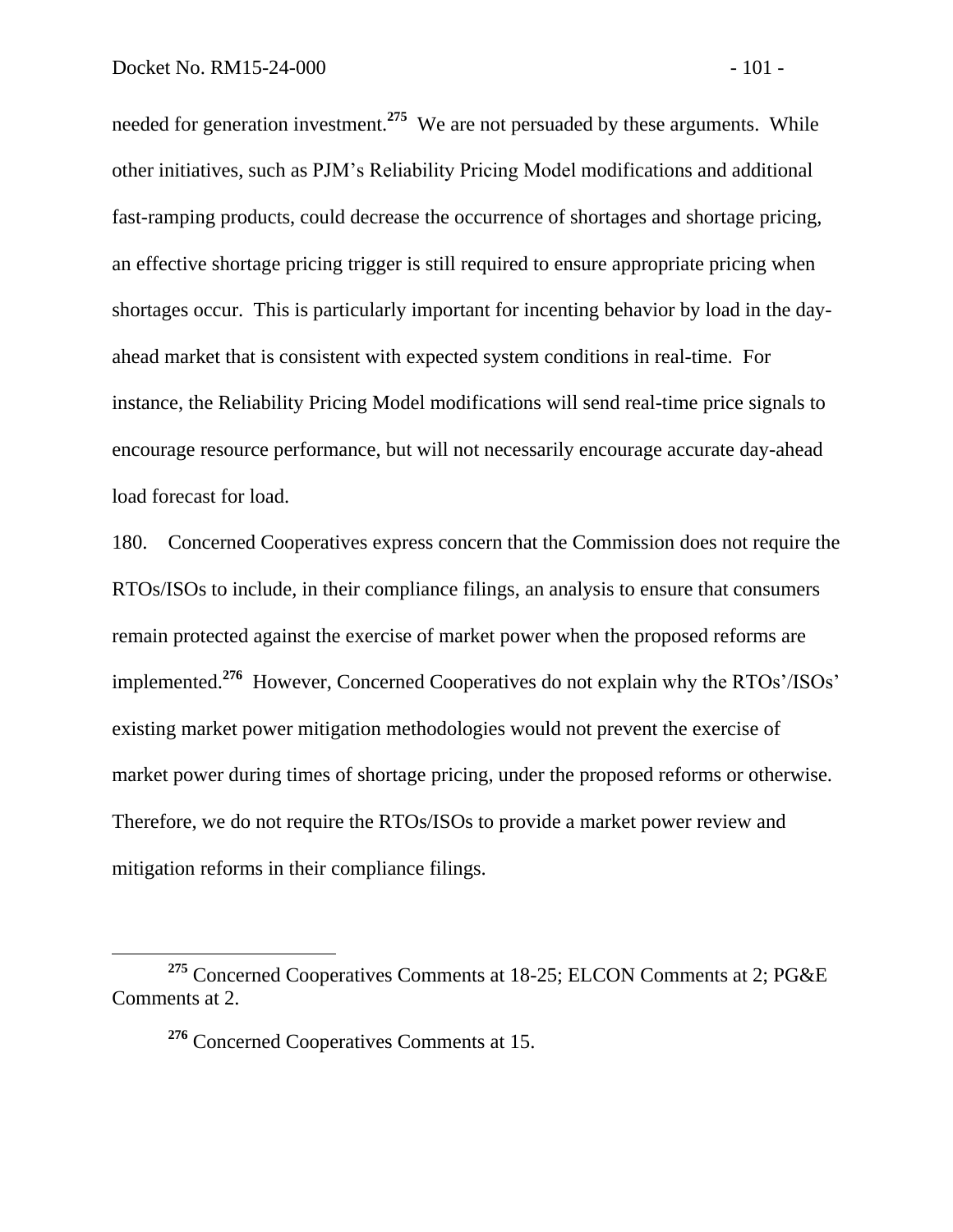## **C. Compliance and Implementation**

# **1. Commission Proposal**

181. In the NOPR, the Commission proposed that RTOs/ISOs submit compliance filings on both the proposed settlement reform and the proposed shortage pricing reform four months from the effective date of the Final Rule; that the proposed settlement reform become effective twelve months from the date of the compliance filings for implementation of reforms to settlement systems; and that the shortage pricing proposal become effective four months from the date of the compliance filings for implementation of reforms to shortage pricing triggers. **277**

### **2. Comments**

 $\overline{a}$ 

182. As described below, some commenters sought more time to submit compliance filings and questioned (1) whether the Commission provided enough time to implement the settlement proposal; and (2) whether the Commission should extend implementation of the shortage pricing proposal to allow for simultaneous implementation of shortage pricing proposal with the settlement proposal.

# **a. Comments from RTOs/ISOs**

183. The ISO/RTO Council argues that the Commission should not force the RTOs/ISOs to substantially reform their existing market structure to comply with the

**<sup>277</sup>** NOPR, FERC Stats. & Regs. ¶ 32,710 at PP 38, 54-55.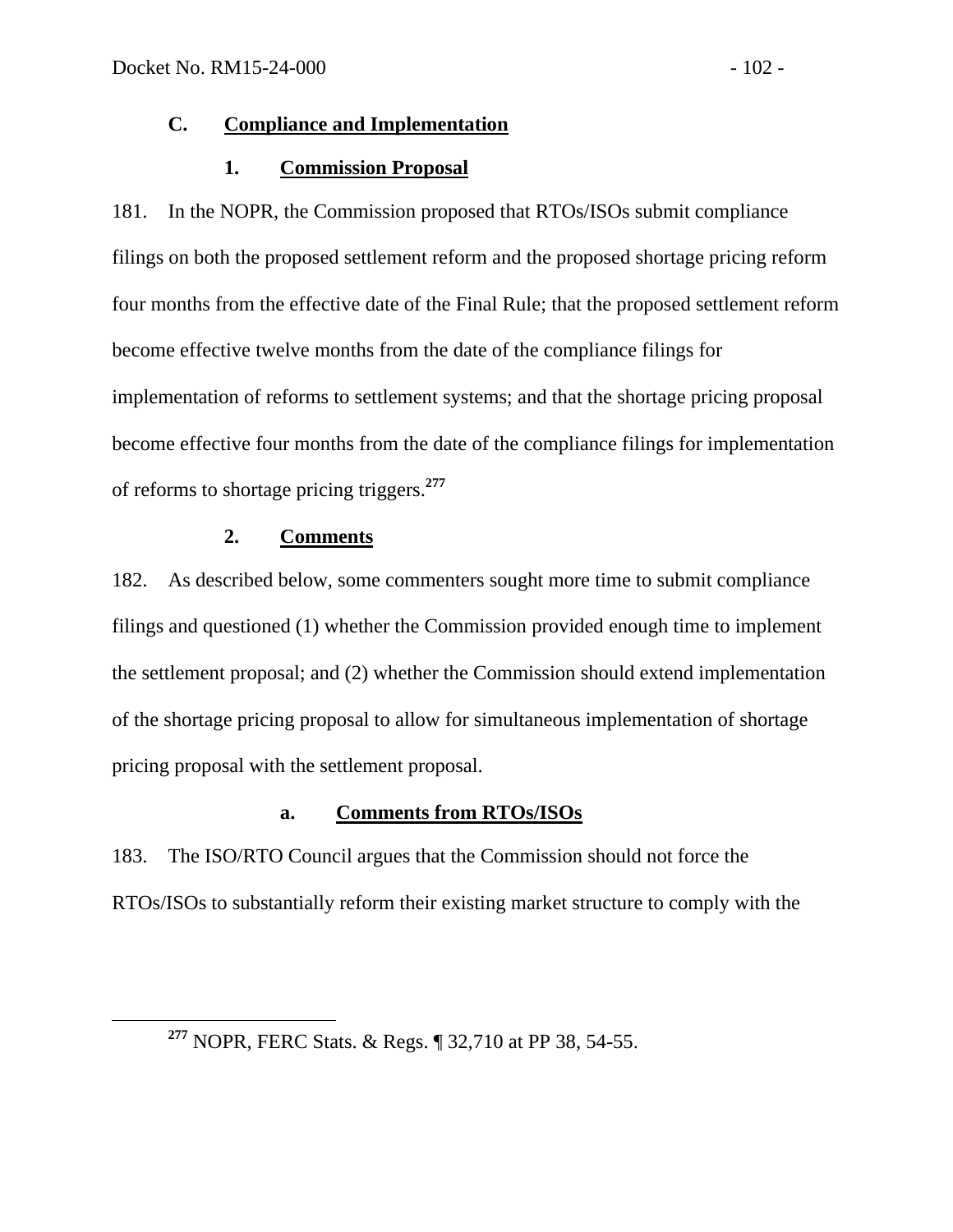shortage pricing proposal.**<sup>278</sup>** PJM, MISO, and ISO-NE either support the compliance deadline or believe that they can meet the compliance deadline once a Final Rule is published in the Federal Register.**<sup>279</sup>**

184. ISO-NE supports the implementation timeline for the shortage pricing proposal because it believes that its market already meets the NOPR proposal. **280** Similarly, ISO-NE states that it has already engaged its participants to discuss tariff changes to settle the real-time markets in five-minute intervals, and is therefore not concerned with the implementation timeline because it anticipates tariff changes will be filed with the Commission in mid-2016, to be effective in 2017.**<sup>281</sup>**

185. MISO states that it already has a project in progress to replace the current software systems that perform market and transmission settlements processing,**<sup>282</sup>** and it estimates that an additional eight months would be required to mitigate any issues related to the new software and complete development of the revised settlement system, allowing implementation by the fourth quarter of 2017.**<sup>283</sup>** MISO states that the Commission

**<sup>279</sup>** PJM Comments at 7; MISO Comments at 13; ISO-NE Comments at 1.

**<sup>280</sup>** ISO-NE Comments at 3.

**<sup>281</sup>** ISO-NE Comments at 2. "ISO-NE plans to implement five-minute settlement of real-time reserves as part of the implementation of five-minute settlement of real-time energy transactions, which is currently being discussed with stakeholders." *Id.* at 3.

**<sup>282</sup>** MISO Comments at 3.

**<sup>283</sup>** MISO Comments at 6.

**<sup>278</sup>** ISO/RTO Council Comments at 3.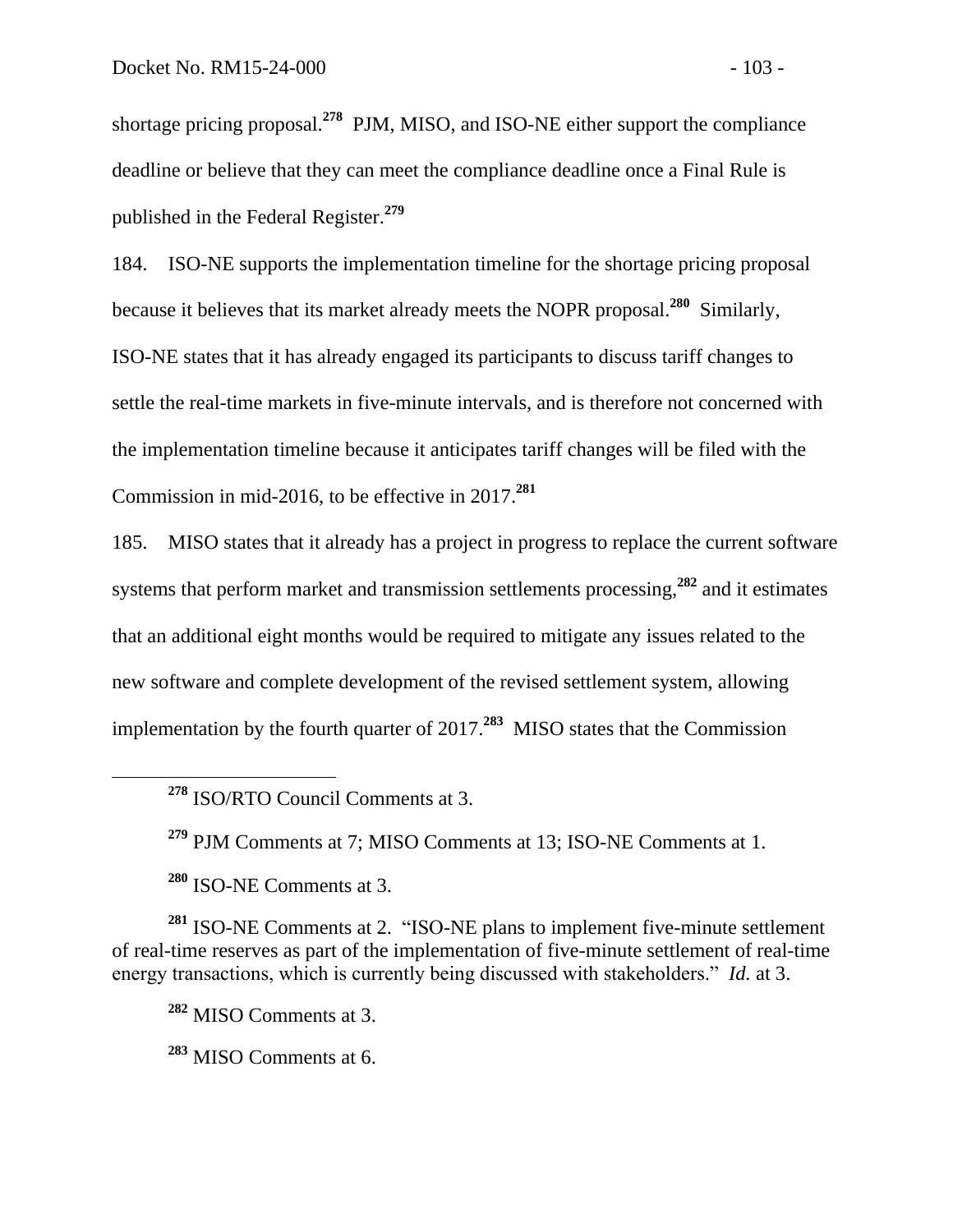should allow each RTO/ISO to propose, in its compliance filing, what it believes is a reasonable implementation schedule.**<sup>284</sup>**

186. PJM asserts that it can make a compliance filing four months after the date of the Final Rule, but is concerned that insufficient time was suggested for implementation.**<sup>285</sup>** PJM hopes to complete an evaluation of what changes are needed in its settlement system around April 2016, but, depending upon on the outcome of that analysis, it estimates that revising the settlement process will require between fifteen to thirty-eight months.**<sup>286</sup>** PJM also states that, though it opposes the shortage pricing proposal, if the Commission orders some version of shortage pricing reform, the Commission should consider simultaneous implementation of shortage pricing with the settlement interval proposal.**<sup>287</sup>** 187. CAISO also states that, depending upon the specifics of the Final Rule, extra time may be necessary for a complete compliance filing.**<sup>288</sup>**

**<sup>284</sup>** MISO Comments at 12.

**<sup>285</sup>** PJM Comments at 7.

 $\overline{a}$ 

**<sup>286</sup>** PJM Comments at 3-4.

**<sup>287</sup>** PJM addresses its objections to the shortage pricing proposals in the PJM and SPP Comments.

**<sup>288</sup>** CAISO Comments at 25. CAISO has asked for certain clarifications as part of its comments, and states that if the Commission does not make the necessary clarifications, CAISO will need extra time to consider what changes would need to be made to its systems, and to develop implementing tariff language along with the supporting filing. *Id*.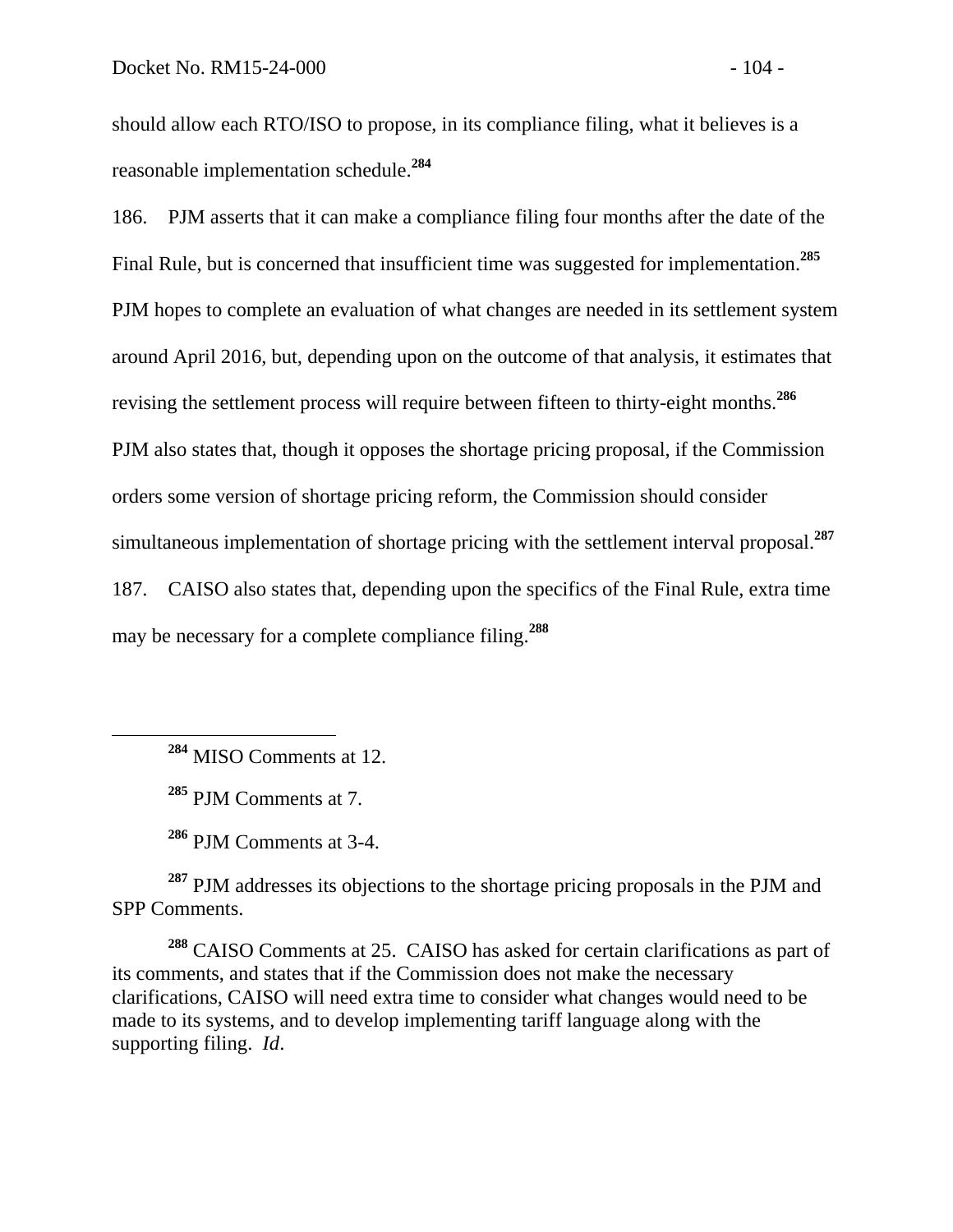## **b. Comments Urging Flexibility in Implementation**

188. Several commenters urge flexibility in the implementation timelines.**<sup>289</sup>** The New Jersey Board concurs with PJM that, given the technical uncertainties involved, the Commission, in the Final Rule, should provide flexibility in the implementation timeline.<sup>290</sup> Duke states that the RTOs/ISOs should determine the implementation timeline after first exploring system design options, cost impacts to market participants, and approaches to reduce cost impacts.**<sup>291</sup>** EEI and APPA and NRECA contend that not only is a flexible implementation timeline necessary, but RTOs/ISOs should also be encouraged to work with market participants to ensure they have the necessary systems and metering in place in advance.**<sup>292</sup>**

189. NEPOOL, Golden Spread, and TAPS echo the statements of EEI, contending that implementation should account for specific differences between the RTOs/ISOs instead of imposing a rigid standard.**<sup>293</sup>**

**<sup>289</sup>** ISO/RTO Council Comments at 3; New Jersey Board Comments at 3; PJM Comments at 4; EEI Comments at 8; NEPOOL Comments at 1; Golden Spread Comments at 7-8.

**<sup>290</sup>** New Jersey Board Comments at 3 (citing PJM Comments at 4).

**<sup>291</sup>** Duke Comments at 6.

**<sup>292</sup>** EEI Comments at 8; APPA and NRECA Comments at 4-5.

**<sup>293</sup>** NEPOOL Comments at 5; Golden Spread Comments at 7-8; TAPS Comments at 14-15.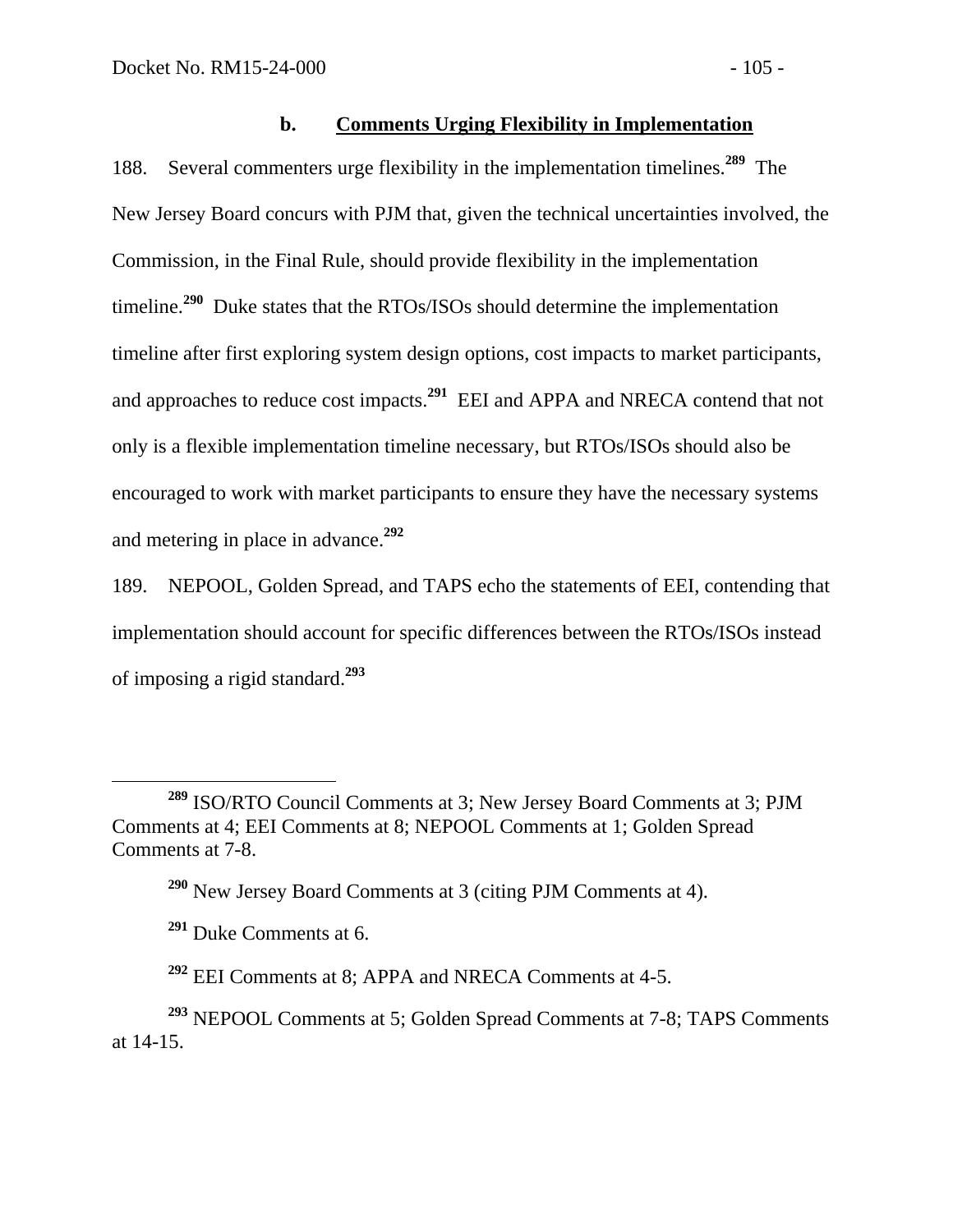190. Although TAPS argues against the proposed shortage pricing rule, it states that if the rule is adopted, then needed administrative shortage pricing level modifications should become effective when other shortage pricing modifications become effective.**<sup>294</sup>** Golden Spread also identifies issues it believes need to be addressed before the proposed shortage pricing requirement can be properly implemented in SPP.**<sup>295</sup>**

#### **c. Compliance Filing Deadline**

191. Some commenters commented on the amount of time allowed to submit a compliance filing. With regard to the settlement interval proposal, Concerned Cooperatives state that because it could take over a year to determine what market rules may need modification and to subsequently implement those changes, the Commission should require a compliance filing after one year so that RTOs/ISOs can discuss implementation issues with stakeholders.**<sup>296</sup>** TAPS states that the four-month compliance deadline proposed in the NOPR is too short because a rule adjusting shortage pricing triggers needs to be accompanied by an adjustment to shortage pricing levels.**<sup>297</sup>**

**<sup>294</sup>** TAPS Comments at 13.

**<sup>295</sup>** Golden Spread Comments at 8-10.

**<sup>296</sup>** Concerned Cooperatives Comments at 12.

**<sup>297</sup>** TAPS Comments at 14.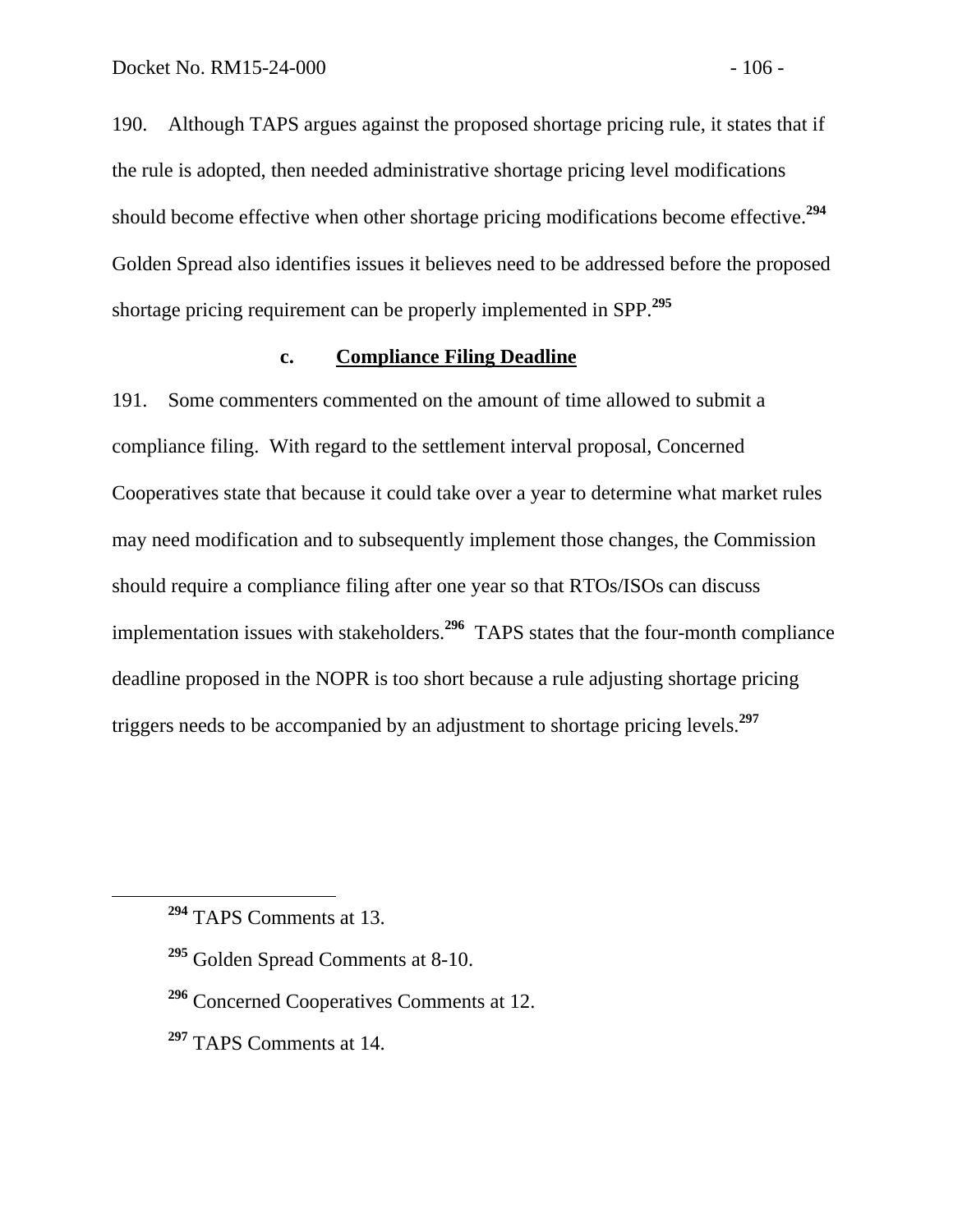#### **d. Implementation Deadline**

192. PSEG states that, in markets where the current equipment can be utilized, the twelve-month implementation timeline proposed by the NOPR would be reasonable.**<sup>298</sup>** However, PSEG notes that the Commission must take into account the time it will take the individual RTOs/ISOs to implement computer system changes.**<sup>299</sup>** Several commenters assert that the timelines for implementation mentioned in the NOPR may be too short.

193. ODEC asserts that, instead of requiring implementation within twelve months of the compliance filings, if the Commission determines PJM must settle resources at the same interval those resources are dispatched, then the Commission should require each RTO/ISO to submit a proposed plan for compliance and implementation of the Final Rule.**<sup>300</sup>**

194. Exelon maintains that the implementation period for the five-minute settlement interval proposal should be 18 months because of the equipment changes that will be necessary for generators in the RTOs/ISOs that do not currently use five-minute pricing.**<sup>301</sup>**

**<sup>298</sup>** PSEG Comments at 8.

**<sup>299</sup>** PSEG Comments at 15; Inertia Power Comments at 9.

**<sup>300</sup>** ODEC Comments at 5.

**<sup>301</sup>** Exelon Comments at 5.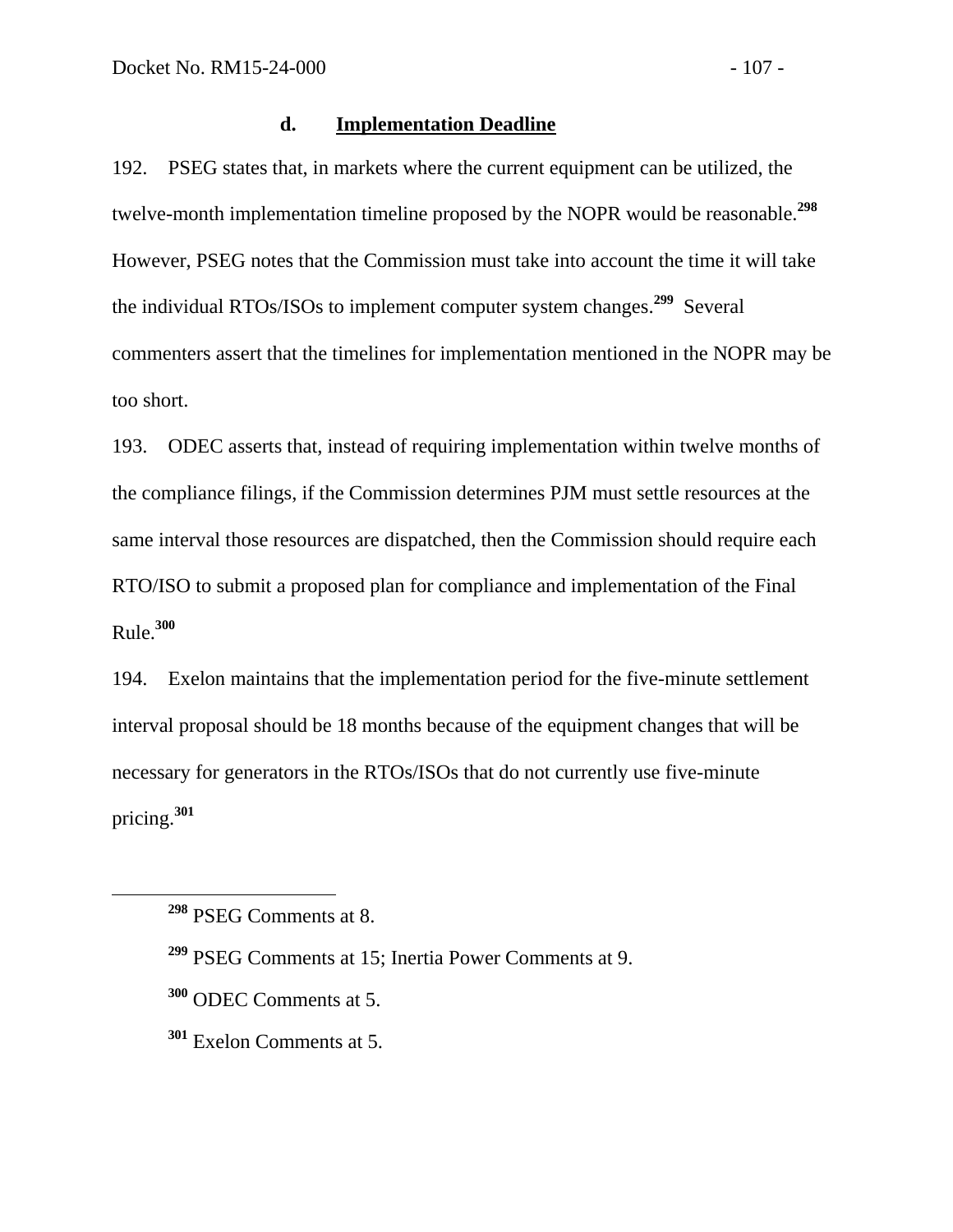195. Ameren argues the timeline proposed in the NOPR is too short and could potentially increase both costs and risks to the detriment of their customers.**<sup>302</sup>** As for the settlement interval proposal, Ameren states that the implementation timeline developed from its internal assessment is at least 24 months to 29 months, with a possible implementation date of June 1, 2018 if a Final Rule is issued in early 2016.**<sup>303</sup>**

196. Dominion and IPL point out that implementation timing and specifics for market participants will depend upon when the RTOs/ISOs finalize their own implementation details, and it argues that the proposed twelve-month implementation period for settlement interval reforms does not appropriately take this factor into account.**<sup>304</sup>**

197. DTE states that it would need a minimum of eighteen months and "several million dollars" to implement necessary changes to its settlement system,<sup>305</sup> and Duke is concerned that twelve months will not be enough time.<sup>306</sup> DTE and Duke emphasize that it is essential for the Commission to encourage RTOs/ISOs to work with stakeholders and

**<sup>302</sup>** Ameren Comments at 6.

**<sup>303</sup>** Ameren Comments at 6-7. Ameren also suggests "aligning the implementation of a final rule with the beginning of the MISO Planning Year, i.e. June 1, in order to facilitate a more seamless transition." *Id.*

**<sup>304</sup>** Dominion Comments at 2; IPL Comments at 2-3.

**<sup>305</sup>** DTE Comments at 4-5. DTE explains that these changes would include, among other things, evaluating its meters and computer systems, as well as re-evaluating many of its current contracts. *Id.*

**<sup>306</sup>** Duke Comments at 6-7; DTE Comments at 4-5. DTE explains that these changes would include, among other things, evaluating its meters and computer systems, as well as re-evaluating many of its current contracts. *Id.*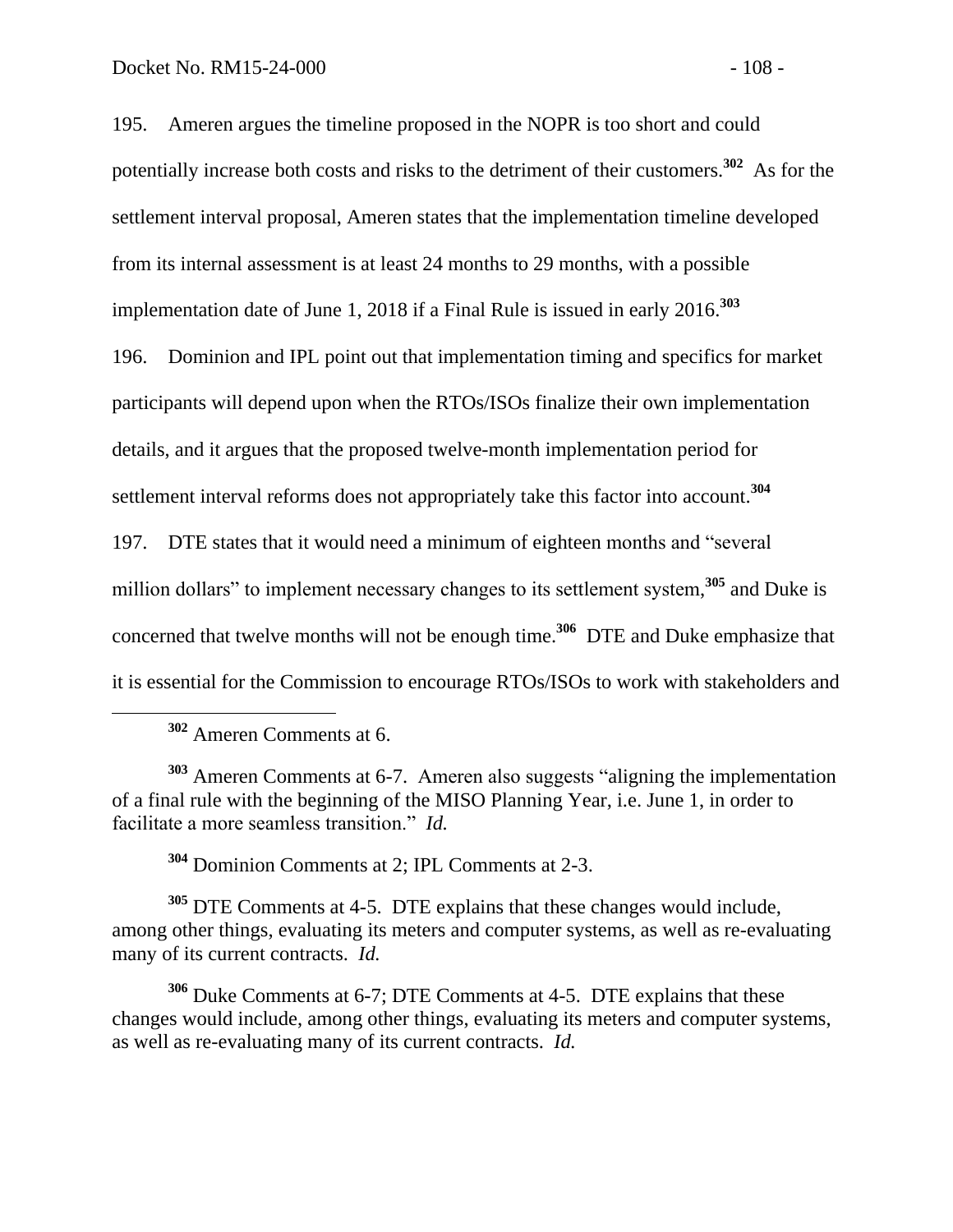market participants in order to facilitate the most cost-effective and timely implementation.**<sup>307</sup>** Commenting on the shortage pricing proposal, Concerned Cooperatives, who also contend stakeholders need to work cooperatively with RTOs/ISOs, assert that the implementation timeline is not long enough, and that the Commission should allow at least a year for the RTOs/ISOs to vet the shortage pricing implementation details with their stakeholders.**<sup>308</sup>**

198. APPA and NRECA request that RTOs/ISOs ensure all market participants either have the necessary metering and billing systems in place or have sufficient time to add required systems.**<sup>309</sup>**

199. Only one entity, Direct Energy, requested an indefinite delay of implementation: specifically, for the five-minute settlement proposal, arguing that the underlying technology of many supply resources is not advanced enough to ensure the efficiency the Commission states it seeks in the NOPR.**<sup>310</sup>**

- **<sup>308</sup>** Concerned Cooperatives Comments at 26-27.
- **<sup>309</sup>** APPA and NRECA Comments at 4-5.
- **<sup>310</sup>** Direct Energy Comments at 6.

**<sup>307</sup>** DTE Comments at 5; Duke Comments at 6-7.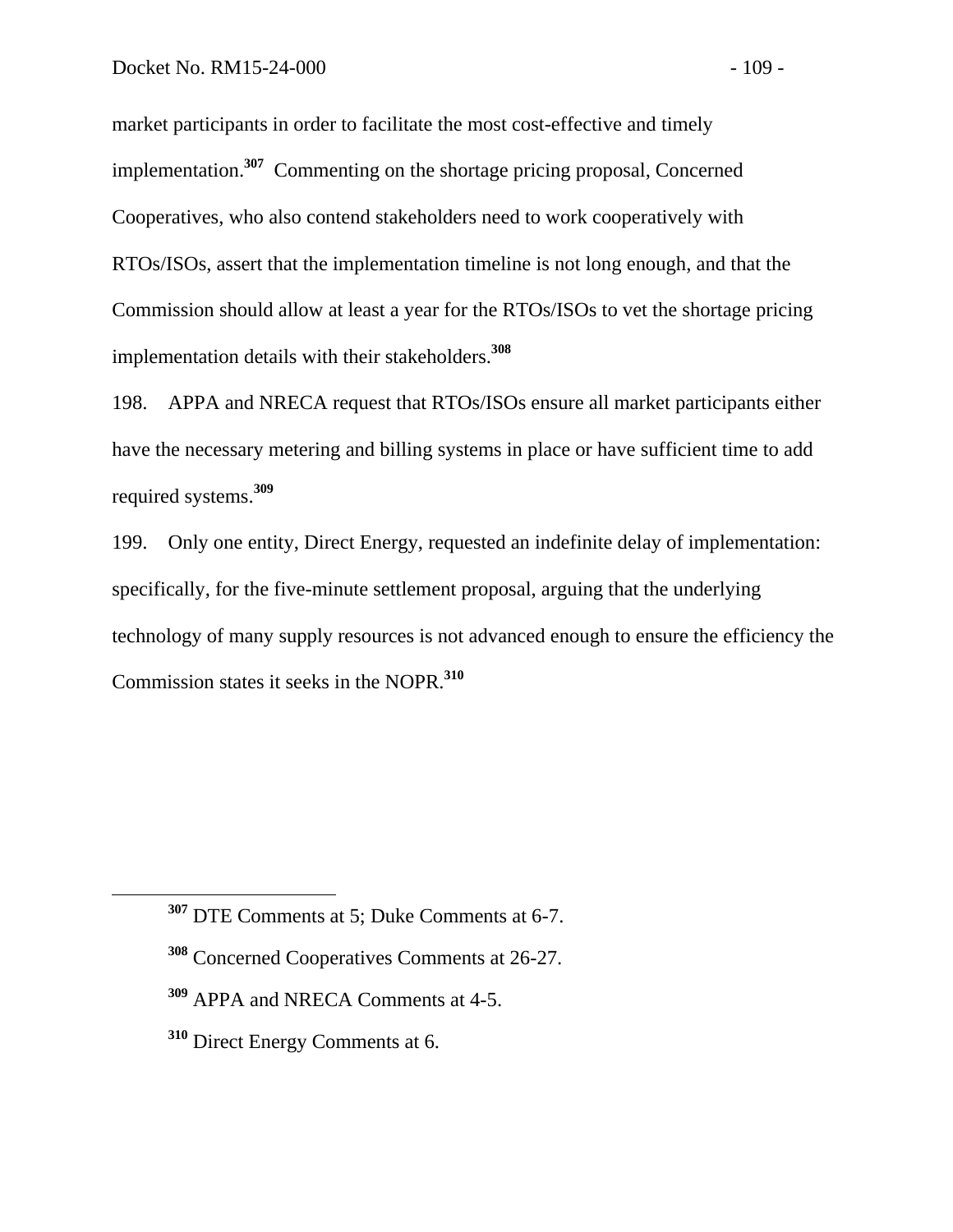## **e. Simultaneous Implementation**

200. Some commenters argue that the Commission should synchronize implementation of the shortage pricing reform with the settlement interval proposal due to their interrelated nature.**<sup>311</sup>**

## **f. Costs**

201. In the NOPR, the Commission noted that while adopting the proposed reforms might provide significant benefits, implementing and modifying settlement systems can be complex and costly.**<sup>312</sup>** Various commenters provided settlement implementation cost estimates: PJM (\$3 to \$5.6 million),**<sup>313</sup>** Ameren (\$3 million, plus an additional \$13 to \$20 million if the settlement interval proposal is applied to load),**<sup>314</sup>** Duke (\$1 to \$3.25 million, plus an additional \$4 million if the settlement interval proposal is applied to load),**<sup>315</sup>** and Concerned Cooperatives (\$1.5 to \$2 million capital costs and \$300,000 to \$600,000 annual costs).**<sup>316</sup>**

**<sup>311</sup>** PJM Comments at 10; EEI Comments at 10-11; DTE Comments at 6; EPSA Comments at 8; PSEG Comments at 15-16; Inertia Power and DC Energy Comments at 8-9.

**<sup>312</sup>** NOPR, FERC Stats. & Regs. ¶ 32,710 at P 60.

**<sup>313</sup>** PJM Comments at 3-4.

**<sup>314</sup>** Ameren Comments at 5-6.

**<sup>315</sup>** Duke Comments at 6.

**<sup>316</sup>** Concerned Cooperatives Comments at 9.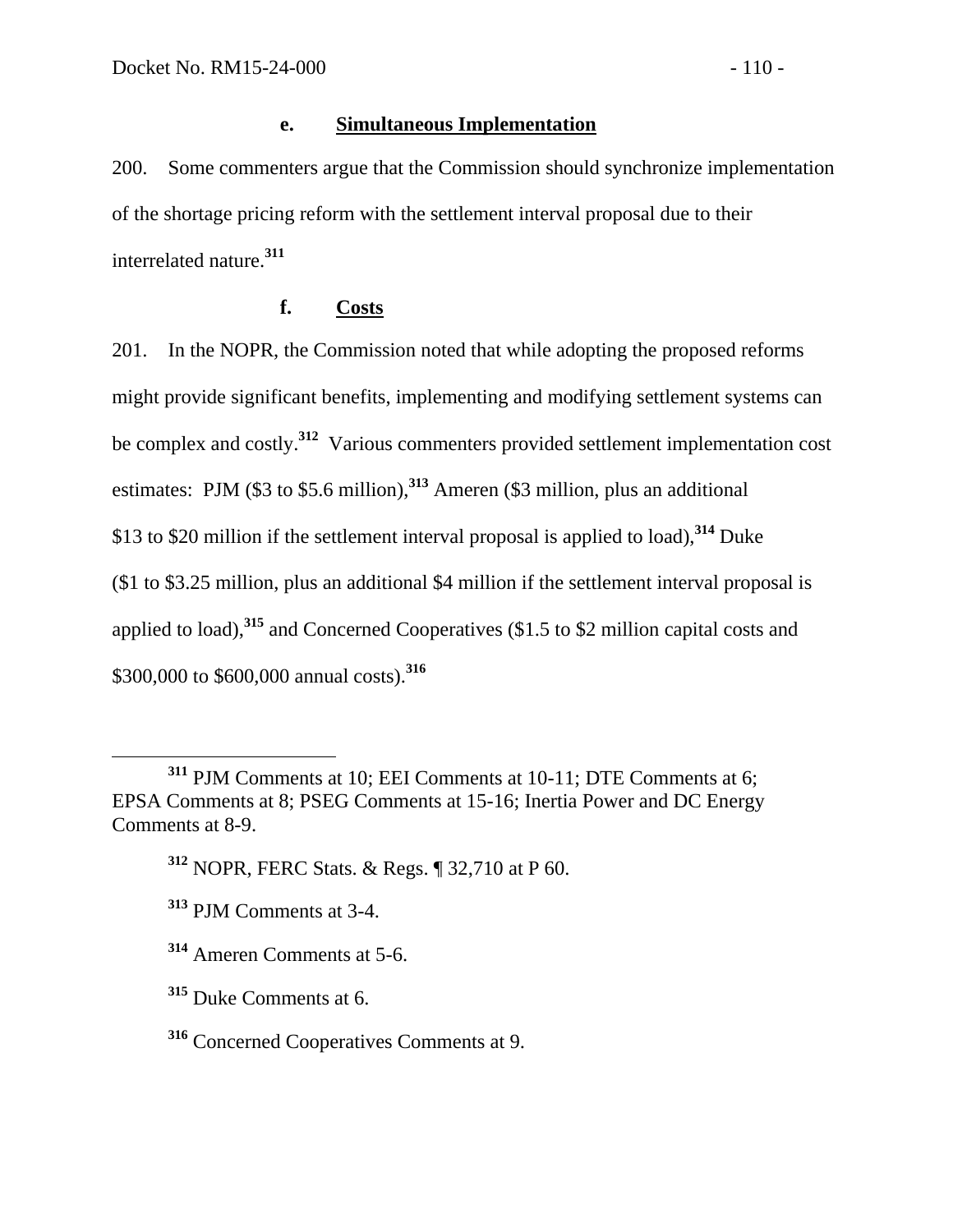202. While the NOPR did not propose that a cost-benefit analysis must be performed in conjunction with the proposed reforms, some commenters discuss whether a formal costbenefit analysis is necessary prior to implementation of the proposals. APPA and NRECA, Concerned Cooperatives, Ameren, and IPL claim that a cost-benefit analysis is necessary before implementation. **317** IPL asserts this analysis will prove that market benefits will be small in comparison to the costs of implementation.**<sup>318</sup>** Conversely, EPSA and the PJM Market Monitor state that they should not be required to do a cost-benefit analysis (specifically in reference to sub-hourly pricing) because it would be too difficult to accurately measure or approximate the potential long-term benefits.**<sup>319</sup>** 203. Some commenters opine on how they perceive the costs relate to the benefits of the proposed reforms. Duke expresses concerns that the costs of aligning dispatch and settlement intervals will exceed the benefits. Duke acknowledges that the potential impact of these reforms is not currently knowable, given that MISO and PJM have not proposed new market rules and system changes.**<sup>320</sup>** However, Duke states that if RTOs/ISOs determine that costs associated with the proposed reform will not exceed the benefits, stakeholder discussions could involve software system changes and relevant

**<sup>317</sup>** APPA and NRECA Comments at 4-5; Concerned Cooperatives Comments at 12; Ameren Comments at 4; IPL Comments at 2.

**<sup>318</sup>** IPL Comments at 2.

**<sup>319</sup>** EPSA Comments, Pope Aff. at 13-14; PJM Market Monitor Comments at 2-3. **<sup>320</sup>** Duke Comments at 6.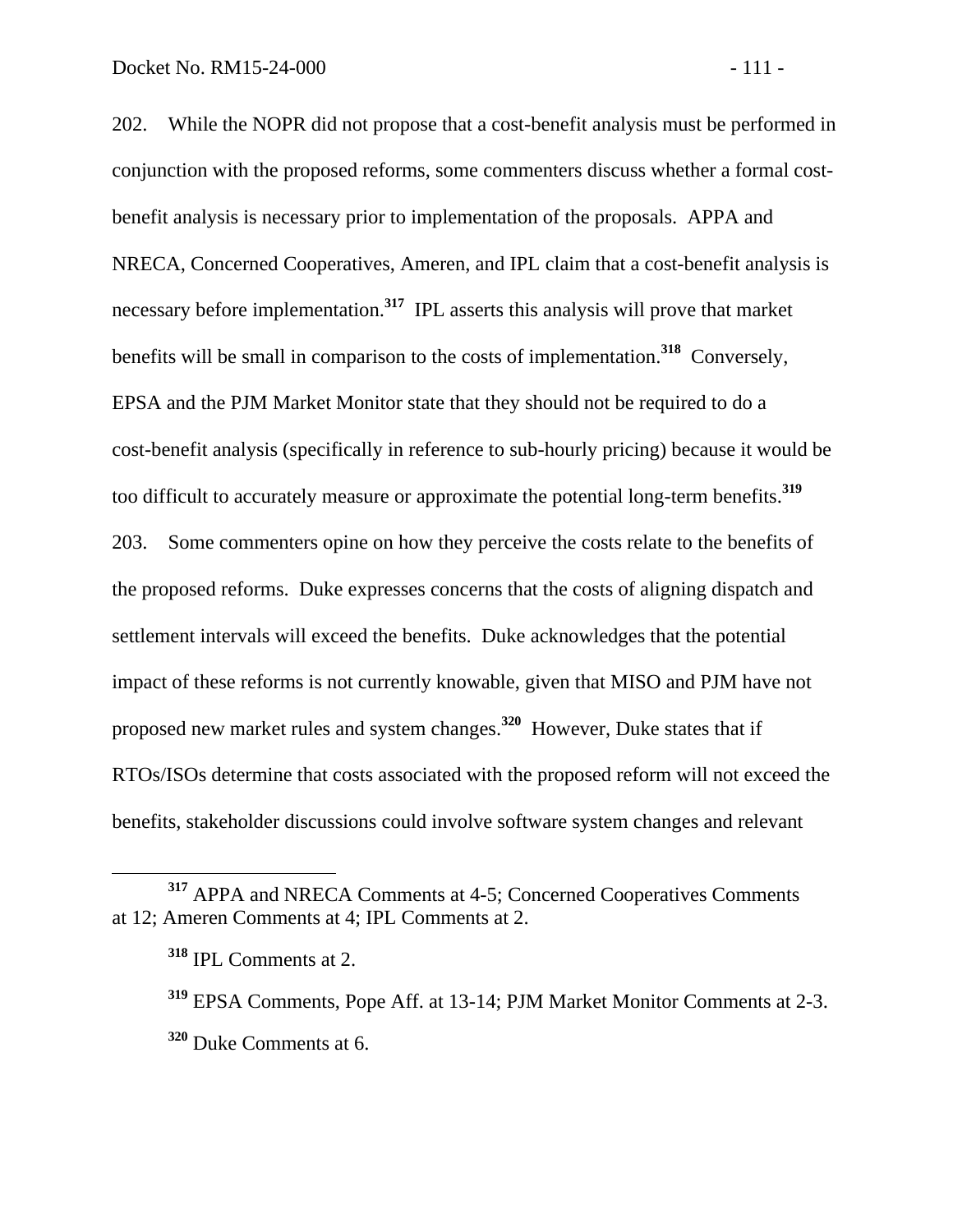costs and impacts on market participants.**<sup>321</sup>** In contrast, Inertia Power states that, although the long-term benefits are not quantifiable, the direct savings to consumers and market participants will warrant the costs. Inertia Power suggests that the Commission should consider the "immeasurable cost of muted price signals" when comparing costs to benefits. **322**

#### **3. Commission Determination**

204. Because the reforms required in this Final Rule are targeted and specific, we believe RTOs/ISOs will have sufficient time to develop and file tariff changes to adopt these limited reforms, contrary to the concerns of commenters such as Concerned Cooperatives and TAPS. In the NOPR, the Commission recognized that implementation of the settlement reform could take up to a year after the compliance filings were submitted.**<sup>323</sup>** With regard to shortage pricing, any revisions an RTO/ISO may propose to shortage pricing levels (which are not required by this Final Rule) must be filed under section 205 and could be submitted prior to the actual implementation of the shortage pricing provisions of this Final Rule, thereby permitting stakeholders and the RTO/ISO additional time to work through the implementation details.

205. Of the entities required to submit a compliance filing, PJM, MISO, and ISO-NE either support the compliance deadline or believe that they can meet the compliance

 $\overline{a}$ 

**<sup>323</sup>** NOPR, FERC Stats. & Regs. ¶ 32,710 at P 55.

**<sup>321</sup>** Duke Comments at 5.

**<sup>322</sup>** Inertia Power Comments at 7.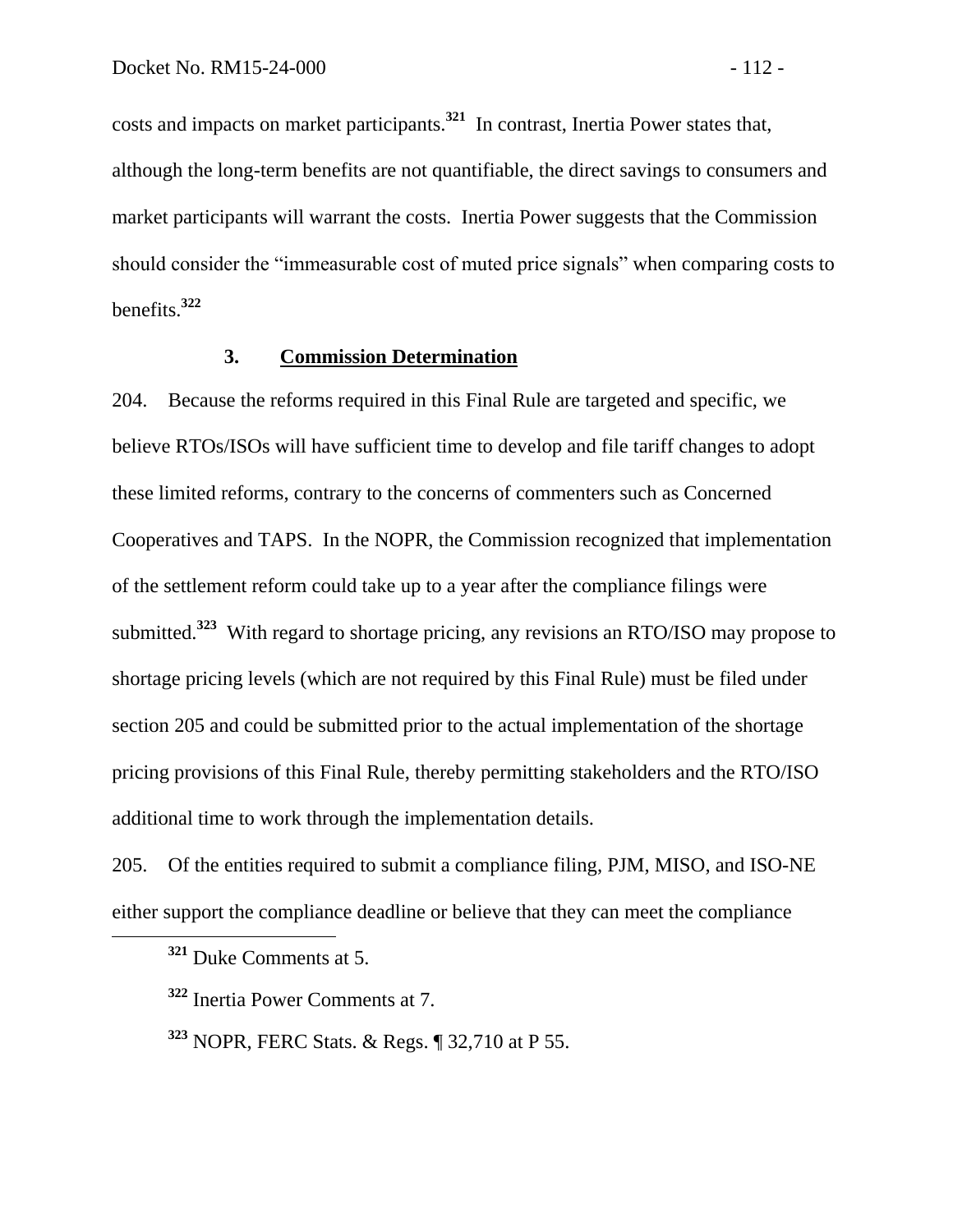$\overline{a}$ 

deadline once a Final Rule is published in the Federal Register. Further, neither SPP nor NYISO submitted comments opposing the compliance deadline. CAISO expressed concern about its ability to submit a compliance filing within 120 days of the effective date of this Final Rule. We believe that, with the various clarifications provided in this Final Rule, CAISO should be able to submit a compliance filing within four months of the effective date of the Final Rule. Accordingly, we adopt the proposal in the NOPR and require each RTO/ISO to submit, within 120 days of the effective date of this Final Rule, a compliance filing that includes tariff changes that adopt the requirements in this Final Rule, or demonstrates how the RTO/ISO already complies. We will allow a further 12 months from the compliance filing date for the tariff changes implementing reforms to settlement intervals to be effective, and 120 days from that same compliance filing date for the tariff changes implementing shortage pricing reforms to be effective. **324** 206. As previously noted, comments on the implementation schedule focused on two areas: (1) whether the Commission provided enough time to implement the settlement reform proposal; and (2) whether the Commission should extend implementation of the shortage pricing reform proposal to allow for simultaneous implementation of shortage pricing with settlement reform. Based upon the comments received, we retain the current implementation schedule, but will consider requests for

**<sup>324</sup>** The Commission has followed a similar approach with the timelines for compliance and implementation in the past. *See, e.g.*, Order No. 755, FERC Stats. & Regs. ¶ 31,324 at P 201, *reh'g denied*, Order No. 755-A, 138 FERC ¶ 61,123.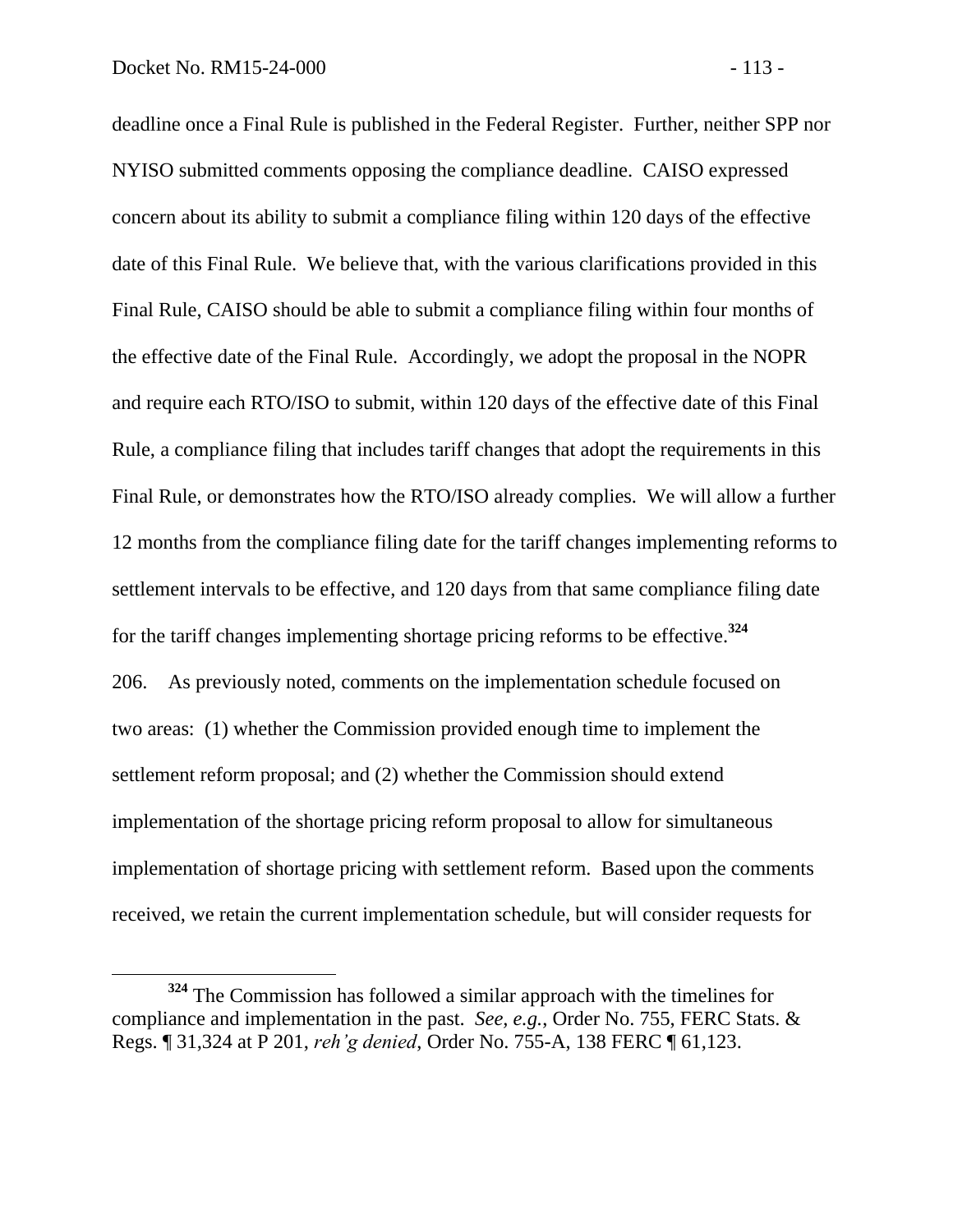extensions of time to extend the implementation dates when the RTOs/ISOs submit their compliance filings. The RTOs/ISOs will have had 120 days as they prepare their compliance filings to assess the feasibility of implementing the reforms set forth in this Final Rule. It is premature at this time to extend the implementation timelines when affected parties are only just starting to analyze what actions they must take in order to implement the requirements of the Final Rule.

207. Moreover, when the RTOs/ISOs submit their respective compliance filings, we will consider whether it is appropriate to permit the RTO/ISO to synchronize implementation of shortage pricing with the settlement interval based upon the facts presented at that time. We expect that any RTO/ISO seeking to synchronize shortage pricing with the settlement interval will set forth compelling reasons as to why it is necessary based upon the unique nature of the RTO/ISO.

208. We will not dictate how RTOs/ISOs must implement the reforms set forth in the Final Rule from a technical perspective. Nevertheless, we recommend that wherever possible, the RTO/ISO should consider using existing metering equipment and current data collection processes, such as the process currently being explored by PJM. **325** 209. With regard to the comments concerning the costs of implementing the NOPR proposals, we find that some of these costs appear to be overstated, taken as a whole. For example, PJM's use of its state estimator and telemetry may reduce, if not eliminate, the

**<sup>325</sup>** PJM Comments at 3.

 $\overline{a}$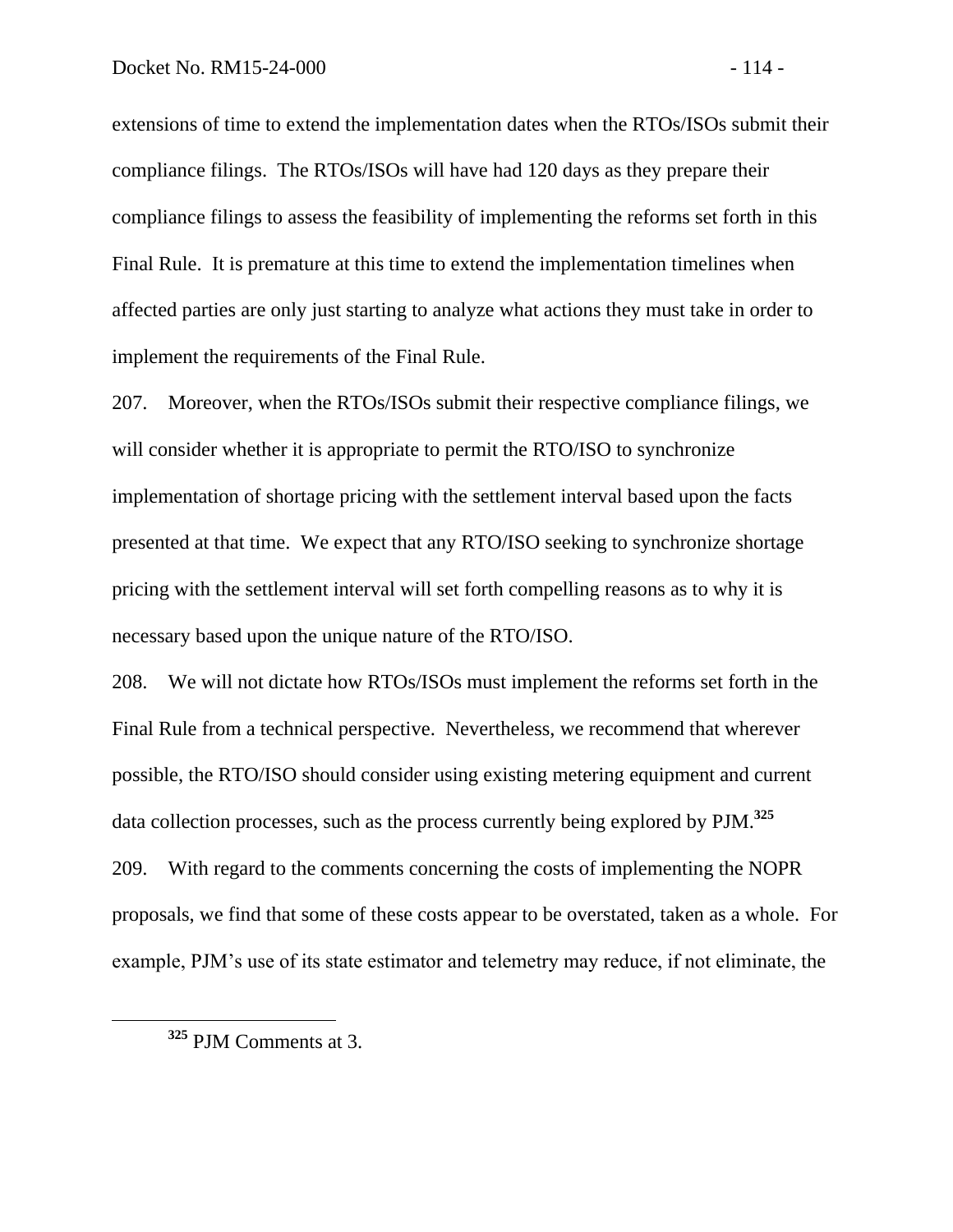need for new five-minute revenue quality meters; and it is unclear, in the case of the Concerned Cooperatives, why costs equal to several more full-time employees would need to be incurred on an annual basis as a result of the NOPR reform. In any event, we find that the value of the benefits of more accurate pricing under the proposed rule described in the NOPR, as recognized by the vast majority of commenters in this proceeding, and the net present value of the future increases in market surplus, although difficult to quantify with precision, are likely to outweigh any one-time implementation costs.

210. We reject the proposal to require RTOs/ISOs to conduct a cost-benefit analysis before implementing the settlement reform.**<sup>326</sup>** The Commission has not previously conducted such analyses when it has considered whether to require various market reforms.<sup>327</sup> Also, since many of the expected benefits will occur in the long-run due to changes in marginal investments and enhancements resulting from other price formation reforms, there is limited ability to quantify the short-run benefits before adopting these reforms. **328** We agree with the PJM Market Monitor's assertion that, while the costs of

 $\overline{a}$ 

**<sup>328</sup>** EPSA Comments, Pope Aff. at 13-14.

**<sup>326</sup>** APPA and NRECA Comments at 4.

**<sup>327</sup>** *Cf.* Order No. 719-A, FERC Stats. & Regs. ¶ 31,292 at P 179 ("For instance, although we believe that cost-benefit analyses can be useful in analyzing new projects, we are unconvinced that the Commission should mandate cost-benefit analyses in all circumstances where an RTO or ISO engages in a major initiative").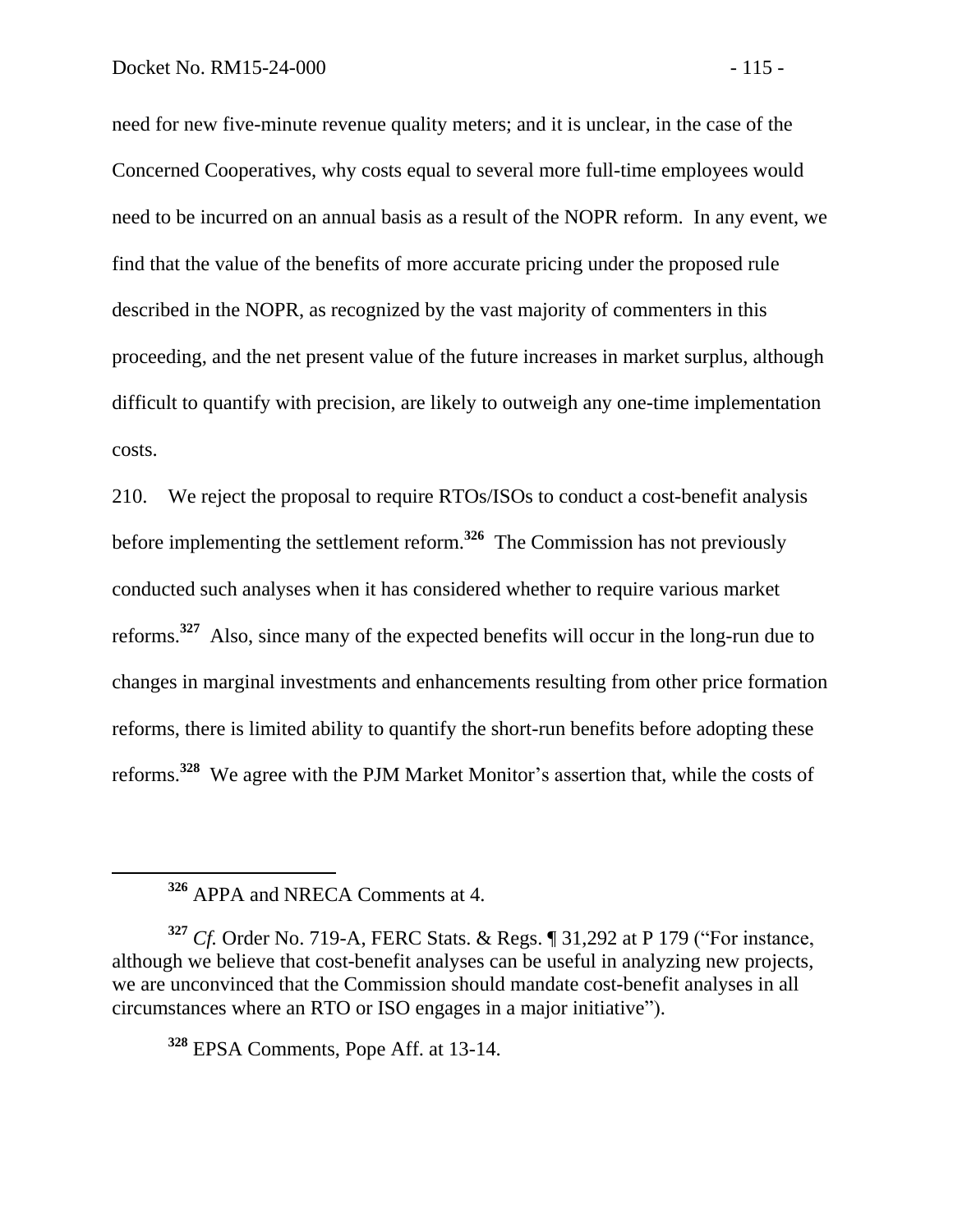implementation may be approximated, calculating the efficiency benefits of implementing five-minute settlements is effectively impossible.**<sup>329</sup>**

## **D. Requests Beyond the Scope of this Proceeding**

#### **1. Comments**

211. Commenters raised issues that are not discussed above and that are outside of the scope of this rulemaking. EPSA states that the Commission and RTOs/ISOs must move expeditiously on the reforms proposed in the NOPR as well as others identified in the price formation proceeding that encourage economically efficient decisions about resource entry and exit. **330**

212. PJM Power Providers and Exelon urge the Commission to focus on reducing uplift and remedying its causes as well as market power mitigation, operator actions, and other issues. **331** PJM Power Providers, Exelon, EPSA, and NGSA also encourage Commission action on reforming the energy offer cap.**<sup>332</sup>**

213. ELCON, Westar, TAPS, and Inertia Power and DC Energy recognize the interconnected nature of the issues in the price formation proceeding. ELCON urges the Commission to consolidate any additional price formation proposals into a single

**<sup>329</sup>** PJM Market Monitor Comments at 2-3.

**<sup>330</sup>** EPSA Comments at 11.

 $\overline{a}$ 

**<sup>331</sup>** PJM Power Providers Comments at 7; Exelon Comments at 8.

**<sup>332</sup>** PJM Power Providers Comments at 6; EPSA Comments at 13-15; Exelon Comments at 8-9; NGSA Comments at 6 (citing NGSA Comments, Docket No. ER15-623-000 (filed Jan. 20, 2015)).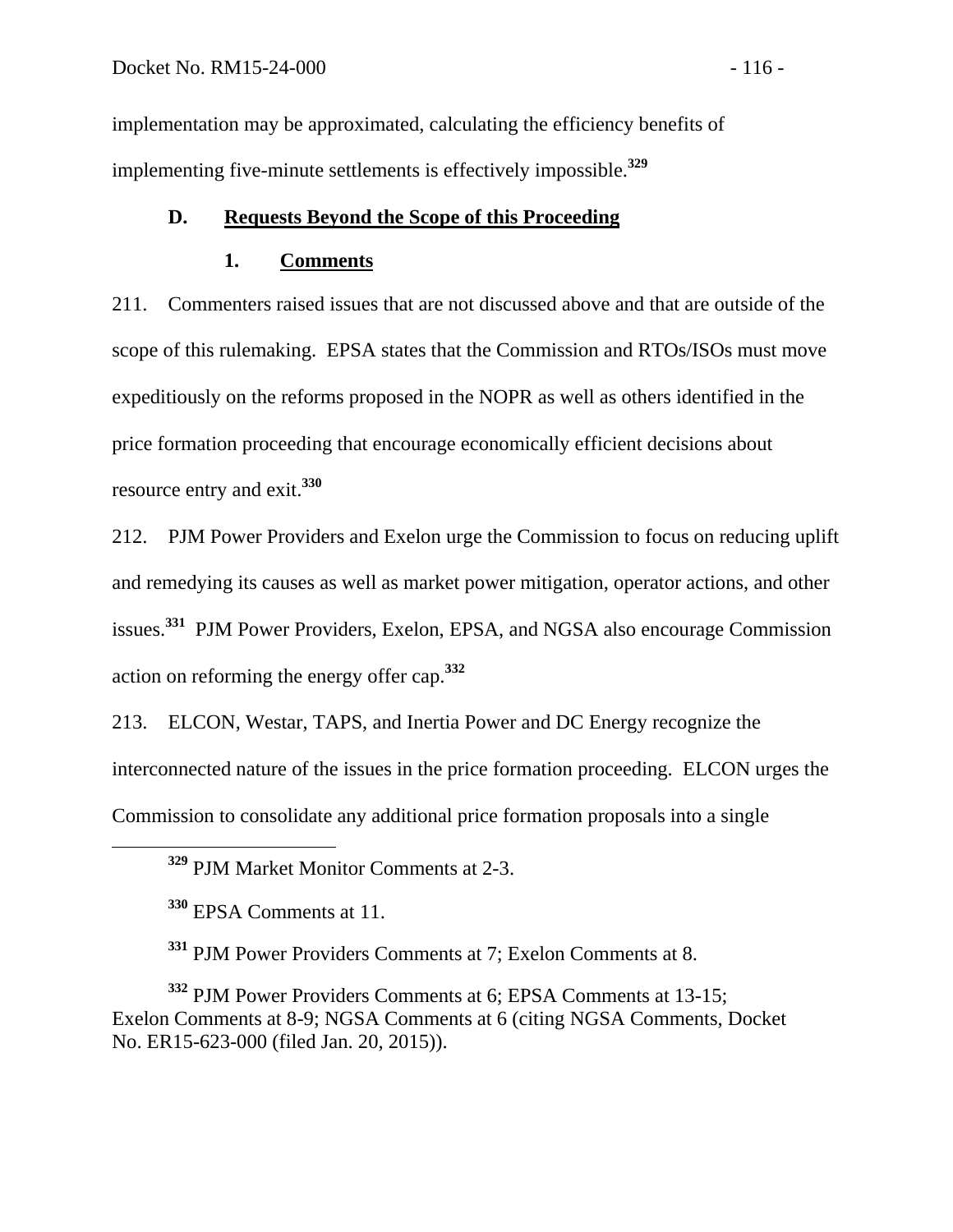NOPR.**<sup>333</sup>** Westar states that the Commission should consider the NOPR in conjunction with other items identified in the price formation proceedings.<sup>334</sup> TAPS states that RTOs/ISOs should have the flexibility to comply with all price formation rulemakings in a way that coordinates implementation and reduces the possibility of overlapping modifications of software and hardware.**<sup>335</sup>** Inertia Power and DC Energy asks the Commission to be mindful of other system benefits that may result from the required software and hardware upgrades in the RTO/ISOs.**<sup>336</sup>**

214. EEI and EPSA reiterate their prior comments regarding common principles that should guide the discussion of price formation: (1) dispatch-based pricing; (2) efficient commitment that will provide accurate day-ahead and real-time price signals; and (3) transparency with regard to out-of-market actions and payments.**<sup>337</sup>** EEI further states that the Commission should consider issues related to improving the transparency of LMPs by addressing the treatment of start-up and no-load costs, and operator actions that result in out-of-market payments.**<sup>338</sup>**

**<sup>333</sup>** ELCON Comments at 7.

 $\overline{a}$ 

**<sup>334</sup>** Westar Comments at 2-3.

**<sup>335</sup>** TAPS Comments at 6.

**<sup>336</sup>** Inertia Power and DC Energy Comments at 8.

**<sup>337</sup>** EEI Comments at 4-5 (citing EEI Comments, Docket No. AD14-14-000, at 2 (filed Mar. 6, 2015)); EPSA Comments at 12 and Att. B.

**<sup>338</sup>** EEI Comments at 6.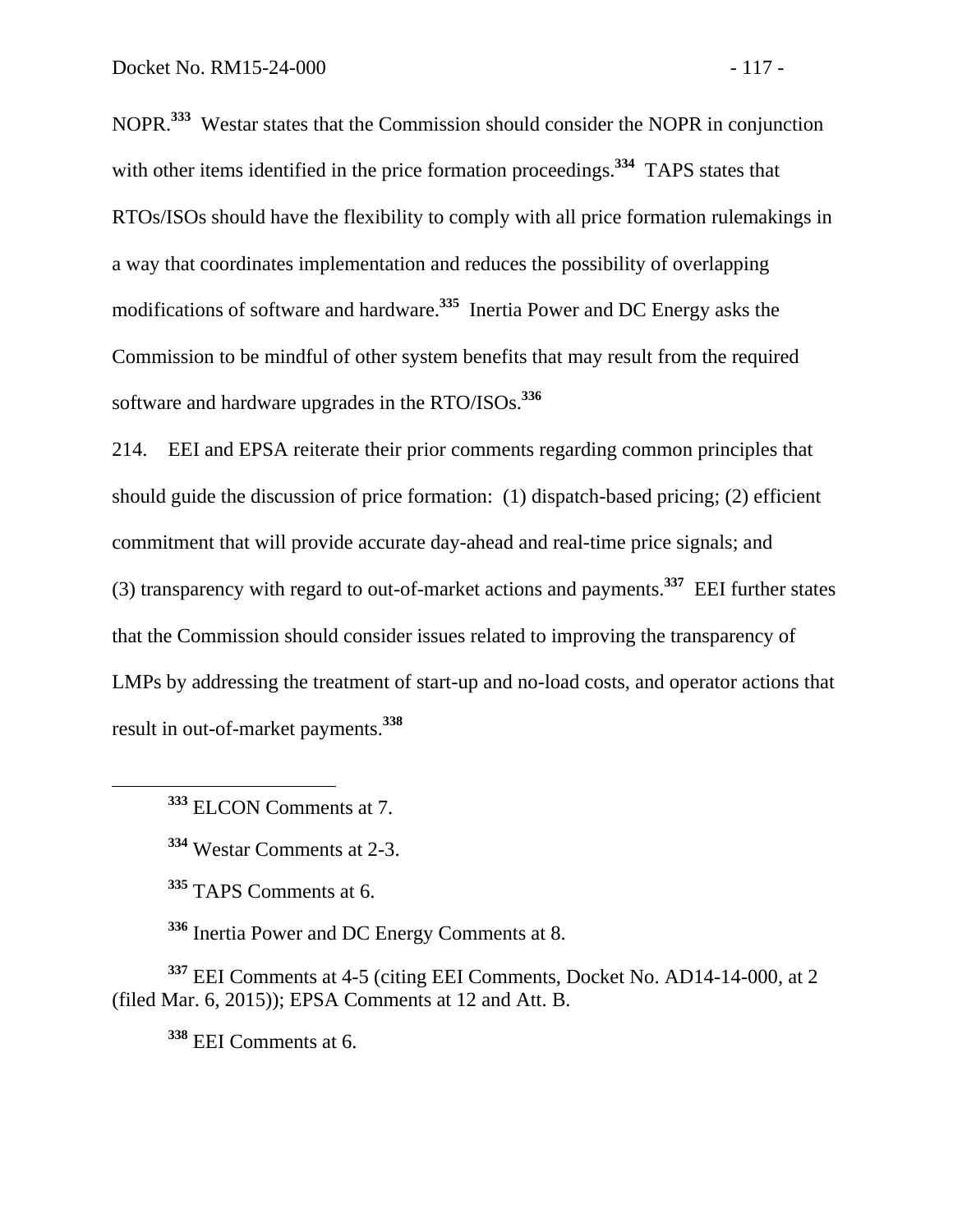215. Westar requests that the Commission encourage RTOs/ISOs to clarify what costs may constitute marginal costs.**<sup>339</sup>** Additionally, XO Energy lists many benefits of a day-ahead transmission product, and recommends the implementation of such a product across all RTOs/ISOs.**<sup>340</sup>**

216. Financial Marketers Coalition and XO Energy assert that while the NOPR addresses settlement intervals for generation (supply), similar reforms are needed for the intervals in which load is forecasted, bid and settled in order to eliminate the mismatch between generation and load. **341**

217. Entergy Nuclear Power Marketing and NEI state that although the reforms proposed in the NOPR will improve price formation for resources operating in real-time, they will not improve the outlook for baseload resources such as nuclear plants typically fully committed in the day-ahead market.**<sup>342</sup>**

218. NEI recommends various changes to price formation to better ensure that the market clearing price reflects all of the costs associated with reliably providing service to the market. **343**

 $\overline{a}$ 

**<sup>340</sup>** XO Energy Comments at 2-3 (citing MISO, Virtual Spread Bid Proposal Stakeholder Workshop, at 10 (Nov. 18, 2013)).

**<sup>341</sup>** Financial Marketers Coalition Comments at 4-6; XO Energy Comments at 3-4.

**<sup>342</sup>** Entergy Nuclear Power Marketing Comments at 2-3; NEI Comments at 15.

**<sup>343</sup>** NEI Comments at 15-16.

**<sup>339</sup>** Westar Comments at 3.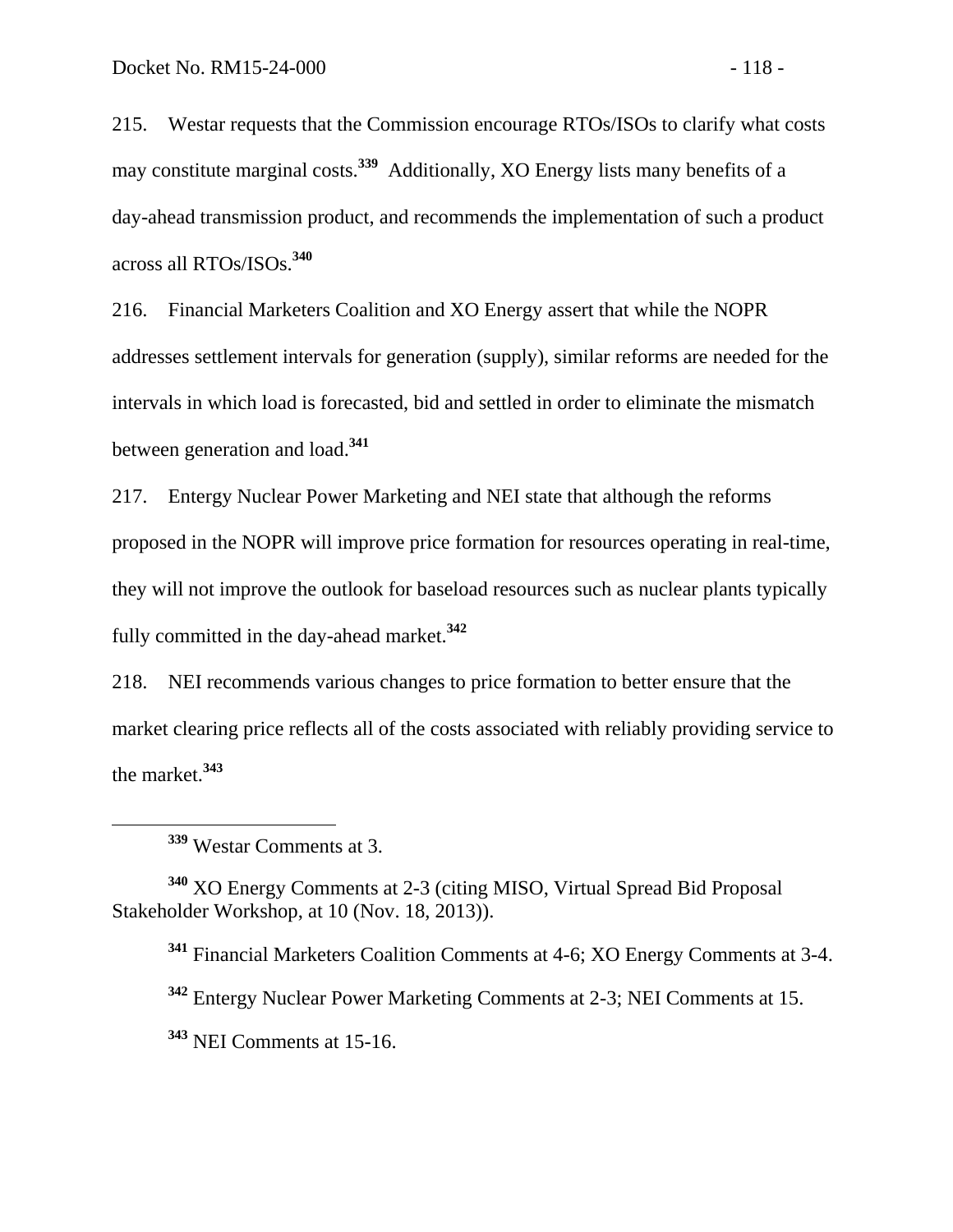219. With respect to other issues, DTE requests clarification from the Commission that market participants will not have to change the manner in which they currently net purchases and sales for purposes of FERC Form No. 1.**<sup>344</sup>** The SPP Market Monitor raises look-ahead modeling concerns. **345** Powerex has concerns regarding steps CAISO takes to minimize the occurrence of shortages (as opposed to when shortage pricing occurs)**<sup>346</sup>** and Public Interest Organizations have a concern regarding possible barriers to the participation of demand response in RTO/ISO markets. **347**

220. Referencing the NOPR's discussion of the role that look-ahead tools can play in mitigating seemingly artificial shortages, the SPP Market Monitor also requests the Commission clarify that look-ahead models incorporate administrative pricing in their least cost evaluation before choosing unit commitments to relieve shortages.**<sup>348</sup>**

221. Powerex argues that further Commission action is necessary to ensure that RTOs/ISOs refrain from using more general tariff provisions and non-tariff protocols, including out-of-market procurement and other operator interventions, to prevent

**<sup>344</sup>** DTE Comments at 6.

**<sup>345</sup>** PSEG Comments at 14; SPP Market Monitor at 4-7; Westar Comments at 3.

**<sup>346</sup>** Powerex Comments at 9-13.

**<sup>347</sup>** Public Interest Organizations Comments at 4-5.

**<sup>348</sup>** SPP Market Monitor Comments at 7.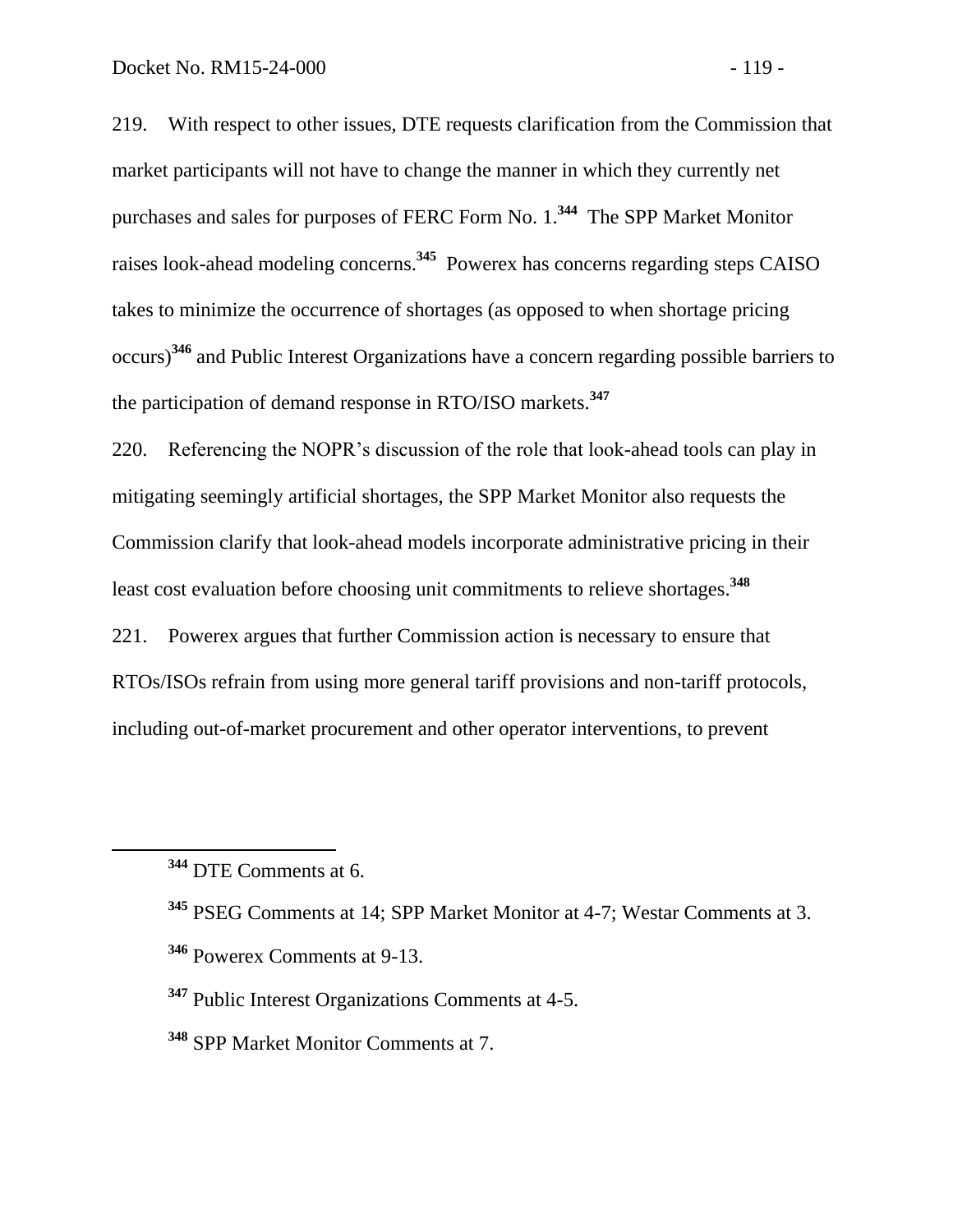shortage pricing from being triggered or otherwise prevent scarcity from being reflected in market prices.**<sup>349</sup>**

222. Dominion questions if the proposed settlement reforms require further consideration of the interactions between the day-ahead and real-time markets. Specifically, Dominion suggests that changes may be necessary to how the RTOs/ISOs calculate generator deviations in the real-time market from their day-ahead schedules.**<sup>350</sup>** 223. ESA requests that the Commission consider five-minute scheduling once it implements five-minute intervals to better access the greater operational flexibility of fast-ramping resources like energy storage.**<sup>351</sup>**

224. Powerex requests that the Commission require each RTO/ISO to: (1) identify all out-of-market actions or procurement tools that it uses, or is authorized to use, to manage its system; and (2) propose tariff amendments to ensure that these actions are appropriately reflected in prices or, alternatively, demonstrate that its existing tariff provisions already achieve such a result.**<sup>352</sup>**

225. Appian Way states that the instant proposals encompassed by this NOPR are insufficient to ensure proper shortage pricing. Appian Way adds that some RTOs/ISOs will continue to have defective pricing unless and until the Commission requires them to

 $\overline{a}$ 

**<sup>349</sup>** Powerex Comments at 9.

**<sup>350</sup>** Dominion Comments at 3-4.

**<sup>351</sup>** ESA Comments at 4-5.

**<sup>352</sup>** Powerex Comments at 12-13.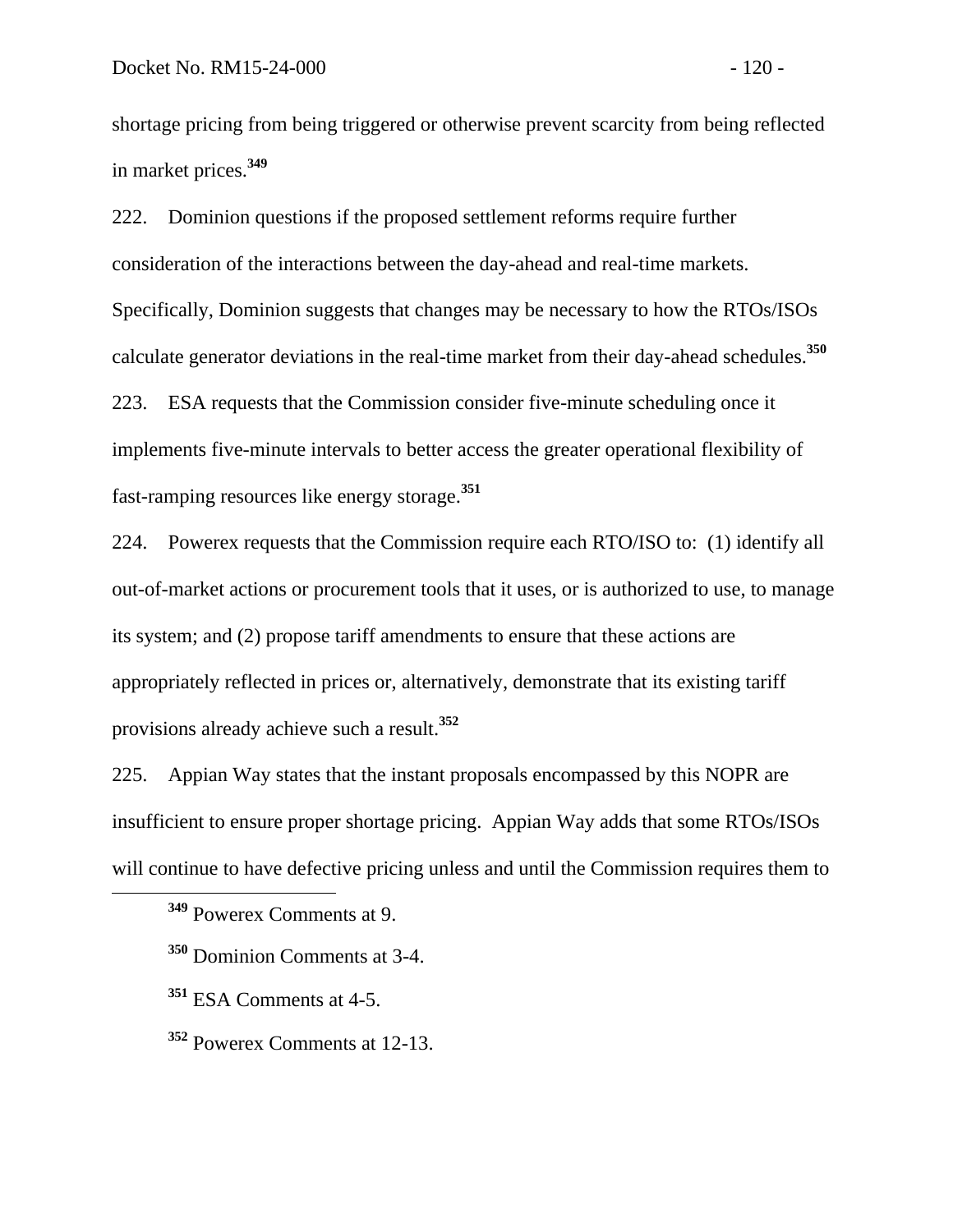establish pricing rules that ensure prices rise to scarcity levels when shortage conditions occur that require the RTO/ISO to call demand response in order to serve load.**<sup>353</sup>**

226. Inertia Power and DC Energy state that when operating reserves and other ancillary services are priced "out of market," it prevents the triggering of shortage pricing and circumvents the intent of the NOPR.**<sup>354</sup>**

227. Potomac Economics states that the Commission's focus on shortage pricing should extend to transmission shortages.**<sup>355</sup>**

228. Public Interest Organizations state that if the Commission carries out the shortage pricing proposal as set forth in the NOPR, it should simultaneously ensure that demandside resources can respond to those prices to reduce the potential for unjust and unreasonable rates.**<sup>356</sup>**

229. Mr. Lively maintains that shortages should be viewed as a continuum, not as a shortage versus non-shortage issue. Mr. Lively cites a paper he wrote that discusses using Area Control Error (ACE) in a pricing mechanism to adjust the nominal price of electricity to determine a settlement price.**<sup>357</sup>**

 $\overline{a}$ 

- **<sup>356</sup>** Public Interest Organizations Comments at 3-5.
- **<sup>357</sup>** Mr. Lively Comments at 3-4 (filed Nov. 23, 2015).

**<sup>353</sup>** Appian Way Comments at 2.

**<sup>354</sup>** Inertia Power Comments at 5-6.

**<sup>355</sup>** Potomac Economics Comments at 11.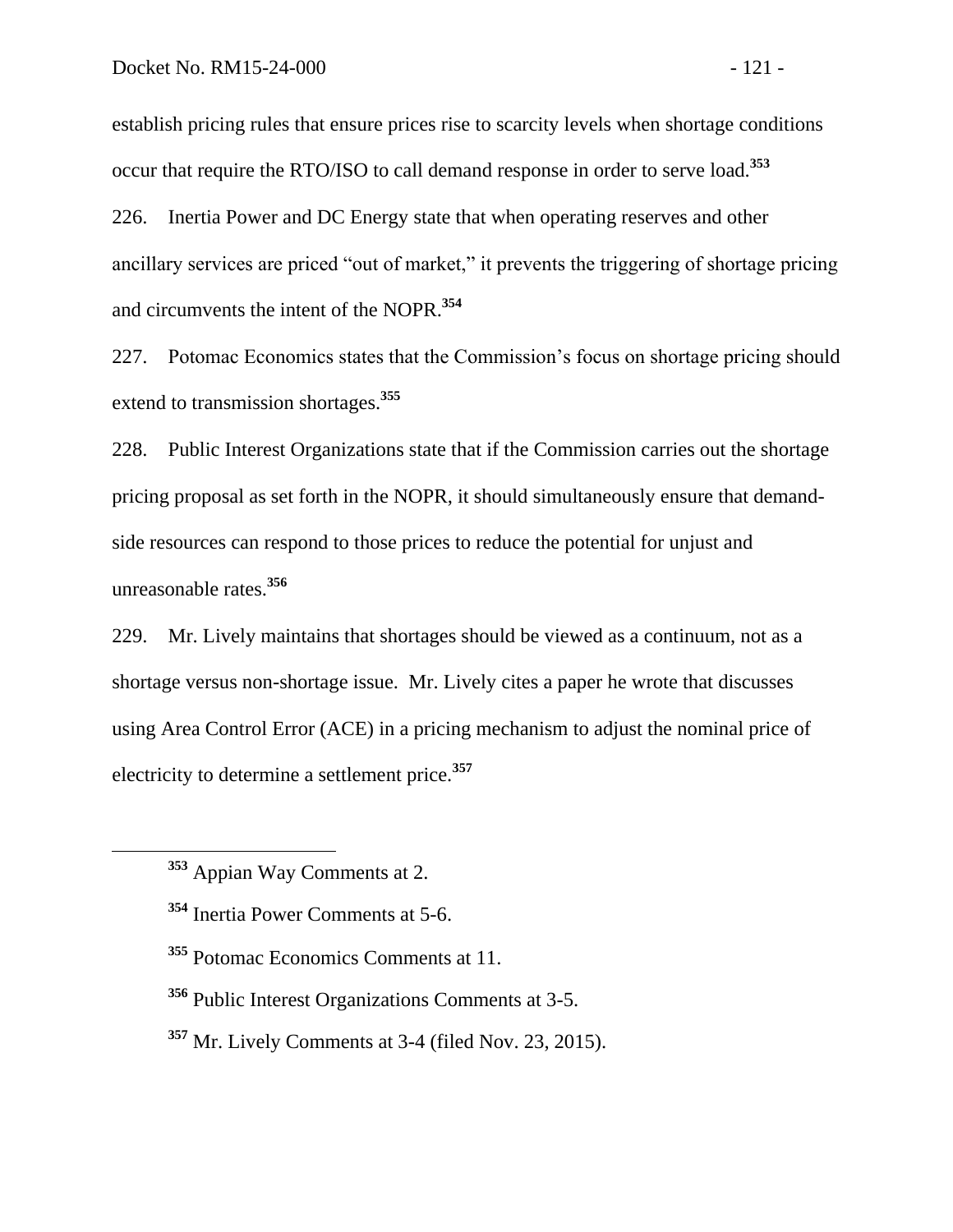#### **2. Commission Determination**

230. We appreciate the concerns raised by numerous commenters requesting that the Commission undertake various initiatives, as set forth above. However, we find that the requested initiatives go beyond the scope of this rulemaking. Many of the issues raised by commenters may be relevant in other price formation proceedings,**<sup>358</sup>** but they go beyond the limited issues in this proceeding, which deals only with the settlement interval proposal and the trigger for shortage pricing. Accordingly, we will not address those issues here.

#### **IV. Information Collection Statement**

231. The Paperwork Reduction Act (PRA)**<sup>359</sup>** requires each federal agency to seek and obtain Office of Management and Budget (OMB) approval before undertaking a collection of information directed to ten or more persons or contained in a rule of general applicability. OMB's regulations,**<sup>360</sup>** in turn, require approval of certain information collection requirements imposed by agency rules. Upon approval of a collection(s) of information, OMB will assign an OMB control number and an expiration date.

**<sup>359</sup>** 44 U.S.C. §§ 3501-3520 (2012).

**<sup>360</sup>** 5 C.F.R. § 1320 (2015).

**<sup>358</sup>** *See, e.g.*, *Offer Caps in Markets Operated by Regional Transmission Organizations and Independent System Operators*, Notice of Proposed Rulemaking, 81 Fed. Reg. 5591 (Feb. 4, 2016), FERC Stats. & Regs. ¶ 32,714 (2016), *Price Formation in Energy and Ancillary Services Markets Operated by Regional Transmission Organizations and Independent System Operators*, 153 FERC ¶ 61,221 (2015).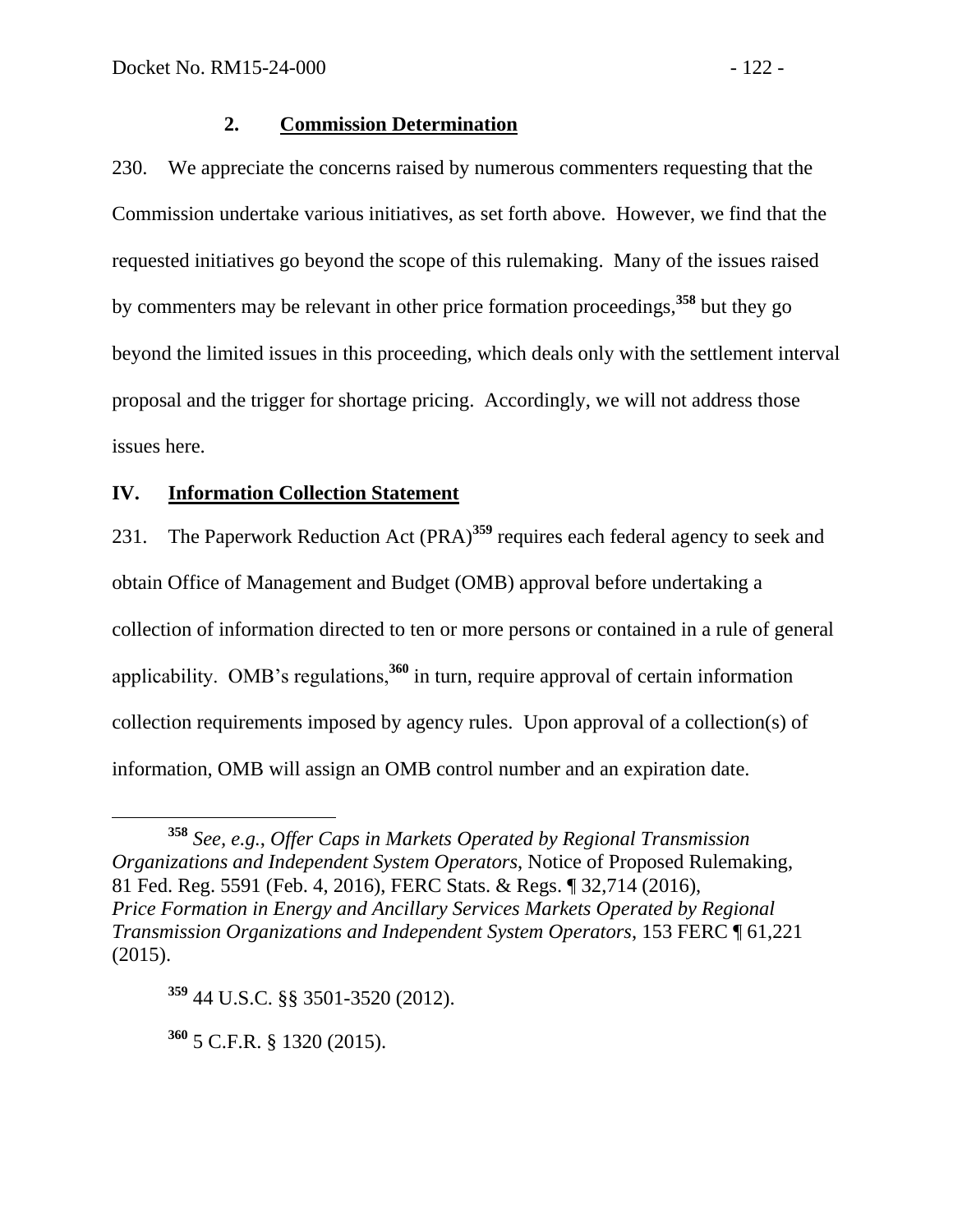Respondents subject to the filing requirements of a rule will not be penalized for failing to respond to these collection(s) of information unless the collection(s) of information display a valid OMB control number.

232. In this Final Rule, we are amending the Commission's regulations to improve the operation of organized wholesale electric power markets operated by RTOs and ISOs. We require that each RTO/ISO align settlement and dispatch intervals by: (1) settling energy transactions in its real-time markets at the same time interval it dispatches energy; (2) settling operating reserves transactions in its real-time markets at the same time interval it prices operating reserves; and (3) settling intertie transactions in the same time interval it schedules intertie transactions. We also require that each RTO/ISO trigger shortage pricing for any interval that prices both energy and operating reserves in which a shortage of energy or operating reserves is indicated during the pricing of resources for that interval. The reforms required in this Final Rule require a one-time tariff filing due 120 days after the effective date of this Final Rule. With regard to those RTOs/ISOs that believe that they already comply with the reforms required here, they can demonstrate their compliance in their compliance filing. The Commission will submit the proposed reporting requirements to OMB for its review and approval under section 3507(d) of the Paperwork Reduction Act.**<sup>361</sup>**

 $\overline{a}$ 

**<sup>361</sup>** 44 U.S.C. § 3507(d).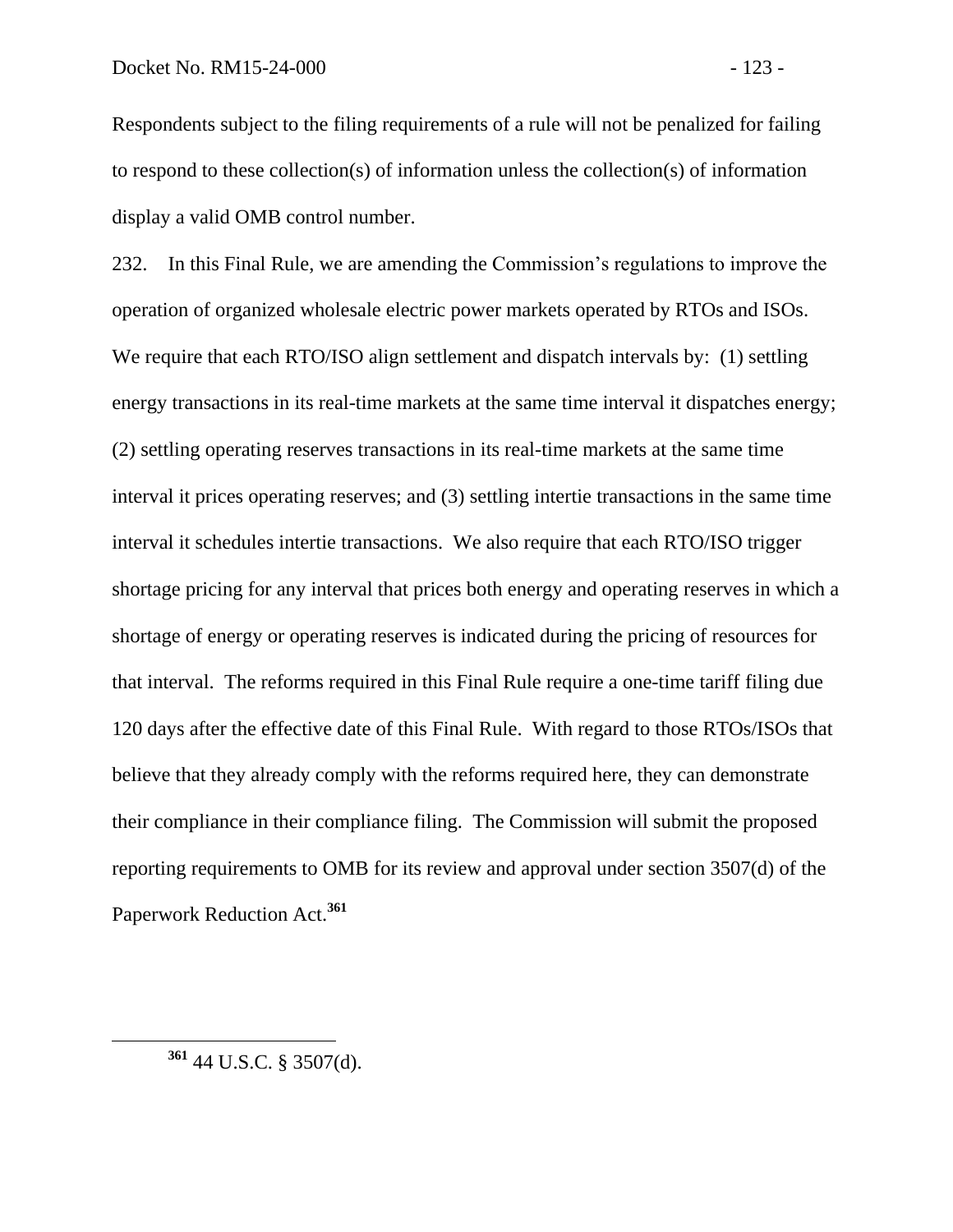233. Although the Commission stated in the NOPR that it expects the adoption of the reforms proposed to provide significant benefits,**<sup>362</sup>** the Commission solicited comments on the accuracy of provided burden and cost estimates set forth in the NOPR and any suggested methods for minimizing the respondents' burdens, including the use of automated information techniques. Specifically, the Commission sought detailed comments on the potential cost and time necessary to implement aspects of the reforms proposed in the NOPR, including (1) hardware, software, and business processes changes; (2) increased data storage and validation; (3) changes to market participant metering or other equipment; and (4) processes for RTOs/ISOs to vet proposed changes amongst their stakeholders. The Commission also sought comment on whether changes in settlement systems would disrupt existing contractual relationships and, if so, what burdens this might impose and how the Commission should address any potential issues resulting from such disruption.

234. The Commission received responses regarding the costs of implementing the reforms described in the NOPR; **<sup>363</sup>** however we find that those costs do not fall under the definition of "burden" as defined by OMB's regulations.**<sup>364</sup>** Therefore, an analysis of those costs is not relevant to our analysis under the PRA.

**<sup>363</sup>** *See supra* PP 201-203.

**<sup>364</sup>** "Burden" is defined as "the total time, effort, or financial resources expended by persons to generate, maintain, retain, or disclose or provide information to or for a Federal Agency, including… (ii) Developing, acquiring, installing, and utilizing

(continued...)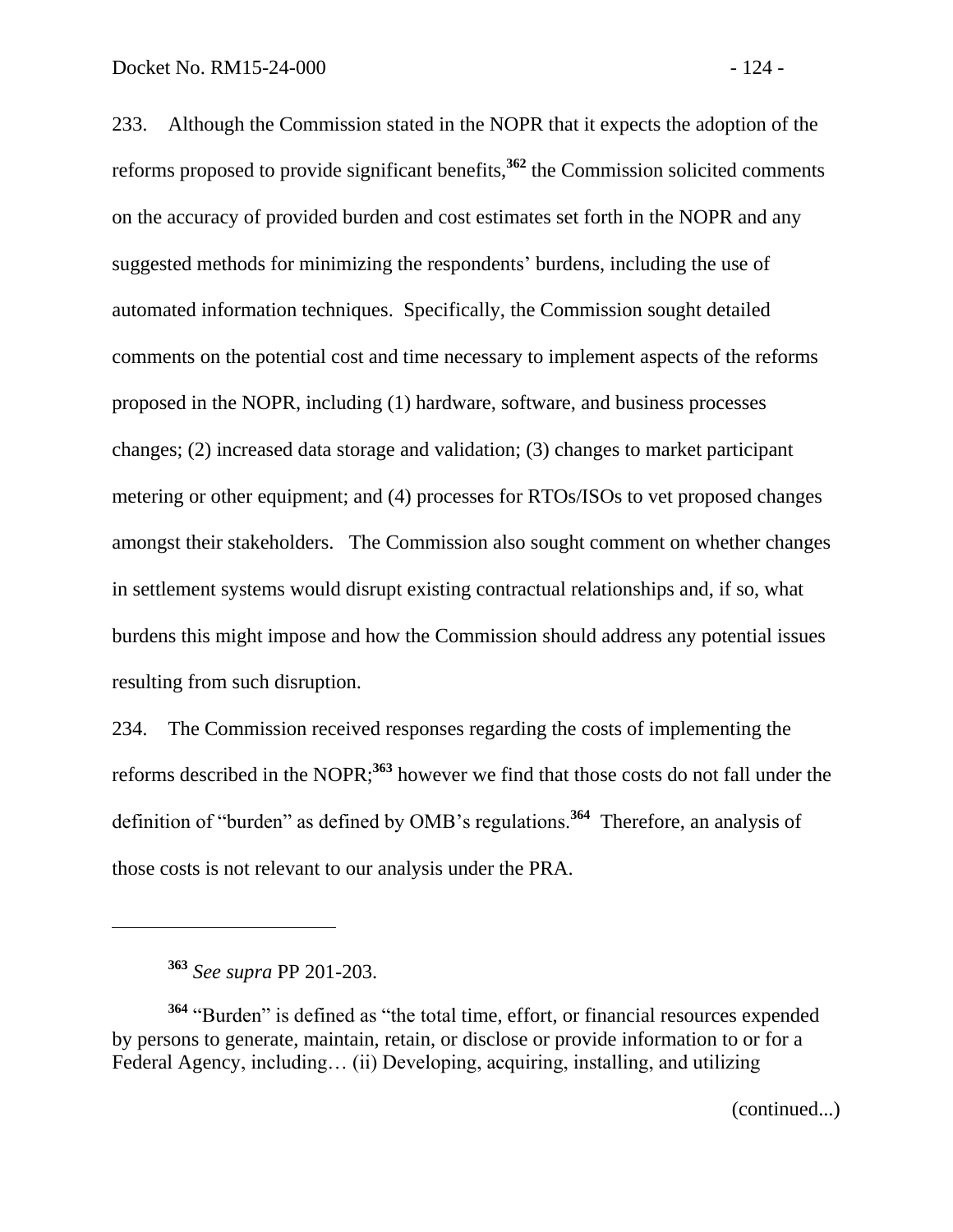$\overline{a}$ 

Burden Estimate and Information Collection Costs: We believe that the burden estimates

below are representative of the average burden on respondents. The estimated burden

and cost**<sup>365</sup>** for the requirements contained in this Final Rule follow.**<sup>366</sup>**

technology and systems for the purpose of collecting, validating, and verifying information; (iii) Developing, acquiring, installing, and utilizing technology and systems for the purpose of processing and maintaining information; (iv) Developing, acquiring, installing, and utilizing technology and systems for the purpose of disclosing and providing information…." 5 C.F.R. § 1320.3(b)(1) (2015). We respond to comments regarding other costs not related to "burden" (such as hardware and software) in PP 209- 210 above.

**<sup>365</sup>** The estimated hourly cost (salary plus benefits) provided in this section are based on the salary figures for May 2015 posted by the Bureau of Labor Statistics for the Utilities sector (available at http://www.bls.gov/oes/current/naics2\_22.htm#00-0000) and scaled to reflect benefits using the relative importance of employer costs in employee compensation from December 2015 (released March 10, 2016 and available at http://www.bls.gov/news.release/ecec.nr0.htm). The hourly estimates for salary plus benefits are:

- Legal (code 23-0000), \$128.94
- Computer and Mathematical (code 15-0000), \$60.54
- Information Security Analyst (code 15-1122), \$57.99
- Accountant and Auditor (code 13-2011), \$53.78
- Information and Record Clerk (code 43-4199), \$37.69
- Electrical Engineer (code 17-2071), \$64.20
- Economist (code 19-3011), \$74.43
- Computer and Information Systems Manager (code 11-3021), \$91.63
- Management (code 11-0000), \$88.94

The average hourly cost (salary plus benefits), weighting all of these skill sets evenly, is \$73.13. For the calculations here, the Commission rounds it to \$73 per hour.

**<sup>366</sup>** The RTOs/ISOs (CAISO, ISO-NE, MISO, NYISO, PJM, and SPP) are required to comply with the reforms in this Final Rule. Three RTOs/ISOs (ISO-NE, MISO, and PJM) currently do not align real-time settlement with dispatch intervals and thus likely would be burdened more by that aspect of the reforms in this Final Rule.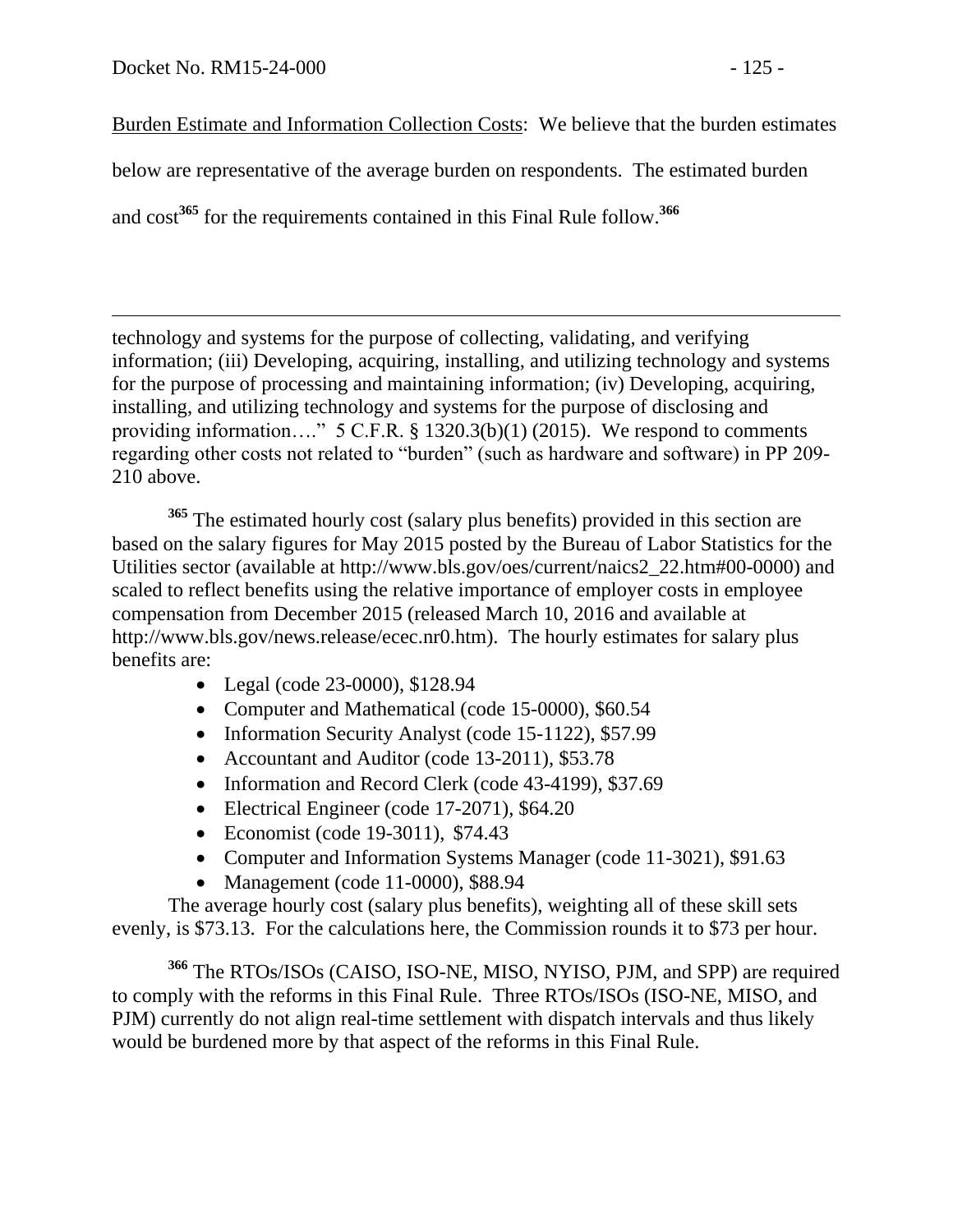| FERC 516D, <sup>367</sup> as<br>implemented in<br><b>Final Rule in RM15-</b><br>24-000                                                 | <b>Number of</b><br><b>Respondents</b> | <b>Annual</b><br><b>Number of</b><br><b>Responses</b><br>per<br><b>Respondent</b> | <b>Total</b><br><b>Number of</b><br><b>Responses</b> | Average<br><b>Burden</b><br>Hours &<br>Cost per<br><b>Response</b> | <b>Annual</b><br><b>Burden</b><br>Hours &<br><b>Total</b><br><b>Annual</b><br>Cost |
|----------------------------------------------------------------------------------------------------------------------------------------|----------------------------------------|-----------------------------------------------------------------------------------|------------------------------------------------------|--------------------------------------------------------------------|------------------------------------------------------------------------------------|
|                                                                                                                                        | (1)                                    | (2)                                                                               | $(1)\times(2)=(3)$                                   | (4)                                                                | $(3)\times(4)=(5)$                                                                 |
| Tariff filings one-<br>time in Year 1, for<br>RTOs/ISOs that<br>currently align real-<br>time settlement with<br>dispatch intervals    | 3 RTOs or<br><b>ISOs</b>               | 1                                                                                 | 3                                                    | 80 hrs;<br>\$5,840                                                 | 240 hrs;<br>\$17,520                                                               |
| Tariff filings one-<br>time in Year 1, for<br>RTOs/ISOs that do<br><i>not</i> currently align<br>real-time settlement<br>with dispatch | 3 RTOs or                              |                                                                                   |                                                      | 160 hrs;                                                           | 480 hrs;                                                                           |
| intervals                                                                                                                              | <b>ISOs</b>                            | 1                                                                                 | 3                                                    | \$11,680                                                           | \$35,040                                                                           |
| <b>TOTAL</b> (one-time in<br>Year $1^{368}$                                                                                            | 6                                      |                                                                                   | 6                                                    |                                                                    | 720 hrs.;<br>\$52,560                                                              |

 $\overline{a}$ **<sup>367</sup>** The information collection requirements and related burden for the NOPR in Docket No. RM15-24 were submitted to OMB under FERC-516 (Electric Rate Schedules and Tariff Filings, OMB Control No. 1902-0096). Currently, there is an unrelated package (in Docket No. PL15-3) pending OMB review under FERC-516. Because only one item per OMB Control No. can be pending OMB review at a time, the reporting requirements in the Final Rule in RM15-24 are being submitted to OMB for review under FERC-516D (a temporary 'placeholder' collection number, OMB Control No. to be determined). Long-term, the staff expects to transfer administratively the requirements and burden of this final rule to FERC-516 (OMB Control No. 1902-0096) from FERC-516D.

**<sup>368</sup>** The burden costs (one-time in Year 1) consist of filing proposed tariff changes to the Commission within four months of the effective date of the Final Rule.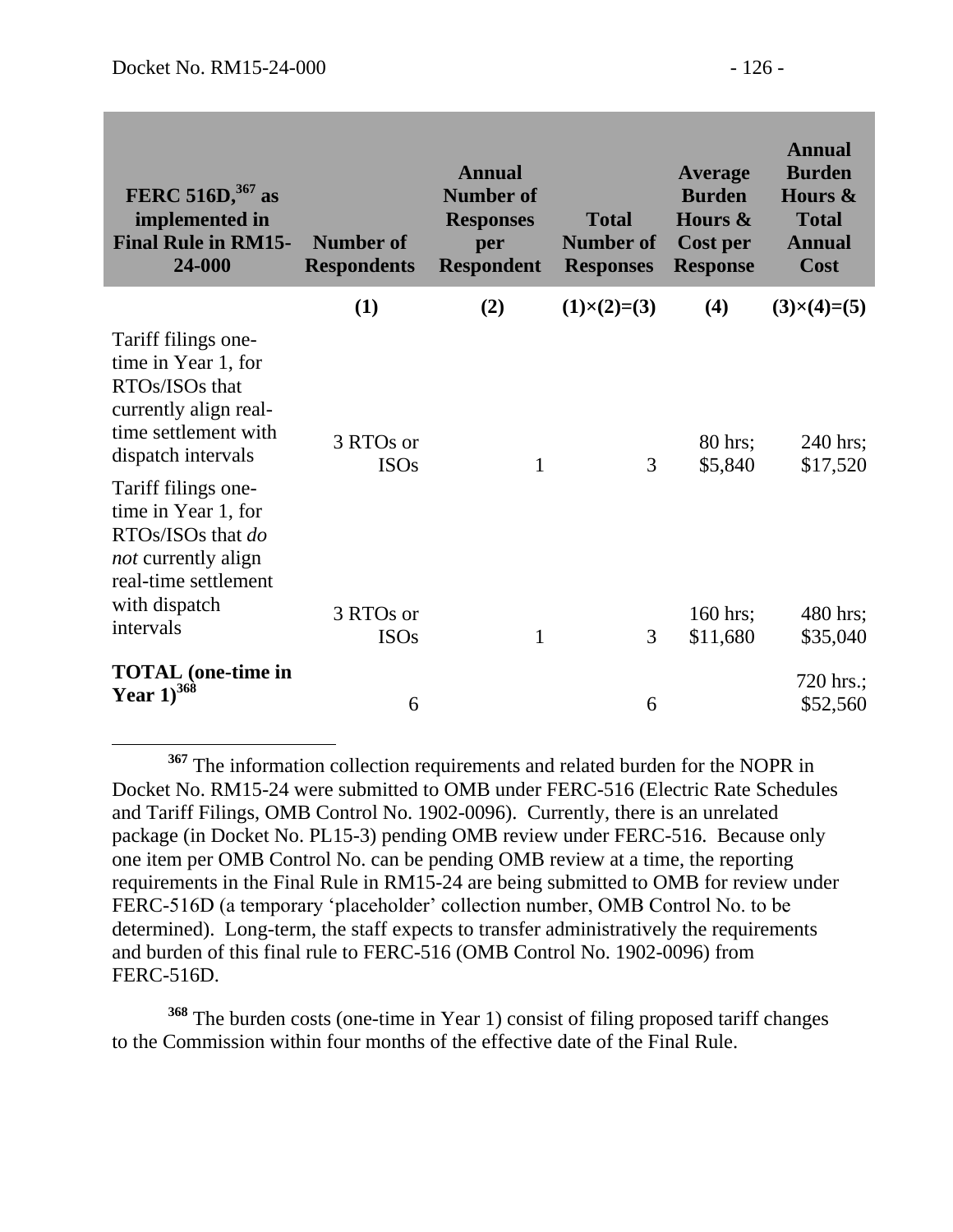OMB Control No. To Be Determined.

Respondents for this Rulemaking: RTOs and ISOs.

Frequency of Information: One-time during Year one.

Necessity of Information: The Federal Energy Regulatory Commission implements this rule to improve competitive wholesale electric markets in the RTO and ISO regions.

Internal Review: The Commission has reviewed the changes and has determined that such changes are necessary. These requirements conform to the Commission's need for efficient information collection, communication, and management within the energy industry. The Commission has specific, objective support for the burden estimates associated with the information collection requirements.

235. Interested persons may obtain information on the reporting requirements by contacting the following: Federal Energy Regulatory Commission, 888 First Street, NE, Washington, DC 20426 [Attention: Ellen Brown, Office of the Executive Director], e-mail: [DataClearance@ferc.gov,](mailto:DataClearance@ferc.gov) Phone: (202) 502-8663, fax: (202) 273-0873. Comments concerning the collection of information and the associated burden estimate(s) may also be sent to the Office of Information and Regulatory Affairs, Office of Management and Budget, 725 17th Street, NW, Washington, DC 20503 [Attention: Desk Officer for the Federal Energy Regulatory Commission]. Due to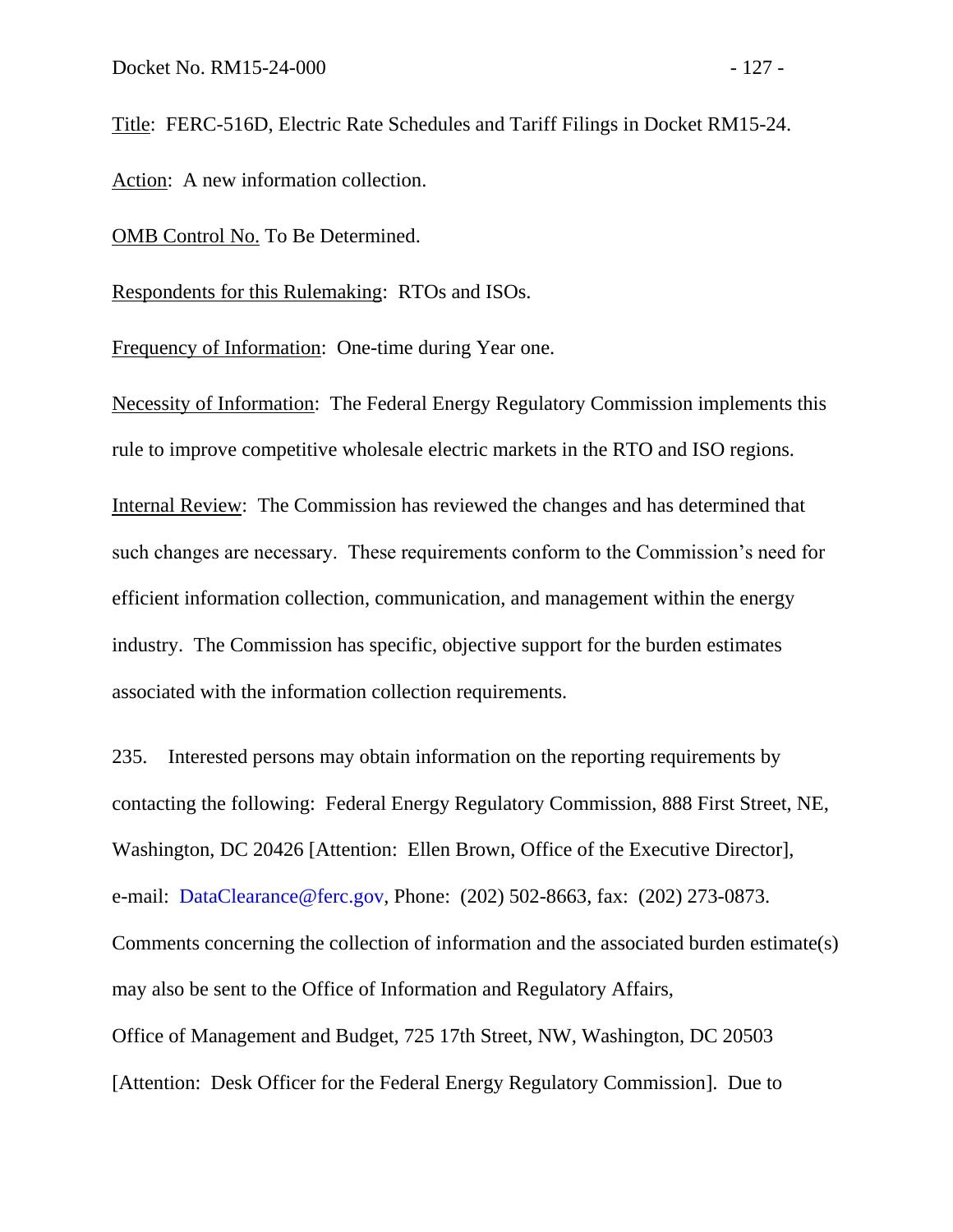security concerns, comments should be sent electronically to the following e-mail address: [oira\\_submission@omb.eop.gov.](mailto:oira_submission@omb.eop.gov) Comments submitted to OMB should refer to FERC-516D and OMB Control No. To Be Determined.

## **V. Environmental Analysis**

236. The Commission is required to prepare an Environmental Assessment or an Environmental Impact Statement for any action that may have a significant adverse effect on the human environment.**<sup>369</sup>** We conclude that neither an Environmental Assessment nor an Environmental Impact Statement is required for this Final Rule under section 380.4(a)(15) of the Commission's regulations, which provides a categorical exemption for approval of actions under sections 205 and 206 of the FPA relating to the filing of schedules containing all rates and charges for the transmission or sale of electric energy subject to the Commission's jurisdiction, plus the classification, practices, contracts and regulations that affect rates, charges, classifications, and services.**<sup>370</sup>**

## **VI. Regulatory Flexibility Act**

237. The Regulatory Flexibility Act of 1980 (RFA)**<sup>371</sup>** generally requires a description and analysis of rules that will have significant economic impact on a substantial number

**<sup>369</sup>** *Regulations Implementing the National Environmental Policy Act of 1969*, Order No. 486, 52 Fed. Reg. 47,897 (Dec. 17, 1987), FERC Stats. & Regs., Regulations Preambles 1986-1990 ¶ 30,783 (1987).

**<sup>370</sup>** 18 C.F.R. § 380.4(a)(15) (2015).

**<sup>371</sup>** 5 U.S.C. §§ 601-612 (2012).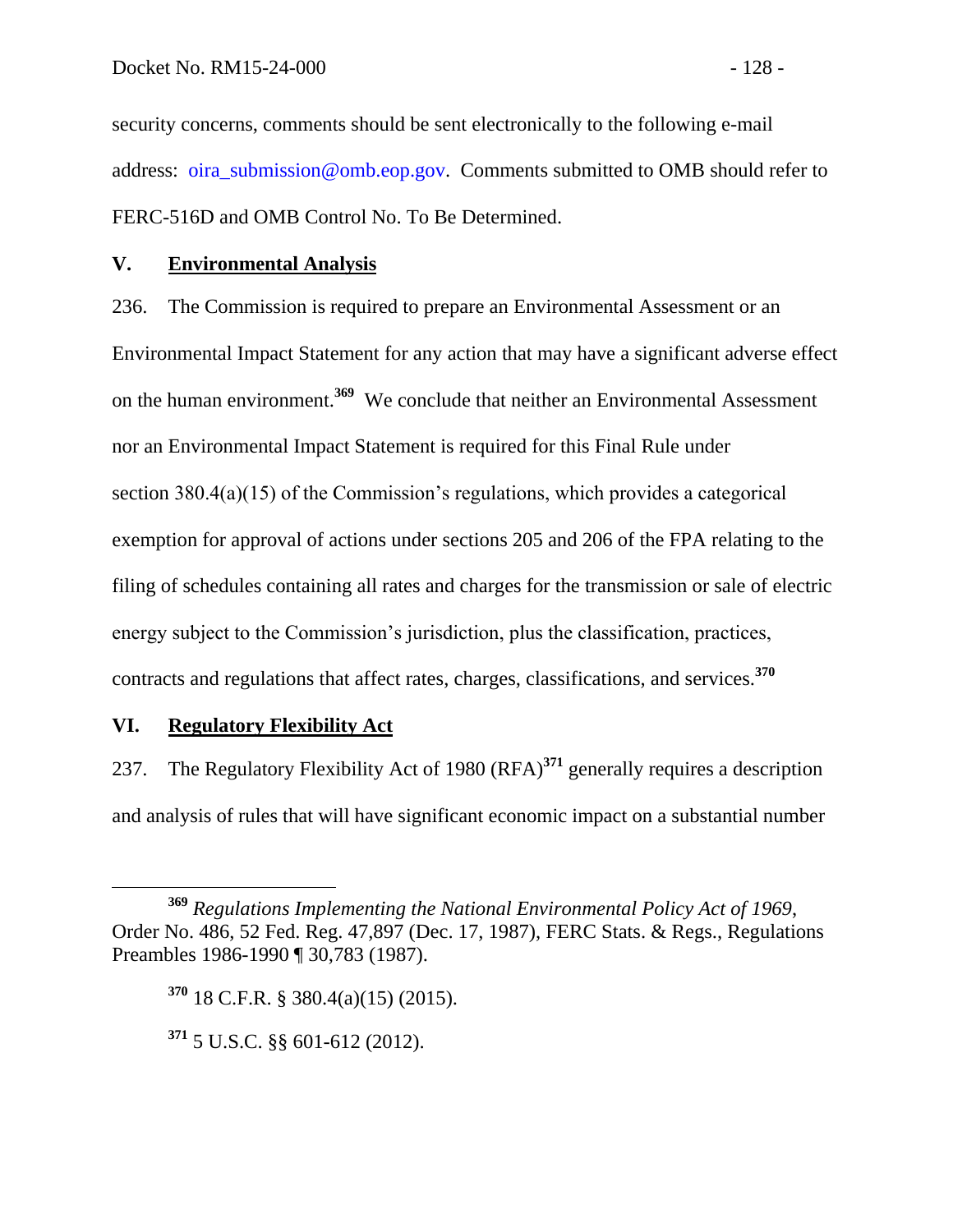of small entities. The RFA does not mandate any particular outcome in a rulemaking. It only requires consideration of alternatives that are less burdensome to small entities and an agency explanation of why alternatives were rejected.

238. This rule applies to six RTOs/ISOs (all of which are transmission organizations). The three RTOs/ISOs that do not currently align real-time settlement with dispatch intervals will have to incur a one-time cost to upgrade their hardware and software. These enhancements will be needed to allow the RTOs/ISOs to process settlement data on a more granular level. That one-time cost (spread over Years 1 and 2) for hardware and software for each of those three RTOs/ISOs is estimated to be an average of \$3 million (a total of \$9 million for those three RTOs/ISOs). The average estimated burden cost (one-time in Year 1) to each of the RTOs/ISOs is \$8,760 (total of \$52,560 for all six RTOs/ISOs). Therefore the estimated total cost (burden, hardware, and software) over Years 1 and 2 for all six RTOs/ISOs is \$9,052,560.

239. The RTOs/ISOs, however, are not small entities, as defined by the RFA.**<sup>372</sup>** This is because the relevant threshold between small and large entities is 500 employees and the Commission understands that each RTO/ISO has more than 500 employees.

**<sup>372</sup>** The RFA definition of "small entity" refers to the definition provided in the Small Business Act, which defines a "small business concern" as a business that is independently owned and operated and that is not dominant in its field of operation. The Small Business Administration's regulations at 13 C.F.R. § 121.201 (2015) define the threshold for a small Electric Bulk Power Transmission and Control entity (NAICS code 221121) to be 500 employees. *See* 5 U.S.C. § 601(3) (2012) (citing to section 3 of the Small Business Act, 15 U.S.C. § 632 (2012)).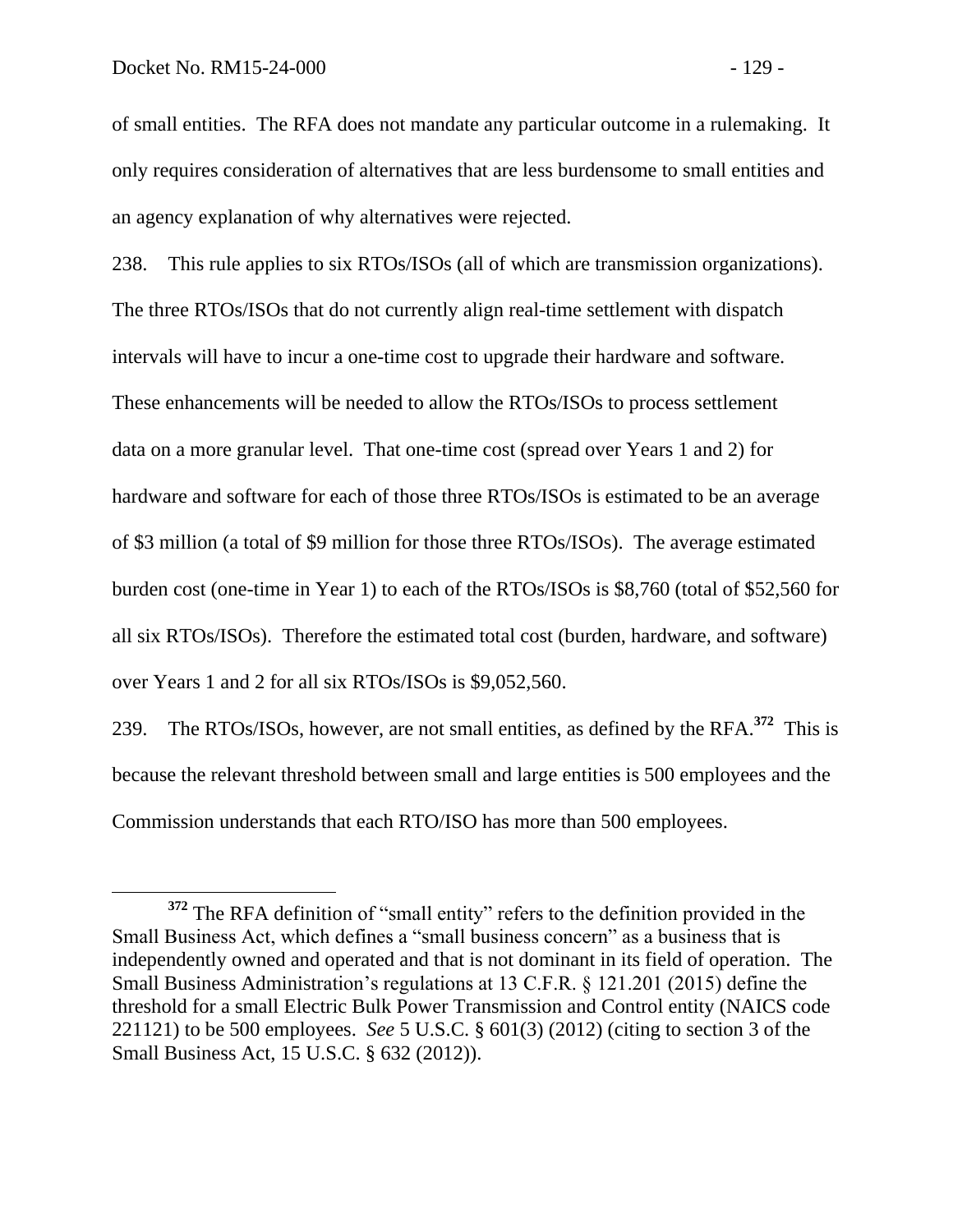Furthermore, because of their pivotal roles in wholesale electric power markets in their regions, none of the RTOs/ISOs meet the last criterion of the two-part RFA definition of a small entity: "not dominant in its field of operation." As a result, we certify that the reforms required by this Final Rule would not have a significant economic impact on a substantial number of small entities**.**

#### **VII. Document Availability**

240. In addition to publishing the full text of this document in the Federal Register, the Commission provides all interested persons an opportunity to view and/or print the contents of this document via the Internet through FERC's Home Page [\(http://www.ferc.gov\)](http://www.ferc.gov/) and in FERC's Public Reference Room during normal business hours (8:30 a.m. to 5:00 p.m. Eastern time) at 888 First Street, NE, Room 2A, Washington DC 20426.

241. From FERC's Home Page on the Internet, this information is available on eLibrary. The full text of this document is available on eLibrary in PDF and Microsoft Word format for viewing, printing, and/or downloading. To access this document in eLibrary, type the docket number excluding the last three digits of this document in the docket number field.

242. User assistance is available for eLibrary and the FERC's website during normal business hours from FERC Online Support at (202) 502-6652 (toll free at 1-866-208-3676) or email at [ferconlinesupport@ferc.gov,](mailto:ferconlinesupport@ferc.gov) or the Public Reference Room at (202) 502-8371, TTY (202) 502-8659. E-mail the Public Reference Room at [public.referenceroom@ferc.gov.](mailto:public.referenceroom@ferc.gov)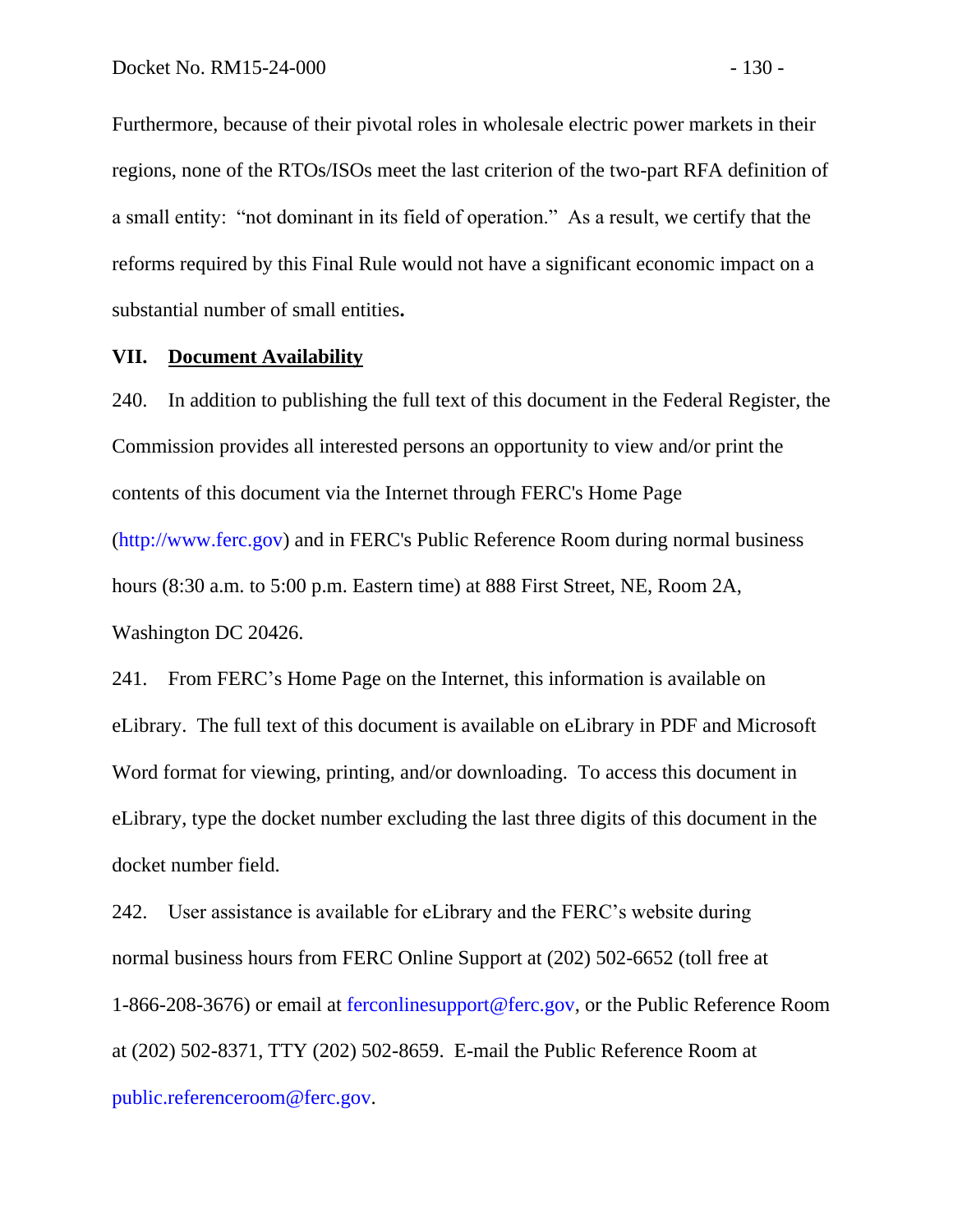## **VIII. Effective Date and Congressional Notification**

243. These regulations are effective 75 days from the date the rule is published in the Federal Register. The Commission has determined, with the concurrence of the Administrator of the Office of Information and Regulatory Affairs of OMB, that this rule is not a "major rule" as defined in section 351 of the Small Business Regulatory Enforcement Fairness Act of 1996.

List of subjects in 18 C.F.R. Part 35 Electric power rates; Electric utilities; Reporting and record-keeping requirements

By the Commission.

 $(S E A L)$ 

Kimberly D. Bose, Secretary.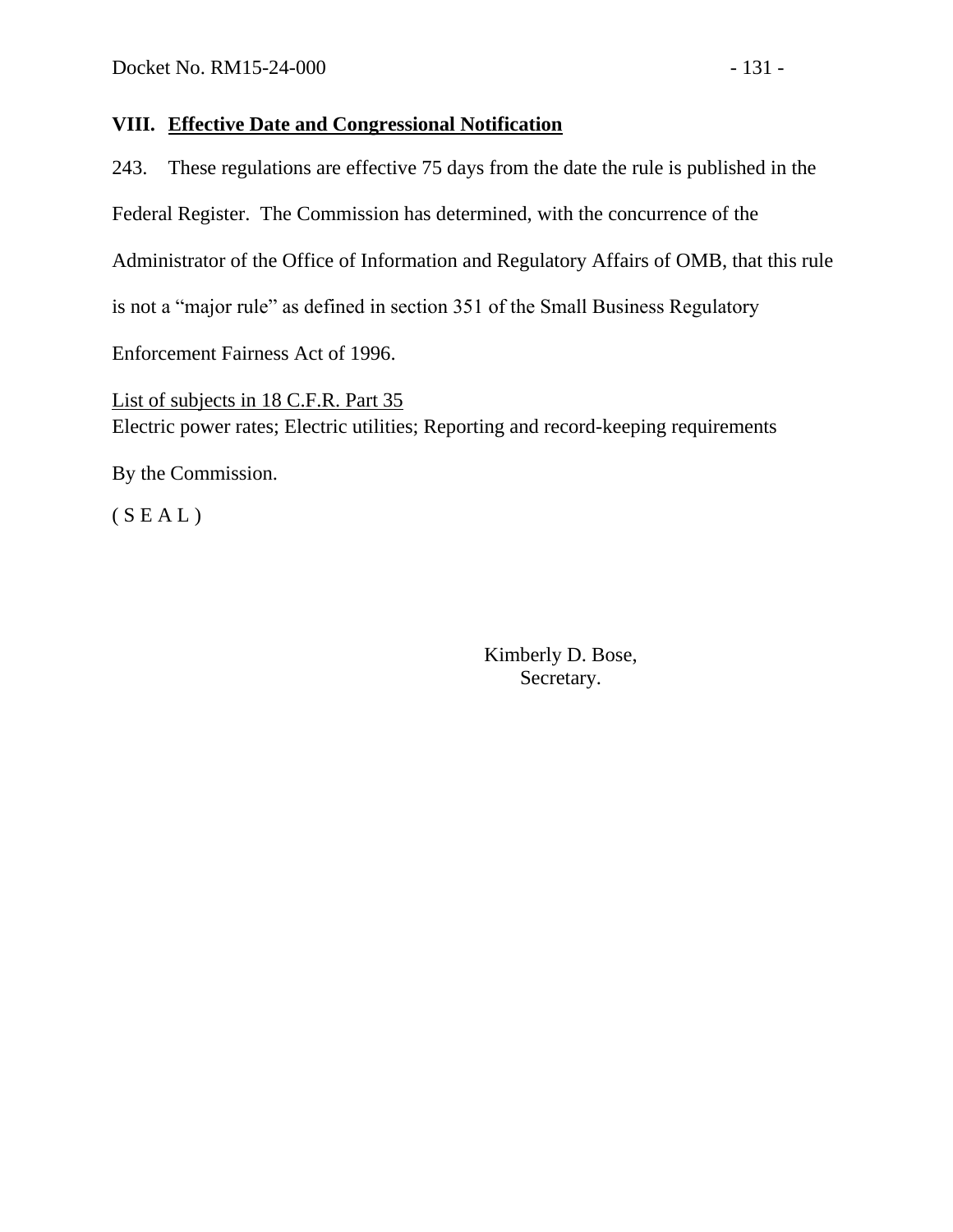In consideration of the foregoing, the Commission proposes to amend Part 35, Chapter I, Title 18, *Code of Federal Regulations*, as follows:

## **PART 35 – FILING OF RATE SCHEDULES AND TARIFFS**

1. The authority citation for part 35 continues to read as follows:

*Authority*: 16 U.S.C. 791a-825r, 2601-2645; 31 U.S.C. 9701; 42 U.S.C. 7101- 7352.

2. Amend § 35.28 as follows:

- (a) Paragraph  $(g)(1)(iv)(A)$  is revised.
- (b) Add a new paragraph  $(g)(1)(vi)$ .

## **§ 35.28 Non-discriminatory open access transmission tariff**

**\* \* \* \* \***

(g) *Tariffs and operations of Commission-approved independent system operators and regional transmission organizations.* 

(1) *Demand response and pricing*.\* \* \* \*

(iv) *Price Formation during periods of operating reserve shortage*. (A) Each Commission-approved independent system operator and regional transmission organization must modify its market rules to allow the market-clearing price during periods of operating reserve shortage to reach a level that rebalances supply and demand so as to maintain reliability while providing sufficient provisions for mitigating market power. Each Commission-approved independent system operator and regional transmission organization must trigger shortage pricing for any interval in which a shortage of energy or operating reserves is indicated during the pricing of resources for that interval.  $*$ 

(vi) *Settlement intervals*. Each Commission-approved independent

system operator and regional transmission organization must settle energy transactions in its real-time markets at the same time interval it dispatches energy, must settle operating reserves transactions in its real-time markets at the same time interval it prices operating reserves, and must settle intertie transactions at the same time interval it schedules intertie transactions.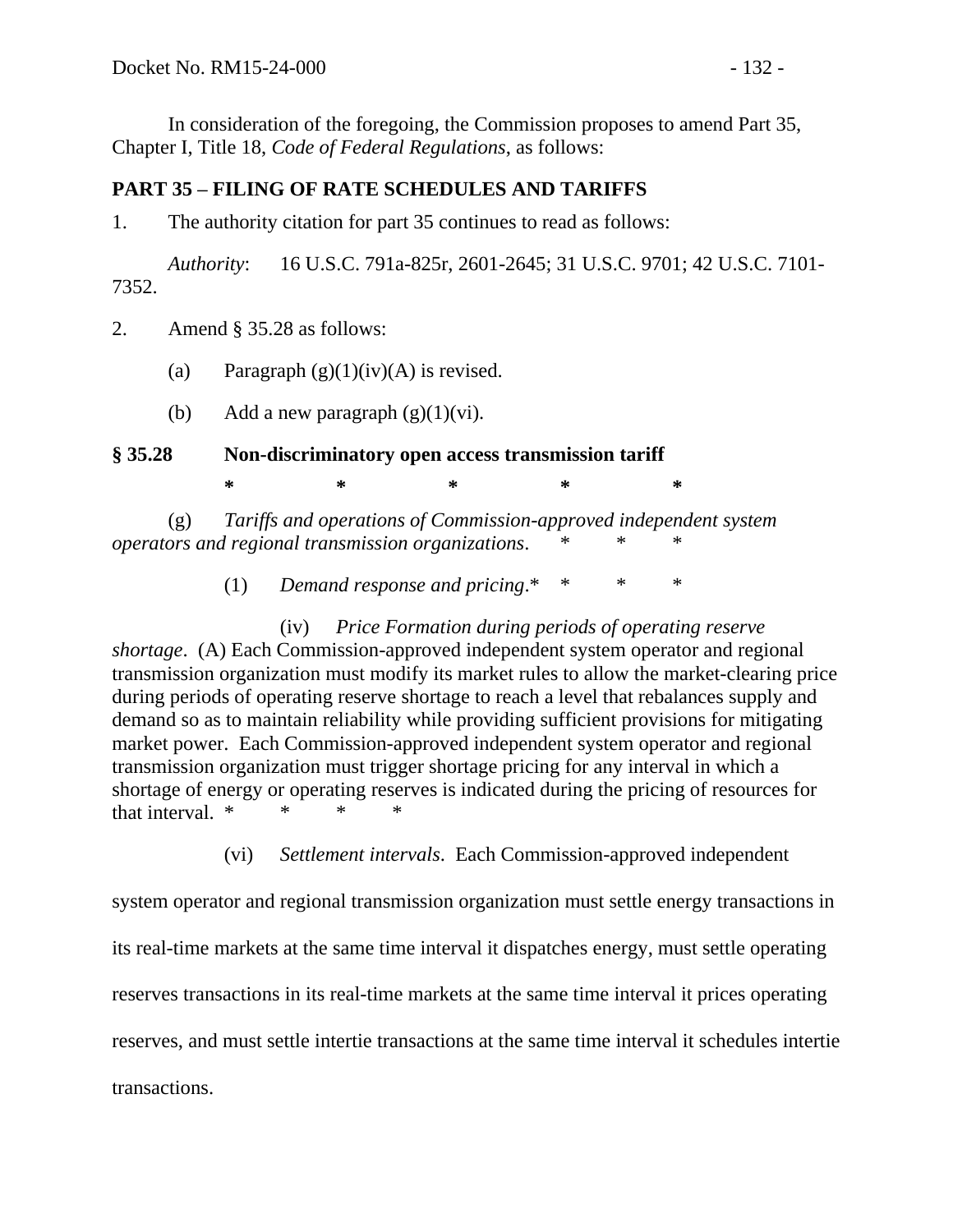Note: The following appendix will not be published in the *Federal Register*.

# **APPENDIX: List of Commenters**

The following is a list of the entities that filed comments in this proceeding, along with the short name/acronym used in this Final Rule. Unless otherwise noted, all comments were submitted on November 30, 2015.

| <b>Short Name/Acronym</b>     | <b>Commenter</b>                                                                                                                                                |
|-------------------------------|-----------------------------------------------------------------------------------------------------------------------------------------------------------------|
| <b>AEMA</b>                   | <b>Advanced Energy Management</b><br>Alliance                                                                                                                   |
| Ameren                        | Ameren Services Company (on behalf<br>of Ameren Illinois Company and<br>Union Electric Company)                                                                 |
| <b>ANGA</b>                   | America's Natural Gas Alliance                                                                                                                                  |
| <b>APPA and NRECA</b>         | <b>American Public Power Association</b><br>and National Rural Electric<br><b>Cooperative Association</b>                                                       |
| Appian Way                    | <b>Appian Way Energy Partners</b>                                                                                                                               |
| <b>CAISO</b>                  | California Independent System<br><b>Operator Corporation</b>                                                                                                    |
| <b>CEA</b>                    | <b>Canadian Electricity Association</b>                                                                                                                         |
| <b>Concerned Cooperatives</b> | <b>Hoosier Energy Rural Electric</b><br>Cooperative, Inc., Kansas Electric<br>Power Cooperative, Inc., and North<br>Carolina Electric Membership<br>Corporation |
| Delaware Commission           | <b>Delaware Public Service Commission</b>                                                                                                                       |
| Direct Energy                 | Direct Energy Business, LLC and<br>Direct Energy Business Marketing,<br><b>LLC</b>                                                                              |

#### **Comments**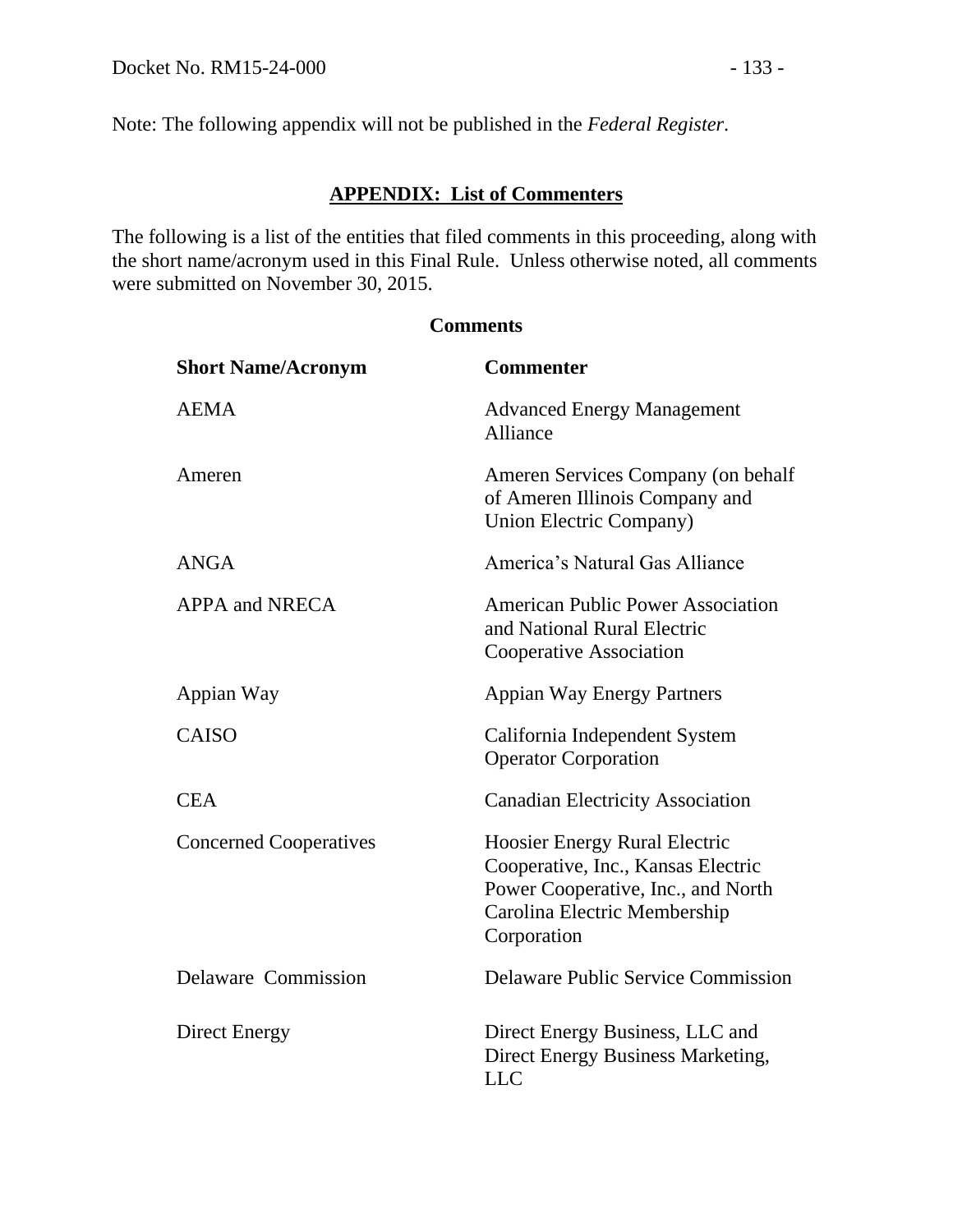| Dominion                               | Dominion Resources Services, Inc.                                                                                                                                             |
|----------------------------------------|-------------------------------------------------------------------------------------------------------------------------------------------------------------------------------|
| DTE                                    | <b>DTE Electric Company</b>                                                                                                                                                   |
| Duke                                   | Duke Energy Corporation, Duke<br>Energy Progress, LLC, Duke Energy<br>Carolinas, LLC, Duke Energy<br>Kentucky, Inc., Duke Energy Indiana,<br>Inc., and Duke Energy Ohio, Inc. |
| <b>EDP Renewables</b>                  | <b>EDP Renewables North America LLC</b>                                                                                                                                       |
| EEI                                    | <b>Edison Electric Institute</b>                                                                                                                                              |
| ELCON                                  | <b>Electricity Consumers Resource</b><br>Council                                                                                                                              |
| ESA                                    | <b>Energy Storage Association</b>                                                                                                                                             |
| <b>EPSA</b>                            | <b>Electric Power Supply Association</b>                                                                                                                                      |
| <b>Entergy Nuclear Power Marketing</b> | <b>Entergy Nuclear Power Marketing,</b><br><b>LLC</b>                                                                                                                         |
| Exelon                                 | <b>Exelon Corporation</b>                                                                                                                                                     |
| <b>Financial Marketers Coalition</b>   | <b>Financial Marketers Coalition</b>                                                                                                                                          |
| Golden Spread                          | Golden Spread Electric Cooperative,<br>Inc.                                                                                                                                   |
| <b>Inertia Power and DC Energy</b>     | Inertia Power, LP and DC Energy,<br><b>LLC</b>                                                                                                                                |
| <b>IPL</b>                             | Indianapolis Power & Light Company                                                                                                                                            |
| <b>ISO/RTO Council</b>                 | <b>ISO/RTO Council</b>                                                                                                                                                        |
| <b>ISO-NE</b>                          | ISO New England Inc.                                                                                                                                                          |
| Mr. Lively                             | Mark B. Lively, Utility Economic<br>Engineers                                                                                                                                 |
| MISO                                   | Midcontinent Independent System<br>Operator, Inc.                                                                                                                             |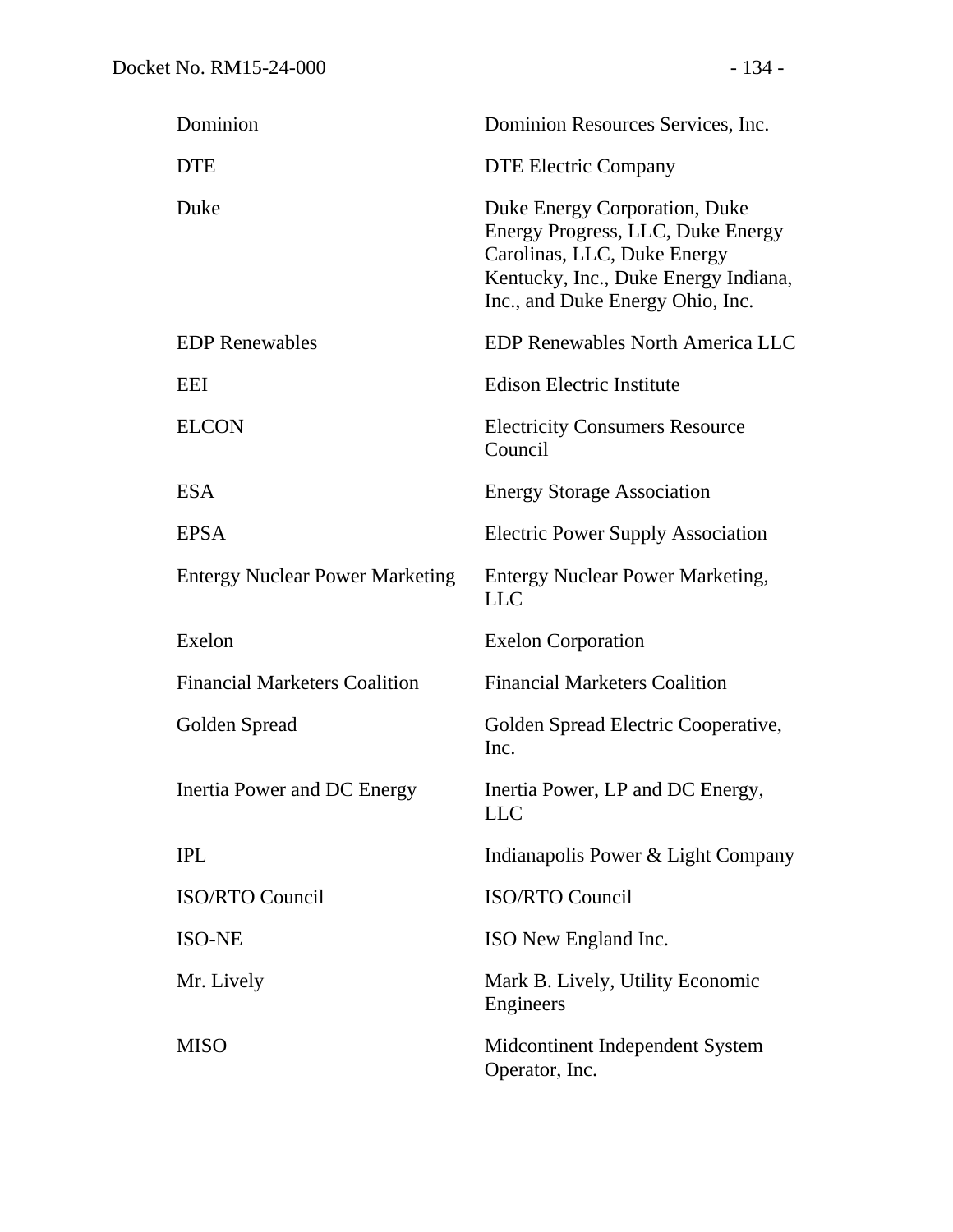| <b>NEPOOL</b>                        | <b>New England Power Pool Participants</b><br>Committee                                                                                                                                                                                              |
|--------------------------------------|------------------------------------------------------------------------------------------------------------------------------------------------------------------------------------------------------------------------------------------------------|
| <b>NEI</b>                           | <b>Nuclear Energy Institute</b>                                                                                                                                                                                                                      |
| New Jersey Board                     | New Jersey Board of Public Utilities                                                                                                                                                                                                                 |
| <b>NGSA</b>                          | <b>Natural Gas Supply Association</b>                                                                                                                                                                                                                |
| <b>NYISO</b>                         | New York Independent System<br>Operator, Inc.                                                                                                                                                                                                        |
| <b>ODEC</b>                          | Old Dominion Electric Cooperative                                                                                                                                                                                                                    |
| Mr. Centolella                       | Paul Centolella and Associates,<br>L.L.C.                                                                                                                                                                                                            |
| PG&E                                 | Pacific Gas & Electric Company                                                                                                                                                                                                                       |
| <b>PJM</b>                           | PJM Interconnection, L.L.C.                                                                                                                                                                                                                          |
| <b>PJM Market Monitor</b>            | Monitoring Analytics, LLC,<br><b>Independent Market Monitor for PJM</b>                                                                                                                                                                              |
| <b>PJM Power Providers</b>           | <b>PJM Power Providers Group</b>                                                                                                                                                                                                                     |
| Potomac Economics                    | Potomac Economics, Ltd.                                                                                                                                                                                                                              |
| Powerex                              | Powerex Corp.                                                                                                                                                                                                                                        |
| <b>PSEG</b>                          | <b>PSEG Companies (Public Service</b><br>Electric and Gas Company, PSEG<br>Power LLC, and PSEG Energy<br>Resources & Trade LLC)                                                                                                                      |
| <b>Public Interest Organizations</b> | Acadia Center, Americans for a Clean<br>Energy Grid, Climate + Energy<br>Project, Great Plains Institute, Natural<br>Resources Defense Council, Sierra<br>Club, Sustainable FERC Project,<br>Union of Concerned Scientists, and<br>Wind on the Wires |
| <b>SCE</b>                           | Southern California Edison Company                                                                                                                                                                                                                   |